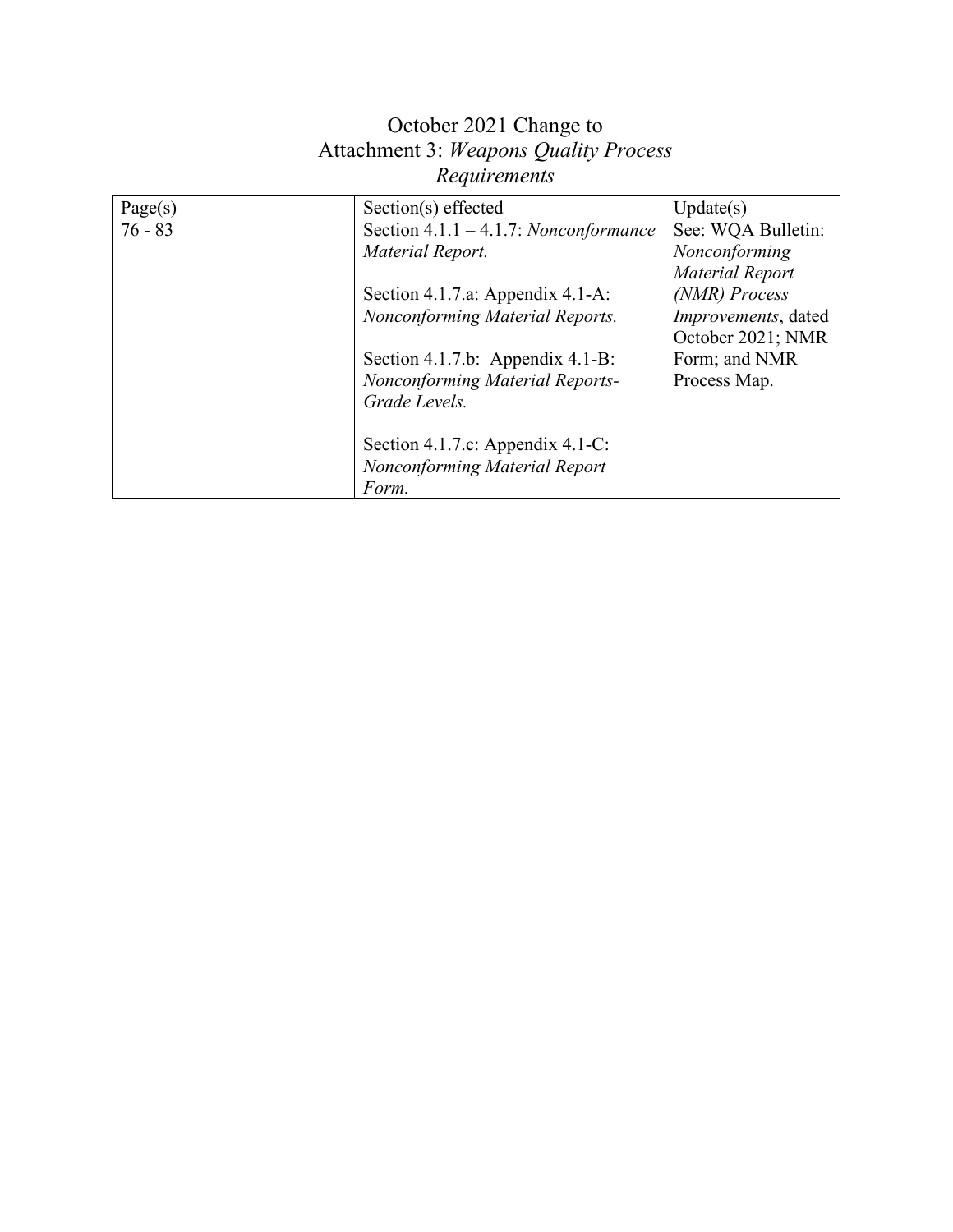# **ATTACHMENT 3: WEAPON QUALITY PROCESS REQUIREMENTS**

## TABLE OF CONTENTS

| 1.0   |                                                    |  |
|-------|----------------------------------------------------|--|
| 1.1   |                                                    |  |
| 1.2   |                                                    |  |
| 1.2.1 |                                                    |  |
| 1.2.2 |                                                    |  |
| 1.2.3 |                                                    |  |
| 2.0   |                                                    |  |
| 2.1   |                                                    |  |
| 2.1.1 |                                                    |  |
| 2.1.2 |                                                    |  |
| 2.1.3 |                                                    |  |
| 2.1.4 | PROJECT TEAMS AND PRODUCT REALIZATION TEAMS (PRT)7 |  |
| 2.1.5 |                                                    |  |
| 2.1.6 |                                                    |  |
| 2.1.7 |                                                    |  |
| 2.2   |                                                    |  |
| 2.2.1 |                                                    |  |
| 2.2.2 |                                                    |  |
| 2.2.3 |                                                    |  |
| 2.2.4 |                                                    |  |
| 2.2.5 | QUALITY ASSURANCE ACTIVITIES PLAN CONTENT 10       |  |
| 2.2.6 |                                                    |  |
| 2.2.7 |                                                    |  |
| 2.3   | PERFORMANCE MEASURES AND QUALITY REPORTS  12       |  |
| 2.3.1 |                                                    |  |
| 2.3.2 |                                                    |  |
| 2.3.3 |                                                    |  |
| 2.3.4 | PERFORMANCE MEASURES AND QUALITY REPORTS 13        |  |
| 2.3.5 |                                                    |  |
| 3.0   |                                                    |  |
| 3.1   |                                                    |  |
| 3.1.1 |                                                    |  |
| 3.1.2 | POLICY.                                            |  |
| 3.1.3 |                                                    |  |
| 3.1.4 | VERIFICATION INSPECTION PROCESS REQUIREMENTS 16    |  |
| 3.1.5 |                                                    |  |
| 3.1.6 |                                                    |  |
| 3.1.7 |                                                    |  |
| 3.1.8 |                                                    |  |
| 3.2   |                                                    |  |
| 3.2.1 |                                                    |  |
| 3.2.2 |                                                    |  |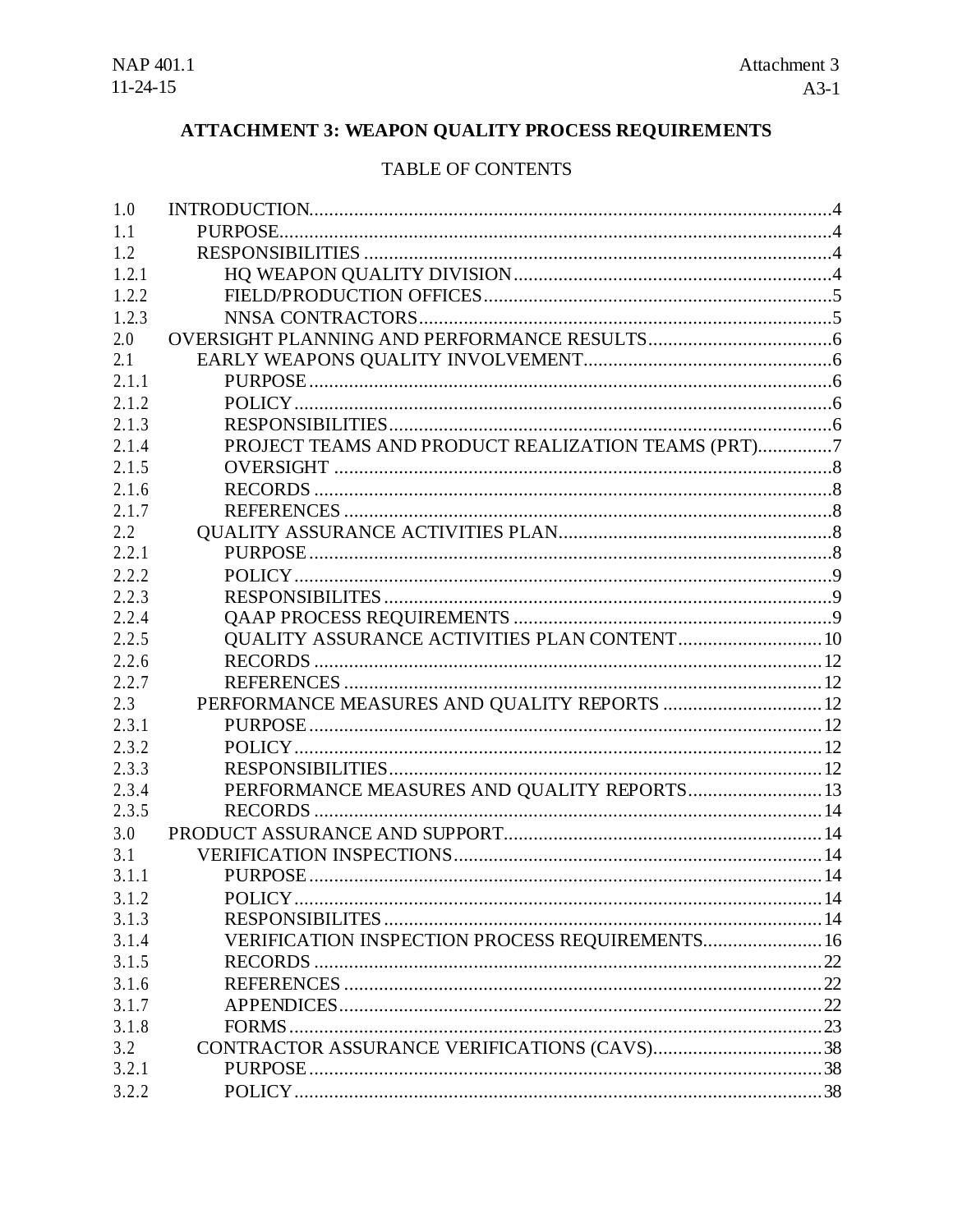| 3.2.3          |                                                        |  |
|----------------|--------------------------------------------------------|--|
| 3.2.4          |                                                        |  |
| 3.2.5          |                                                        |  |
| 3.2.6          |                                                        |  |
| 3.3            |                                                        |  |
| 3.3.1          |                                                        |  |
| 3.3.2          |                                                        |  |
| 3.3.3          |                                                        |  |
| 3.3.4          | PRODUCT STAMPING AND MARKING PROCESS REQUIREMENTS42    |  |
| 3.3.5          |                                                        |  |
| 3.3.6          |                                                        |  |
| 3.4            |                                                        |  |
| 3.4.1          |                                                        |  |
| 3.4.2          |                                                        |  |
| 3.4.3          |                                                        |  |
| 3.4.4          |                                                        |  |
| 3.4.5          |                                                        |  |
| 3.5            |                                                        |  |
| 3.5.1          |                                                        |  |
| 3.5.2          |                                                        |  |
| 3.5.3          |                                                        |  |
| 3.5.4          | WEAPON QUALITY ASSURANCE SURVEY PROCESS REQUIREMENTS60 |  |
| 3.5.5          | WEAPON QUALITY MANAGEMENT ASSESSMENT PROCESS REQT'S 67 |  |
| 3.5.6          |                                                        |  |
| 3.5.7          |                                                        |  |
| 3.5.8          |                                                        |  |
| 4.0            |                                                        |  |
| 4.1            |                                                        |  |
| 4.1.1          |                                                        |  |
|                |                                                        |  |
| 4.1.2          |                                                        |  |
| 4.1.3          |                                                        |  |
| 4.1.4          |                                                        |  |
| 4.1.5          |                                                        |  |
| 4.1.6          |                                                        |  |
| 4.1.7          |                                                        |  |
| 4.2            | DOCUMENTING SPECIFICATION EXCEPTION RELEASE CORRECTIVE |  |
|                |                                                        |  |
| 4.2.1          |                                                        |  |
| 4.2.2          |                                                        |  |
| 4.2.3          |                                                        |  |
|                |                                                        |  |
| 4.2.4          |                                                        |  |
| 4.2.5          |                                                        |  |
| 4.3            |                                                        |  |
| 4.3.1          |                                                        |  |
| 4.3.2<br>4.3.3 |                                                        |  |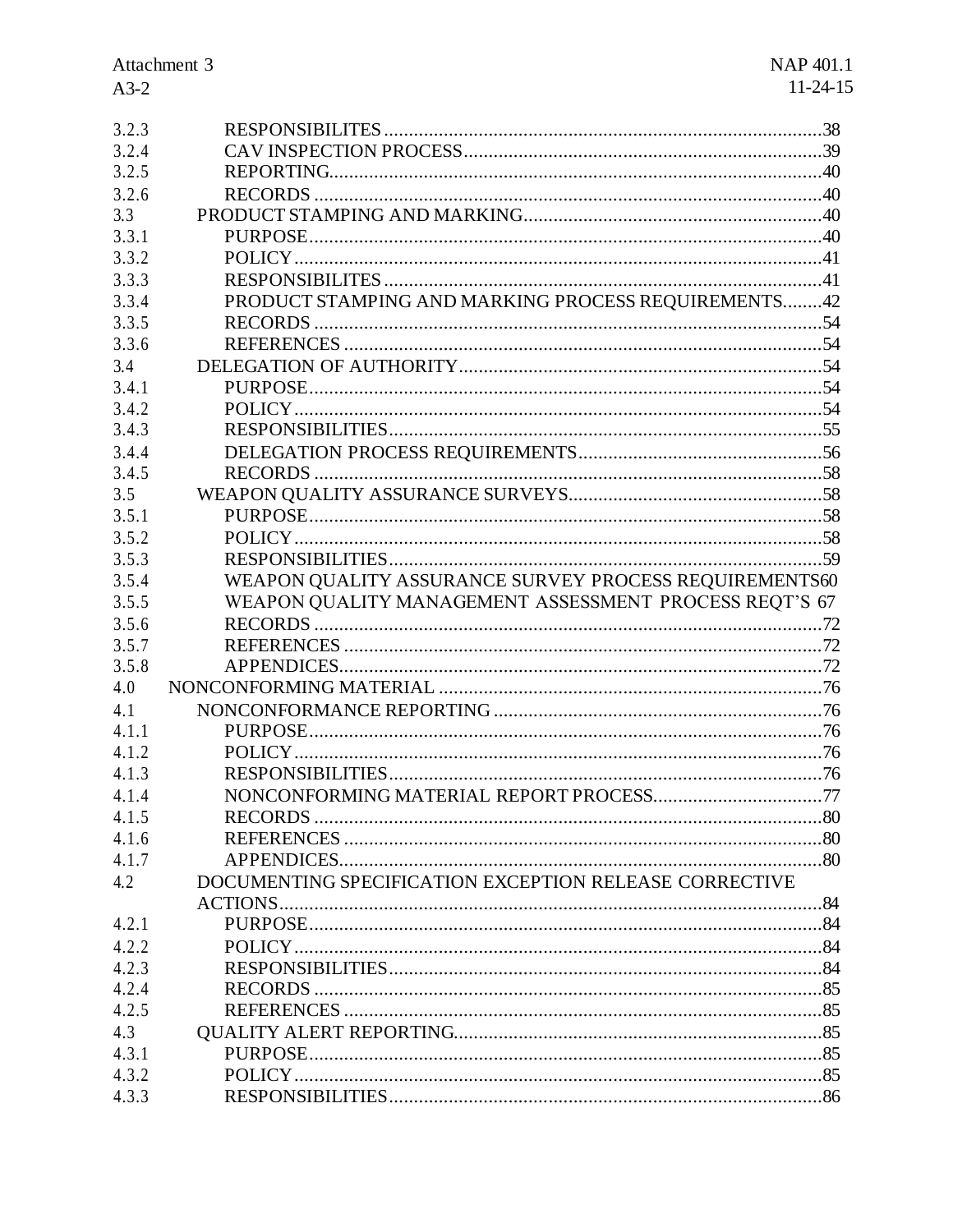| NAP 401.1      | Attachment 3 |
|----------------|--------------|
| $11 - 24 - 15$ | $A3-3$       |
| 4.3.4          |              |
| 4.3.5          |              |

4.3.6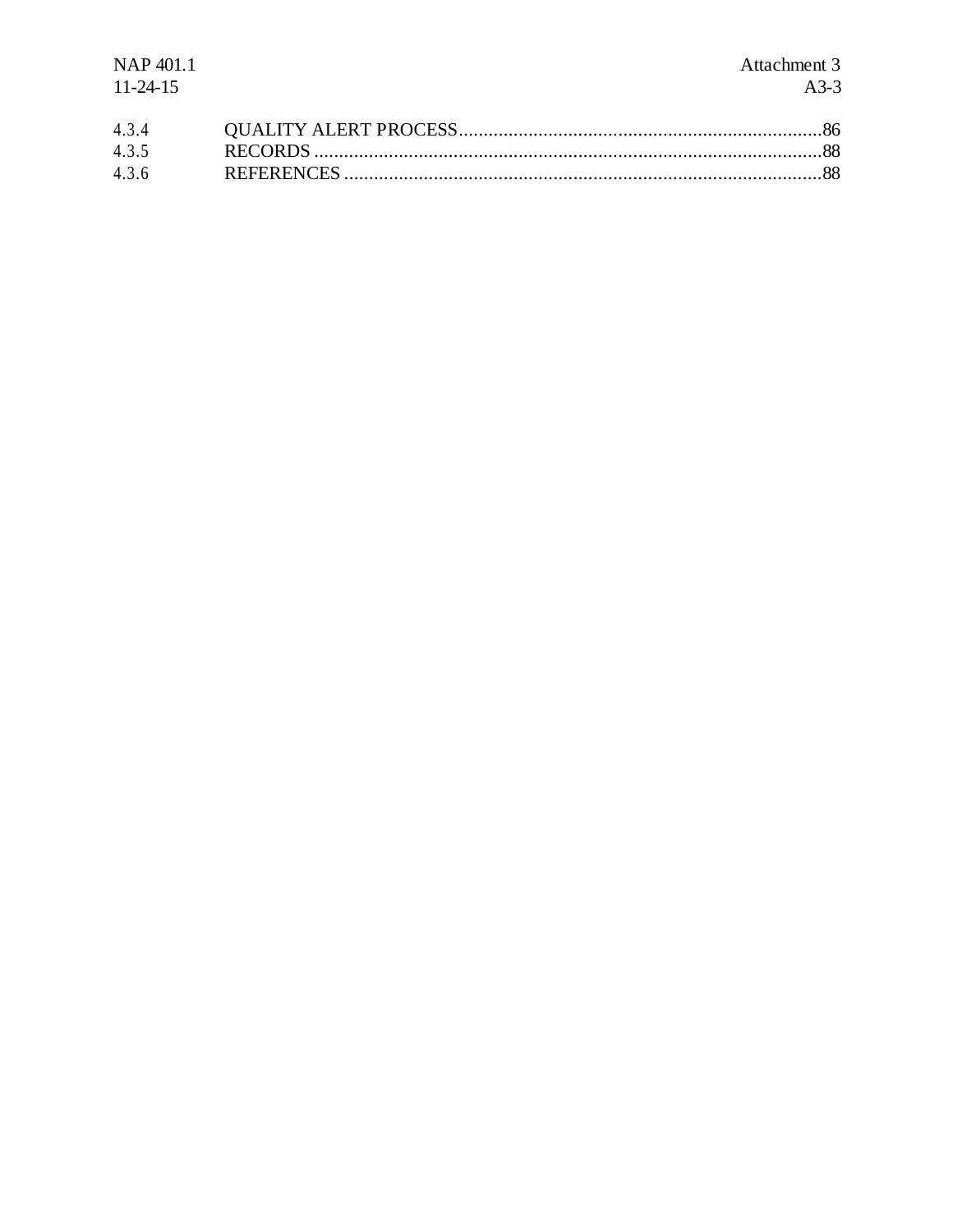## **1.0 INTRODUCTION TO WEAPON QUALITY PROCESS REQUIREMENTS**

NAP 401.1, Attachment 3 defines common processes and activities for the federal and NNSA Contractor (both Design Agencies (DA) and Production Agencies (PA)) weapon quality organizations, employing a layered oversight approach involving Headquarters Weapon Quality Division (HQ WQD), Field/Production Offices (F/PO), NNSA Contractors and subcontractors.

Federal weapon quality personnel perform inherently governmental functions within their respective organizations by making value judgments in decision making for the Government. This Attachment provides direction on the federal interactions with NNSA Contractors and subcontractors to perform these functions. Federal weapon quality personnel perform oversight of Contractor weapon product design, production, verification, and surveillance activities and approval for delegation of NNSA processes to the Contractor.

The requirements found in Attachment 3 are necessary for driving nuclear weapon and weapon related activities to a high level of performance assurance commensurate with high expectations for nuclear weapon activities and products. These processes add to the NNSA confidence that the military and NNSA requirements are met and that the Nation's stockpile performs as expected for the life of the weapon program. In addition, these Weapon Quality Assurance processes establish independent oversight and verification inspection requirements leading to NNSA acceptance to ensure products meet and are traceable to product design and customer requirements.

## **1.1 PURPOSE**

This NAP 401.1, Attachment 3, *Weapon Quality Process Requirements (WQPR)* specifies NNSA quality requirements and processes to be used by NNSA to ensure consistent and integrated implementation across NNSA sites.

## **1.2 RESPONSIBILITIES**

NNSA product acceptance is based on a high level of assurance that the product meets all product definition and specifications. Assurance is obtained through a combination of verifications, evaluations, assessments, inspections, and collection and analysis of performance metrics.

## **1.2.1 HQ WQD shall**

- 1.2.1.a Establish, maintain and interpret NAP 401.1, Attachment 3 by ensuring the requirements remain current, clear, correct, and complete;
- 1.2.1.b oversee implementation of this Attachment at each of the NNSA sites;
- 1.2.1.c be authorized to waive requirements in this Attachment;
- 1.2.1.d develop and issue Guidance and Clarification (G&C) messages to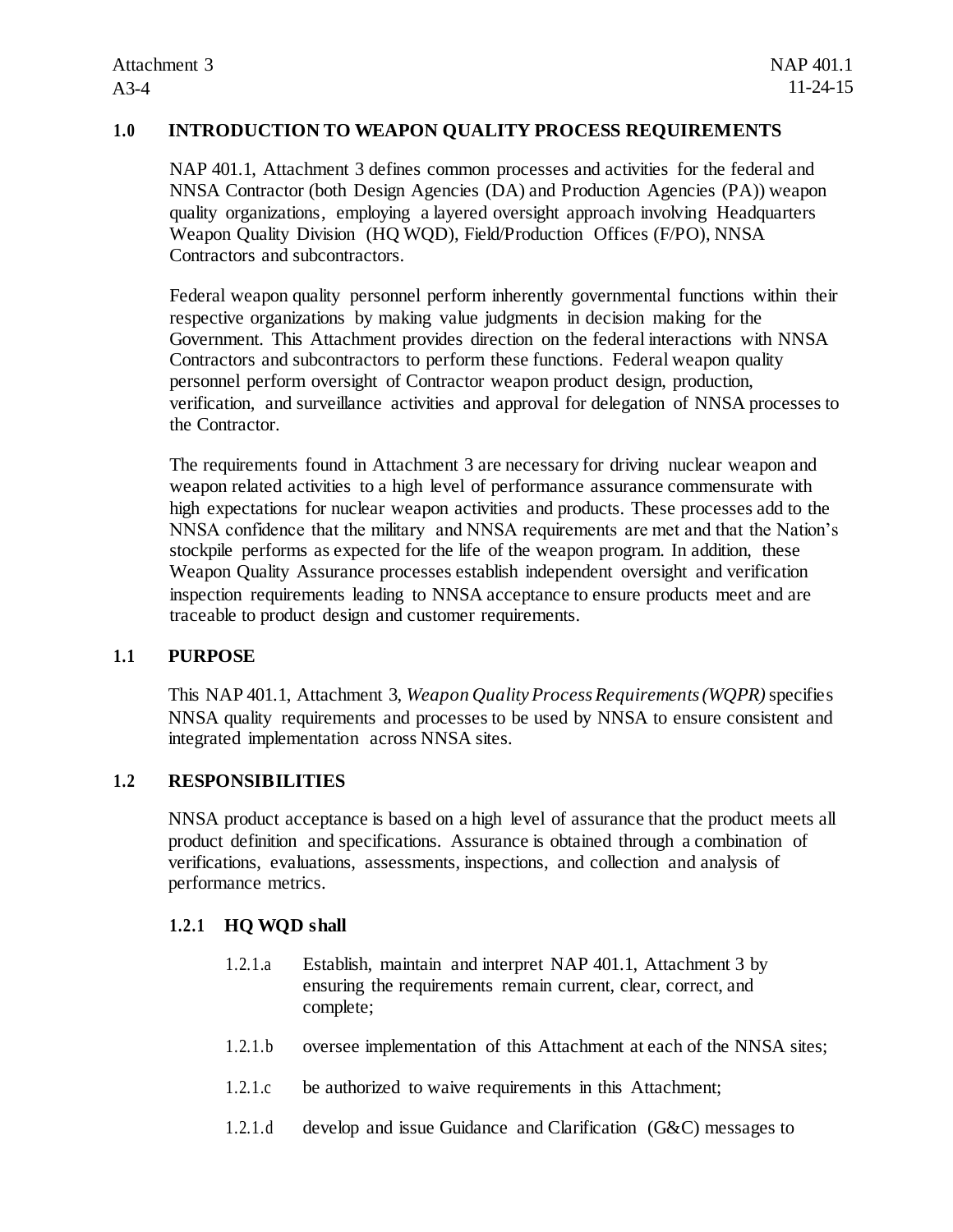provide supplemental policy and/or clarification of requirements in this Attachment;

- 1.2.1.e coordinate with HQ Weapon Program Managers for disposition and/or diversion of weapon components;
- 1.2.1.f oversee F/PO, contractor and subcontractor weapon and weaponrelated activities in accordance with this Attachment; and
- 1.2.1.g manage weapon quality problems or issues with F/POs and Weapon Program Managers to include Production Waivers and other quality policy and technical business practice implementation decisions.

## **1.2.2 F/PO shall**

- 1.2.2.a accept product on behalf of the Government through Contracting Officers or designated delegates. This responsibility cannot be delegated to NNSA Contractors;
- 1.2.2.b coordinate disposition and/or diversion of weapon components;
- 1.2.2.c oversee NNSA Contractor and subcontractor weapon and weaponrelated activities in accordance with this Attachment; and
- 1.2.2.d ensure these oversight activities are integrated with the NNSA Contractor's Contractor Assurance System (CAS).

## **1.2.3 NNSA Contractors shall**

- 1.2.3.a provide certification that the product meets design requirements (mark quality) prior to government acceptance of the product;
- 1.2.3.b conduct mission assignment activities to include but not limited to design and/or produce weapon and/or weapon related product for nuclear weapons in accordance with contract requirements;
- 1.2.3.c support investigation, resolution and closure of NSE wide corrective actions and requests in the implementation of this Attachment;
- 1.2.3.d oversee itself and subcontractor weapon and weapon-related activities in accordance with this Attachment; and
- 1.2.3.e implement NNSA delegated responsibilities.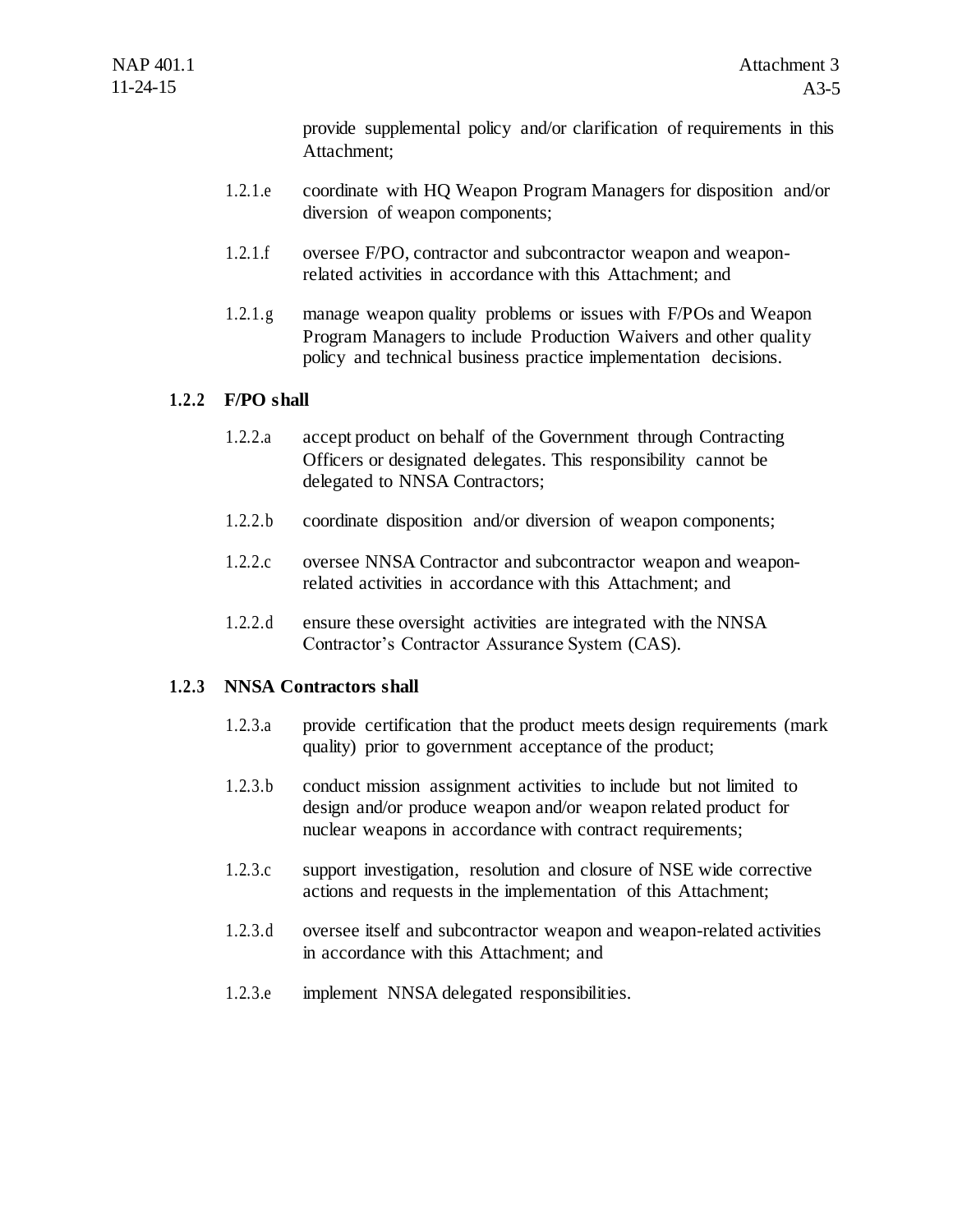## **2.0 OVERSIGHT PLANNING AND PERFORMANCE RESULTS**

#### **2.1 EARLY WEAPON QUALITY INVOLVEMENT**

#### **2.1.1 Purpose**

This section defines and establishes the minimum requirements for promoting and establishing weapon quality activities as early as practical in the Product Realization Process (PRP) as defined in the Defense Programs Business Process System (DPBiz) documents R001, *Product Realization* and R006, *6.X Process*.

#### **2.1.2 Policy**

NNSA HQ, F/POs and NNSA Contractors shall ensure weapon quality personnel are involved and weapon quality activities performed as early as practical in design and production processes to provide weapon process and product quality assurance/oversight and to minimize product realization quality issues.

#### **2.1.3 Responsibilities**

## 2.1.3.a HQ WQD shall

- i. provide weapon quality assurance support to weapon program Project Teams;
- ii. coordinate with the Federal Program Manager during the formation of the Project Team on the assignment of a HQ WQD team member;
- iii. participate with Weapon Programs in the development of planning documents to ensure quality requirements, practices, and principles are incorporated; and
- iv. coordinate with F/POs to plan, conduct, support, and document weapon quality oversight activities at key production or design milestones.
- 2.1.3.b NNSA Federal Program Manager shall coordinate with NNSA HQ WQD for the assignment of a HQ weapon quality engineer to the Project Team.

#### 2.1.3.c NNSA F/POs shall

- i. conduct and document pre-production weapon quality oversight activities;
- ii. coordinate with site NNSA Contractor to plan, conduct, support, and document weapon quality oversight activities at key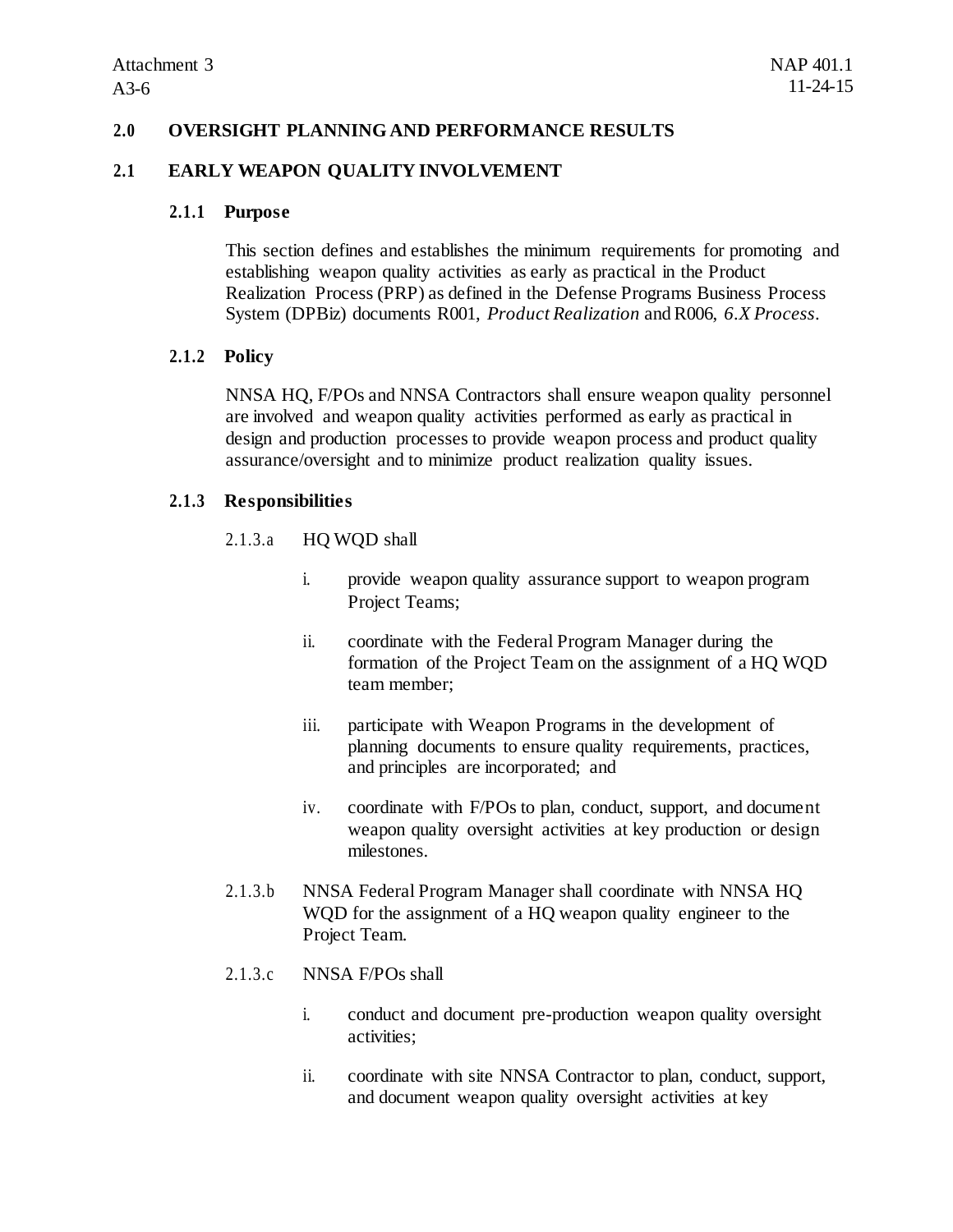production or design milestones; and

- iii. be involved with Product Realization Teams (PRTs) as necessary through coordination with contractor PRT interactions.
- 2.1.3.d NNSA Contractors (DAs and PAs) shall
	- i. assign at the formation of the Component Level PRTs, a Contractor weapon quality engineer to be a core PRT member for each component level PRT (who may be assigned to multiple PRTs) in which they have DA or PA responsibilities;
	- ii. apply weapon quality assurance principles and practices throughout the weapon life-cycle; and
	- iii. conduct and document weapon quality oversight activities at key production or design milestones.

#### **2.1.4 Project Teams and Product Realization Teams (PRT)**

- 2.1.4.a HQ WQD shall
	- i. participate on NNSA led Project Teams as core team members; and
	- ii. use the HQ WQD Project Team member to:
		- 1) facilitate early and effective application of quality principles and requirements;
		- 2) satisfy weapon quality requirements;
		- 3) resolve quality issues; and
		- 4) keep the HQ WQD Director apprised of Team meetings, quality issues, and items needing further management attention.

#### 2.1.4.b NNSA Contractors shall

- i. use the Contractor weapon quality engineer PRT team member(s) to:
	- 1) facilitate early and effective application of quality principles and requirements;
	- 2) satisfy weapon quality requirements for gate reviews;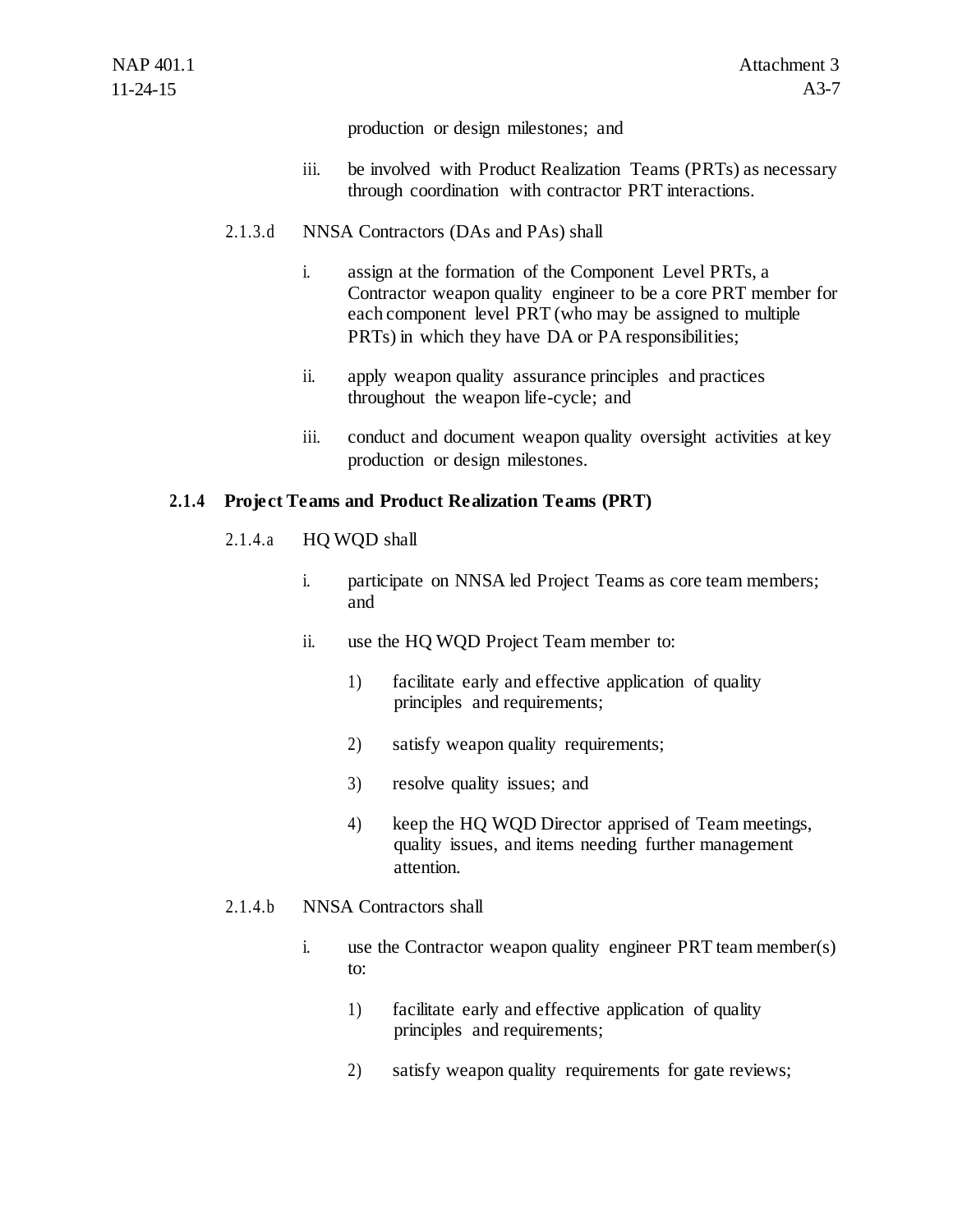- 3) resolve quality issues; and
- 4) keep their Quality Management apprised of quality issues and items needing further management attention.
- ii. keep local NNSA F/PO Quality Management apprised of significant issues; and
- iii. notify their F/PO Weapon Quality personnel of upcoming major programmatic meetings and PRP Gate Reviews.

## **2.1.5 Oversight**

- 2.1.5.a NNSA HQ WQD, F/POs, and NNSA Contractors shall plan, conduct, and document pre-production weapon quality oversight activities to minimize quality issues downstream.
- 2.1.5.b NNSA shall include early involvement weapon quality oversight activities in Quality Assurance Activities Plans (QAAP).

#### **2.1.6 Records**

- 2.1.6.a NNSA QAAPs
- 2.1.6.b NNSA and contractor weapon quality assessments
- 2.1.6.c NNSA Weapon Program Quality Plans
- 2.1.6.d NNSA Project Team Charters

## **2.1.7 References**

- *2.1.7.a* NNSA Policy, NAP 401.1, *Weapon Quality Policy*, Sections 2.4, *Early and Continuous Application of Quality Principles* and 2.6, *Planning.*
- *2.1.7.b* R001, *Product Realization.*
- 2.1.7.c R006, *6.X Process*.
- 2.1.7.d DOE STD-1025 (NNSA) or equivalent (contractor).

## **2.2 QUALITY ASSURANCE ACTIVITIES PLAN**

#### **2.2.1 Purpose**

This section applies to NNSA HQ WQD and F/POs and defines the requirements and process for developing, documenting and maintaining a QAAP.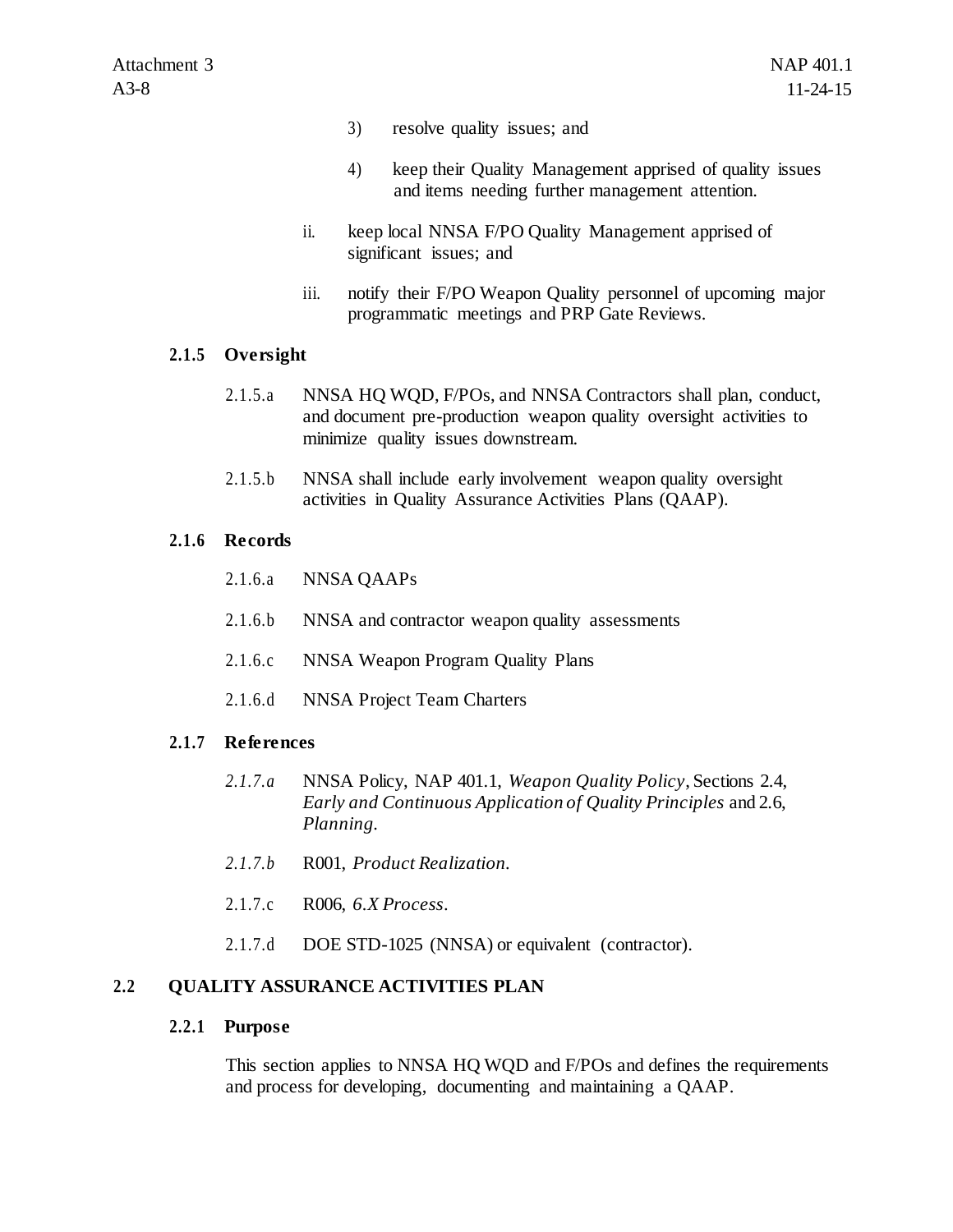#### **2.2.2 Policy**

HQ WQD and F/POs shall ensure that weapon quality oversight activities are prioritized, planned, coordinated, effective, and documented in a QAAP.

#### **2.2.3 Responsibilities**

#### 2.2.3.a HQ WQD shall

- i. coordinate, develop, maintain and effectively utilize a HQ WQD QAAP;
- ii. annually evaluate each F/POs initial QAAP;
- iii. determine the F/PO QAAP's adequacy in meeting weapon quality assurance in regards to specific F/PO mission objectives;
- iv. document the determination in a memorandum to the F/PO Manager and NA-12; and
- v. periodically evaluate the effectiveness of F/POs utilization of their QAAP.
- 2.2.3.b F/POs shall coordinate, develop, maintain, and effectively utilize a QAAP.

## **2.2.4 QAAP Process Requirements**

- 2.2.4.a HQ WQD shall coordinate initial assessment and oversight planning input with all F/POs and provide input by June 30<sup>th</sup> of each year.
	- i. The initial HQ planning input includes enterprise-wide or sitespecific focus areas and known recurring assessments for the upcoming year.
	- ii. The focus areas are intended as early planning aids that are expected to be covered by either the NNSA Contractor's or F/PO assessment activities.
- 2.2.4.b F/POs plan and coordinate weapon quality oversight of NNSA Contractor activities for the next fiscal year and submit to HQ WQD a draft or the approved QAAP by September 1st and if necessary, the approved QAAP by September 15th of each year.
	- i. A risk-management process shall be used to develop the content of the QAAP.
	- ii. The F/PO shall ensure the schedule and scope of assessments in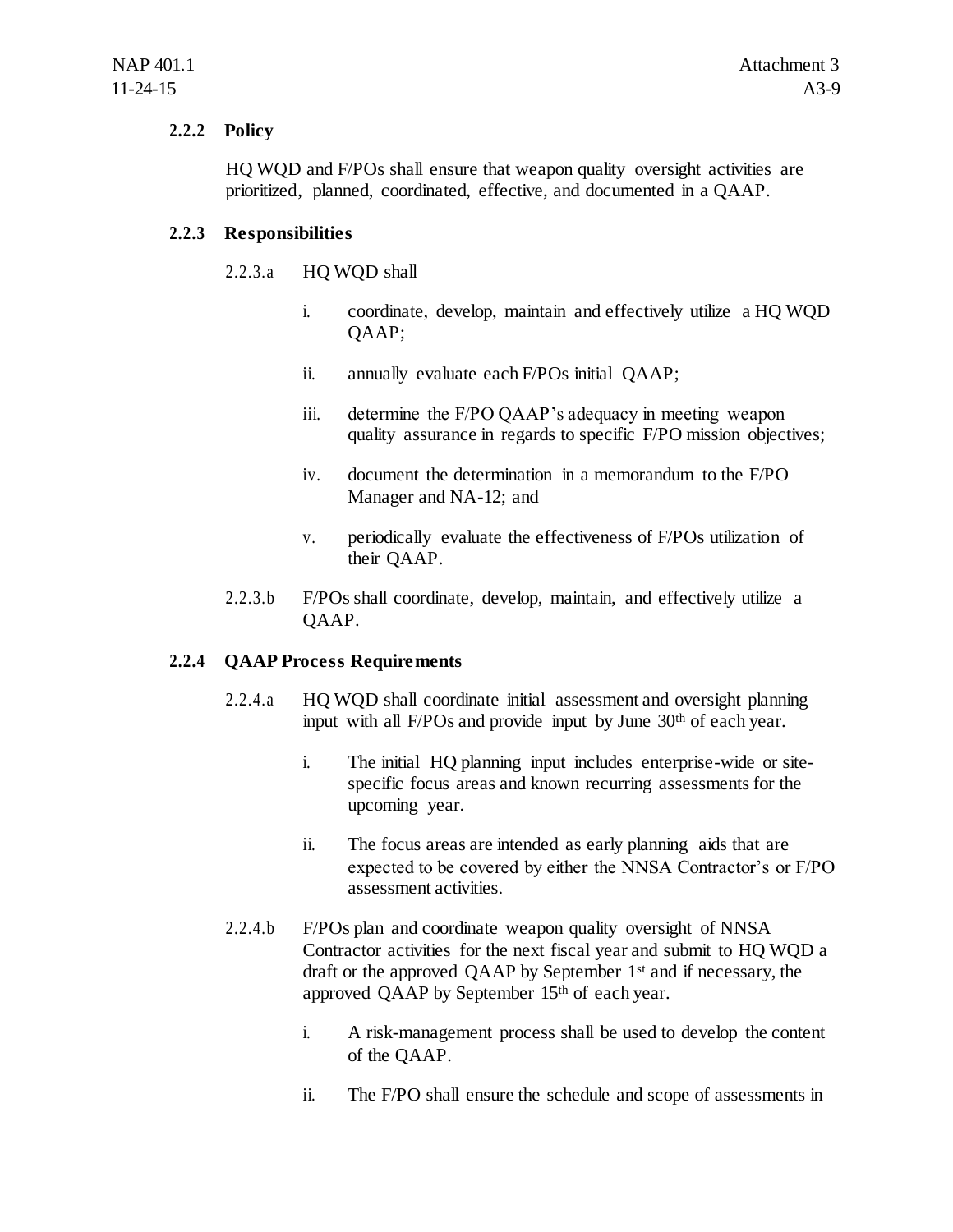their QAAP aligns with their Site Integrated Assessment Plan (SIAP) input.

- 2.2.4.c Based on a risk-management approach, HQ WQD shall use the information from the F/PO QAAPs to document a coordinated and approved HQ WQD QAAP by October 15th of each year.
	- i. The HQ WQD may identify additional areas that require special Quality Assurance Surveys (see Section 3.5 of this Attachment) and coordinate with the F/POs prior to conducting any Survey that involves the F/POs.
	- ii. HQ WQD shall ensure the schedule and scope of assessments in their QAAP aligns with their SIAP input.
- 2.2.4.d HQ WQD and F/POs shall document the implementation status and significant changes to the approved QAAP in Quality Reports.
- 2.2.4.e HQ WQD and F/POs use their QAAP to efficiently and effectively ensure weapon quality requirements and mission goals and objectives are achieved.

## **2.2.5 Quality Assurance Activities Plan Content**

- 2.2.5.a The title page shall contain the following information:
	- i. HQ WQD or the F/PO title;
	- ii. the FY planning period, date issued and any revisions; and
	- iii. approval signature of HQ WQD Director or F/PO Manager.
- 2.2.5.b The content of the QAAPs shall be developed using an analysis of the previous year weapon quality accomplishments, issues, and nonconformances as well as upcoming activities. The QAAP shall address the following items, if applicable:
	- i. Continuous improvement initiatives.
	- ii. Early involvement weapon quality oversight activities.
	- iii. Quality Assurance Surveys.
		- 1) F/POs describe plans for the number, types, and scopes of surveys planned of NNSA Contractors and their subcontractors.
		- 2) F/PO planning shall be coordinated with the F/PO specific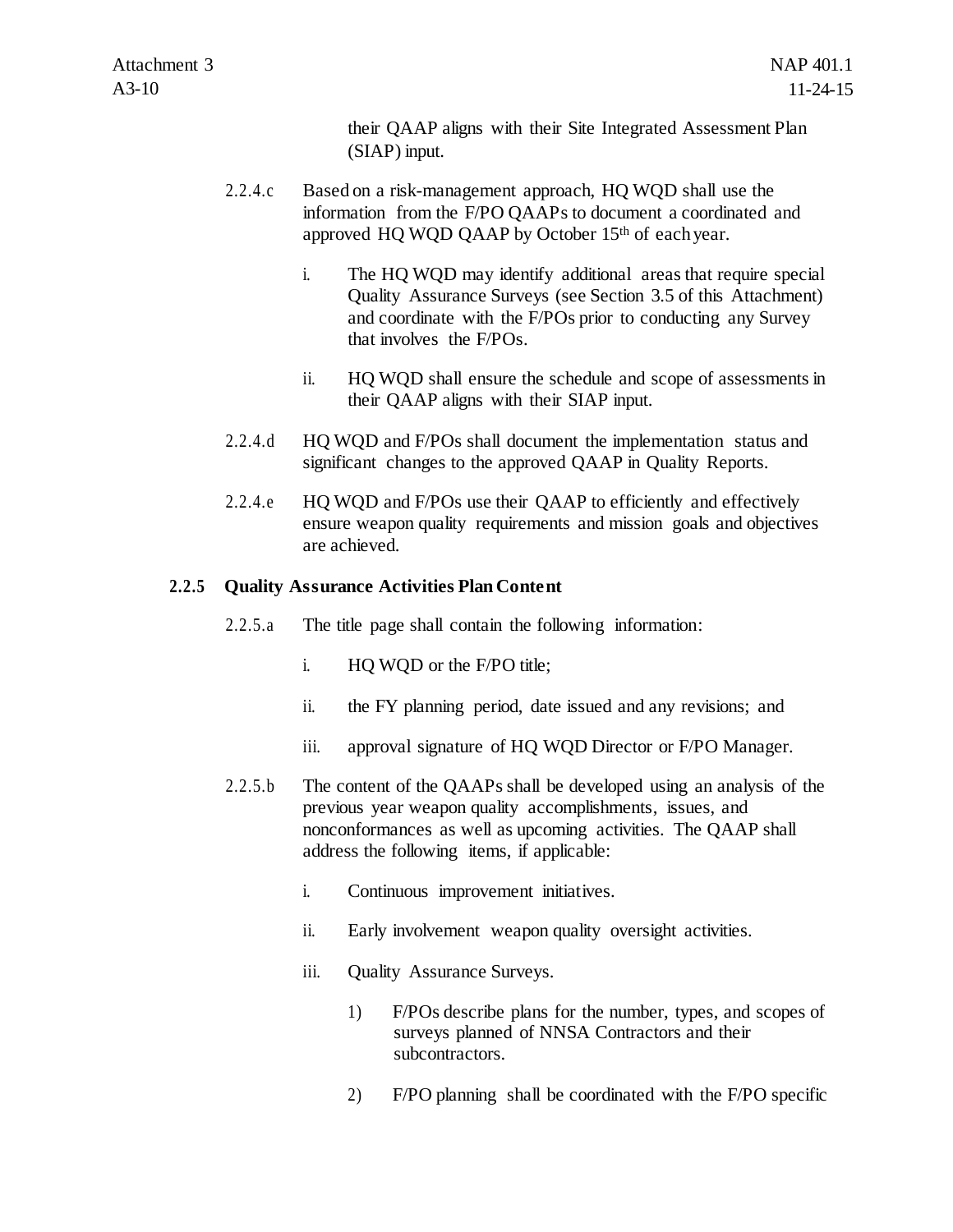CAS.

3) HQ WQD describes plans for Quality Assurance Surveys of the F/POs and plans for supporting NNSA Contractor assessments (see Section 3.5, *Weapon Quality Assurance Surveys*, of NAP 401.1, Attachment 3).

NOTE: To avoid redundancy with SIAP requirements, HQ WQD and F/POs may attach their weapon quality SIAP input (in the format required by the SIAP) to their approved QAAP to show the schedule of weapon quality assessments for the upcoming year.

- iv. Product verification inspections.
	- 1) Use projected production schedules to estimate the total quantity of product expected to be inspected by the NNSA.
	- 2) The activities shall be described in a manner consistent with keeping the document unclassified.
- v. NNSA Contractor-generated information.
	- 1) Describe the type of NNSA Contractor information used to ensure performance.
	- 2) Include information from such things as the CAS, qualityrelated metrics, corrective action systems, etc.
- vi. HQ WQD or F/PO involvement in Program and Project Efforts.
	- 1) Product Realization Efforts
		- a) Specify the product(s) on which the Product Realization Team is focused.
		- b) Provide a brief explanation of the scope of the planned involvement.
	- 2) Engineering Evaluations provide a brief explanation of the scope of the planned involvement.
	- 3) Quality Projects
		- a) Provide a brief description and goal of each of the projects.
		- b) Explain the scope of the planned involvement.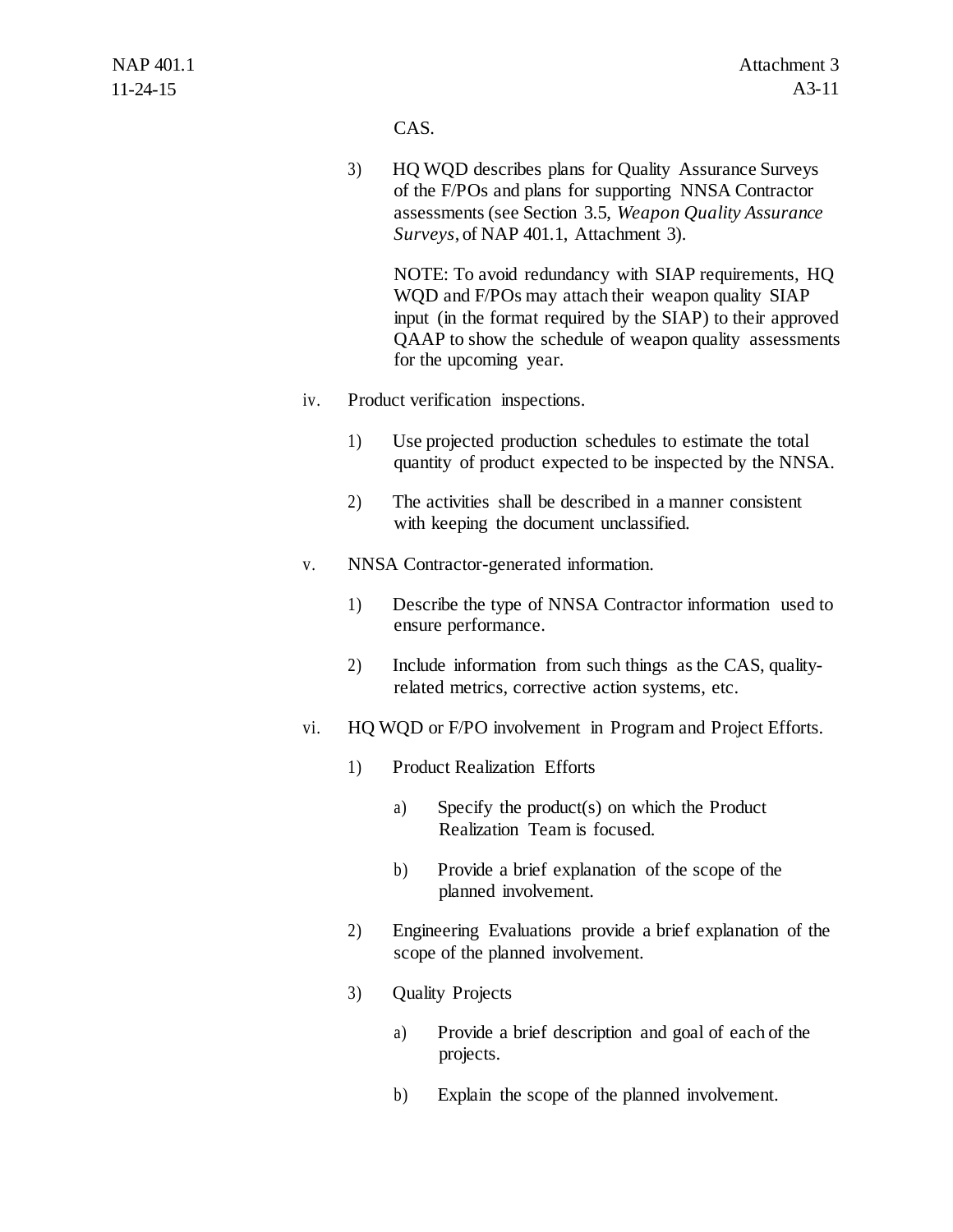- 4) Provide a brief description of the involvement with various Program Activities.
- 5) Other Quality Activities describe initiatives not included in the other categories, such as Unsatisfactory Reports (URs) and Significant Finding Investigations (SFIs), as applicable.
- vii. Resources.
	- 1) HQ WQD and the F/POs shall describe changes in staffing and the qualification status of staff members.
	- 2) HQ WQD and the F/POs shall provide a rough estimate of the resources necessary to perform QAAP activities, such as personnel, experience, time, or travel funds.
	- 3) Where possible, F/POs should support other F/POs Quality Assurance Surveys and plan for and document those in the QAAP.

## **2.2.6 Records.** QAAP

## **2.2.7 References**

- 2.2.7.a NAP 401.1, *Weapon Quality Policy*, Attachment 2, Sections 2.3, *Organization* and 2.6, *Planning.*
- 2.2.7.b Business Operating Procedure (BOP)-10.003, *Site Integrated Assessment Plan (SIAP) Development, Updating, and Reporting*.

## **2.3 PERFORMANCE MEASURES AND QUALITY REPORTS**

## **2.3.1 Purpose**

This section establishes requirements for reporting weapon quality assurance performance.

## **2.3.2 Policy**

HQ WQD and F/POs shall collect, analyze, and report weapon quality performance.

## **2.3.3 Responsibilities**

- 2.3.3.a HQ WQD shall
	- i. use F/PO reported results and internally maintained measures to monitor Enterprise-related Weapon Quality performance;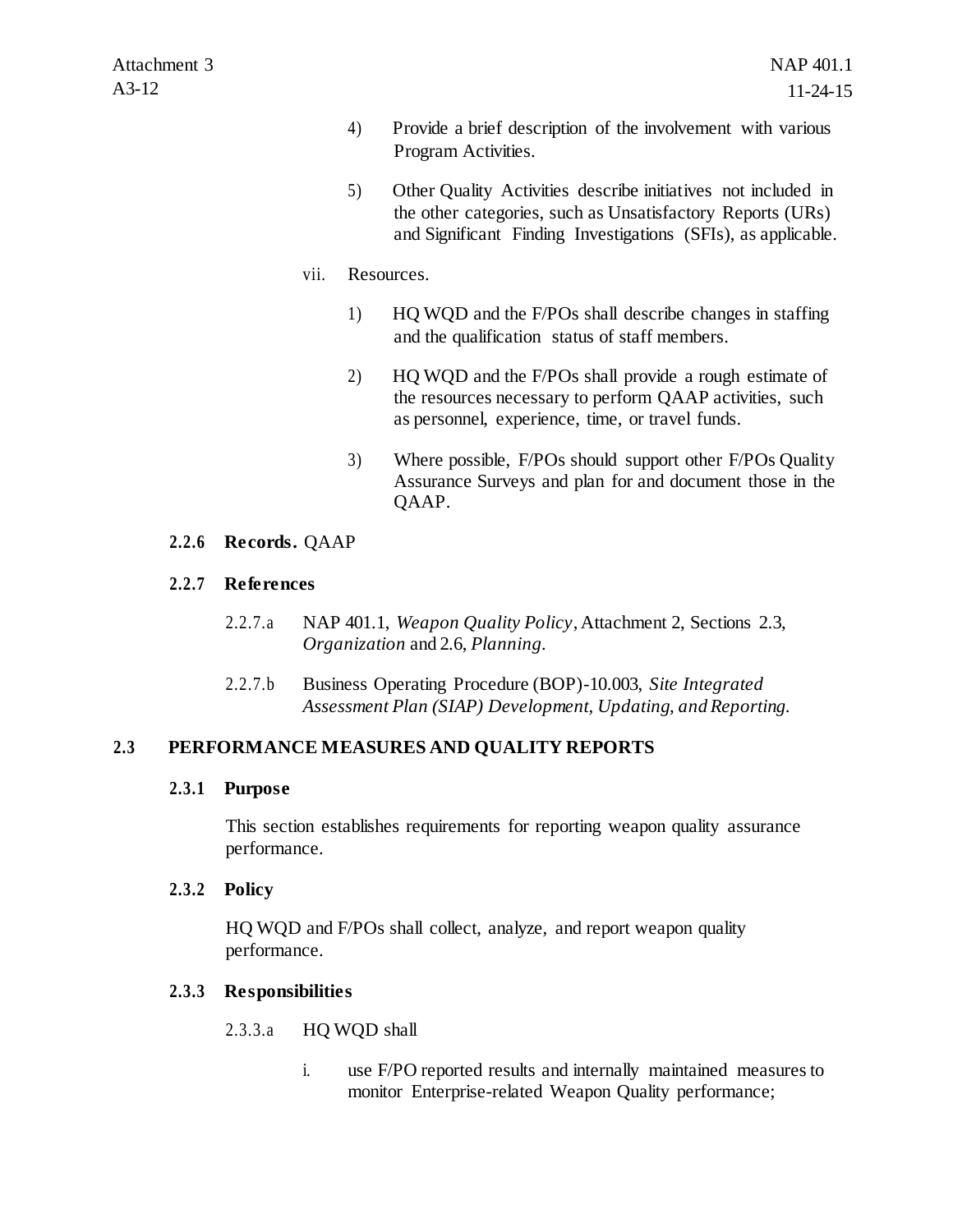- ii. use monitoring results as input to survey planning and policy improvement initiatives;
- iii. report (to senior NNSA Defense Program Management and F/PO Managers) the state of NNSA Weapon Quality Assurance; and
- iv. coordinate support to propagate good weapon quality work practices or address negative trends or issues.

## $2.3.3.b$   $F/PO$  shall

- i. prepare and submit Quality Reports (2.3.4) to HQ WQD;
- ii. respond to HQ WQD requests for additional information or explanatory details; and
- iii. use the M&O input supporting Section 2.3.4 to monitor contractor weapon quality performance, develop the QAAP, and plan F/PO improvement initiatives.

#### **2.3.4 Performance Measures and Quality Reports**

F/POs collect and report performance measures to HQ WQD semiannually to include the following content (Exclude data that would result in a classified report):

2.3.4.a Escapes.

NOTE: Escapes are nonconformances related to design, manufacturing, acceptance, handling, etc. of a product that has been shipped impacting (or potentially impacting) form, fit and function. Nonconforming Material Reports (NMR) and Unsatisfactory Reports (UR) are common systems to identify/capture product escapes.

- 2.3.4.b Other site specific performance measures that demonstrate the health of weapon quality assurance implementation.
- 2.3.4.c All reported metrics shall include performance against pre-established goals and include the metric trend (over time).
- 2.3.4.d Supporting narrative discussion on M&O and F/PO actions to:
	- i. Address negative trends;
	- ii. Improve performance;
	- iii. Share lessons learned;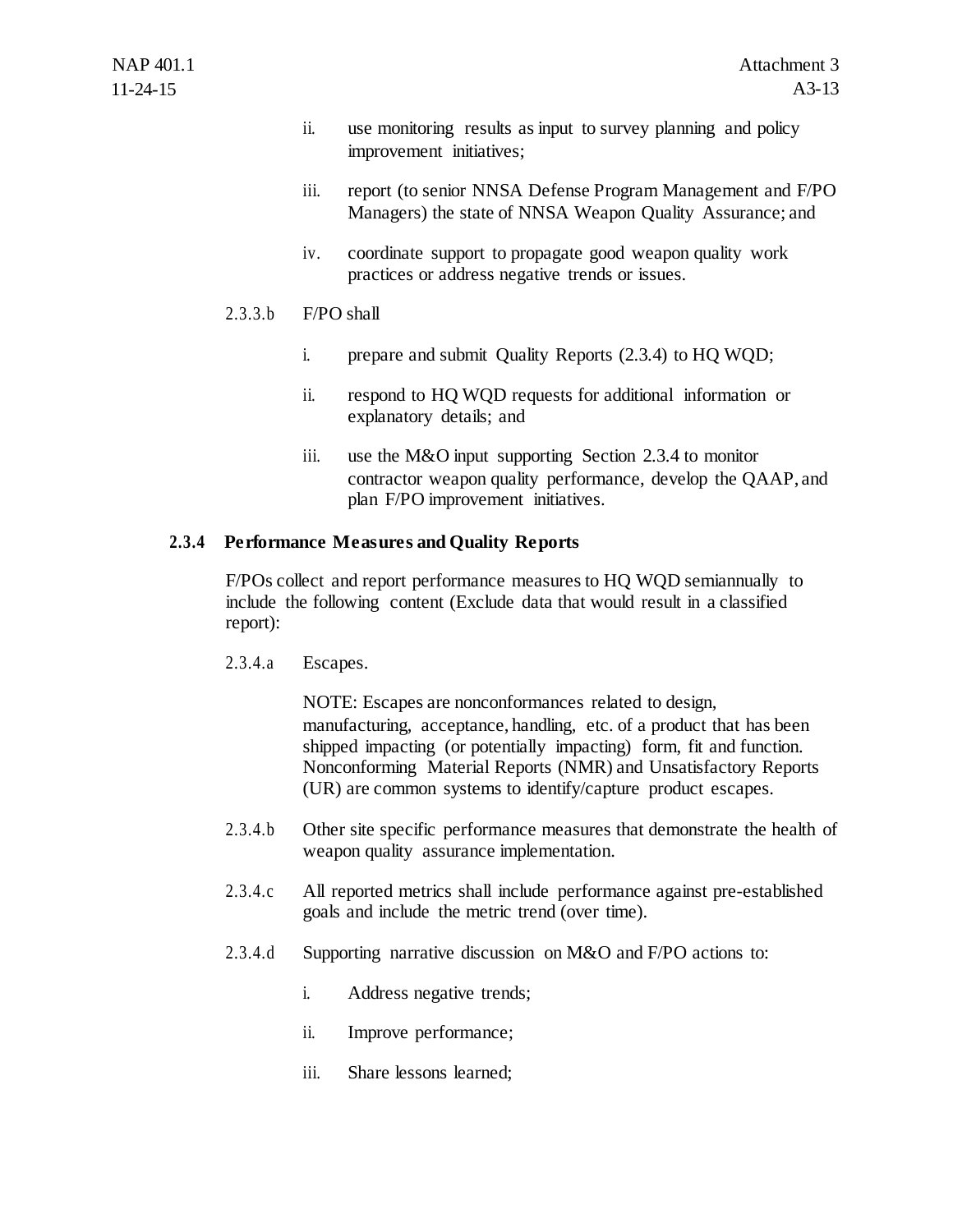- iv. Identify issues impacting (or being impacted by) other sites; and
- v. Improve weapon quality implementation.
- 2.3.4.e In addition, include the following per NAP 401.1, Attachment 3:
	- i. 2.2.4. d, "HQ WQD and F/PO shall document the implementation status and significant changes to the approved QAAP."
	- ii. 3.2.5. d, "CAV inspection data shall be included."
	- iii. 4.1.4. g. v, "NMR-related metrics and status information."
- 2.3.4.f Year-end reports include a summary analysis of FY performance.

## **2.3.5 Records.** Quality Reports

## **3.0 PRODUCT ASSURANCE AND SUPPORT**

## **3.1 VERIFICATION INSPECTION**

#### **3.1.1 Purpose**

This section describes the responsibilities, processes, methods, and sampling plans used to perform verification inspection upon completion of contractor certification of product in support of overall product acceptance.

## **3.1.2 Policy**

Product verification inspection activities are formally planned, documented, and performed according to inspection criteria.

## **3.1.3 Responsibilities**

3.1.3.a HQ WQD shall establish and maintain the policies and procedures for product verification inspections.

> NOTE: HQ WQD also has the authority to perform verification inspections, acceptance, and acceptance withdrawal as needed.

## 3.1.3.b F/POs shall

- i. identify items requiring NNSA and Contractor verification inspection on the Quality Instruction List (QIL);
- ii. maintain the QIL unless delegated to the Contractor;
- iii. develop and maintain NNSA Quality Assurance Inspection Procedure's (QAIPs) for each part type or family for verification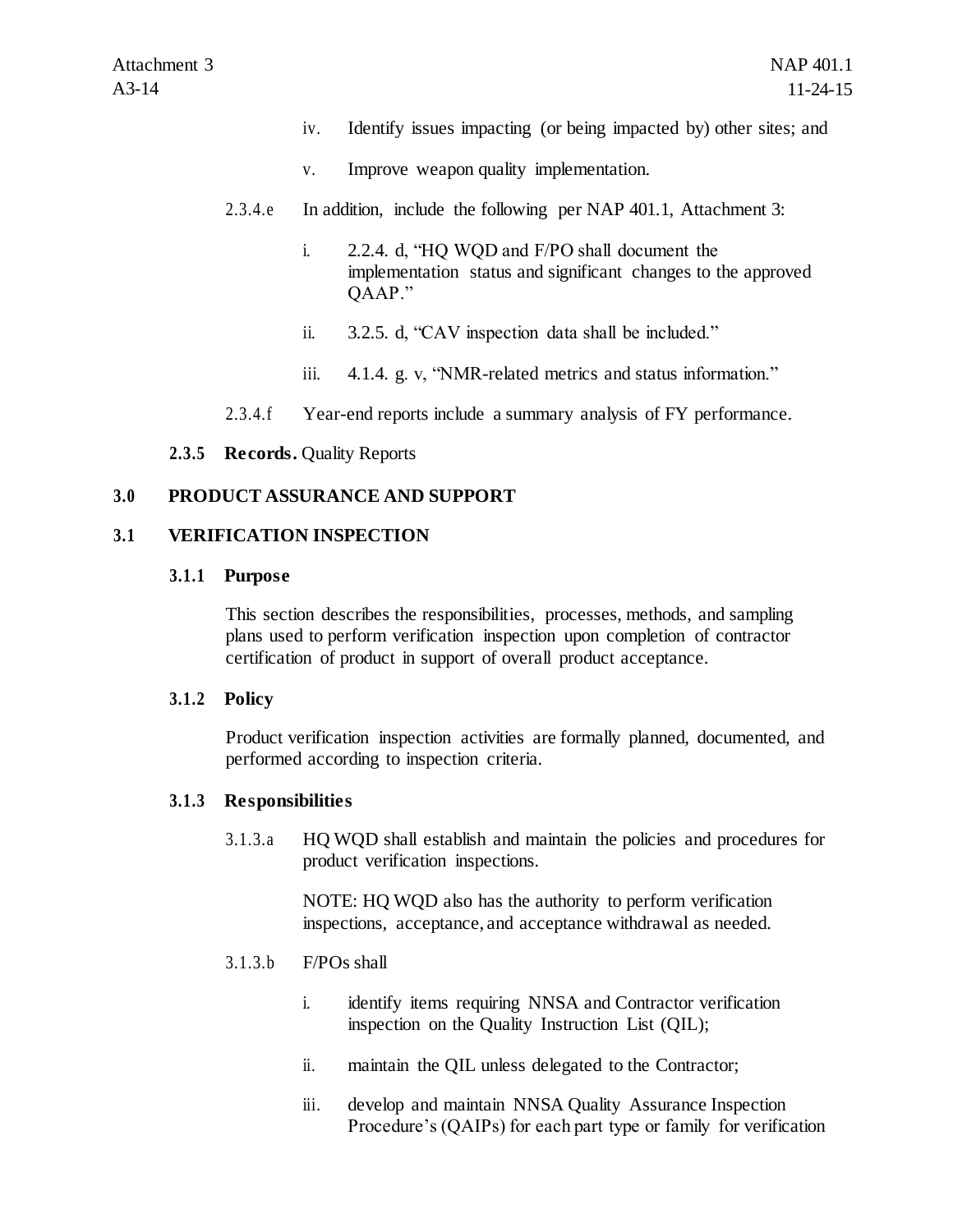inspections by NNSA;

iv. perform verification inspections;

NOTE: F/POs may delegate authority for the Contractor to perform verification inspections per Section 3.4 Delegation of Authority.

- v. determine whether submitted QIL product meets inspection criteria;
- vi. ensure that personnel are authorized to inspect product, stamp product, and sign the Certificate of Inspection (COI);
- vii. ensure that F/PO personnel performing product verification inspection meet the qualification requirements in DOE-STD-1025 Weapon Quality Assurance Qualification Standard; and
- viii. for Development Joint Test Assemblies (DJTAs), at a minimum:
	- 1) Verify that the development components of the DJTA meet product definition prior to shipping to a Nuclear Security Enterprise (NSE) or Ultimate User (UU) site; and
	- 2) Perform a non-nuclear verification at the site assigned to perform final assembly of the DJTA and apply Tamper Evident Seal (TES) (Pantex and Laboratories) prior to shipping to the UU.

## 3.1.3.c Contractors shall

- i. if delegated, perform verification inspections as outlined per this NAP;
- ii. develop and maintain QAIPs per Appendix 3.1-B as delegated;
- iii. submit weapons or weapon-related material for verification inspection as identified on the QIL;
- iv. maintain a current list of personnel authorized to sign the Certificate of Inspection (COI) as representatives of the production agency;
- v. provide quality evidence, specifications, acceptance equipment, and additional information requested by the F/PO in support of the verification inspection;
- vi. respond with corrective actions as directed by the F/PO for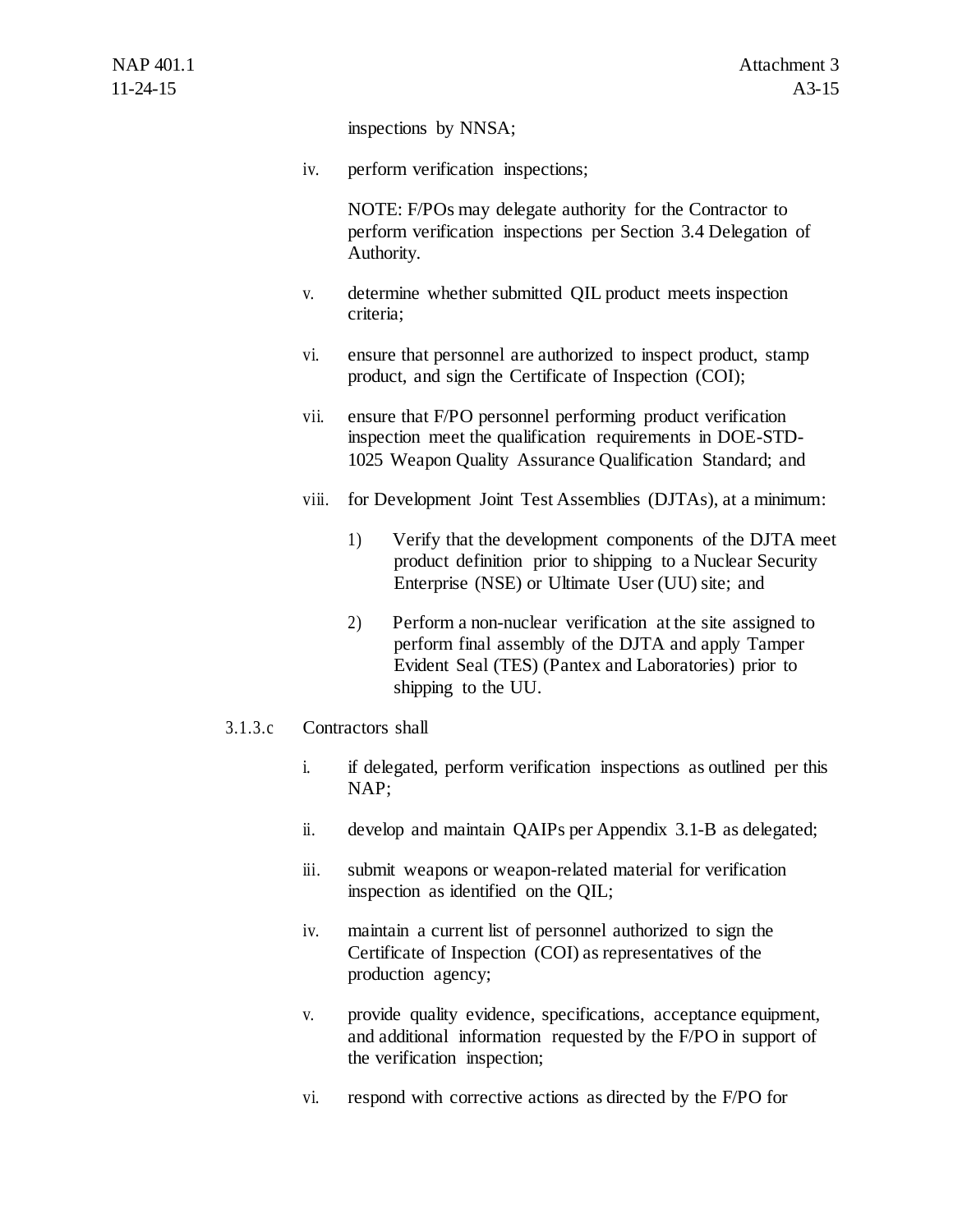identified defects: and

vii. notify F/PO that product is ready for verification inspection at the vendor for those products that are identified on the QIL for NNSA verification inspections.

#### **3.1.4 Verification Inspection Process Requirements**

- 3.1.4.a To assist F/PO with QIL determination, Contractors shall coordinate with F/PO to establish a process for notification of new production items prior to the First Production Unit (FPU)
- 3.1.4.b F/PO identifies items for the QIL requiring verification inspection. This determination is based on risk, and includes, but is not limited to, such factors as:
	- i. Quality history Is it a new item with no quality history? If previously-built item, what is the quality history? Any recent process changes?
	- ii. Complexity of the item or the technology to produce the item (e.g., digital integrated circuit versus a simple mechanical piece part).
	- iii. Consequences of failure of the item to the subsystem, major component, entire weapon, Joint Test Assemblies (JTAs) or Pentagon "S" requirement.
	- iv. Availability of the item for inspection prior to being built up into larger assemblies or subassemblies.
- 3.1.4.c Maintain QIL and QAIPs
	- i. F/PO or delegate maintains a QIL to document the items that shall be submitted for verification inspection (see Appendix 3.1-A).
		- 1) QILs are also used as an index with the QAIPs effective issues.
		- 2) OILs are updated as OAIPs are revised, added, or removed. The QIL is issued as updates occur or at least annually when no changes have occurred. Temporary changes to the QIL shall be dated and initialed.
	- ii. For NNSA verification inspections, F/PO shall provide a copy of the QIL and the NNSA QAIP cover sheet to the NNSA Contractor and make them available to HQ WQD, upon request.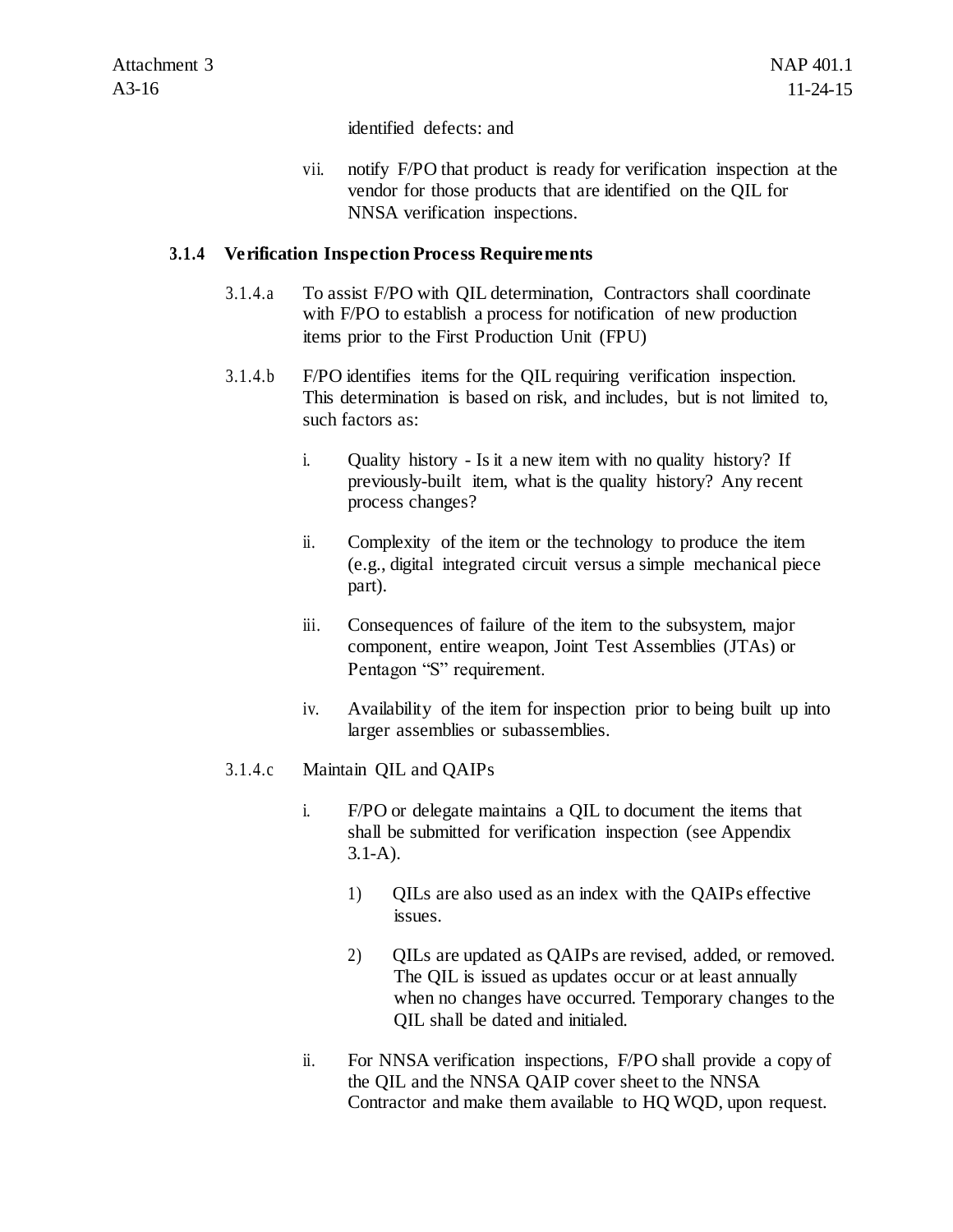iii. Prepare and maintain QAIPs (See Appendix 3.1-B).

#### 3.1.4.d NNSA Verification Inspection at the Supplier

- i. When the F/PO identifies items on the QIL that is manufactured by suppliers, the Contractor may request approval with justification, for verification inspection to be performed at the supplier location.
- ii. Justification for "at location" supplier verification inspection requests may include one or more of the following criteria:
	- 1) The product is environmentally sealed or assembled at the supplier, which precludes performing the required verification inspection at the NNSA Contractor;
	- 2) The time for processing a specific item is critical, and significant time is saved by direct shipment from the supplier to the using NNSA Contractor;
	- 3) Verification inspection at the supplier will save substantial shipping costs;
	- 4) The cost of duplicating gages or test equipment required for inspection at the NNSA contractor is prohibitive; or
	- 5) Supplier acceptance equipment is acceptable and no NNSA equipment is available.
- 3.1.4.e Verification Inspection Submittals
	- i. The COI is the official document used:
		- 1) by Contractors to identify and certify product that the submitted material meets design requirements;
		- 2) for Contractors to submit specified material to the NNSA; and
		- 3) to indicate inspection results and disposition of submitted material.
	- ii. Contractors
		- 1) Provide F/POs:
			- a) Names of Contractor personnel authorized to sign the COI and furnish updates as they occur.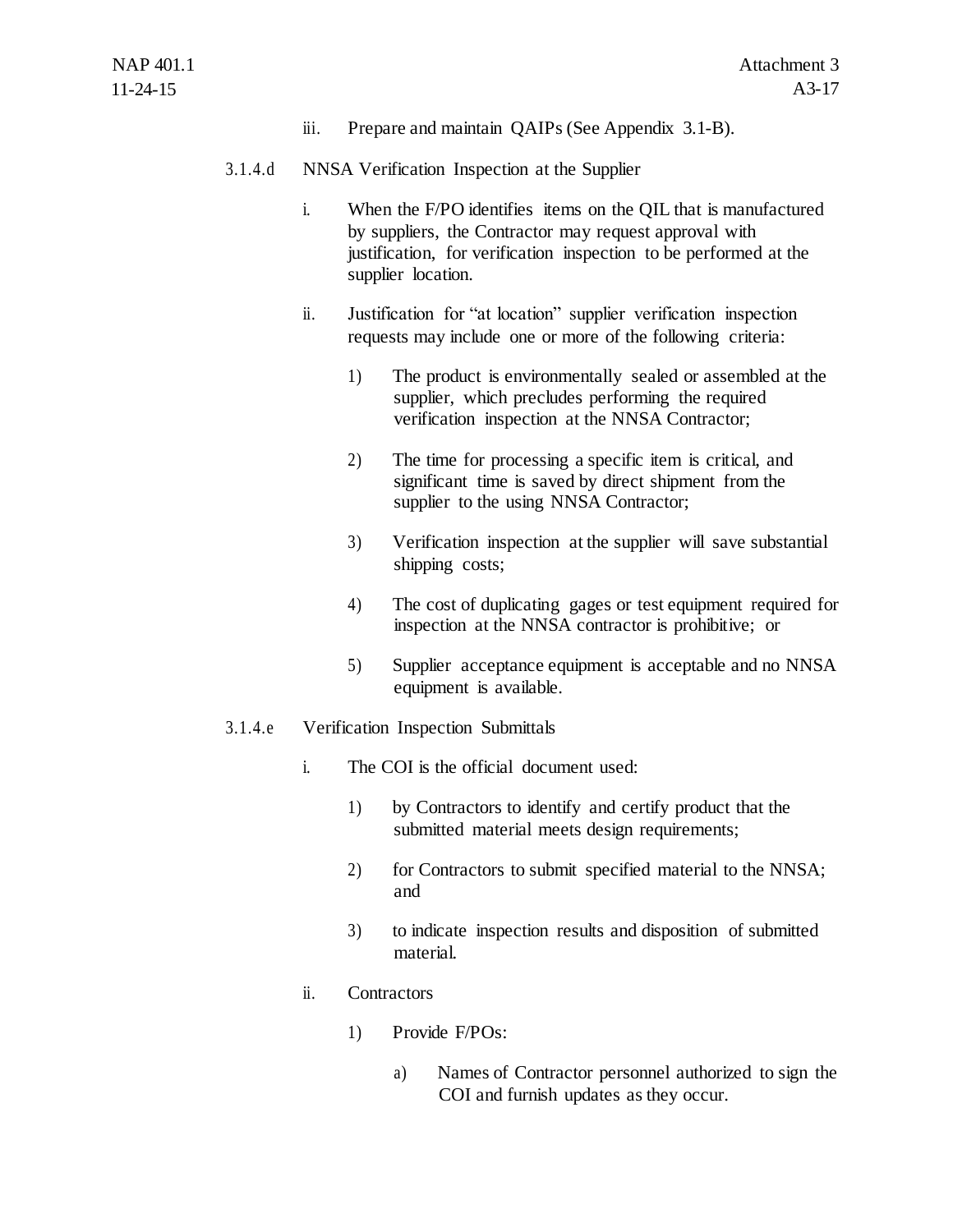- b) Sufficient time to allow for normal processing, including travel, if necessary, before the required next assembly or ship date.
- 2) Submit items listed on the QIL.
- 3) Certify on a COI that the listed material meets the applicable specification and quality requirements of the contract (see Appendix 3.1-D).
	- a) For continuous sampling, use one COI during the calendar month for each QAIP or QAIP stage.
	- b) For lot sampling, use one COI for each lot submitted.
	- c) If a submittal is rejected, the F/PO closes out the COI, and the Contractor uses a new COI for the next submittal, upon F/PO acceptance of the CAR for the reject.
	- d) Ensure any changes to the COI are controlled and authorized.
- 4) Provide test equipment, quality evidence, and specifications required by the QAIP cover sheet when submitting material designated on the QIL.
- 5) Once product and associated quality evidence is submitted for QAIP it is in NNSA possession and shall not be accessed by Contractor or modified without NNSA approval.
- iii. F/POs may combine material in a QAIP family (a group of similar material or products) and both new and reacceptance production for submittal and sampling purposes, provided:
	- 1) The COI clearly associates product definition with submitted material; and
	- 2) The material is produced from a single manufacturer.

## 3.1.4.f Performing the Verification Inspection

- i. Select the applicable QAIP for submitted material based on "new production" or "reacceptance".
- ii. Select a sampling plan per Appendix 3.1-C. Maintain a summary log per Appendix 3.1-E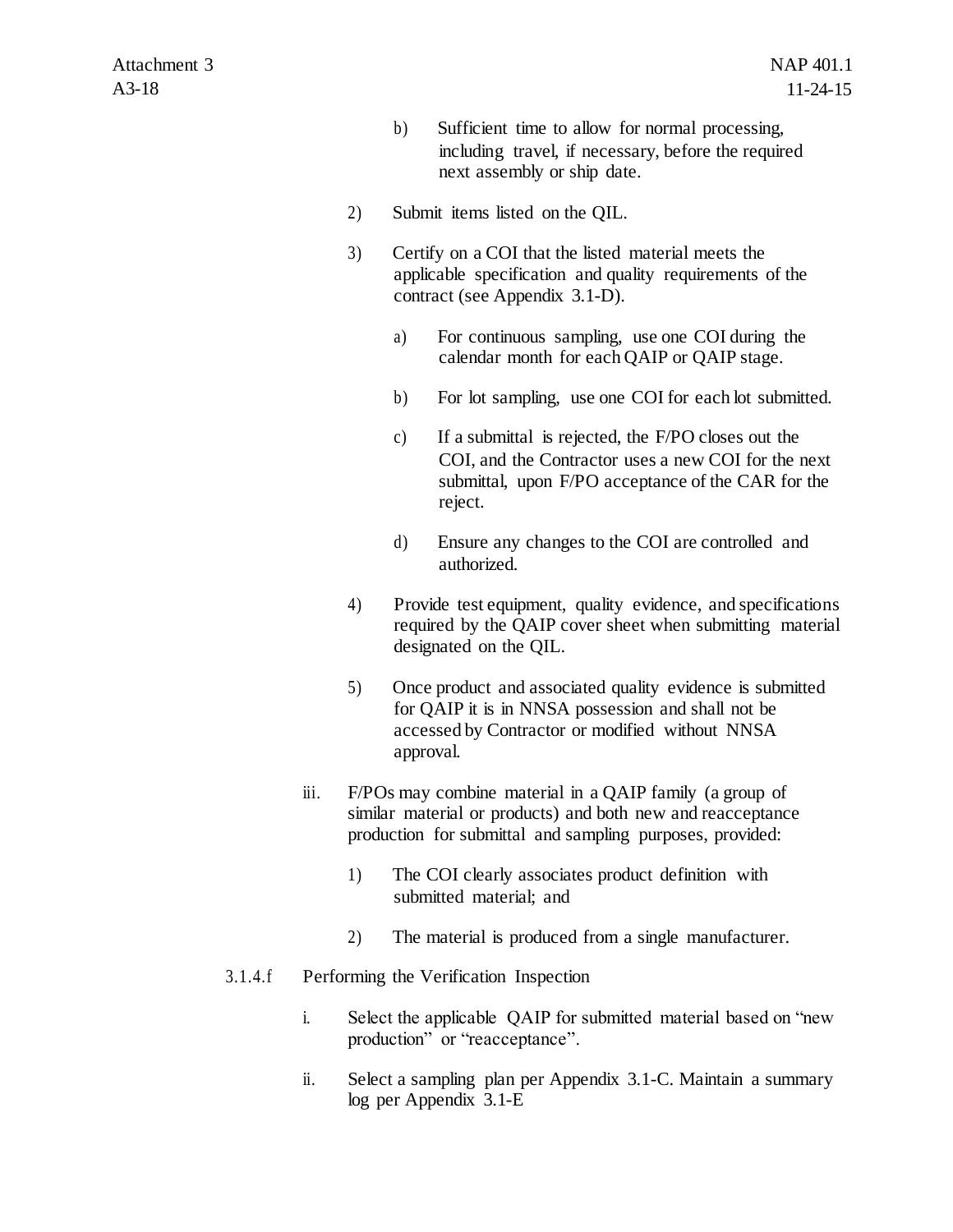- iii. Ensure submitted material is not compromised during inspection.
- iv. Examine quality evidence and inspect the product based on the QAIP-prescribed inspection requirements and the design definition.

NOTE: Failure to meet design definition requirements is cause for rejection unless covered by a Design Agency (DA) Specification Exception Release (SXR).

- v. Perform inspection in a practical sequence if not specified in QAIP.
- vi. Use the "as measured" inspection concept (per General Requirements 9900000) and assign a defect to inspection characteristics that do not conform to design specifications.
- 3.1.4.g Verification Inspection Equipment
	- i. Use DA or Production Agency (PA)-specified, -approved, qualified, or -reviewed gages or test equipment where applicable.
	- ii. Use an open setup (no specified piece of equipment) when DA/PA-approved, qualified, or -reviewed gages or test equipment does not exist.
	- iii. Ensure that the measuring and test equipment is identified and calibrated consistent with applicable requirements of NAP 401.1, Section 3.10.

## 3.1.4.h Verification Inspection Criteria

- i. Determine acceptability of submitted product based upon the following criteria:
	- 1) Product meets all applicable requirements (QAIP, drawing, specification, and contract).
	- 2) Product and test equipment is covered by an acceptable or conditional Qualification Evaluation Release (QER) as applicable.
	- 3) Deviations from design requirements are covered by an approved SXR with a sound technical justification that shall be clear to verifiers.
- ii. When using lot sampling, if a sampled unit is determined not to meet the inspection criteria, the entire submission is returned to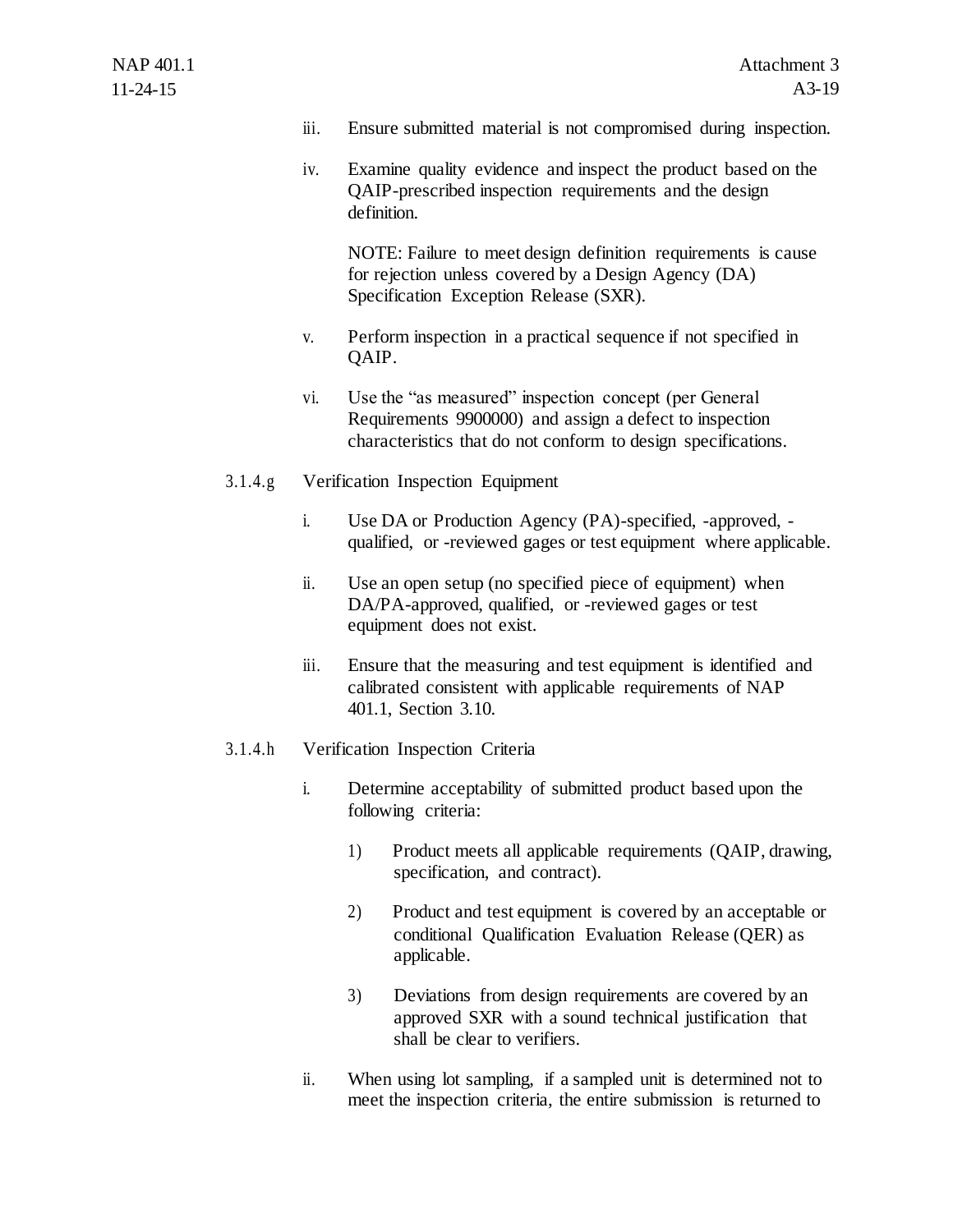the Contractor for appropriate corrective action.

- iii. When using lot sampling and 100% inspections are performed then only the affected unit shall be rejected and returned.
- iv. Record the results of the submitted material in the NNSA portion of the COI, including any defects and incidental defects.
- 3.1.4. i Apply diamond stamp (section 3.3.4.c.i) upon acceptable verification inspection criteria and quality evidence.

NOTE: Dependent upon the stamping delegation and documented agreement at each site the diamond stamp may already be present on the components before the verification inspection.

- 3.1.4.j Disposition of Defective Material and Corrective Action
	- i. The F/PO or Contractor, as applicable
		- 1) Originates a Quality Assurance Defect Report (QADR) (see Appendix 3.1-F) to report defects, including incidental defects, observed during verification inspection of submitted material.

NOTE: Defects are defined as a noted departure from drawing or specification on a product characteristic or inadequate quality evidence to verify that the requirements are met that affect form, fit, function, and traceability. Incidental Defects are defined as a defect that does not affect form, fit, or functions of the product submitted. This might include cosmetic items or paperwork errors.

- a) F/PO may permit the Contractor to correct incidental and easily-remedied defects and allow the inspection to resume without rejection of the COI.
- b) A CAR for incidental defects is required only when requested by the F/PO.
- c) The incidental defect shall still be noted on the QADR.
- 2) May reject material if the Quality organization determines the number of incidental defects is excessive.
- 3) Forwards a QADR to the contractor to require a Corrective Action Response (CAR) that identifies the root cause and the appropriate corrective action(s).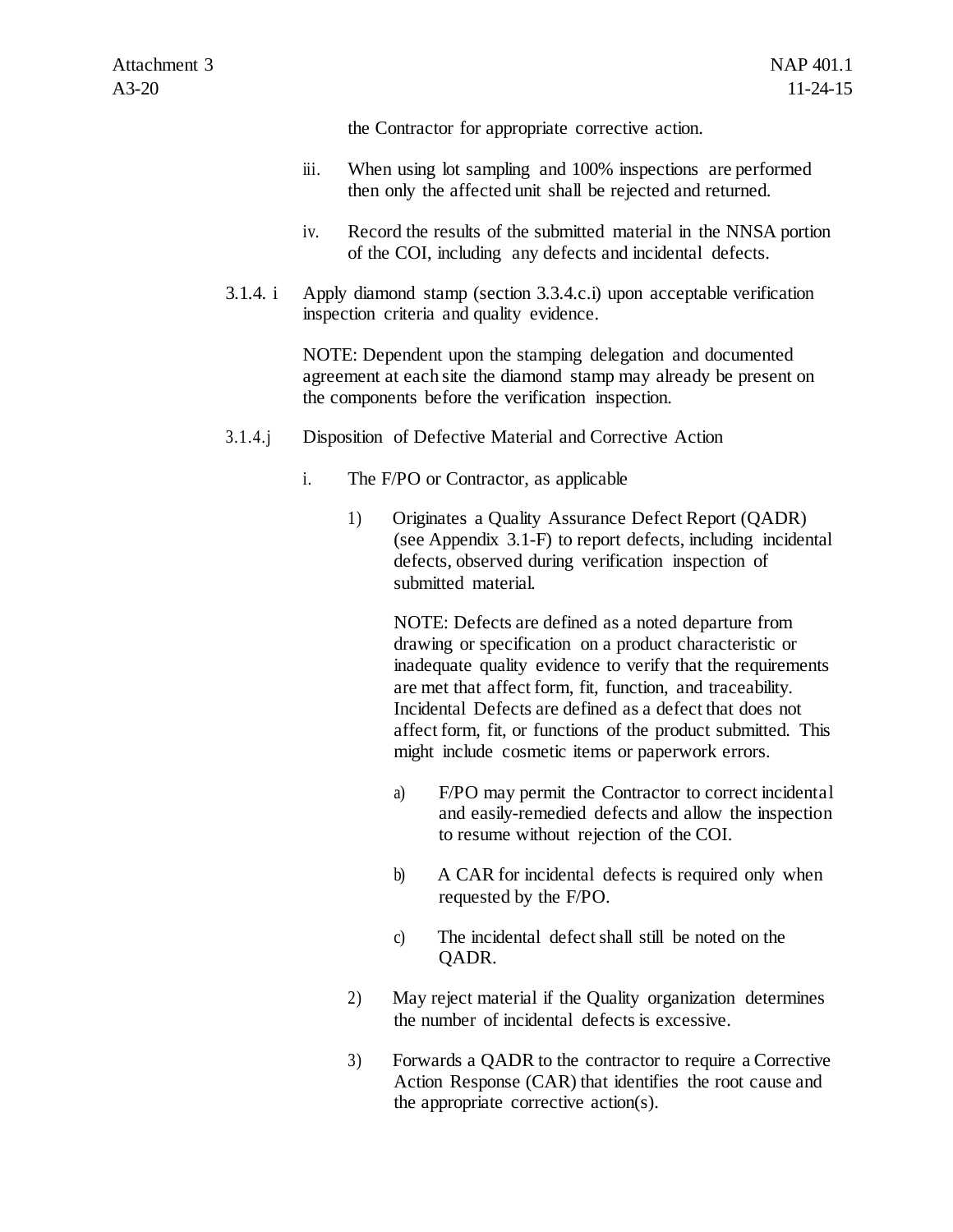4) Retain records of COIs and QADRs for any submitted material.

#### ii. Contractors

- 1) Receive QADR, suspend further submittals for that material and initiate the corrective action process.
- 2) Investigate defect to determine root cause and extent of the issue.
- 3) Initiate specific corrective action(s) and develop preventive corrective action(s).
- 4) Prepare and submit CAR to the F/PO.
- 5) Upon F/PO acceptance of the CAR, the material submittal(s) should resume.
- 6) Identify previously rejected and resubmitted material as a resubmittal in the Remarks section of the COI, specifying the item(s) that was rejected.
- 7) Ensure any changes made to the COI are authorized, controlled, and explained in the Remarks section.
- 8) Retain records of COIs and QADRs for any submitted material.
- iii. The QADR is closed out after Contractor corrective action response(s) are reviewed, verified, and accepted by the F/PO.
- iv. If a resubmitted item is not selected as a sample that item still requires inspection to ensure correction of the defects found during the initial verification inspection has been corrected and confirmation that any rework has not affected other characteristics.

NOTE: A defective item may indicate problems with Contractor inspection processes. It may be necessary to use a more conservative sampling plan until there is confidence that the problems have been resolved (See Appendix 3.1-C).

- 3.1.4.k Summary Log: The F/PO shall
	- i. maintain a summary log that records submittals for each QAIP configuration (Ref. Appendix 3.1-E); and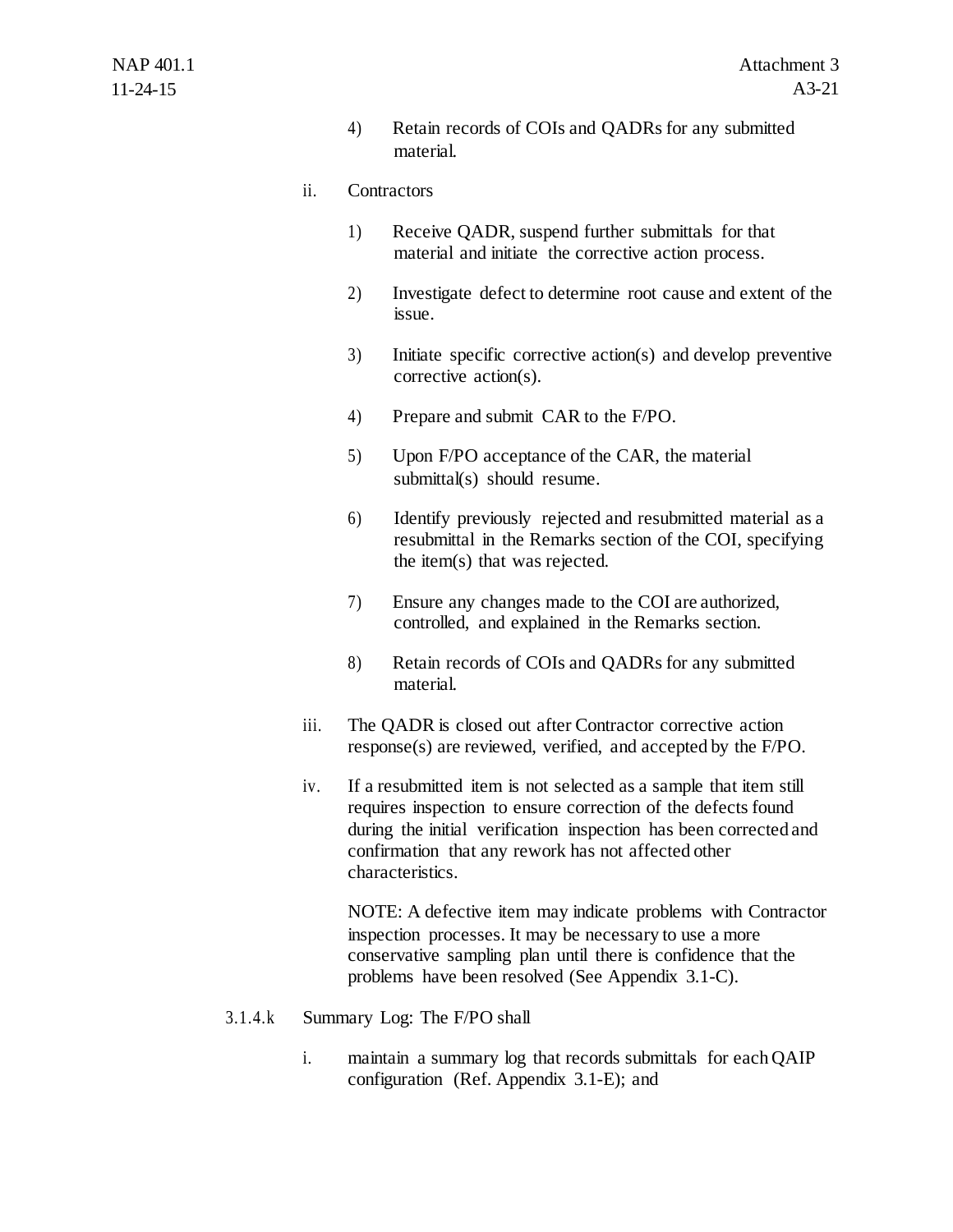i. separate logs for QAIP material produced by different manufacturers.

#### **3.1.5 Records**

#### 3.1.5.a F/POs

- i. NNSA Quality Assurance Inspection Procedure (QAIP)
- ii. Quality Instruction List (QIL)
- iii. Certificate of Inspection (COI)
- iv. Quality Assurance Defect Report (QADR)
- v. Summary Log

#### 3.1.5.b Contractors

- i. Quality Assurance Inspection Procedure (QAIP)
- ii. Quality Instruction List (QIL)
- iii. Certificate of Inspection (COI)
- iv. Quality Assurance Defect Report (QADR)
- v. Corrective Action Response (CAR)
- vi. Evidence of closure of Corrective Actions

#### **3.1.6 References**

3.1.6.a General Requirements 9900000.

#### **3.1.7 Appendices**

- 3.1.7.a Appendix 3.1-A: Instructions for Quality Instruction List (QIL)
- 3.1.7.b Appendix 3.1-B: Instructions for Quality Assurance Inspection Procedures
- 3.1.7.c Appendix 3.1-C: Instructions for Sampling Plans
- 3.1.7.d Appendix 3.1-D: Instructions for Certificate of Inspection (COI)
- 3.1.7.e Appendix 3.1-E: Instructions for Summary Log
- 3.1.7.f Appendix 3.1-F: Instructions for Quality Assurance Defect Reports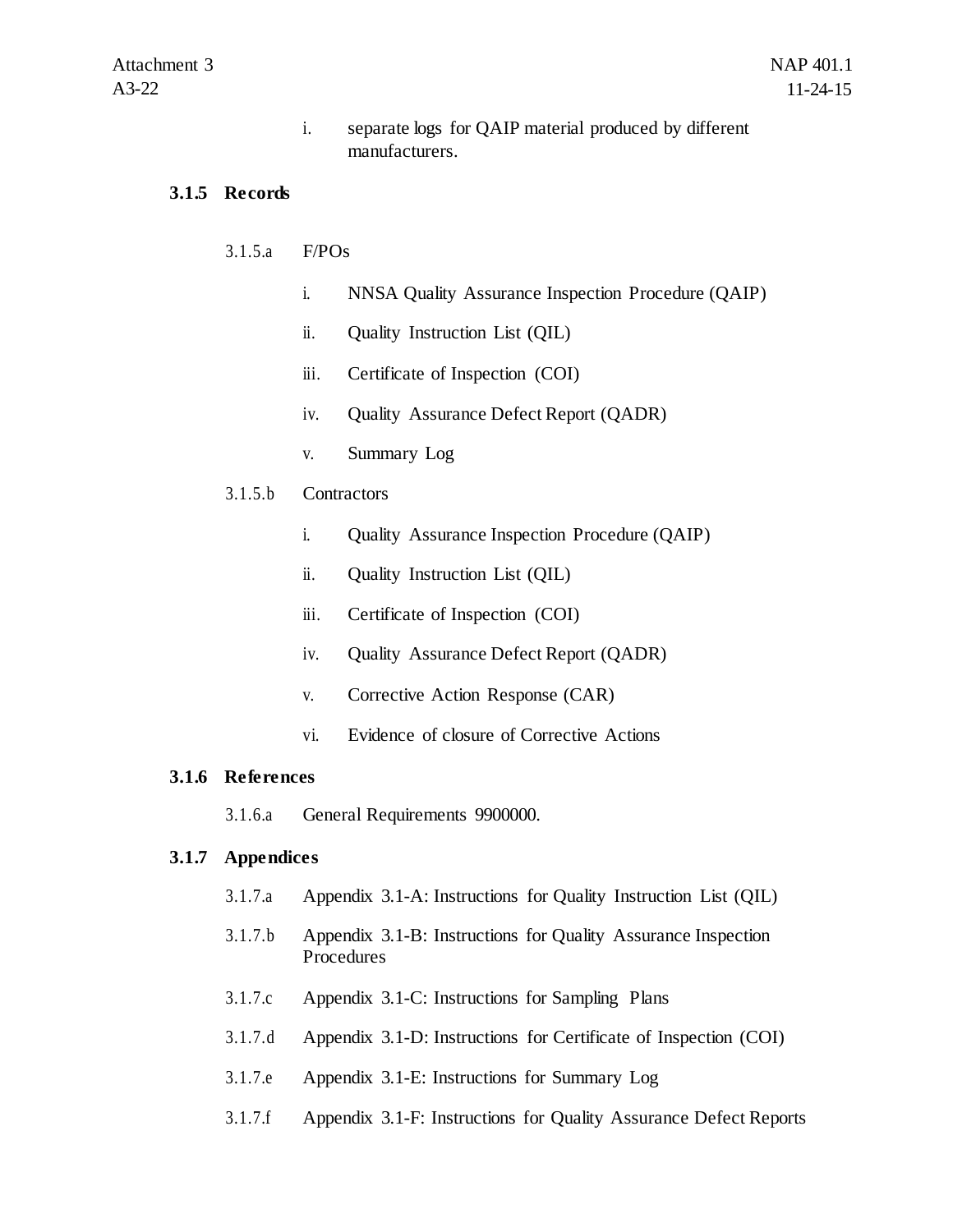(QADRs)

3.1.7.g Appendix 3.1-G: F/PO/Contractor Prefix Designators

## **3.1.8 Forms**

- 3.1.8.a Certificate of Inspection Form, Appendix 3.1-D
- 3.1.8.b Summary Log Form, Appendix 3.1-E
- 3.1.8.c Quality Assurance Defect Report Form, Appendix 3.1-F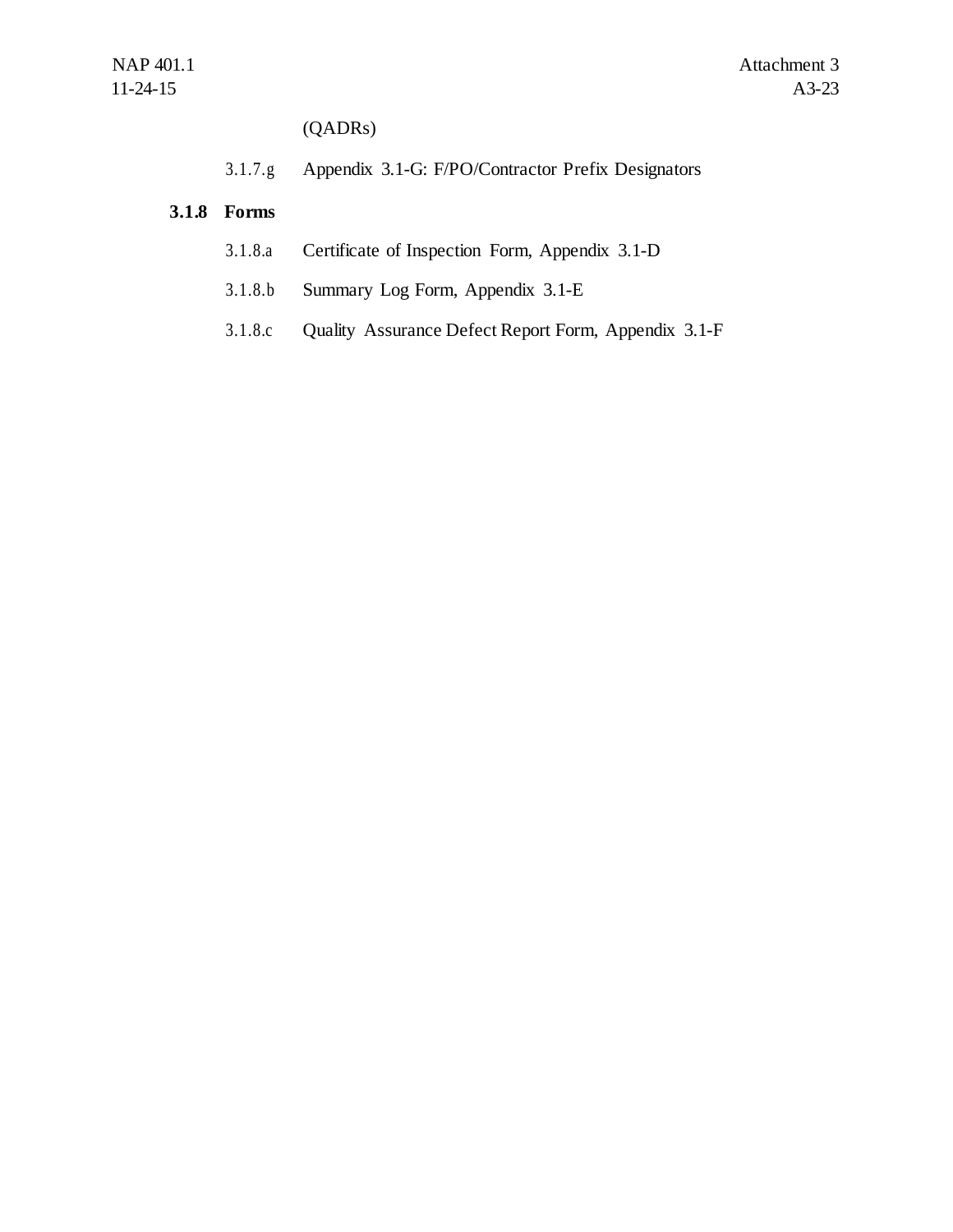## **APPENDIX 3.1-A**

#### **INSTRUCTIONS FOR QUALITY INSTRUCTION LIST**

A Quality Instruction List (QIL) specifies the products required to be submitted for verification inspection and the index of effective QAIP issue of active QAIPs. The QIL is updated as QAIPs are revised, added, or removed. F/POs may make temporary changes to the QIL; these shall be dated and initialed or otherwise controlled to ensure there are no unauthorized changes.

The QIL is also made available to HQ WQD upon request.

The QIL shall include the following information:

- Part Number: The NNSA Part Number without suffix.
- Item Description: The major component number, part title, and/or other appropriate material identification.
- QAIP Identifier: The NNSA part number (without suffix) is the QAIP identifying number, except in the case of a General QAIP.
- **QAIP Issue: The QAIP issue is identified by a letter designation.**
- Stage QAIP Identifier: For Stage QAIPs a suffix number is added to the QAIP Identifier.
- General QAIP (Family QAIP): General QAIPs for similar products or special-test QAIPs are identified by an alphanumeric symbol (e.g., GEN212 or QUO212). An individual line item is used to enter each part number covered in a General QAIP.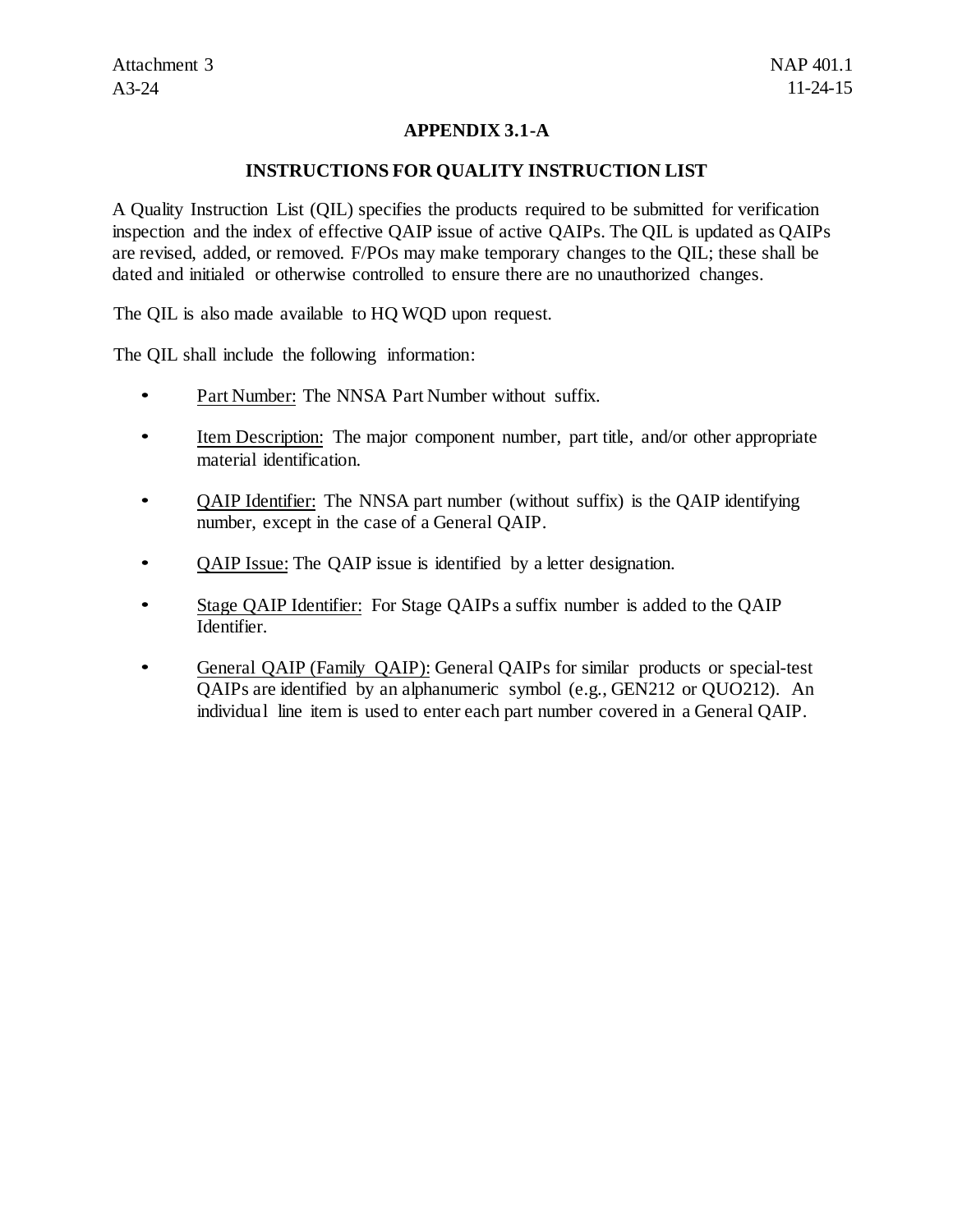## **APPENDIX 3.1-B**

## **INSTRUCTIONS FOR QUALITY ASSURANCE INSPECTION PROCEDURES**

F/POs and Contractors develop, revise, and maintain Quality Assurance Inspection Procedures (QAIPs).

QAIPs prescribe the minimum inspection requirements necessary to determine product acceptability and are developed using a Design Agency (DA)-specified, -reviewed, -approved, configuration managed, and authorized product definition. Draft QAIPs are coordinated through the responsible DA when there is a potential degradation of product due to performance of the QAIP, as applicable.

QAIP-prescribed inspection characteristics usually require hands-on inspection of the product. The QAIP may also require observing the contractor product inspection and/or an examination of contractor-performed inspection data in lieu of the F/PO inspection.

QAIPs may be prepared for:

- A single part type or for a family of similar part types (General QAIPs), and
- Stage QAIPs used to inspect critical characteristics that cannot be inspected at the final configuration.

A QAIP may be written to address new production, reacceptance, or both. Unless conditions warrant a separate QAIP, reacceptance requirements should be included with new production requirements in a single QAIP.

Changes are made by reissuing the entire QAIP. The cover sheet issue letter is considered the QAIP issue and appears on each sheet. QAIPs typically consist of a cover sheet followed by inspection instructions.

**Cover Sheet:** The cover sheet lists the information necessary to identify the product configuration and inspection characteristics of the product, and includes special handling and/or safety requirements. The cover sheet is provided to the Contractor for guidance in submitting the product and supporting quality evidence, and includes the following:

- 1. QAIP number
- 2. Date of issue
- 3. Effective date
- 4. QAIP issue is identified by a letter designation. The first issue is Issue A. Each sheet of the QAIP should have the same issue letter.
- 5. List of item descriptions and part-identifying numbers. The item description is the major component number and/or a descriptive title.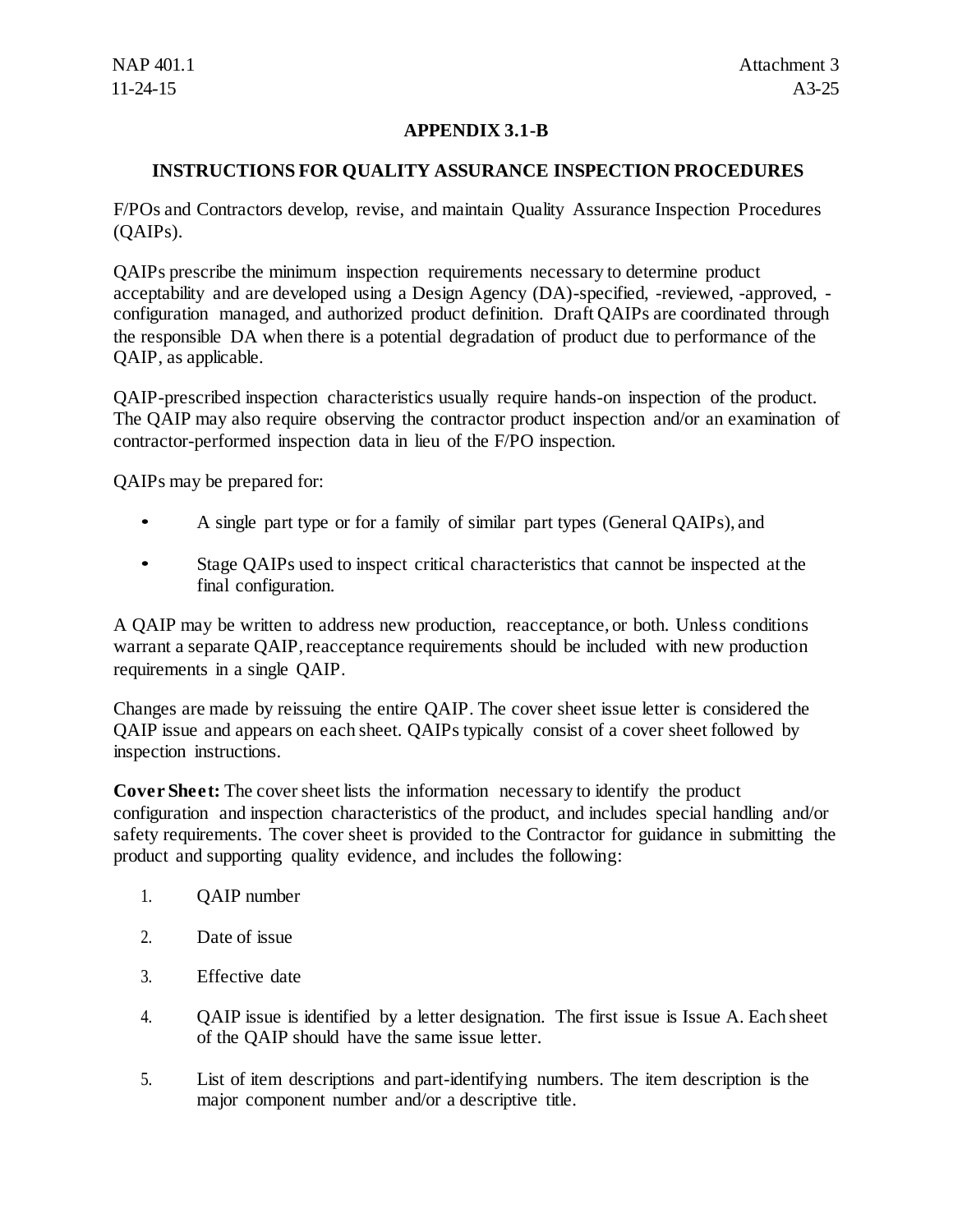- 6. List of material configuration that is to be inspected, using the Part Number (P/N) or other unique part identifier. Major Component (MC) numbers and/or other descriptive titles may also be included. Use suffixes only when the QAIP applies to a specific suffix part number. If it is a stage QAIP, provide sufficient information to identify the appropriate configuration.
- 7. List of quality evidence required to perform the inspections, for example, radiographs, DA-specified or DA-approved records, or certifications. Terminology should be specific to ensure the needed evidence is accurately described.
- 8. List of required acceptance equipment and associated procedures and/or software required to perform inspections. Do not include issue dates or revision number. Number the items in this list to use as a reference in the inspection section.
- 9. List of applicable specifications and drawings for the submitted product and contractor procedures for using testers and gauges, as needed, to perform the QAIP.
- 10. Indicate whether the QAIP provision applies to new production, reacceptance material, or both.
- 11. Identify the QAIP owner (F/PO or Contractor). The QAIP owner reviews original and revised QAIPs for adequacy and accuracy and certifies this review by signing the cover sheet.
- 12. The reason for change, if applicable. Describe the revision purpose and identify which item numbers were revised. If it requires a reassignment of inspection item numbers or an extensive revision to the QAIP, indicate the changes on the revised QAIP and record a general reason for the change.
- 13. Any special handling requirements

**Inspection Instructions:** QAIP inspection characteristics are numbered and grouped in the following categories:

- 1. Records examination,
- 2. Marking,
- 3. Surface condition and foreign material,
- 4. Assembly,
- 5. Functional,
- 6. Dimensional, and
- 7. Electrical.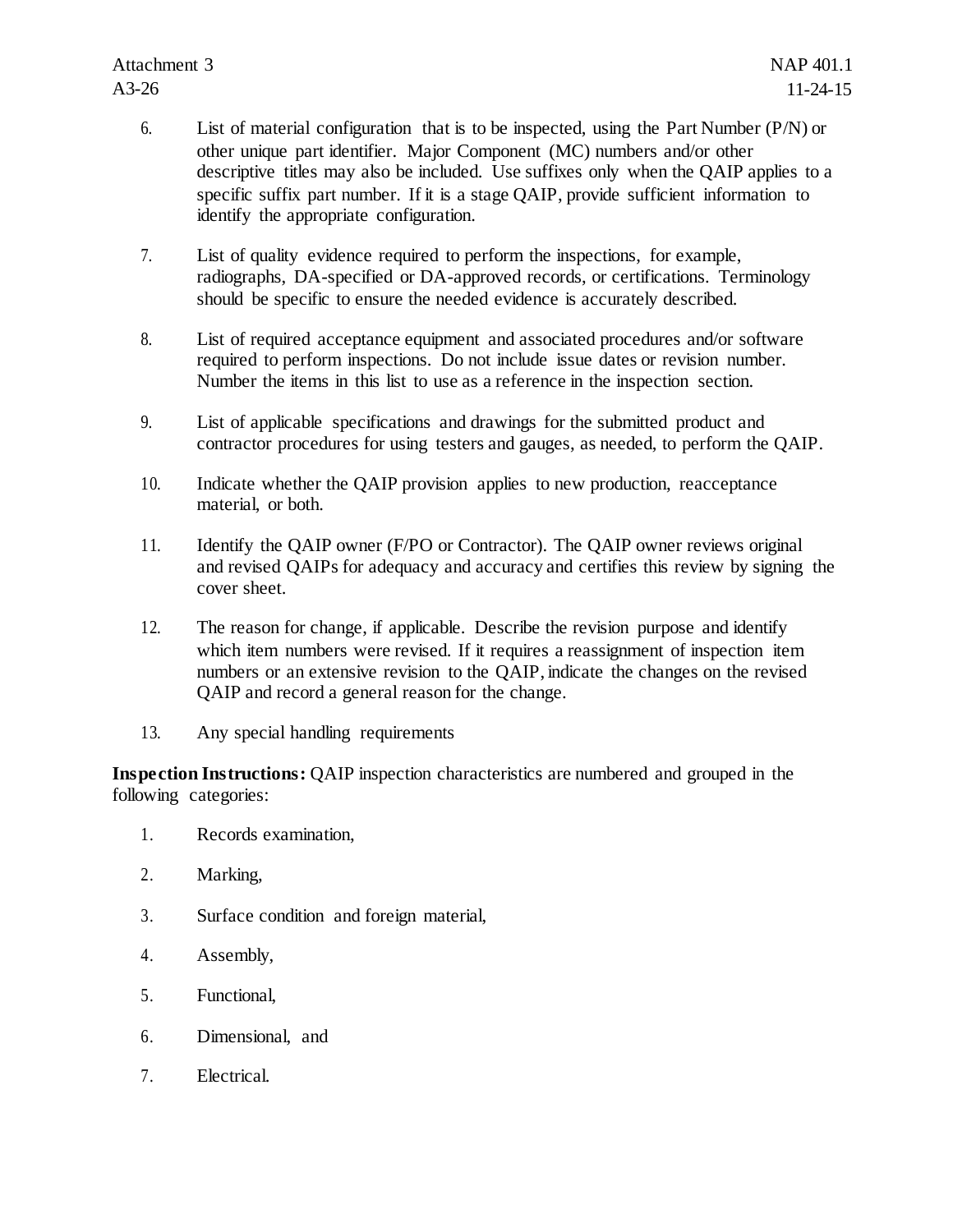NAP 401.1 11-24-15

Select inspection characteristics that ensure the component or assembly functions as intended. These are selected from DA-specified requirements for visual, dimensional, and/or physical properties. Inspection characteristics should (to the maximum extent possible) requires actual inspection of the product, be significant attributes, and be capable of being inspected nondestructively. The F/PO or Contractor may consult with the DA for assistance in determining significant attributes.

Write clear and concise inspection instructions with action verbs (e.g., inspect, observe, examine). Inspection instructions that apply to a subset of parts within a family should be correlated to specific drawing, specification, or part references.

Include DA-required records and/or certifications in the cover sheet section, "Required Quality Evidence" and in the "Record Examination" section of the QAIP body.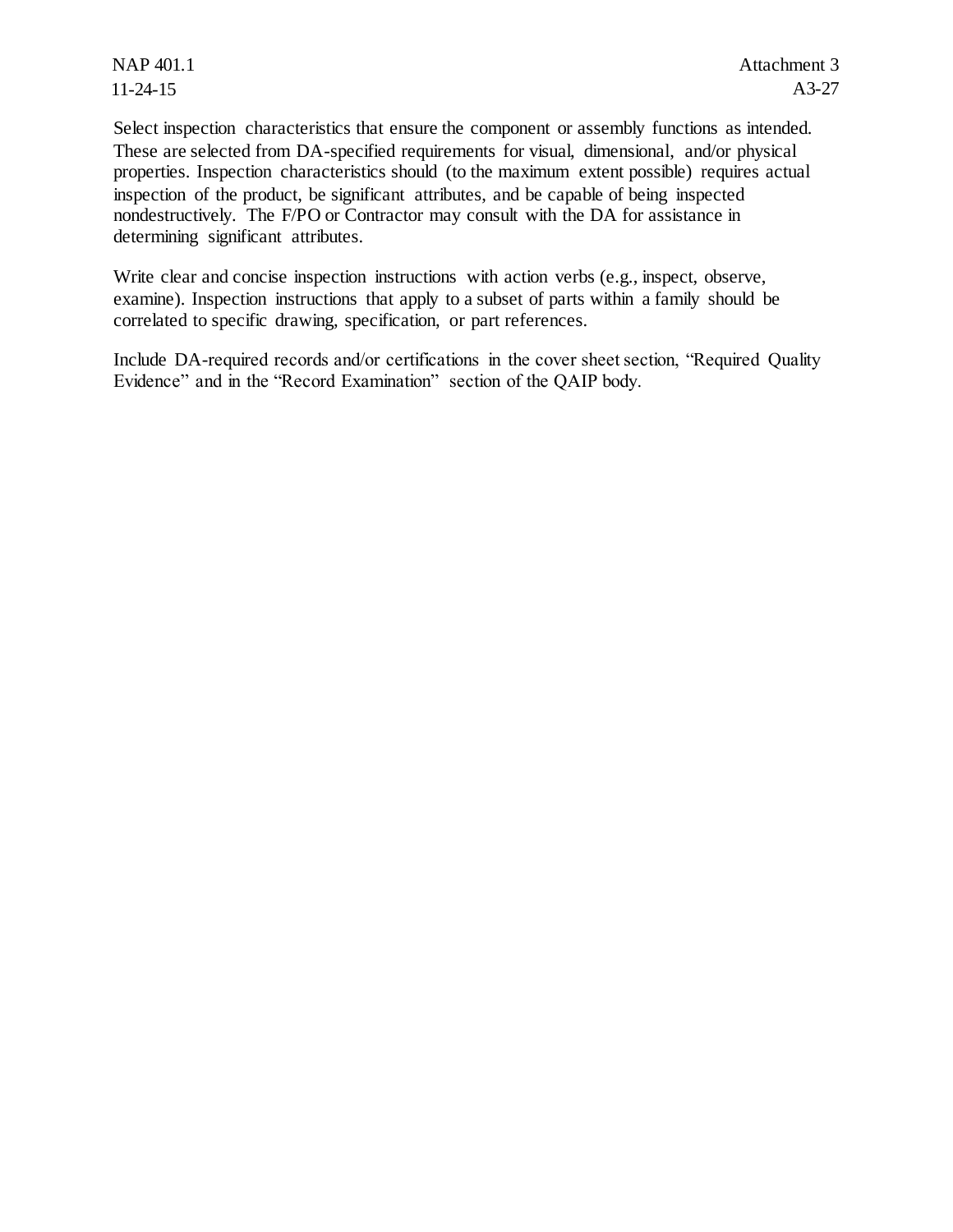## **APPENDIX 3.1-C**

#### **INSTRUCTIONS FOR SAMPLING PLANS**

**Sampling Plans** establish the basis and reflect the level of assurance for verification inspections. Sampling is performed to verify the original inspection measurements and the original inspection procedures are valid. Sampling requires only a moderate level of assurance (e.g., 80%) of identifying a moderate level of nonconformance (e.g., 20%) to ensure against generic inspection problems. A random sample shall be used. The appropriate sampling plan is selected for both lot and continuous production based on the practical formation of submitted material and the use of the most effective acceptance method.

Table A defines a sample rate for a moderate level of assurance and is used unless an excessive number of defects (impact to form, fit, or function) have been observed and/or other quality indicators warrant a higher sampling rate. Table B defines the higher sample rate and may also be used for new products or production processes.

#### **Table A.**

Sampling Rate for 80% Assurance of Detecting a 20% or Higher Nonconformance Rate

| Submittal Size | Sample Size | Submittal Size | Sample Size |
|----------------|-------------|----------------|-------------|
| 1-3            | All         | 10-19          |             |
| $4 - 7$        |             | 20-119         |             |
| $8-9$          |             | 120 and higher |             |

#### **Table B.**

Sampling Rate for 90% Assurance of Detecting a 10% or Higher Nonconformance Rate

| Submittal Size | Sample Size | Submittal Size | Sample Size |
|----------------|-------------|----------------|-------------|
| $1 - 8$        | All         | 30-38          | 16          |
| $9-13$         |             | $39-48$        | 17          |
| $14-15$        | 10          | 49-59          | 18          |
| 16             |             | $60 - 79$      | 19          |
| $17-18$        | 12          | 80-129         | 20          |
| 19             | 13          | 130-279        | 21          |
| $20-26$        | 14          | 280 and higher | 22          |
| 27-29          | 15          |                |             |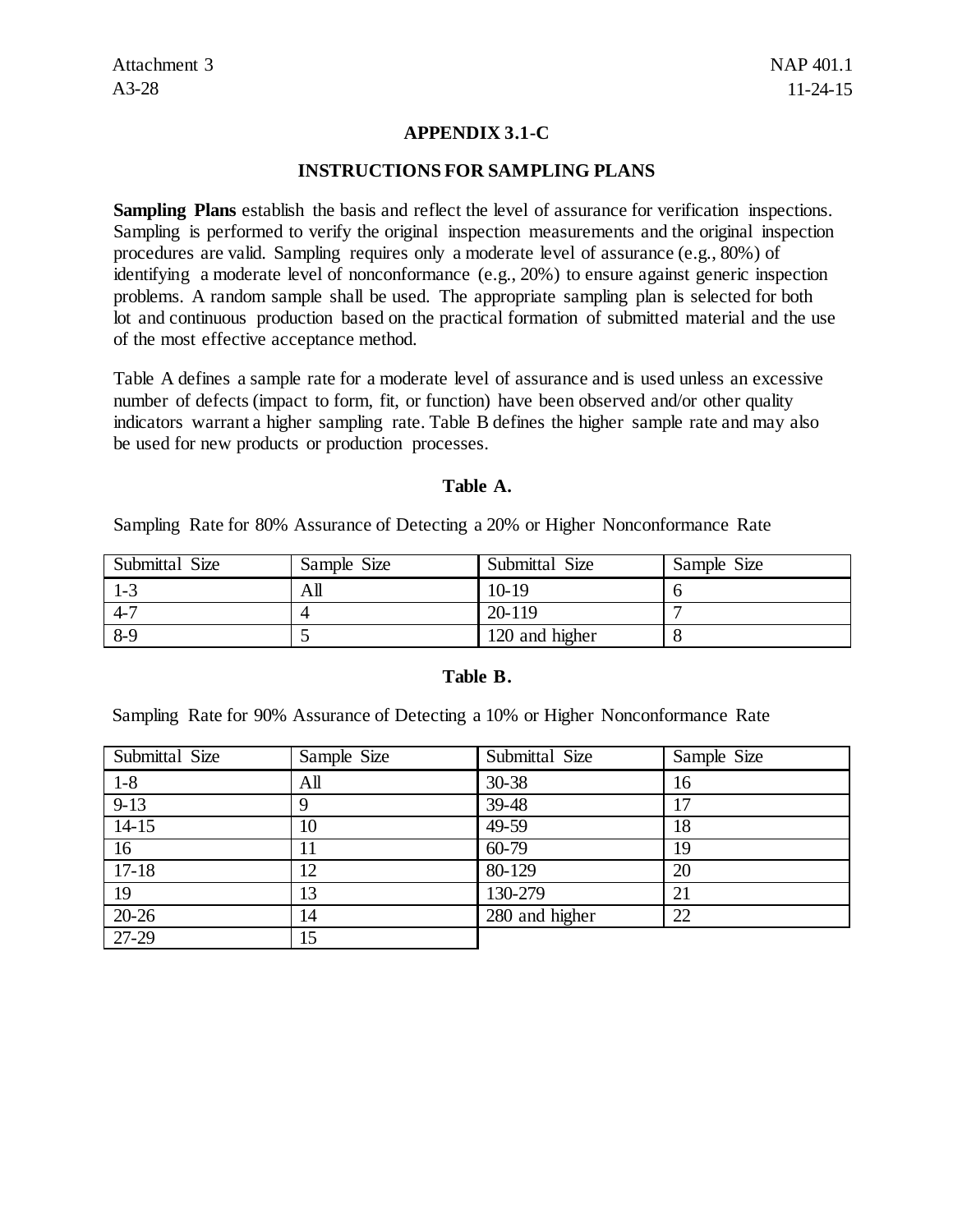## **APPENDIX 3.1-D**

## **INSTRUCTIONS FOR CERTIFICATE OF INSPECTION**

Contractor Instructions for Completing Certificates of Inspection (COI):

- 1. Item Description: Enter Design Agency (DA) descriptive title or nomenclature of material.
- 2. Part Number: Enter the NNSA part number or other part-identifying number.
- 3. RA (Reacceptance): Complete if reprocessed (not reworked after rejection) material is returned from the field and submitted for reacceptance.
- 4. Product Definition: Record information to identify the DA Product Design Definition, by issue, which defines the material, including engineering authorizations (i.e. Specification Exception Release (SXR), Special Instructions Engineering Release (SIER), Advance Change Order (ACO)). If material has been reprocessed and reaccepted to specific DA requirements, identify the applicable reprocessing definition. Record the Quality Evaluation Report (QER) on First Production Units (FPUs) and continue to list all conditional QERs until the product is acceptable. Identify the subcontractor when the material has been purchased.
- 5. Remarks: Explain changes made to original information on the COI and any other information needed for clarity. Identify previously-rejected units being resubmitted for acceptance.
- 6. Manufacturer's Lot Number: If the material was manufactured and controlled as a lot, record the manufacturing lot number. Otherwise state Not Applicable (N/A).
- 7. Serial or Control Number: Record serial or control numbers of items. Use a COI continuation sheet if additional space is needed. The PA may refer to existing manufacturing material lists attached to the COI in lieu of part numbers. The alternate list should provide adequate space for recording all required information.
- 8. Part Number (P/N) Suffix: For new production a single COI normally will list only products with the same two-digit P/N suffix, which shall be recorded beside the first unit of that product. For material with mixed suffixes, the product definition and units shall be clearly associated, and the suffix shall be recorded in this block whenever it changes.
- 9. Qty/Init/Date: Record the quantity and initial and date after each separate group certified. At the end of all entries, total the quantity submitted. (This may be N/A if submitting one product per COI.)
- 10. Signature and Date: The authorized PA representative shall sign and date the COI.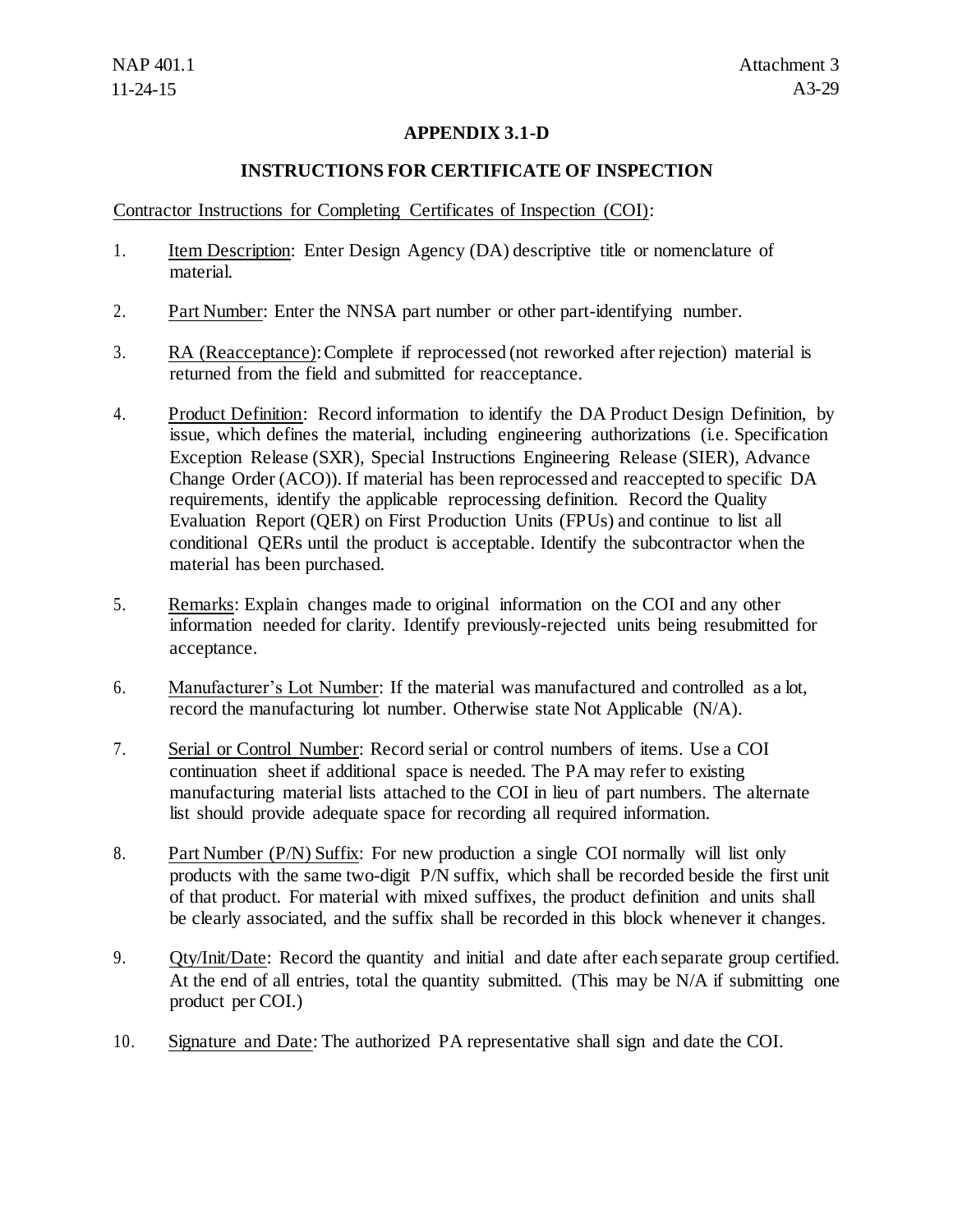F/PO Instructions for Completing COI:

- 11. COI Number: Enter the COI number composed of the following:
	- a. Prefix: This prefix has five-characters: the first two indicate the F/PO; the next two indicate the Contractor; and the last is either a plant submittal ("P") or a supplier (vendor) submittal ("V") (see Appendix 3.1-G). F/PO/Contractor Prefix Designator: The F/PO and/or NNSA Contractor concerned with product manufacture (See Appendix 3.1 G of this Attachment).
	- b. Sequence Number: Each F/PO shall use the same series of numbers (1 9999). Each group of numbers may be separated into blocks if inspection is being performed in several areas. In the example KC-KC-P-0001, the Kansas City F/PO received an in-plant submittal from the Kansas City contractor, and the submittal is the first in the Kansas City F/PO sequence.
- 12. QAIP: Enter the Quality Assurance Inspection Procedure (QAIP) number and issue. (This may be entered by either the F/PO or the contractor, as agreed.)
- 13. Disp (Disposition): Record an "A" to identify all units that are accepted. Record an "R" to identify the unit that is rejected. If the COI is to be closed with a single acceptable lot submission, each non sample unit disposition need not be identified.
- 14. N: Enter an "X" to indicate sample units.
- 15. Total Quantities: When the COI is closed, enter the total number of units submitted or resubmitted, sampled, accepted, and returned. The inspector enters the number of defects and/or incidental defects.
- 16. Signature and Date: The authorized representative signs and dates the COI when it is closed.
- NOTE: Certificate of Inspection Form is included below for reference and example.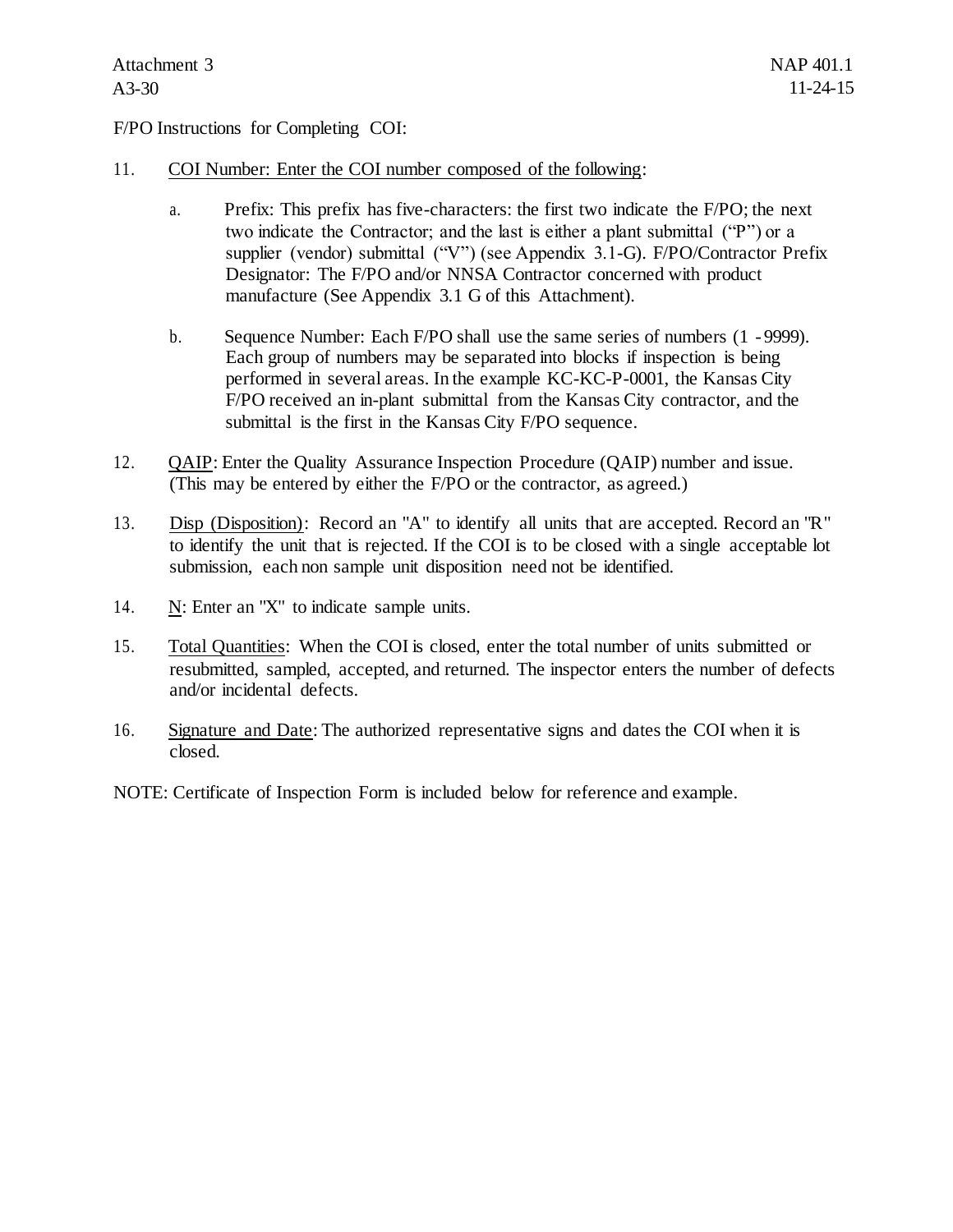| National Nuclear Security Administration                             |                                                                                                                                         |  |  |  |  |                                  |          |              |                                                             | COI#: (11)                                                         |                   |      |       |             |  |
|----------------------------------------------------------------------|-----------------------------------------------------------------------------------------------------------------------------------------|--|--|--|--|----------------------------------|----------|--------------|-------------------------------------------------------------|--------------------------------------------------------------------|-------------------|------|-------|-------------|--|
|                                                                      |                                                                                                                                         |  |  |  |  | <b>CERTIFICATE of INSPECTION</b> |          |              |                                                             | <b>QAIP (12)</b>                                                   |                   |      |       |             |  |
| Item Description: (1)                                                |                                                                                                                                         |  |  |  |  |                                  |          |              |                                                             | <b>NNSA Part Number: (2)</b><br><b>RA(3)</b>                       |                   |      |       |             |  |
| <b>Product Definition: (4)</b>                                       |                                                                                                                                         |  |  |  |  |                                  |          | Remarks: (5) |                                                             |                                                                    |                   |      |       |             |  |
| Manufacturer's Lot Number: (6)                                       |                                                                                                                                         |  |  |  |  |                                  |          |              |                                                             |                                                                    |                   |      |       |             |  |
| <b>DISP</b><br>(13)                                                  | QTY.<br><b>DATE</b><br>SERIAL or<br>P/N<br>INIT.<br>N<br><b>SUF</b><br><b>CONTROL</b><br>(9)<br>(9)<br>(14)<br>(9)<br>No<br>(8)<br>(7). |  |  |  |  |                                  |          | <b>DISP</b>  | N                                                           | SERIAL or<br><b>CONTROL No.</b>                                    | P/N<br><b>SUF</b> | QTY. | INIT. | <b>DATE</b> |  |
|                                                                      |                                                                                                                                         |  |  |  |  |                                  |          |              |                                                             |                                                                    |                   |      |       |             |  |
|                                                                      |                                                                                                                                         |  |  |  |  |                                  |          |              |                                                             |                                                                    |                   |      |       |             |  |
|                                                                      |                                                                                                                                         |  |  |  |  |                                  |          |              |                                                             |                                                                    |                   |      |       |             |  |
|                                                                      |                                                                                                                                         |  |  |  |  |                                  |          |              |                                                             |                                                                    |                   |      |       |             |  |
|                                                                      |                                                                                                                                         |  |  |  |  |                                  |          |              |                                                             |                                                                    |                   |      |       |             |  |
|                                                                      |                                                                                                                                         |  |  |  |  |                                  |          |              |                                                             |                                                                    |                   |      |       |             |  |
|                                                                      |                                                                                                                                         |  |  |  |  |                                  |          |              |                                                             |                                                                    |                   |      |       |             |  |
|                                                                      |                                                                                                                                         |  |  |  |  |                                  |          |              |                                                             |                                                                    |                   |      |       |             |  |
|                                                                      |                                                                                                                                         |  |  |  |  |                                  |          |              |                                                             |                                                                    |                   |      |       |             |  |
|                                                                      |                                                                                                                                         |  |  |  |  |                                  |          |              |                                                             |                                                                    |                   |      |       |             |  |
|                                                                      |                                                                                                                                         |  |  |  |  |                                  |          |              |                                                             |                                                                    |                   |      |       |             |  |
|                                                                      |                                                                                                                                         |  |  |  |  |                                  |          |              |                                                             |                                                                    |                   |      |       |             |  |
|                                                                      |                                                                                                                                         |  |  |  |  |                                  |          |              |                                                             |                                                                    |                   |      |       |             |  |
|                                                                      |                                                                                                                                         |  |  |  |  |                                  |          |              |                                                             |                                                                    |                   |      |       |             |  |
|                                                                      |                                                                                                                                         |  |  |  |  |                                  |          |              |                                                             |                                                                    |                   |      |       |             |  |
|                                                                      |                                                                                                                                         |  |  |  |  |                                  |          |              |                                                             |                                                                    |                   |      |       |             |  |
| <b>Total Quantities (15)</b><br>Submitted<br>Resubmitted<br>Accepted |                                                                                                                                         |  |  |  |  |                                  | Returned |              |                                                             |                                                                    |                   |      |       |             |  |
| Sampled<br><b>Defects</b><br><b>Incidental Defects</b>               |                                                                                                                                         |  |  |  |  |                                  |          |              | The listed material meets the applicable specifications and | the quality requirements of the contract.                          |                   |      |       |             |  |
|                                                                      |                                                                                                                                         |  |  |  |  |                                  |          |              |                                                             |                                                                    |                   |      |       |             |  |
| <b>Authorized NNSA Representative</b><br>Date<br>(16)                |                                                                                                                                         |  |  |  |  |                                  |          |              |                                                             | <b>Authorized Production Agency Representative</b><br>Date<br>(10) |                   |      |       |             |  |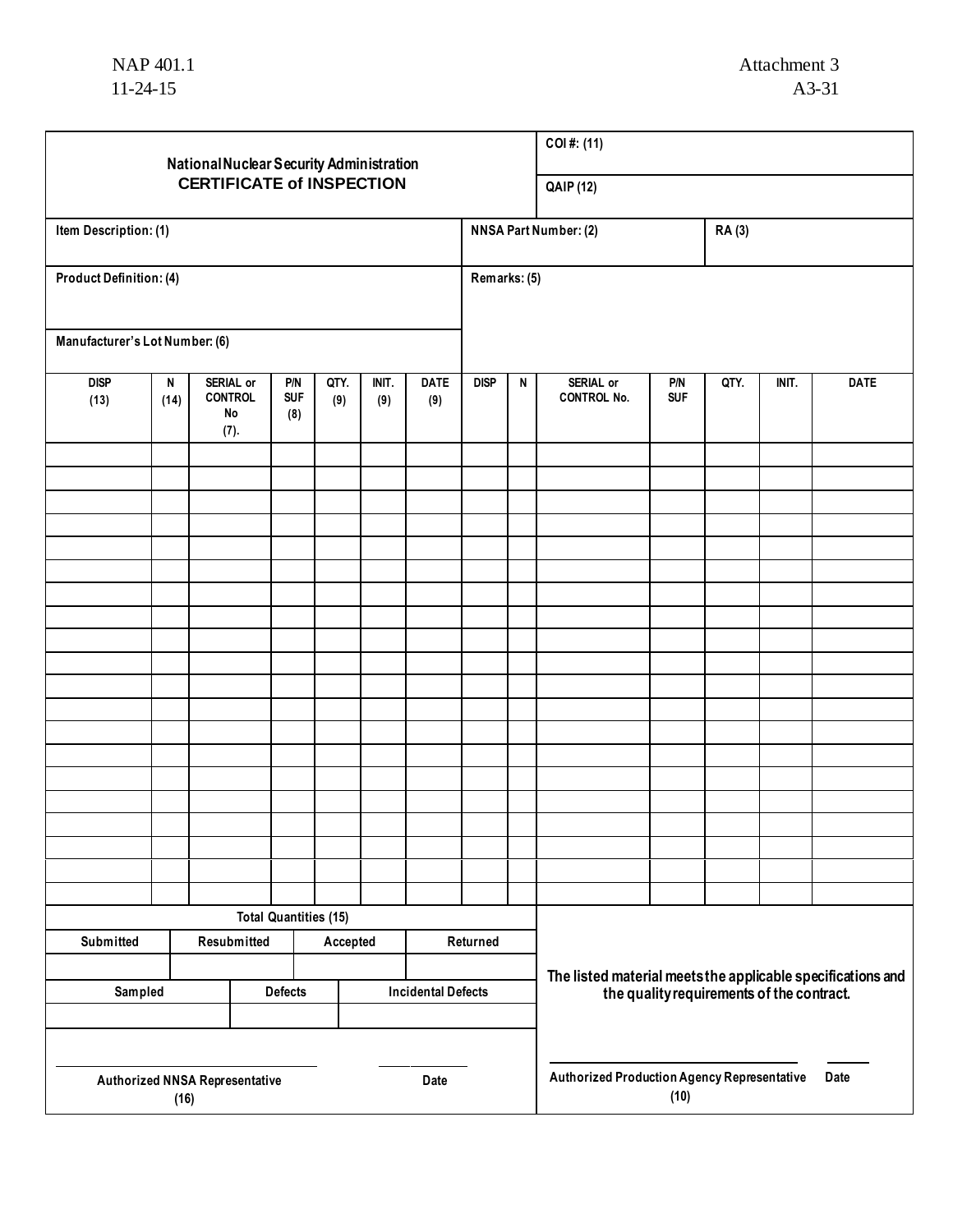## **CERTIFICATE of INSPECTION (Continuation Sheet)**

| Item Description: (1) |                                   |                                         |                                     |             |              |                    |             | $\overline{COI}$ #: (11) |                          |            |      |       |             |  |
|-----------------------|-----------------------------------|-----------------------------------------|-------------------------------------|-------------|--------------|--------------------|-------------|--------------------------|--------------------------|------------|------|-------|-------------|--|
| DISP<br>(13)          | $\boldsymbol{\mathsf{N}}$<br>(14) | SERIAL or CONTROL<br>${\sf No}$<br>(7). | $\mathsf{P/N}$<br><b>SUF</b><br>(8) | QTY.<br>(9) | INIT.<br>(9) | <b>DATE</b><br>(9) | <b>DISP</b> | $\overline{N}$           | SERIAL or CONTROL<br>No. | P/N<br>Suf | QTY. | INIT. | <b>DATE</b> |  |
|                       |                                   |                                         |                                     |             |              |                    |             |                          |                          |            |      |       |             |  |
|                       |                                   |                                         |                                     |             |              |                    |             |                          |                          |            |      |       |             |  |
|                       |                                   |                                         |                                     |             |              |                    |             |                          |                          |            |      |       |             |  |
|                       |                                   |                                         |                                     |             |              |                    |             |                          |                          |            |      |       |             |  |
|                       |                                   |                                         |                                     |             |              |                    |             |                          |                          |            |      |       |             |  |
|                       |                                   |                                         |                                     |             |              |                    |             |                          |                          |            |      |       |             |  |
|                       |                                   |                                         |                                     |             |              |                    |             |                          |                          |            |      |       |             |  |
|                       |                                   |                                         |                                     |             |              |                    |             |                          |                          |            |      |       |             |  |
|                       |                                   |                                         |                                     |             |              |                    |             |                          |                          |            |      |       |             |  |
|                       |                                   |                                         |                                     |             |              |                    |             |                          |                          |            |      |       |             |  |
|                       |                                   |                                         |                                     |             |              |                    |             |                          |                          |            |      |       |             |  |
|                       |                                   |                                         |                                     |             |              |                    |             |                          |                          |            |      |       |             |  |
|                       |                                   |                                         |                                     |             |              |                    |             |                          |                          |            |      |       |             |  |
|                       |                                   |                                         |                                     |             |              |                    |             |                          |                          |            |      |       |             |  |
|                       |                                   |                                         |                                     |             |              |                    |             |                          |                          |            |      |       |             |  |
|                       |                                   |                                         |                                     |             |              |                    |             |                          |                          |            |      |       |             |  |
|                       |                                   |                                         |                                     |             |              |                    |             |                          |                          |            |      |       |             |  |
|                       |                                   |                                         |                                     |             |              |                    |             |                          |                          |            |      |       |             |  |
|                       |                                   |                                         |                                     |             |              |                    |             |                          |                          |            |      |       |             |  |
|                       |                                   |                                         |                                     |             |              |                    |             |                          |                          |            |      |       |             |  |
|                       |                                   |                                         |                                     |             |              |                    |             |                          |                          |            |      |       |             |  |
|                       |                                   |                                         |                                     |             |              |                    |             |                          |                          |            |      |       |             |  |
|                       |                                   |                                         |                                     |             |              |                    |             |                          |                          |            |      |       |             |  |
|                       |                                   |                                         |                                     |             |              |                    |             |                          |                          |            |      |       |             |  |
|                       |                                   |                                         |                                     |             |              |                    |             |                          |                          |            |      |       |             |  |
|                       |                                   |                                         |                                     |             |              |                    |             |                          |                          |            |      |       |             |  |
|                       |                                   |                                         |                                     |             |              |                    |             |                          |                          |            |      |       |             |  |
|                       |                                   |                                         |                                     |             |              |                    |             |                          |                          |            |      |       |             |  |
|                       |                                   |                                         |                                     |             |              |                    |             |                          |                          |            |      |       |             |  |
|                       |                                   |                                         |                                     |             |              |                    |             |                          |                          |            |      |       |             |  |
|                       |                                   |                                         |                                     |             |              |                    |             |                          |                          |            |      |       |             |  |
|                       |                                   |                                         |                                     |             |              |                    |             |                          |                          |            |      |       |             |  |
|                       |                                   |                                         |                                     |             |              |                    |             |                          |                          |            |      |       |             |  |
|                       |                                   |                                         |                                     |             |              |                    |             |                          |                          |            |      |       |             |  |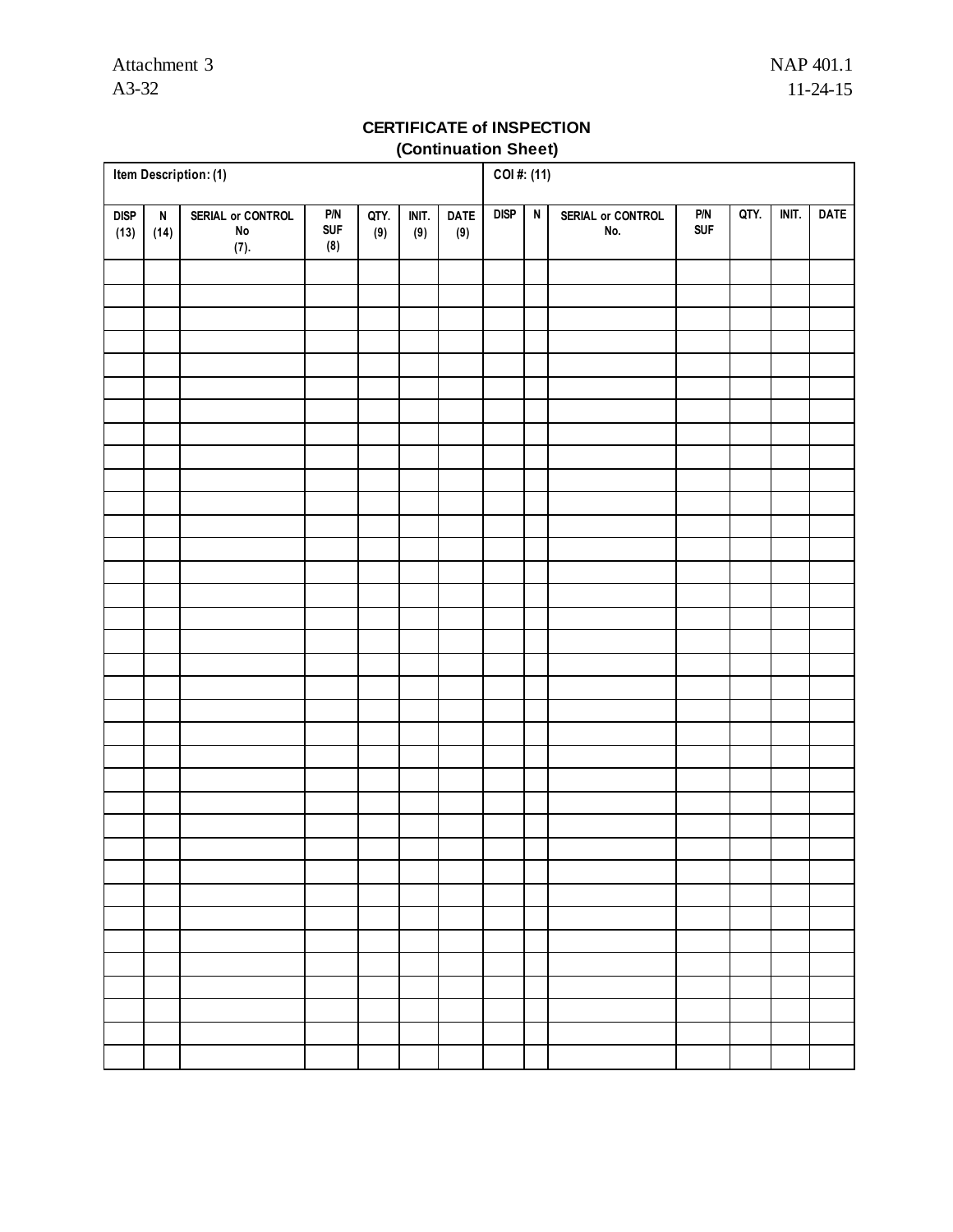## **APPENDIX 3.1-E**

## **INSTRUCTIONS FOR SUMMARY LOG**

Summary logs record submittals for each QAIP configuration and include the following information linked to COI information in parentheses ( ):

- 1. QAIP used (12),
- 2. Identify 100% inspection or sampling plan requirement.
- 3. Date sampled,
- 4. COI number (11),
- 5. Total quantity of units in the current submittal (If this data makes the document classified, then identify only the COI number) (15),
- 6. Number of units resubmitted as applicable (15) ,
- 7. Number of units sampled from this submittal (15),
- 8. Number of observed defects and incidental defects (15) ,
- 9. Disposition of the Submittal ("A" if accepted or "R" if rejected) (15), and
- 10. Any remarks deemed necessary.

NOTE: Summary Log Form is included below for reference and example.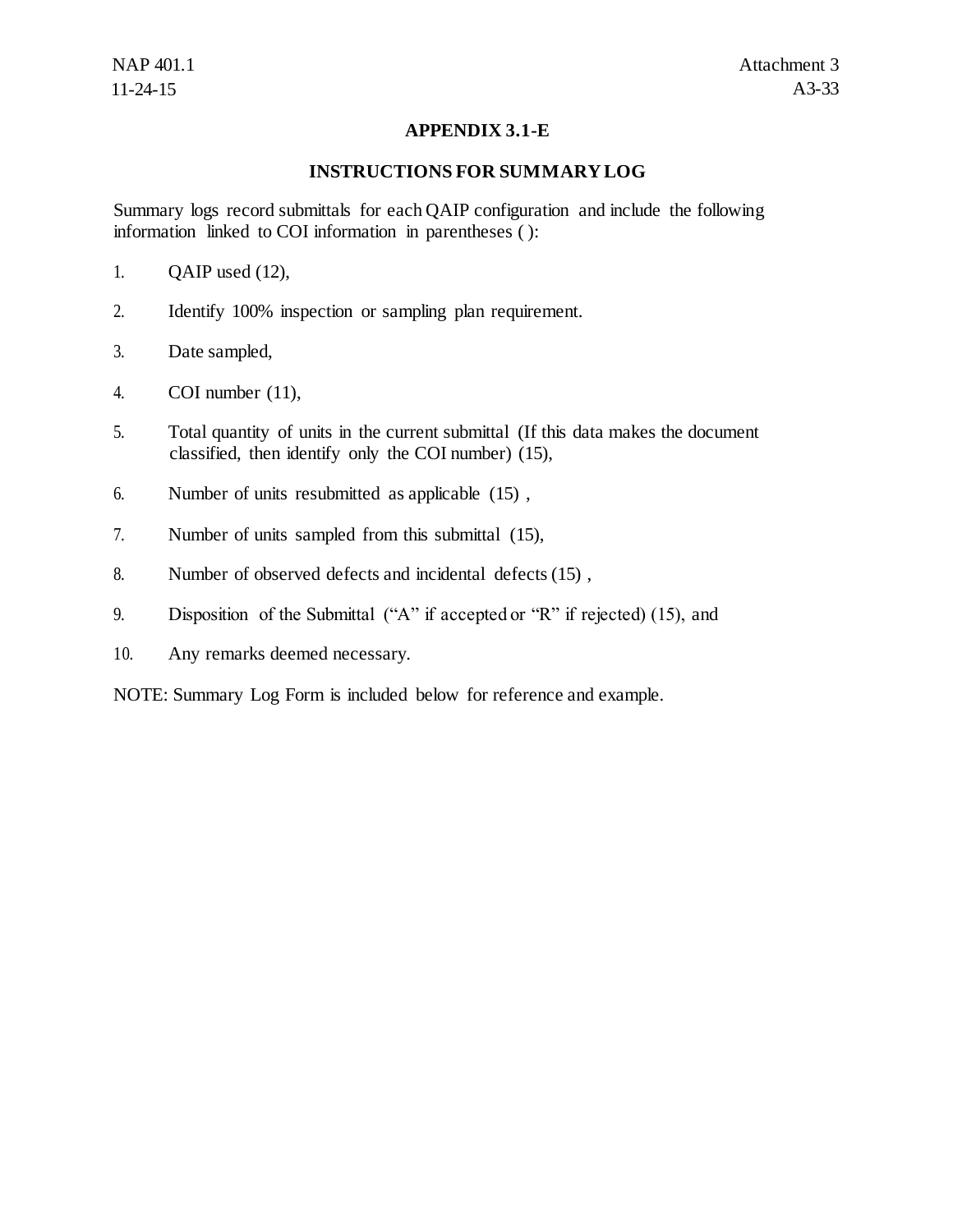|                 | National Nuclear Security Administration | Sampling Plan:                |                           |                              |                |                                              |                          |         |
|-----------------|------------------------------------------|-------------------------------|---------------------------|------------------------------|----------------|----------------------------------------------|--------------------------|---------|
|                 |                                          |                               | QAIP Identification: (12) |                              |                |                                              |                          |         |
| Date<br>Sampled | COI Number (11)                          | Submitted<br>Quantity<br>(15) | Number<br>Sampled<br>(15) | Resubmitted<br>Quantity (15) | # Defects (15) | $\#$<br>Incidental<br><b>Defects</b><br>(15) | Sub. Disposition<br>(15) | Remarks |
|                 |                                          |                               |                           |                              |                |                                              |                          |         |
|                 |                                          |                               |                           |                              |                |                                              |                          |         |
|                 |                                          |                               |                           |                              |                |                                              |                          |         |
|                 |                                          |                               |                           |                              |                |                                              |                          |         |
|                 |                                          |                               |                           |                              |                |                                              |                          |         |
|                 |                                          |                               |                           |                              |                |                                              |                          |         |
|                 |                                          |                               |                           |                              |                |                                              |                          |         |
|                 |                                          |                               |                           |                              |                |                                              |                          |         |
|                 |                                          |                               |                           |                              |                |                                              |                          |         |
|                 |                                          |                               |                           |                              |                |                                              |                          |         |
|                 |                                          |                               |                           |                              |                |                                              |                          |         |
|                 |                                          |                               |                           |                              |                |                                              |                          |         |
|                 |                                          |                               |                           |                              |                |                                              |                          |         |
|                 |                                          |                               |                           |                              |                |                                              |                          |         |
|                 |                                          |                               |                           |                              |                |                                              |                          |         |
|                 |                                          |                               |                           |                              |                |                                              |                          |         |
|                 |                                          |                               |                           |                              |                |                                              |                          |         |
|                 |                                          |                               |                           |                              |                |                                              |                          |         |
|                 |                                          |                               |                           |                              |                |                                              |                          |         |
|                 |                                          |                               |                           |                              |                |                                              |                          |         |
|                 |                                          |                               |                           |                              |                |                                              |                          |         |
|                 |                                          |                               |                           |                              |                |                                              |                          |         |
|                 |                                          |                               |                           |                              |                |                                              |                          |         |
|                 |                                          |                               |                           |                              |                |                                              |                          |         |
|                 |                                          |                               |                           |                              |                |                                              |                          |         |
|                 |                                          |                               |                           |                              |                |                                              |                          |         |
|                 |                                          |                               |                           |                              |                |                                              |                          |         |
|                 |                                          |                               |                           |                              |                |                                              |                          |         |
|                 |                                          |                               |                           |                              |                |                                              |                          |         |
|                 |                                          |                               |                           |                              |                |                                              |                          |         |
|                 |                                          |                               |                           |                              |                |                                              |                          |         |
|                 |                                          |                               |                           |                              |                |                                              |                          |         |
|                 |                                          |                               |                           |                              |                |                                              |                          |         |
|                 |                                          |                               |                           |                              |                |                                              |                          |         |
|                 |                                          |                               |                           |                              |                |                                              |                          |         |
|                 |                                          |                               |                           |                              |                |                                              |                          |         |
|                 |                                          |                               |                           |                              |                |                                              |                          |         |
|                 |                                          |                               |                           |                              |                |                                              |                          |         |
|                 |                                          |                               |                           |                              |                |                                              |                          |         |
|                 |                                          |                               |                           |                              |                |                                              |                          |         |
|                 |                                          |                               |                           |                              |                |                                              |                          |         |
|                 |                                          |                               |                           |                              |                |                                              |                          |         |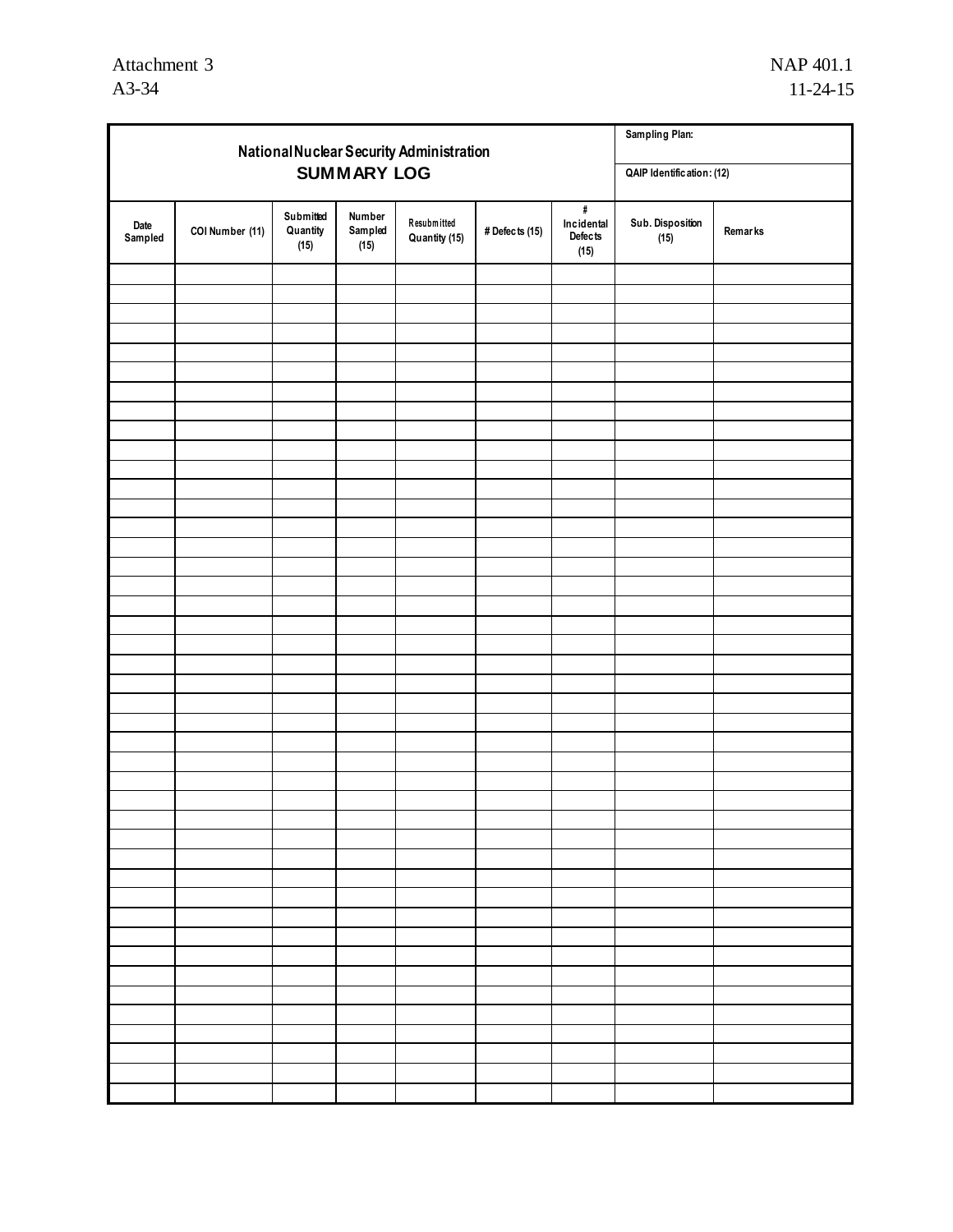## **APPENDIX 3.1-F**

## **INSTRUCTIONS FOR QUALITY ASSURANCE DEFECT REPORTS**

NOTE: If Quality Assurance Defect Report (QADR) activities have been delegated to the contractor, the following information shall be documented and submitted to the F/PO.

- 1. Item Identification: Record the item identification and NNSA part number or other partidentifying number as shown on the COI.
- 2. COI No.: Record the COI number that was assigned to the product submitted.
- 3. Defect Information and Defect Description: Use a separate block for each defect observed. Record the serial or control number, QAIP item, and complete defect description and initial the appropriate block. If the defect is immediately corrected, add a note to indicate the correction was made and verified. If a defect is noted on a unit that is not selected as a sample, record the serial number (S/N) and defect description and identify it as a "non-sample." That defect is not used in the criteria for lot acceptance or rejection nor should it be included in the number of defects observed; however, the defective unit shall be rejected and the contractor shall screen the lot for that characteristic.
- 4. Remarks: Enter any pertinent information.

NOTE: Quality Assurance Defect Report Form is included below for reference and example.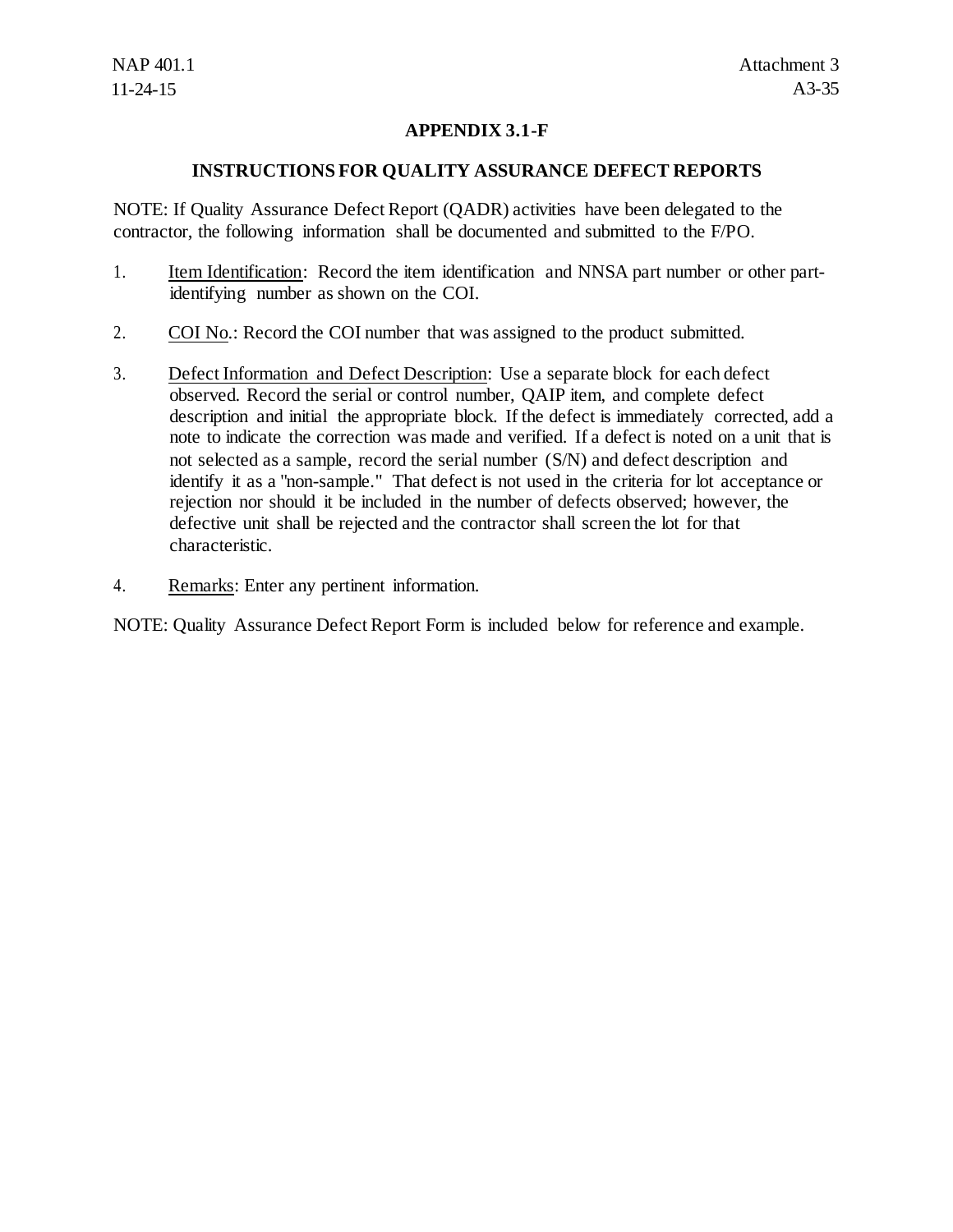## **National Nuclear Security Administration**

# **QUALITY ASSURANCE DEFECT REPORT**

| <b>ITEM IDENTIFICATION:</b>                 |               | COINO.               |                        |
|---------------------------------------------|---------------|----------------------|------------------------|
| DEFECT DESCRIPTION:                         |               |                      |                        |
| Serial                                      | QAIP          | # Defective          | Inspector              |
| Number:                                     | Item:         | Units                | Initials:              |
| DEFECT DESCRIPTION:                         |               |                      |                        |
| Serial<br>Number:                           | QAIP<br>Item: | # Defective<br>Units | Inspector<br>Initials: |
| DEFECT DESCRIPTION:                         |               |                      |                        |
| Serial                                      | QAIP          | # Defective          | Inspector              |
| Number:                                     | Item:         | Units                | Initials:              |
| DEFECT DESCRIPTION:                         |               |                      |                        |
| Serial<br>Number:                           | QAIP<br>Item: | # Defective<br>Units | Inspector<br>Initials: |
| DEFECT DESCRIPTION:                         |               |                      |                        |
|                                             |               |                      |                        |
| Serial                                      | QAIP<br>Item: | # Defective          | Inspector              |
| Number:                                     |               | Units                | Initials:              |
| DEFECT DESCRIPTION:                         |               |                      |                        |
| Serial                                      | QAIP          | # Defective          | Inspector              |
| Number:                                     | Item:         | Units                | Initials:              |
| DEFECT DESCRIPTION:                         |               |                      |                        |
| Serial                                      | QAIP          | # Defective          | Inspector              |
| Number:                                     | Item:         | Units                | Initials:              |
| DEFECT DESCRIPTION:                         |               |                      |                        |
| Serial                                      | QAIP          | # Defective          | Inspector              |
| Number:                                     | Item:         | Units                | Initials:              |
| DEFECT DESCRIPTION:                         |               |                      |                        |
| Serial                                      | QAIP          | # Defective          | Inspector              |
| Number:                                     | Item:         | Units                | Initials:              |
| DEFECT DESCRIPTION:                         |               |                      |                        |
| Serial                                      | QAIP          | # Defective          | Inspector              |
| Number:                                     | Item:         | Units                | Initials:              |
| <b>Corrective Action Response Due Date:</b> |               |                      |                        |
| <b>REMARKS:</b>                             |               |                      |                        |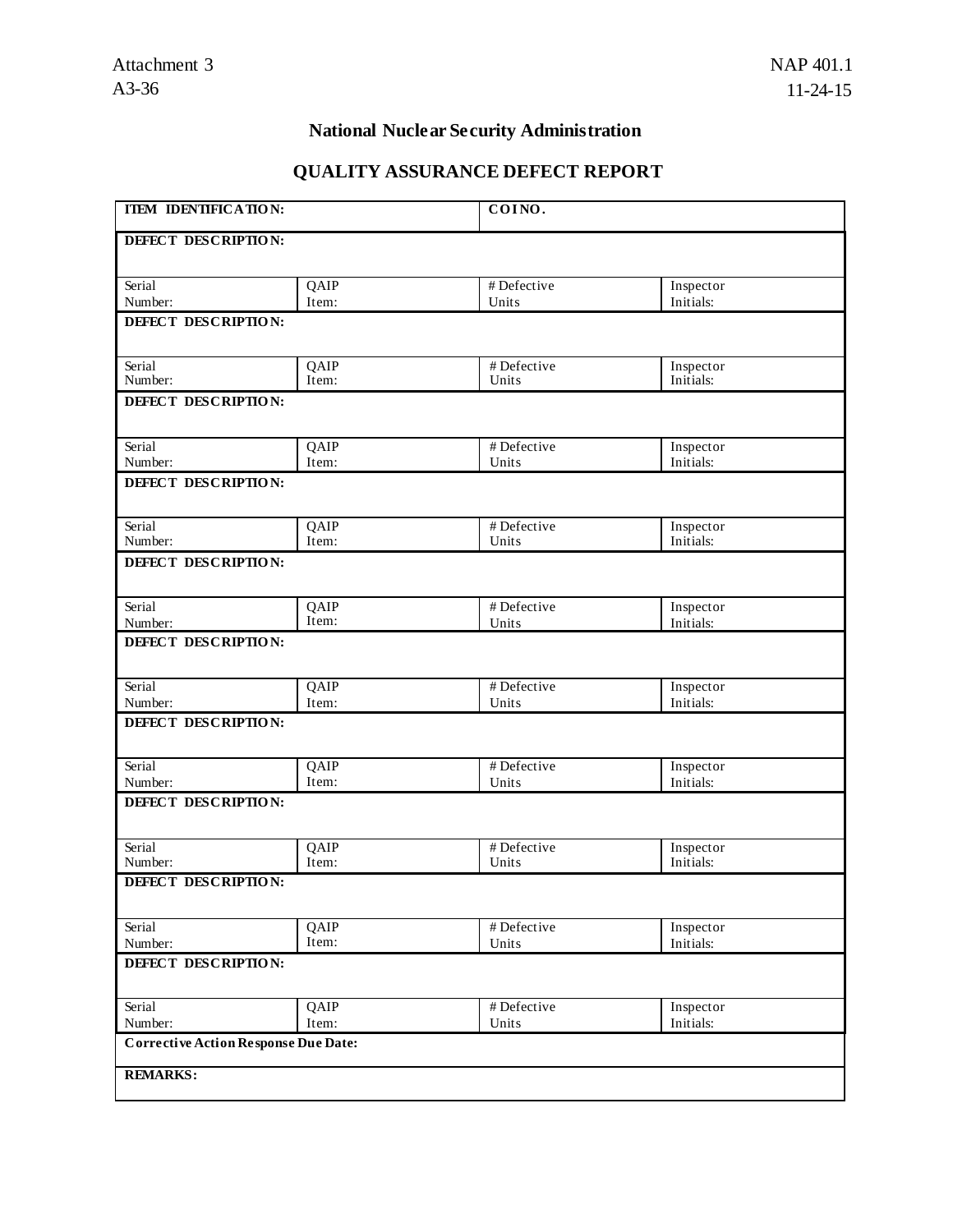## **APPENDIX 3.1-G**

# **INSTRUCTIONS FOR F/PO/CONTRACTOR PREFIX DESIGNATORS**

The following are the current F/PO and Contractor prefix designators:

| Plants                                      |
|---------------------------------------------|
| PX - Pantex Plant                           |
| <b>KC</b> - National Security Complex       |
| LA - Los Alamos National Laboratory         |
| LL - Lawrence Livermore National Laboratory |
| OR - Y-12 Plant                             |
| <b>SN</b> - Sandia National Laboratories    |
| SR - Savannah River Plant                   |
| NT - Nevada National Security Site          |
|                                             |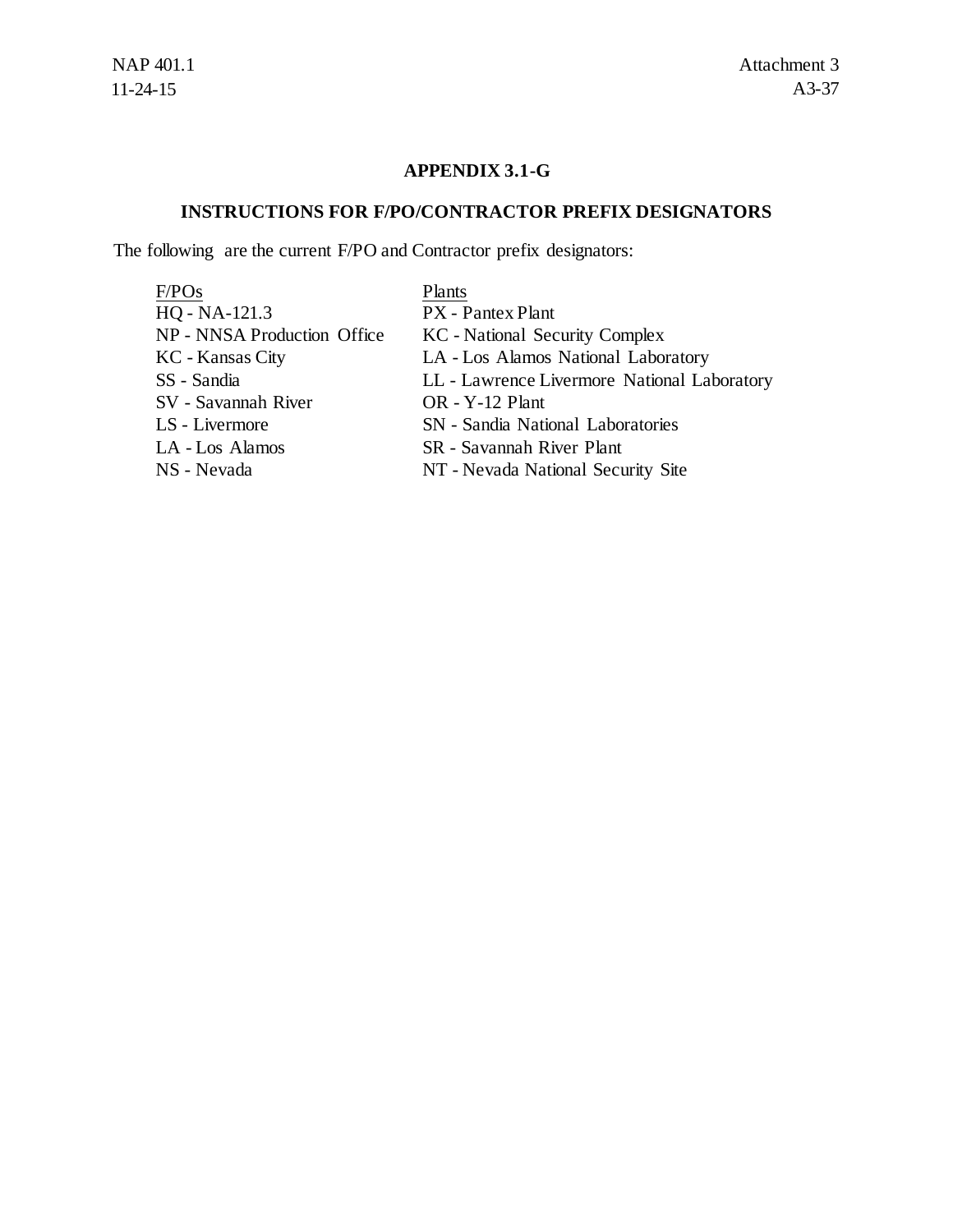## **3.2 CONTRACTOR ACCEPTANCE VERIFICATION (CAV)**

#### **3.2.1 Purpose**

This section describes the responsibilities, processes, methods, and sampling for performance of Contractor Acceptance Verification (CAV). The CAV serves as an additional NNSA Weapon Quality Assurance tool for verification of an effective Contractor Quality Assurance Program.

## **3.2.2 Policy**

The CAV process is an NNSA inspection that is not delegated to the Contractor. The CAV process applies to items that are not inspected by NNSA verification inspections. The F/POs perform CAVs of randomly selected samples of product that has been accepted through the Contractor's Quality Assurance Program (i.e. completion of Contractor final inspection/acceptance for an item, subassembly or assembly).

## **3.2.3 Responsibilities**

## 3.2.3.a HQ WQA

- i. Establish and maintain the policies and procedures for CAVs.
- ii. Ensure consistent implementation of this section across the NNSA sites.

#### 3.2.3.b F/POs

- i. Develop site specific process with Contractor to coordinate, process and control NNSA randomly selected CAV product for NNSA inspection.
- ii. Identify, plan, schedule and perform CAVs as identified in the Quality Assurance Activities Plan (ref. Section 2.2). Unscheduled CAVs may also be performed.
- iii. Coordinate with the Contractor to identify and address any special requirements associated with performing inspection on the CAV product (e.g. degradation issues, handling, humidity, electrical testing etc.).
- iv. Perform CAV inspection. Notify contractor of any identified product nonconformance.
- v. Notify Contractor when CAV product is to be returned to Contractor control.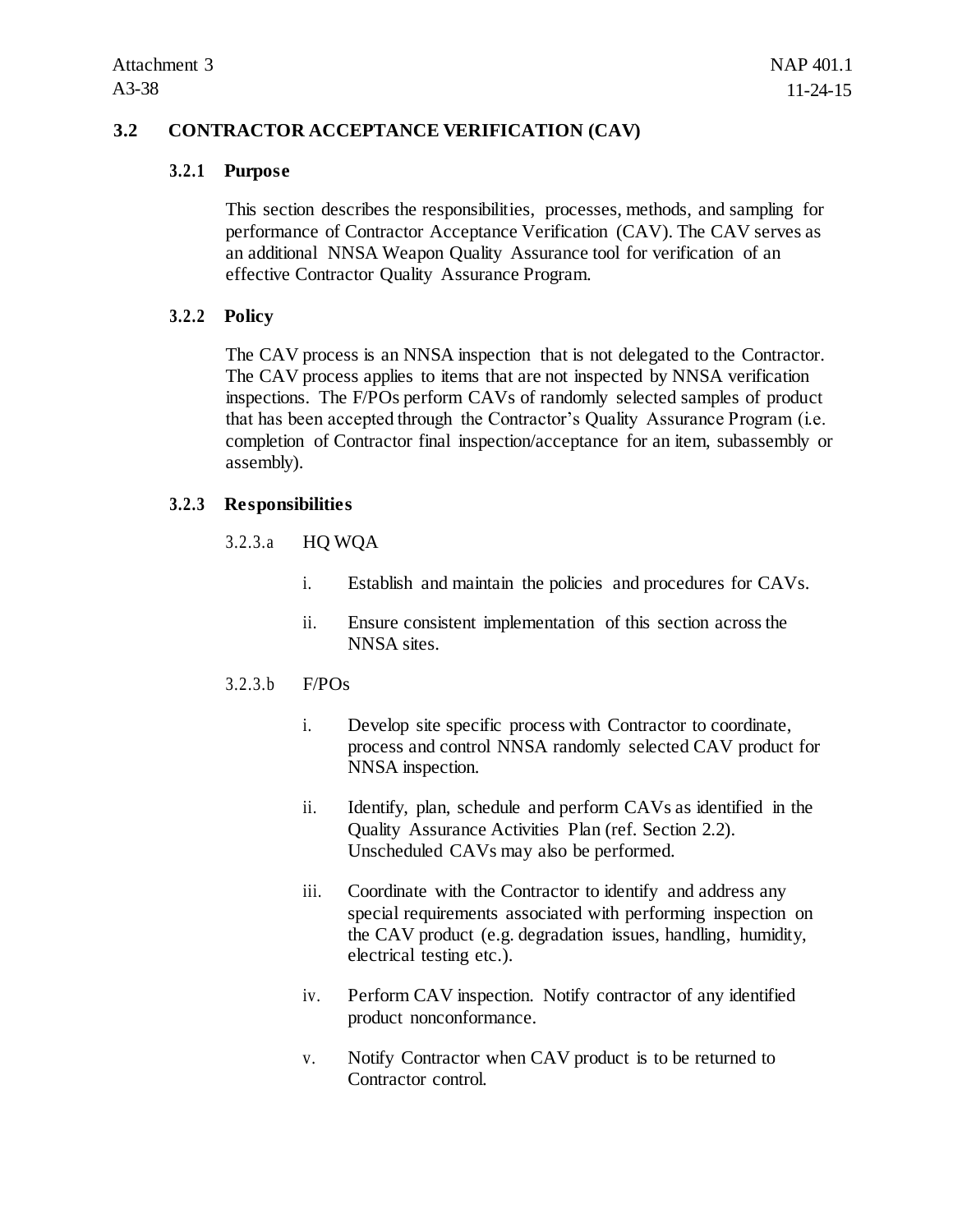- vi. Document inspection results as specified by site in their CAV process.
- vii. Require CAR for nonconformance identified during CAV inspections as determined by F/PO.

## 3.2.3.c Contractors

- i. Develop site specific process with F/PO to coordinate, process and control NNSA randomly selected CAV product for NNSA inspection.
- ii. Deliver CAV product to pre-determined location for NNSA control and inspection.
- iii. Coordinate with the F/PO inspector to identify and address any special requirements associated with performing inspection on the CAV product (e.g. degradation issues, handling, humidity, electrical tests, etc.).
- iv. Retrieve CAV product upon F/PO notification that CAV is complete.
- v. For a nonconformance discovered during the CAV process, the Contractor shall control the item until disposition of the nonconformance is completed.
- vi. The contractor shall investigate any nonconformance(s) to determine the extent of condition.
- vii. Implement corrective action and provide corrective action responses to F/PO for CAV findings/defects identified and documented in CAV report as applicable.

## **3.2.4 CAV Inspection Process**

3.2.4.a For the CAV Inspection Product Selection, the F/PO randomly selects item (including lot(s), serial number(s) as applicable) for NNSA inspection.

> NOTE: Inspection is generally limited to a sample of the available parts except when the F/PO determines 100% inspection of available parts is warranted.

- 3.2.4.b F/PO notifies Contractor of item(s) selected for CAV inspection.
- 3.2.4.c Contractor delivers selected item(s) to F/PO control for inspection.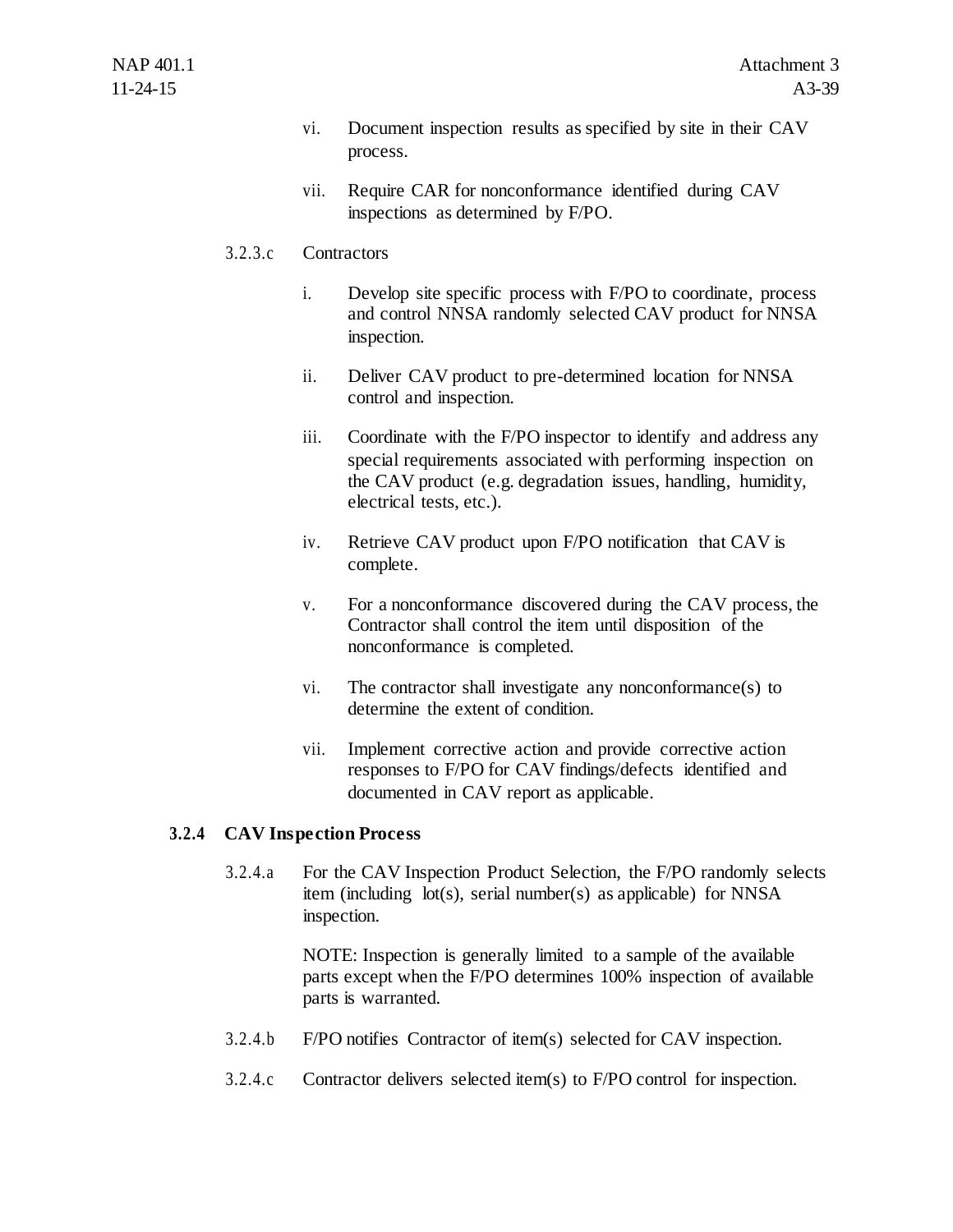3.2.4.d F/PO inspector performs inspection of item(s) for conformance to Design Agency drawing requirements.

> NOTE: Inspection may include records examination, marking and visual examination, dimensional and assembly inspection, and functional and electrical testing as determined by the F/PO inspector.

- 3.2.4.e Inspector notifies Contractor of any suspect/actual nonconformance identified.
- 3.2.4.f The Contractor shall control any nonconforming item(s) until disposition of the nonconformance is completed.
- 3.2.4.g Contractor shall implement corrective actions to address any identified nonconformance and determine the extent of nonconformance conditions.
- 3.2.4.h F/PO inspector notifies Contractor upon completion of inspection and returns control of item(s) back to Contractor.

## **3.2.5 Reporting**

- 3.2.5.a F/PO inspectors shall document results of the CAV inspection in a CAV report. The QAS 4 reporting format (ref. Section 3.5) may be used for CAV reports.
- 3.2.5.b CAV reports shall include documentation of the selected inspection item(s), inspection activities performed, description of any nonconformance(s) identified (including the requirement not met) and corrective action responses required.
- 3.2.5.c Report distribution shall include the Contractor and posting to the DOE iPortal.
- 3.2.5.d CAV inspection data shall be included in F/PO semiannual Quality Reports (ref. Section 2.3).

## **3.2.6 Records**

- 3.2.6.a F/PO: CAV Reports
- 3.2.6.b Contractors: Corrective action response(s)

## **3.3 PRODUCT STAMPING AND MARKING**

## **3.3.1 Purpose**

This section defines the responsibilities and requirements for NNSA stamping and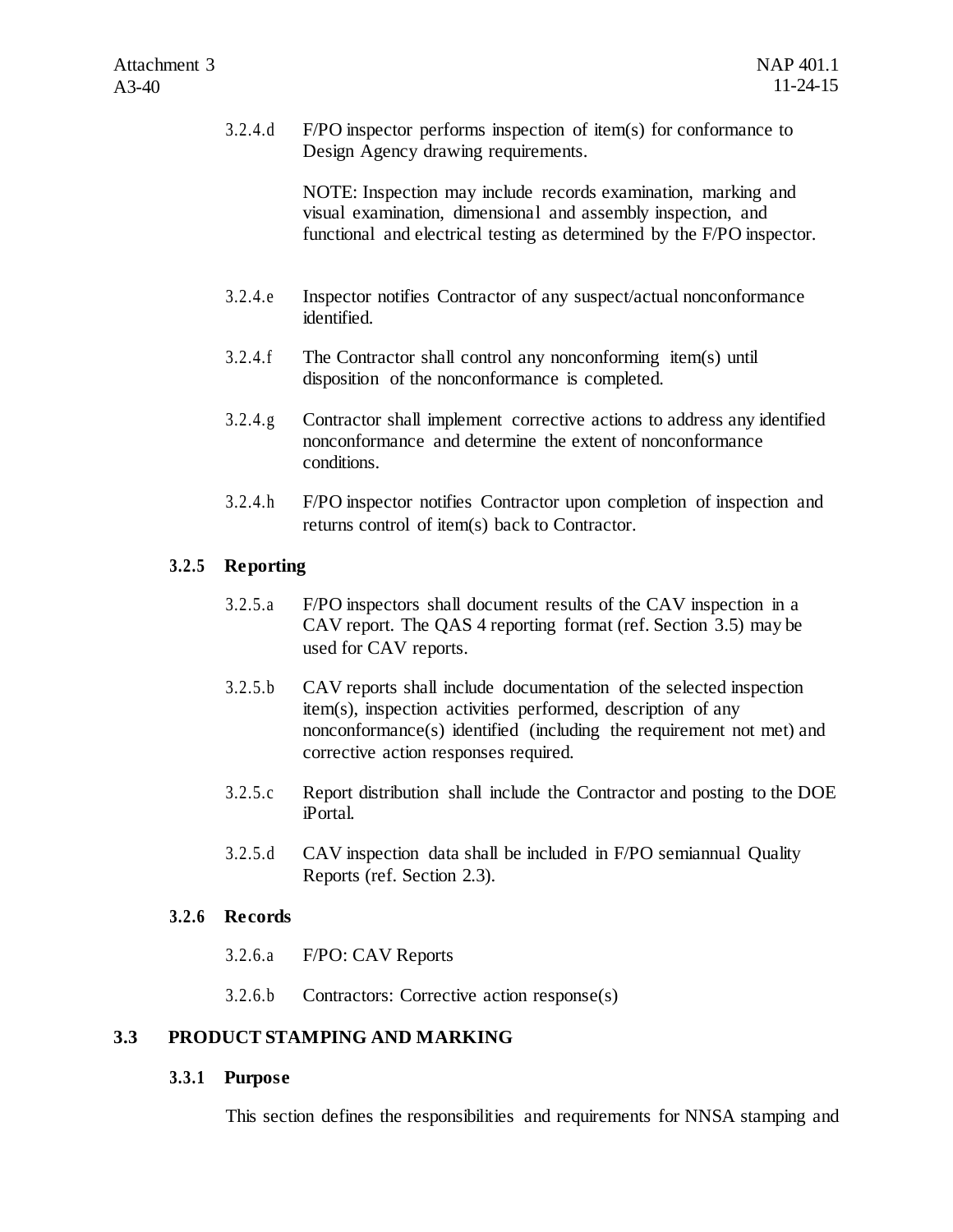marking of weapon and weapon-related products and packaging. Product stamping and marking is to provide a visual indicator of a quality status and the intended use of weapon and weapon-related material(s).

## **3.3.2 Policy**

All weapon and weapon-related material shall display the appropriate NNSA stamp and/or restricted use marking. Each NNSA F/PO shall determine the major assembly level (i.e. MC, SA or CF designations) of the product that shall receive the stamping. When shipping weapon and weapon-related material to another NNSA geographic location or to the Ultimate User (UU), the material and the package shall display the appropriate NNSA stamp and restricted use marking. The contractor applies all markings, such as the restricted use markings (Ref. Section 3.3.4.d. Table 2).

## **3.3.3 Responsibilities**

## 3.3.3.a HQ WQD

- i. Establish and maintain the policies and procedures for product and packaging stamping and marking.
- ii. Oversee F/PO implementation of the requirements in this section.
- iii. In collaboration with F/POs and Contractors review, concur, and authorize the use of the Circle T stamp for conditional acceptance of materials.
- iv. Interface with NNSA HQ Program organizations regarding stamping and marking activities.

## 3.3.3.b F/POs

- i. Apply the appropriate stamps in accordance with this section unless authority has been delegated to the Contractor (see Section 3.4, *Delegation of Authority* in this Attachment).
- ii. Circle T and the UK stamp shall not be delegated.
- iii. Ensure that federal personnel performing product stamping meet the qualification requirements in DOE-STD-1025, *Weapon Quality Assurance Qualification Standard*.
- iv. For Contractor personnel delegated NNSA stamping authority, ensure qualification requirements are documented in the Contractor Delegation Implementation Plan (Section 3.4).
- v. Coordinate with HQ WQD to obtain authorization for the use of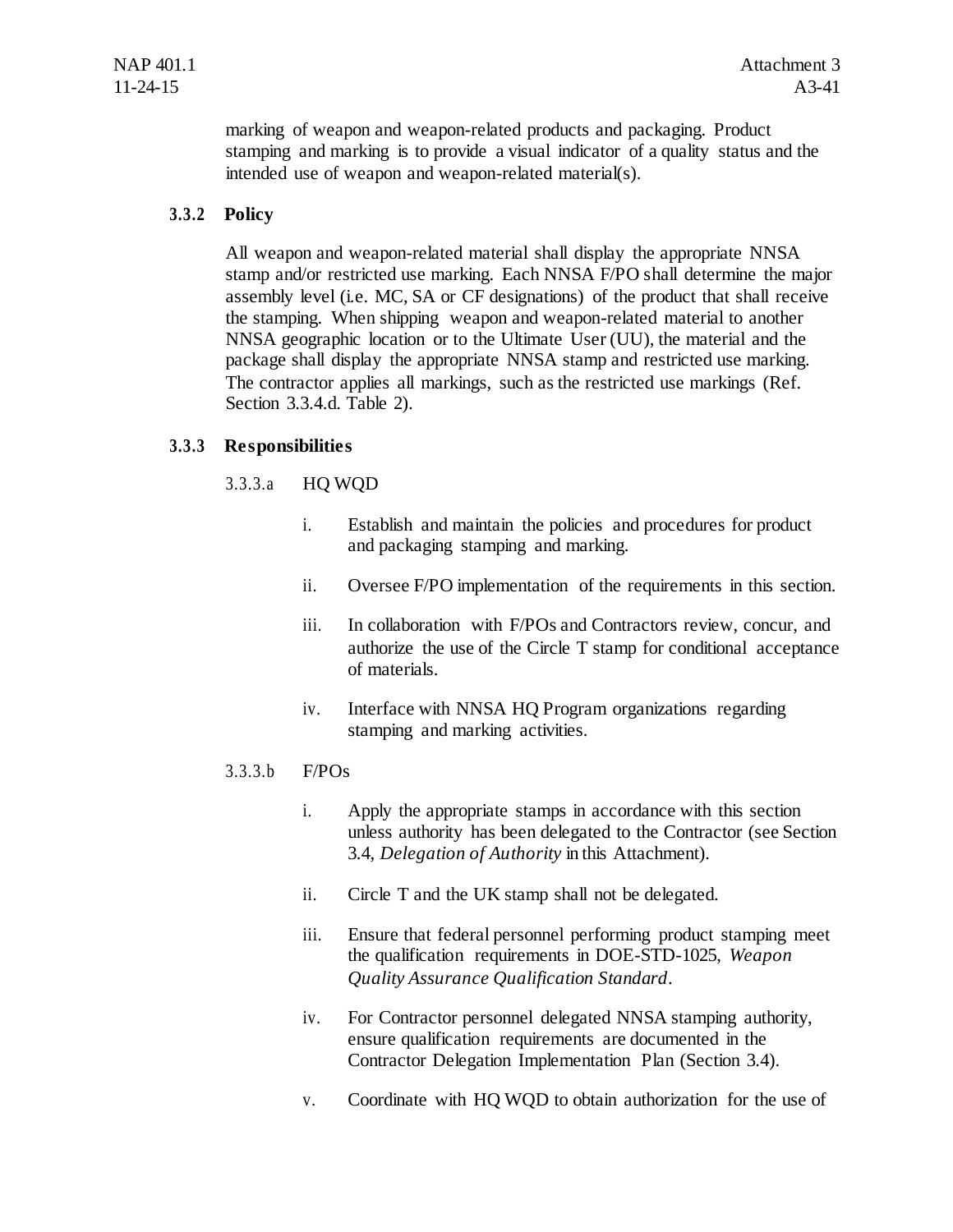#### conditional accepted material with the Circle T Stamp.

#### 3.3.3.c Contractors

- i. Apply the appropriate stamps in accordance with this section and stamping authority received from F/PO.
- ii. If stamping authority delegation is received, ensure that personnel performing product stamping meet the requirements of this section and implementation plan identified in Section 3.4, *Delegation of Authority* in this Attachment.
- iii. Coordinate with the F/PO for conditional acceptance of material (i.e. Circle T stamp application).
- iv. Shall apply the Restricted-Use markings.

### **3.3.4 Product Stamping and Marking Process Requirements**

- 3.3.4.a F/POs and Contractors shall Obtain and Control Stamps
	- i. Procure supplies and stamps (per size allowances specified in Section 3.3.4.c Table 1).
	- ii. Destroy stamps when they are visibly worn or damaged.
	- iii. F/PO and Contractor are to document individuals authorized to utilize NNSA-stamps.
	- iv. Establish a control system (i.e. inventory system) to show stamp assignments and to safeguard the stamps against loss, theft, and use by unauthorized persons.
- 3.3.4.b General Stamping and Marking Application
	- i. Stamping and Marking shall be applied directly to product(s) and use appropriate-sized stamps compatible with space limitations of the product.
		- 1) Place stamps adjacent to the part number (P/N), weapon nomenclature, major component (MC) number, or serial number (S/N), or lot number if no serial number as applicable.
		- 2) If stamping is impractical because of a small size, or material incompatibility, or environmentally packaged place the stamp on a tag or label, after ensuring that the label has the same product information.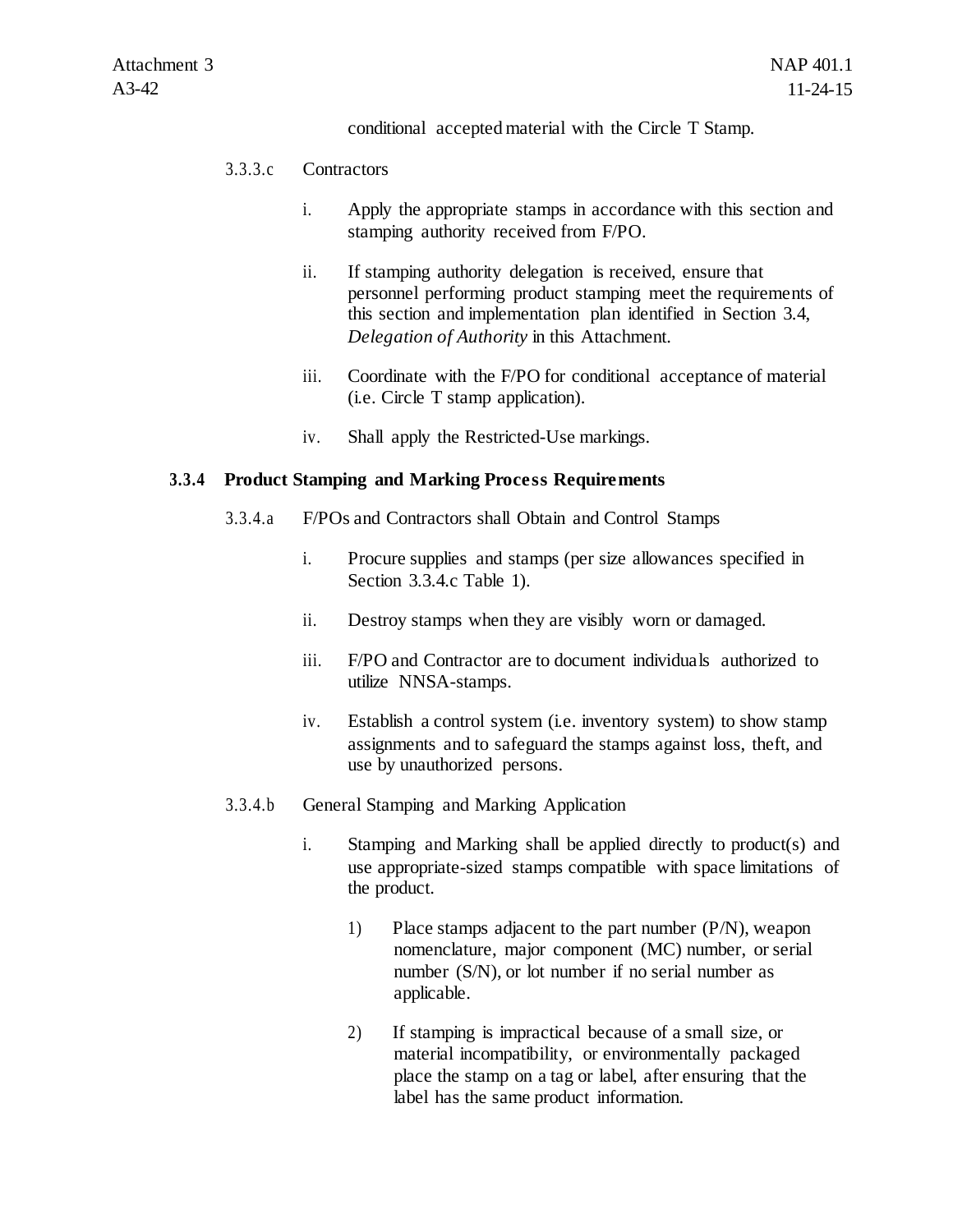- ii. For stamping and marking, ink shall meet requirements specified in drawing 9919103, "Identification by Ink and Transfer Marking" and in accordance with drawing 9919100, "Marking, General Methods" unless as specifically called out in the product design definition.
- iii. Use contrasting ink color for product stamping and overstamping.

NOTE: If travel is necessary for the sole purpose of stamping a product and package at a supplier, the responsible shipping F/PO may request that the receiving F/PO apply the required stamp upon receipt and obtain their agreement to apply the required stamp.

- iv. Confirmation of the stamping shall be documented (email or memo).
- v. The shipping site is responsible for ensuring all stamping and markings are accurate prior to shipping.
	- 1) Products that are to be environmentally protected such as vapor barrier, static sensitive, shall have a product identification label affixed on the exterior of the environmental packaging.
	- 2) The identification label shall contain the same information as what is on the product such as nomenclature, part number, serial number or lot number if no serial number, date code etc. as applicable, and the appropriate stamp shall be applied to this identification label.
- 3.3.4.c Stamp Description and Usage (see Table 1 below)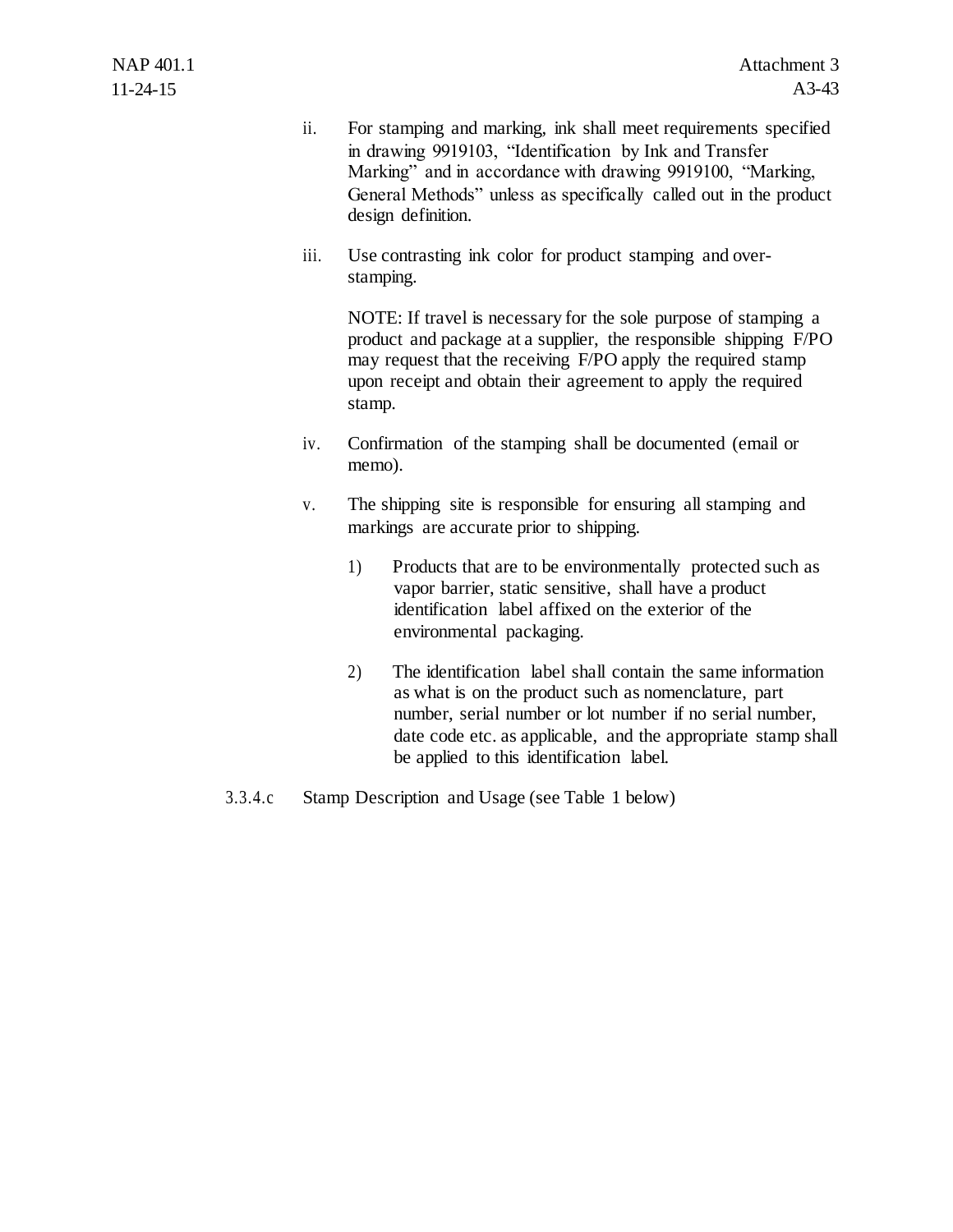## **Table 1: NNSA Stamps**

| <b>Stamp</b>                                                                                                                                                                                      | <b>Purpose / Usage</b>                                                                                                                                                                                                                                                                                                                                                                                                                                                                                                                                                                                                                                                                                                                                                                                                                                                                                                                                             | <b>Product</b><br><b>Stamp</b> | Package<br><b>Stamp</b> | <b>Authorized</b><br>User |
|---------------------------------------------------------------------------------------------------------------------------------------------------------------------------------------------------|--------------------------------------------------------------------------------------------------------------------------------------------------------------------------------------------------------------------------------------------------------------------------------------------------------------------------------------------------------------------------------------------------------------------------------------------------------------------------------------------------------------------------------------------------------------------------------------------------------------------------------------------------------------------------------------------------------------------------------------------------------------------------------------------------------------------------------------------------------------------------------------------------------------------------------------------------------------------|--------------------------------|-------------------------|---------------------------|
| <b>Diamond</b><br><b>DOE</b><br><b>SIZES:</b><br>$\frac{1}{4}$ , $\frac{1}{4}$ ,<br>$3/8$ "x $3/8$ "<br>$\frac{1}{2}$ <sup>2</sup> , $\frac{1}{2}$ <sup>2</sup><br>1"x5/8"<br>$1\frac{1}{4}$ x 1" | Diamond Stamp indicates material is Mark Quality.<br>Each NNSA F/PO shall determine the assembly level of the<br>(1)<br>product(s) that shall have the Diamond Stamp applied.<br>All Mark Quality products shall be controlled and traceable.<br>(2)<br>Mark Quality products that need to be environmentally controlled<br>(3)<br>shall also have the Diamond Stamp applied to the identification<br>label on the environmental packaging (reference 3.3.4.b.iii.) above).<br>The Diamond Stamp is applied to the product at the pre-determined<br>(4)<br>level, but not the packaging see IP stamp section of table.<br>NOTE: A Diamond Stamp is not applied to testers or special<br>tooling.                                                                                                                                                                                                                                                                   | Yes                            | $\bf No$                | NNSA or as<br>Delegated   |
| <b>Circle T</b><br>T<br><b>DOE</b><br><b>SIZES:</b><br>$1\frac{1}{2}, 1$ "                                                                                                                        | Circle T Stamp indicates conditional acceptance of material intended for<br>War Reserve application.<br>This stamp is used when it is necessary to conditionally accept<br>(1)<br>material to ship to next assembly only.<br>It is applied to both the material and packages being shipped to<br>(2)<br>another NNSA site.<br>Conditionally accepted material shall not be shipped to an Ultimate<br>(3)<br>User.<br>Use of the Circle T Stamp should only be considered as a last<br>(4)<br>resort, and only when there is potential impact to the delivery<br>schedule.<br>The Circle T Stamp shall not be delegated to the Contractor.<br>(5)<br>Prior to application of the Circle T Stamp, the HQ Weapon Quality<br>(6)<br>Division Director shall provide approval based on evidence that:<br>A strong programmatic case is made that this is necessary,<br>(a)<br>There is high confidence that the material will ultimately be<br>(b)<br>fully acceptable, | Yes                            | Yes                     | <b>NNSA Only</b>          |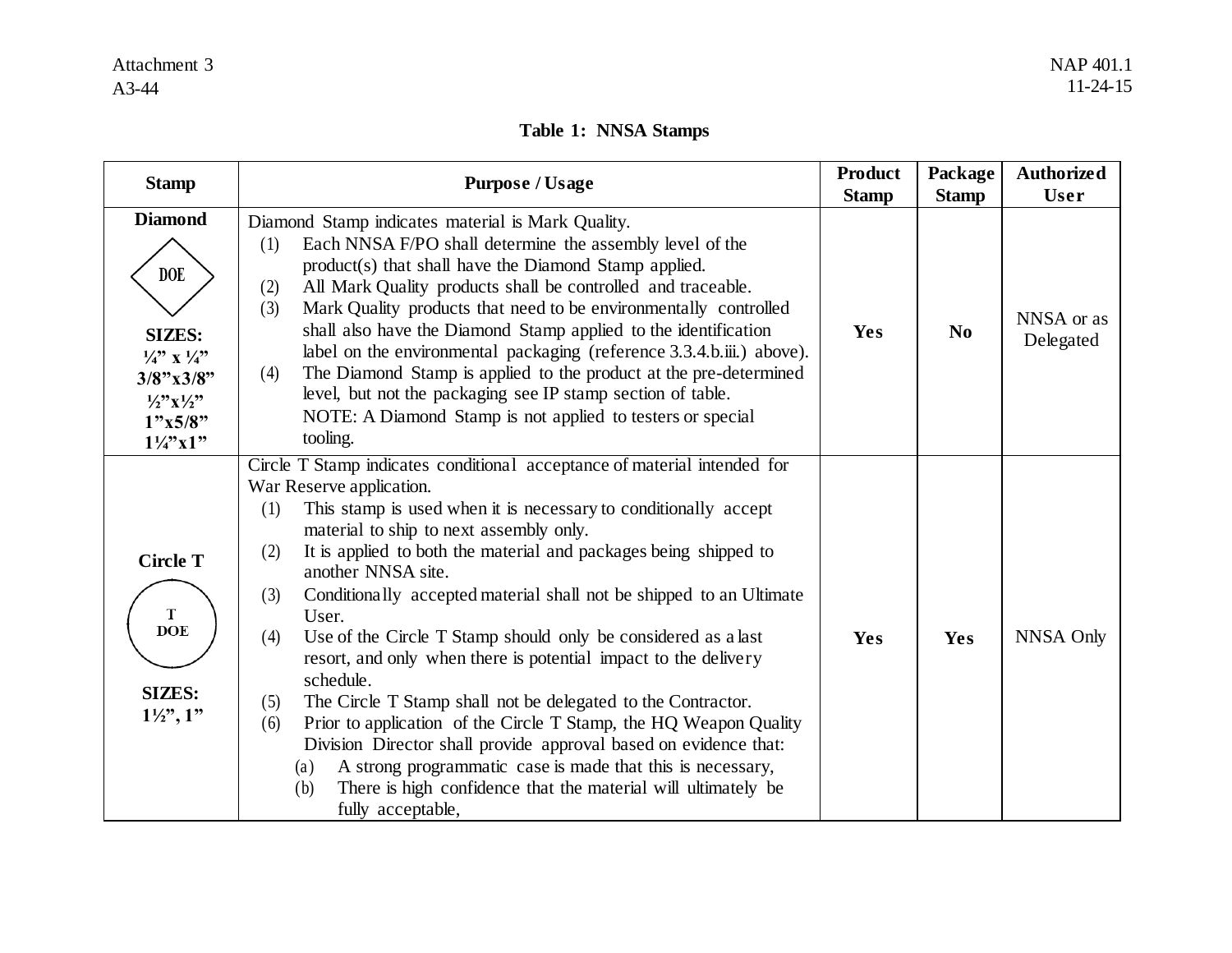## NAP 401.1 11-24-15

| <b>Stamp</b>                                                            | <b>Purpose / Usage</b>                                                                                                                                                                                                                                                                                                                                                                                                                                                                                                                                                                                                                                                                                                                                                                                                                                     | <b>Product</b><br><b>Stamp</b> | Package<br><b>Stamp</b> | <b>Authorized</b><br><b>User</b> |
|-------------------------------------------------------------------------|------------------------------------------------------------------------------------------------------------------------------------------------------------------------------------------------------------------------------------------------------------------------------------------------------------------------------------------------------------------------------------------------------------------------------------------------------------------------------------------------------------------------------------------------------------------------------------------------------------------------------------------------------------------------------------------------------------------------------------------------------------------------------------------------------------------------------------------------------------|--------------------------------|-------------------------|----------------------------------|
|                                                                         | The shipping F/PO has communicated the conditions for<br>(c)<br>acceptance and the actions required to satisfy final acceptance<br>requirements to the receiving F/PO,<br>There is concurrence from F/PO personnel for both the<br>(d)<br>shipping and receiving sites, and<br>There are sufficient controls in place to ensure the Circle T<br>(e)<br>material and its subsequent assemblies will not be shipped to<br>the Ultimate User until the material meets all requirements.<br>If material was approved as conditionally accepted and needs<br>(f)<br>to ship to another NNSA site for next assembly then the Circle<br>T Stamp shall be applied near part number label on the outside<br>of packaging.<br>Once the conditions have been satisfied for the product, the<br>(g)<br>Circle T Stamp can be removed and the Diamond Stamp<br>applied. |                                |                         |                                  |
| Interproject<br>$(\mathbf{IP})$<br>IP<br>DOE<br><b>SIZES:</b><br>2", 1" | Interproject (IP) Stamp is applied to all packages containing Mark Quality<br>Diamond Stamped material that are to be shipped to another NNSA site.<br>The IP Stamp shall not be applied to empty Type B containers.<br>(1)                                                                                                                                                                                                                                                                                                                                                                                                                                                                                                                                                                                                                                | N <sub>0</sub>                 | <b>Yes</b>              | NNSA or as<br>Delegated          |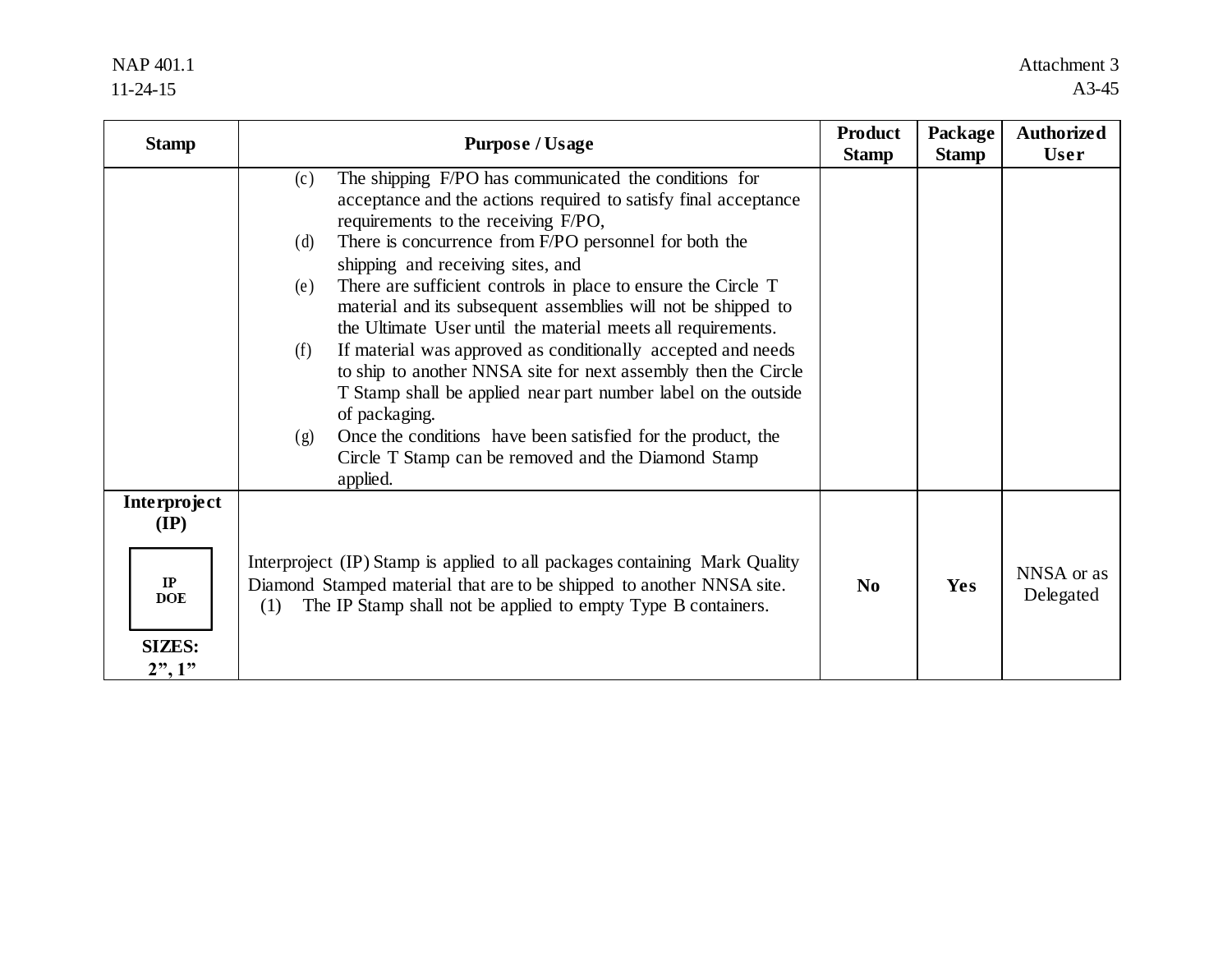## Attachment 3 A3-46

| <b>Stamp</b>                                                                                                                           | <b>Purpose / Usage</b>                                                                                                                                                                                                                                                                                                                                                                                                                                                                                                                                                                                                                                                                                                                                                                                                                                                                                                                                                                                                                                                                                                                                                                                                                                                                                                                                                                                                                                                                               | <b>Product</b><br><b>Stamp</b> | Package<br><b>Stamp</b> | <b>Authorized</b><br><b>User</b> |
|----------------------------------------------------------------------------------------------------------------------------------------|------------------------------------------------------------------------------------------------------------------------------------------------------------------------------------------------------------------------------------------------------------------------------------------------------------------------------------------------------------------------------------------------------------------------------------------------------------------------------------------------------------------------------------------------------------------------------------------------------------------------------------------------------------------------------------------------------------------------------------------------------------------------------------------------------------------------------------------------------------------------------------------------------------------------------------------------------------------------------------------------------------------------------------------------------------------------------------------------------------------------------------------------------------------------------------------------------------------------------------------------------------------------------------------------------------------------------------------------------------------------------------------------------------------------------------------------------------------------------------------------------|--------------------------------|-------------------------|----------------------------------|
| <b>Star</b><br>'doe<br><b>SIZES:</b><br>$2\frac{1}{2}\times$ , $1\frac{1}{2}\times$                                                    | Star Stamp is applied to all weapon assemblies including TYPEs, Base and<br>Military Spares, Limited Life Component (LLC) exchanges and JTAs for<br>shipment to the UU/Department of Defense (DoD)                                                                                                                                                                                                                                                                                                                                                                                                                                                                                                                                                                                                                                                                                                                                                                                                                                                                                                                                                                                                                                                                                                                                                                                                                                                                                                   | Yes                            | <b>Yes</b>              | NNSA or as<br>Delegated          |
| Acceptance<br><b>Required</b><br>(AR)<br>$\overline{\mathbf{AR}}$<br><b>SIZES:</b><br>$1", \frac{1}{2}, \frac{3}{8},$<br>$\frac{1}{3}$ | Acceptance Required (AR) Stamp is applied to formerly mark quality<br>material (may or may not have a diamond) that needs rework,<br>reprocessing, or repair for reacceptance and reuse. The AR stamped<br>material shall be controlled as Mark Quality material.<br>The AR Stamp shall be used to over-stamp the Diamond Stamp<br>(1)<br>where present and near the part number where no diamond stamp is<br>present on material that has had the acceptance withdrawn, but<br>where there is intent to reaccept and reuse the material.<br>Note: There may be some legacy materials that have a contractor<br>stamp instead of a diamond.<br>This includes items returned from other NNSA sites or DoD.<br>(2)<br>(3)<br>The AR Stamp is applied to the material prior to any rework,<br>reprocessing, or repair and removed prior to reacceptance.<br>Packaging containing AR stamped product shall also have the AR<br>(4)<br>Stamp applied when items are shipped between NNSA facilities.<br>Whenever possible and practical, remove the "AR" over-stamp and<br>(5)<br>any previously applied stamps prior to reaccepting the product.<br>In those cases where it is detrimental to the product to attempt<br>(6)<br>removal, or when a residual image of the "AR" over-stamp and/or<br>previously applied stamps remain after attempting removal, cancel<br>stamps per Section 3.3.4.e below, NNSA Stamp Cancellation.<br>Once the product has been accepted, apply a new NNSA Diamond<br>(7) | Yes                            | <b>Yes</b>              | NNSA or as<br>Delegated          |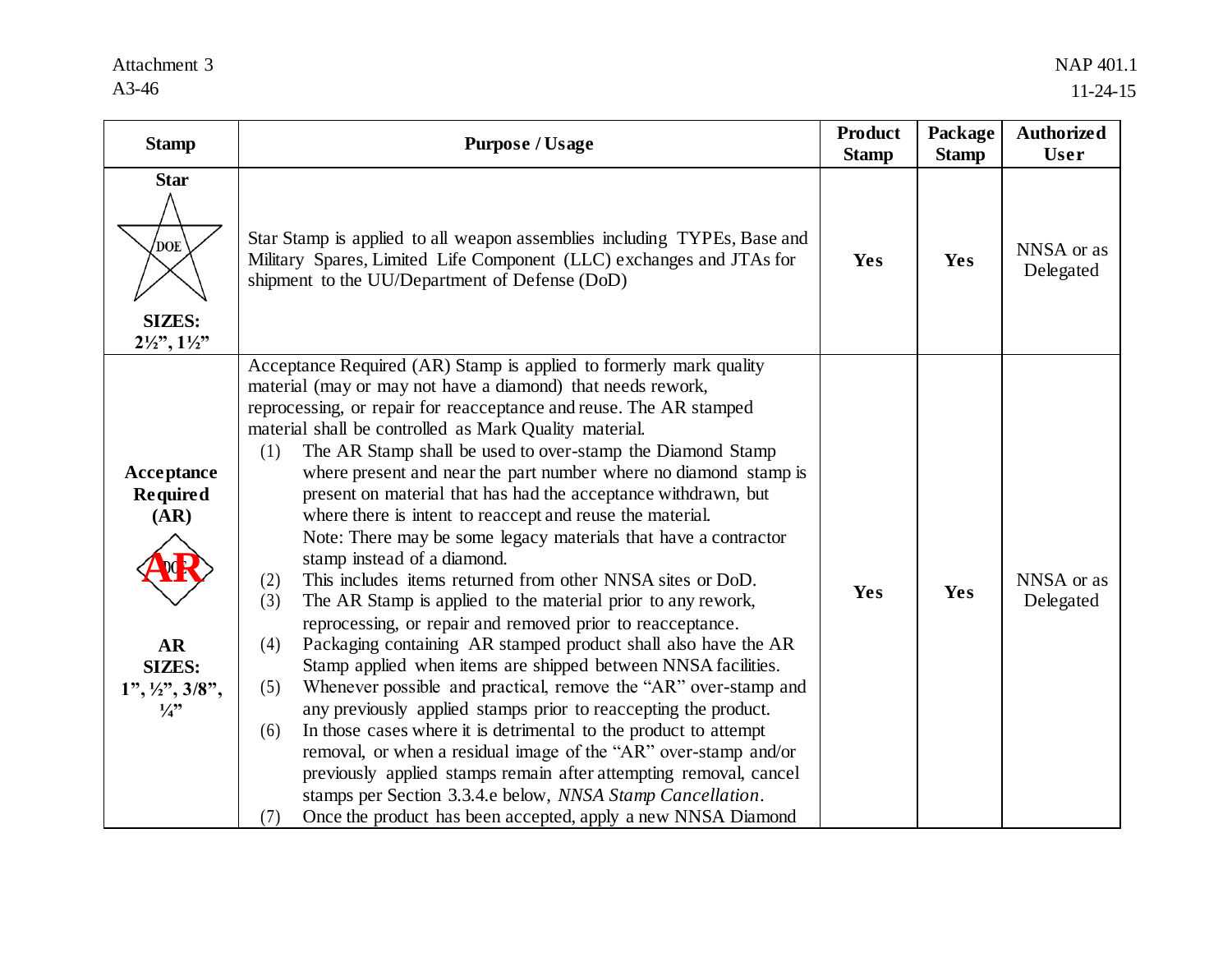## NAP 401.1 11-24-15

| <b>Stamp</b>                            | <b>Purpose / Usage</b>                                                                                                                                                                                                                                                                                                                                                                                                                                                                                                                                                                                                                                                                                                                                                                                    | <b>Product</b><br><b>Stamp</b> | Package<br><b>Stamp</b>                  | <b>Authorized</b><br>User |
|-----------------------------------------|-----------------------------------------------------------------------------------------------------------------------------------------------------------------------------------------------------------------------------------------------------------------------------------------------------------------------------------------------------------------------------------------------------------------------------------------------------------------------------------------------------------------------------------------------------------------------------------------------------------------------------------------------------------------------------------------------------------------------------------------------------------------------------------------------------------|--------------------------------|------------------------------------------|---------------------------|
| $\mathbf X$                             | Stamp adjacent to the cancelled stamps.<br>NOTE: There may be product in the stockpile that has undergone rework,<br>reprocessing, repair and reacceptance activities. In some cases, this<br>process did not remove the previously applied stamps prior to reacceptance<br>and the product was reaccepted with the residual stamp images left in<br>place.<br>(8) Material falling in this category shall be updated in accordance with<br>these requirements when and if the material is identified for rework,<br>reprocessing, repair and/or reacceptance.                                                                                                                                                                                                                                            |                                |                                          |                           |
|                                         | The $X$ is used to cancel, by over-stamping the acceptance stamp on the<br>product or material when the material has been dispositioned or designated<br>as scrap or excessed and is no longer useful or needed.<br>If an NNSA Stamp is not present on the material/package then an "X" shall<br>be marked on the material/package being scrapped near the part number.                                                                                                                                                                                                                                                                                                                                                                                                                                   | Yes                            | Yes                                      | NNSA or as<br>Delegated   |
| <b>United</b><br><b>Kingdom</b><br>(UK) | United Kingdom (UK) Stamp is for Mark Quality material that has been<br>accepted for an Ultimate User shipment to the United Kingdom and is<br>diamond stamped.<br>The Mark Quality product has a diamond stamp and the packaging<br>(1)<br>has no stamp, Only the Certification Form shall display the<br>diamond and over-stamped with the UK Stamp in contrasting ink.<br>NOTE: US/UK CMD 01 (UK Trident Reentry System Joint US/UK<br>Configuration Management Document) agreement is for the Mark<br>Quality material for the UK.<br>UK Stamps shall not be delegated to the contractor.<br>(2)<br>The Diamond or UK Stamps shall not be applied to QP-100<br>(3)<br>Research, Design & Development (R,D&D) materials, certification<br>documents or packaging for the UK. However the Certification | N <sub>0</sub>                 | N <sub>0</sub><br>(Cert<br>form<br>only) | <b>NNSA Only</b>          |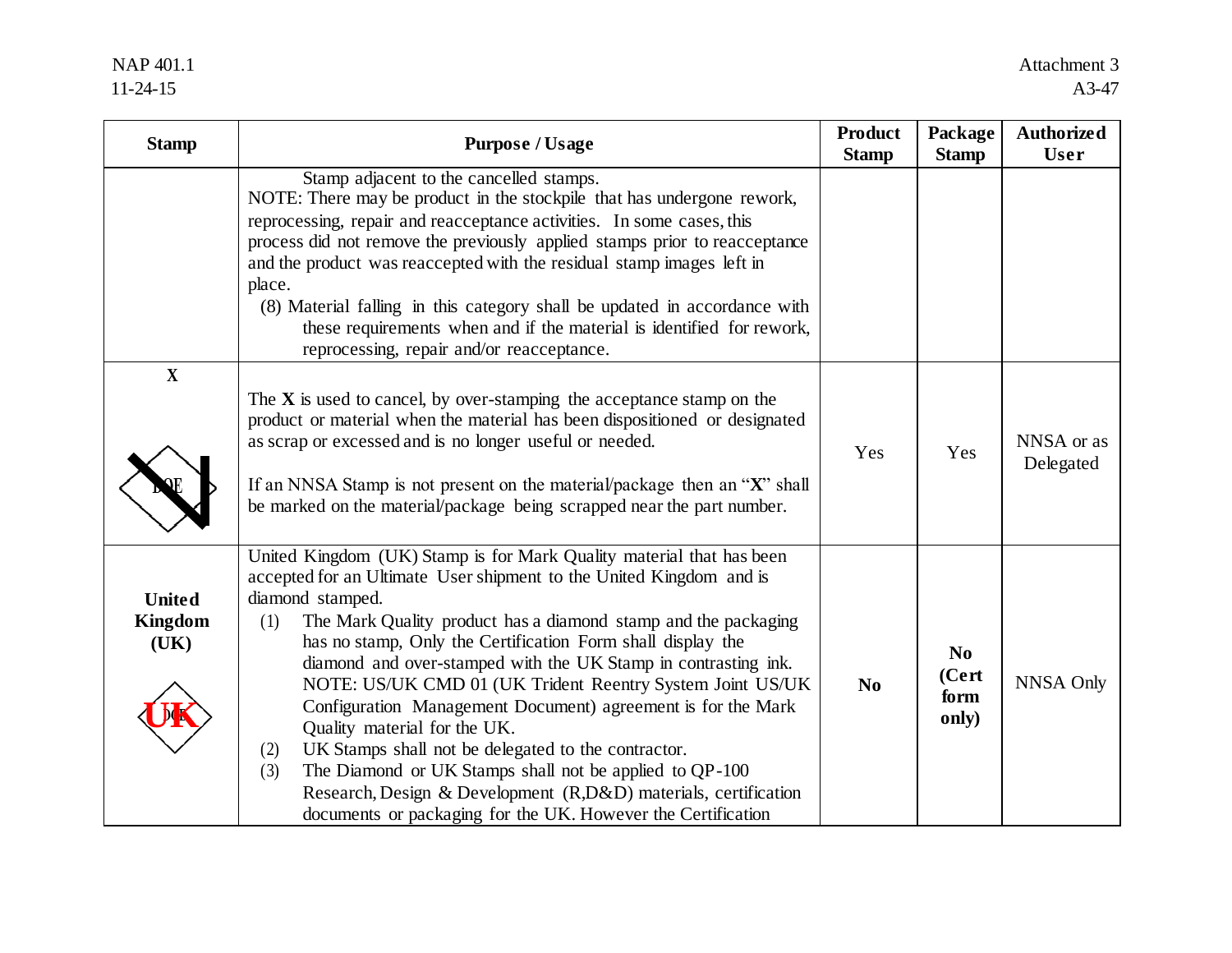## Attachment 3 A3-48

| <b>Stamp</b>                                                                                                      | <b>Purpose / Usage</b>                                                                                                                                                                                                                                                                                                                                                                                                                                                                                                                                                                                                                                                                                  | <b>Product</b><br><b>Stamp</b> | Package<br><b>Stamp</b> | <b>Authorized</b><br><b>User</b> |
|-------------------------------------------------------------------------------------------------------------------|---------------------------------------------------------------------------------------------------------------------------------------------------------------------------------------------------------------------------------------------------------------------------------------------------------------------------------------------------------------------------------------------------------------------------------------------------------------------------------------------------------------------------------------------------------------------------------------------------------------------------------------------------------------------------------------------------------|--------------------------------|-------------------------|----------------------------------|
|                                                                                                                   | Form is found within QP-100.<br>NOTE: Diamond Stamped material diverted for UK RD&D does not<br>need to have the Diamond Stamp removed.<br>UK materials returned for rework, repair or reprocessing shall<br>(4)<br>follow the Acceptance Required (AR) process.<br>Reprocessed UK materials shall be controlled and segregated to<br>(5)<br>prevent reaccepted material from entering the US WR stockpile.                                                                                                                                                                                                                                                                                             |                                |                         |                                  |
| <b>NNSA Stamp</b><br>Cancellation<br>and Cancelling<br><b>Residual</b><br><b>Images</b><br>${\bf A}{\bf B}$<br>XK | NNSA stamp cancellation requires NNSA authorization (by<br>(1)<br>delegation or on a case by case basis).<br>When NNSA stamp cancellation is required, such as needing repair,<br>(2)<br>rework or reprocessed after initial acceptance and an AR was<br>applied (e.g. quality status change) and a residual image is still<br>present at re-inspection and prior to acceptance a legible line shall<br>be struck through the stamp.<br>NNSA Stamps may also be physically removed when applicable<br>(3)<br>and possible without damage to the product.<br>Any residual image remaining after stamp removal attempt shall be<br>(4)<br>lined through using an approved method for marking the product. | N/A                            | N/A                     | NNSA or as<br>Delegated          |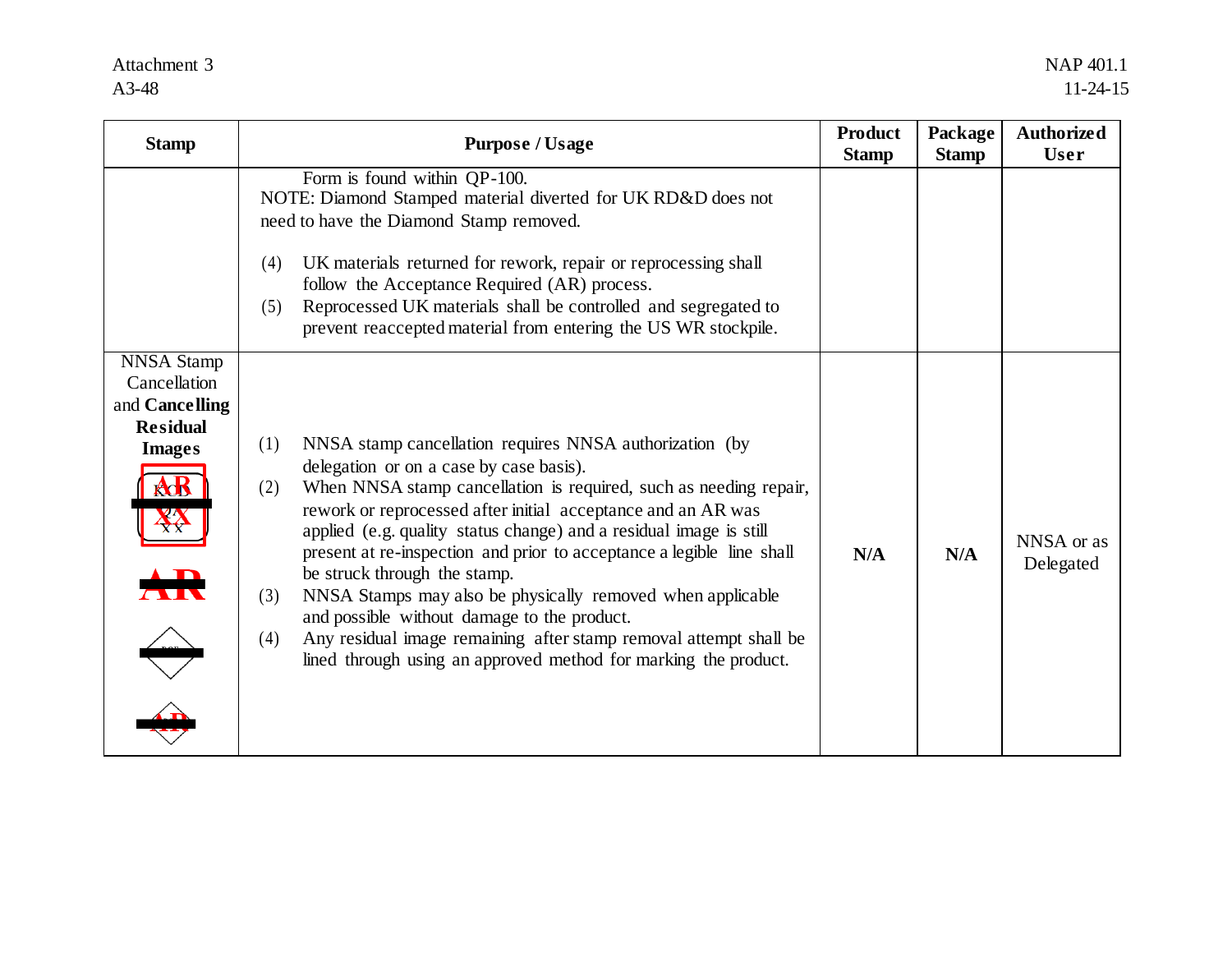## 3.3.4.d Contractor Markings for Restricted-Use Material (see Table 2 below)

- i. All restricted-use materials, except development and PPI material, upon Contractor Certification and/or NNSA verification that the material meets design definition shall have a Diamond Stamp applied at the ship level to another site.
- ii. For those materials that are needed for a restricted use application and shipped to another NNSA site and are environmentally controlled and not feasible to open the environmental packaging to apply the restricted use marking on the material (Reference 3.3.4.b.iii above) then the P/N label on the environmental packaging shall be marked.
- iii. The receiving site shall transfer the marking to the material once the environmental packaging is opened.
- iv. When Parent Unit Parts (PUP) are selected for restricted use application, the respective restricted use markings shall be applied.

NOTE: PUP is a part that is removed by a Disassemble and Inspection process of Field Returned Units.

- 3.3.4.e Restricted-Use Material may be considered for reuse and the material shall be controlled in a Mark Quality manner.
	- i. Only Restricted-Use Material that maybe considered for reuse is Test Bed, JTA and EUO restricted-use material.
	- ii. The material cannot have been degraded in the previous restricted-use application.
	- iii. There shall be a justification from the DA with documentation to reuse the materials.
	- iv. The justification shall be specified in a Special Instruction Engineering Release (SIER) and reacceptance criteria shall be specified in a Reprocessing Specification or SIER.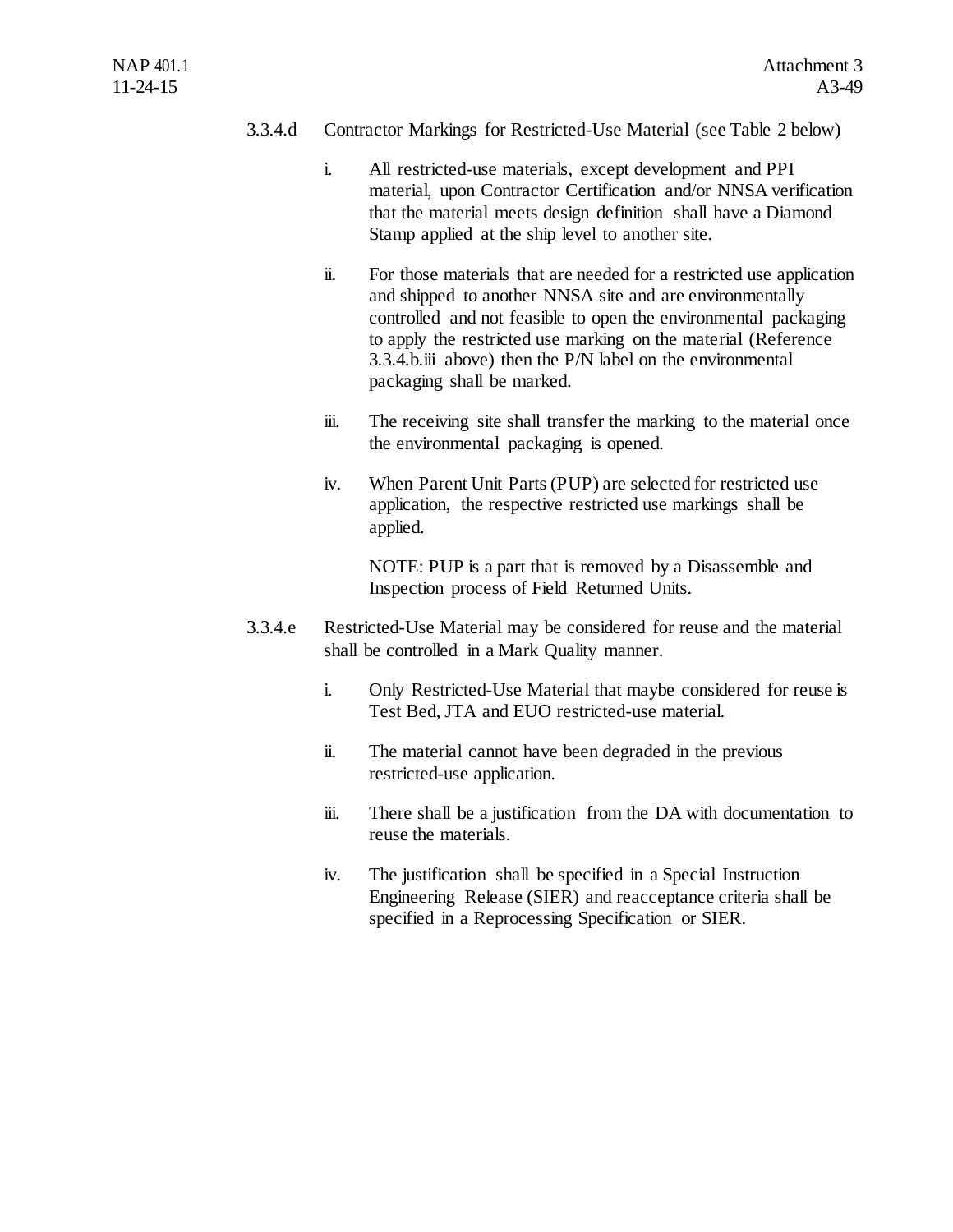## **Table 2: Restricted Use Marking**

| <b>Restricted-Use</b><br><b>Marking</b>                                   | <b>Purpose / Usage</b>                                                                                                                                                                                                                                                                                                                                                                                                                                                                                                                                                                                                                                                                                                                                                                                                                                                                                                                                                                                                                                                                                                                                                             | Marking/<br>Package<br><b>Stamp</b>                                                                                                      | <b>Authorized</b><br><b>User</b> |
|---------------------------------------------------------------------------|------------------------------------------------------------------------------------------------------------------------------------------------------------------------------------------------------------------------------------------------------------------------------------------------------------------------------------------------------------------------------------------------------------------------------------------------------------------------------------------------------------------------------------------------------------------------------------------------------------------------------------------------------------------------------------------------------------------------------------------------------------------------------------------------------------------------------------------------------------------------------------------------------------------------------------------------------------------------------------------------------------------------------------------------------------------------------------------------------------------------------------------------------------------------------------|------------------------------------------------------------------------------------------------------------------------------------------|----------------------------------|
| <b>Joint Test</b><br><b>Assembly</b><br><b>JTA</b>                        | Joint Test Assembly (JTA): Material that is Mark Quality and has a war reserve part<br>number that is diverted for JTA restricted-use shall be specifically marked JTA.<br>All Packages containing this Mark Quality material shall display the "JTA"<br>(1)<br>restricted-use designation near the part number and shall have a legible "IP"<br>Stamp applied to the exterior of the shipping container when shipped between<br>NNSA sites.<br>JTA materials have specific JTA part numbers. No additional markings are<br>(2)<br>required.<br>The full up JTA shall display the JTA restricted-use marking and shall display a<br>(3)<br>Star Stamp going to the Ultimate User.                                                                                                                                                                                                                                                                                                                                                                                                                                                                                                  | T<br><b>Stamp</b><br>applied to<br>the exterior<br>of the<br>shipping<br>container<br>when<br>shipped<br>between<br><b>NNSA</b><br>sites | M&O                              |
| <b>Development</b><br><b>Joint Test</b><br><b>Assembly</b><br><b>DJTA</b> | Development Joint Test Assembly (DJTA): DJTAs contain material that is<br>Development and are not fully qualified.<br>The Development materials have existing restricted-use marking requirements<br>(1)<br>(ref. TBP-402 and RMI Tool T039 has requirements for the "D" designation<br>within the part number).<br>If development material is to be selected and utilized for a DJTA, the DJTA<br>a.<br>restricted-use marking shall be applied on the material near the part number.<br>Product definition for development material for use in DJTA shall be<br>b.<br>released through a Development Engineering Release (DER), Advanced<br>Engineering Release (AER), or Complete Engineering Release (CER) and<br>records of the product definition for the DJTA components maintained.<br>Packaging containing Development Material(s) for DJTAs that are shipped<br>c.<br>between NNSA sites shall display the restricted-use DJTA marking near the<br>part number on the exterior of the shipping container and shall not have any<br>quality stamp on the exterior of the shipping container.<br>d. Packages containing development material for other than DJTA needed at | "D" with<br>the part<br>number<br><b>DJTA</b><br>marking<br>near the<br>part<br>number                                                   | M&O                              |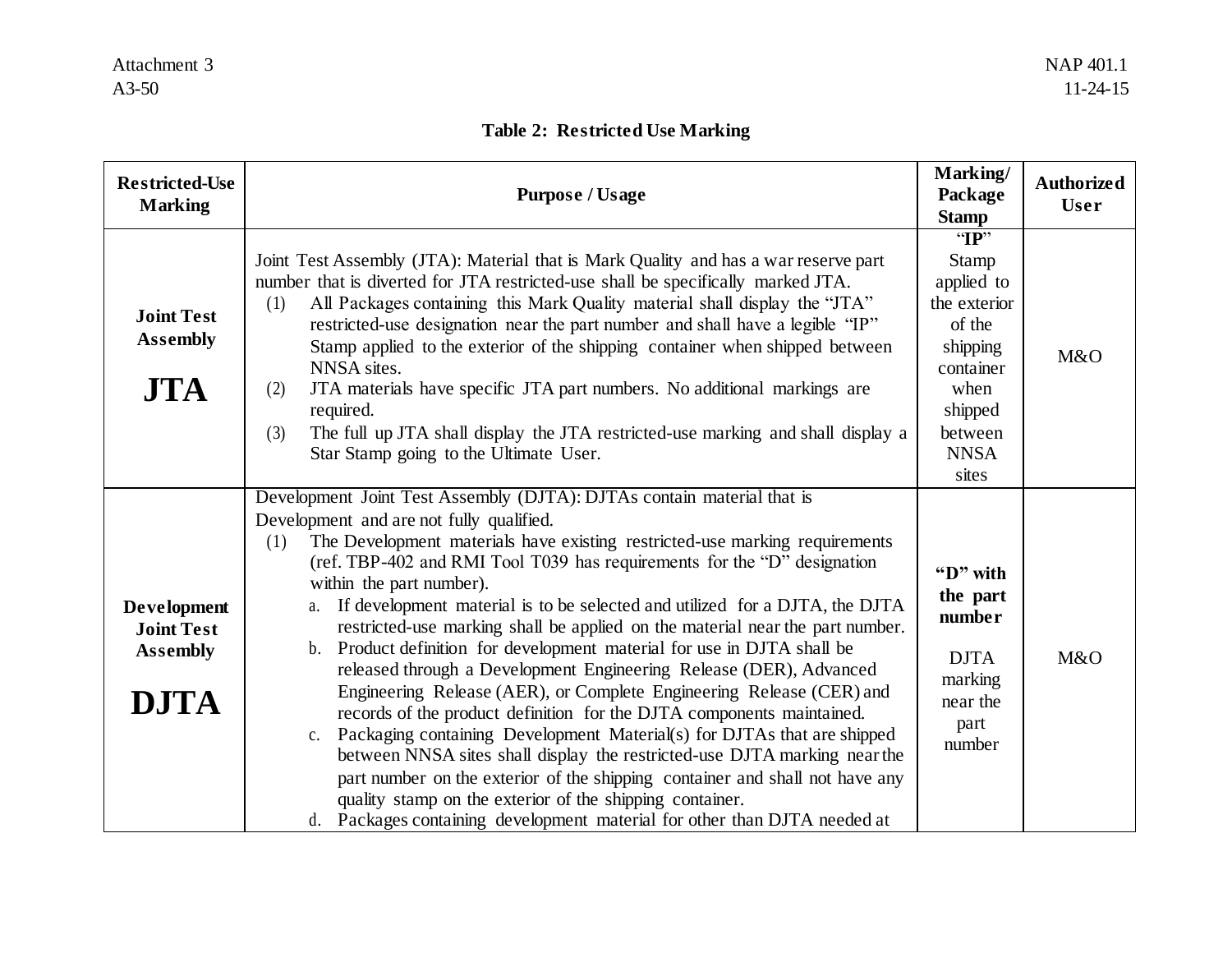| <b>Restricted-Use</b><br><b>Marking</b>   | <b>Purpose / Usage</b>                                                                                                                                                                                                                                                                                                                                                                                                                                                                                                                                                                                                                                                                                                                                                                                                                                                                                                                                                                                                                                                                                                             | Marking/<br>Package<br><b>Stamp</b>                                       | <b>Authorized</b><br><b>User</b> |
|-------------------------------------------|------------------------------------------------------------------------------------------------------------------------------------------------------------------------------------------------------------------------------------------------------------------------------------------------------------------------------------------------------------------------------------------------------------------------------------------------------------------------------------------------------------------------------------------------------------------------------------------------------------------------------------------------------------------------------------------------------------------------------------------------------------------------------------------------------------------------------------------------------------------------------------------------------------------------------------------------------------------------------------------------------------------------------------------------------------------------------------------------------------------------------------|---------------------------------------------------------------------------|----------------------------------|
|                                           | another NNSA site shall display Contractor marking DEV near the part<br>number and on the exterior of the shipping container. No NNSA F/PO<br>Quality Stamp (e.g. EUO, IP) is required only a "DEV" Contractor marking.<br>JTA materials destined for DJTA or JTA use that are fully qualified, mark<br>(2)<br>quality, and are identified by a JTA unique part number require no additional<br>restricted-use markings.<br>a. Packages containing this mark quality material shall have the "DJTA" or<br>"JTA" restricted-use marking near the part number and shall have a legible<br>"IP" Stamp applied to the exterior of the shipping container when shipped<br>between NNSA sites.<br>War Reserve (WR) Mark Quality components diverted/selected for DJTA<br>$\mathbf{b}$ .<br>or JTA use shall be designated for this Restricted-Use with "DJTA" or<br>"JTA" marking near the part number.<br>The full up DJTA shall display the DJTA restricted-use marking and shall not<br>(3)<br>display a Star Stamp going to the UU.<br>The restricted-use marking application may be devised by the individual<br>(4)<br>contractor. |                                                                           |                                  |
| <b>Process Prove-</b><br>In<br><b>PPI</b> | Process Prove-in Material (PPI): Process Prove-In (PPI) parts are not fully qualified.<br>The PPI materials have existing restricted-use marking requirements (ref. TBP-<br>(1)<br>201 requirements for "PPI" designation near part number).<br>If this material is to be selected and utilized for a DJTA, the restricted-use<br>(2)<br>DJTA marking shall be applied near the PPI marking to show intended use.<br>Packaging containing PPI Material(s) for DJTAs that are shipped between<br>(3)<br>NNSA sites shall display the restricted-use DJTA marking near the part number<br>and PPI marking on the exterior of the shipping container and shall not have<br>any quality stamp on the exterior of the shipping container.                                                                                                                                                                                                                                                                                                                                                                                               | PPI on<br>product<br><b>DJTA</b><br>marking<br>near the<br>part<br>number | M&O                              |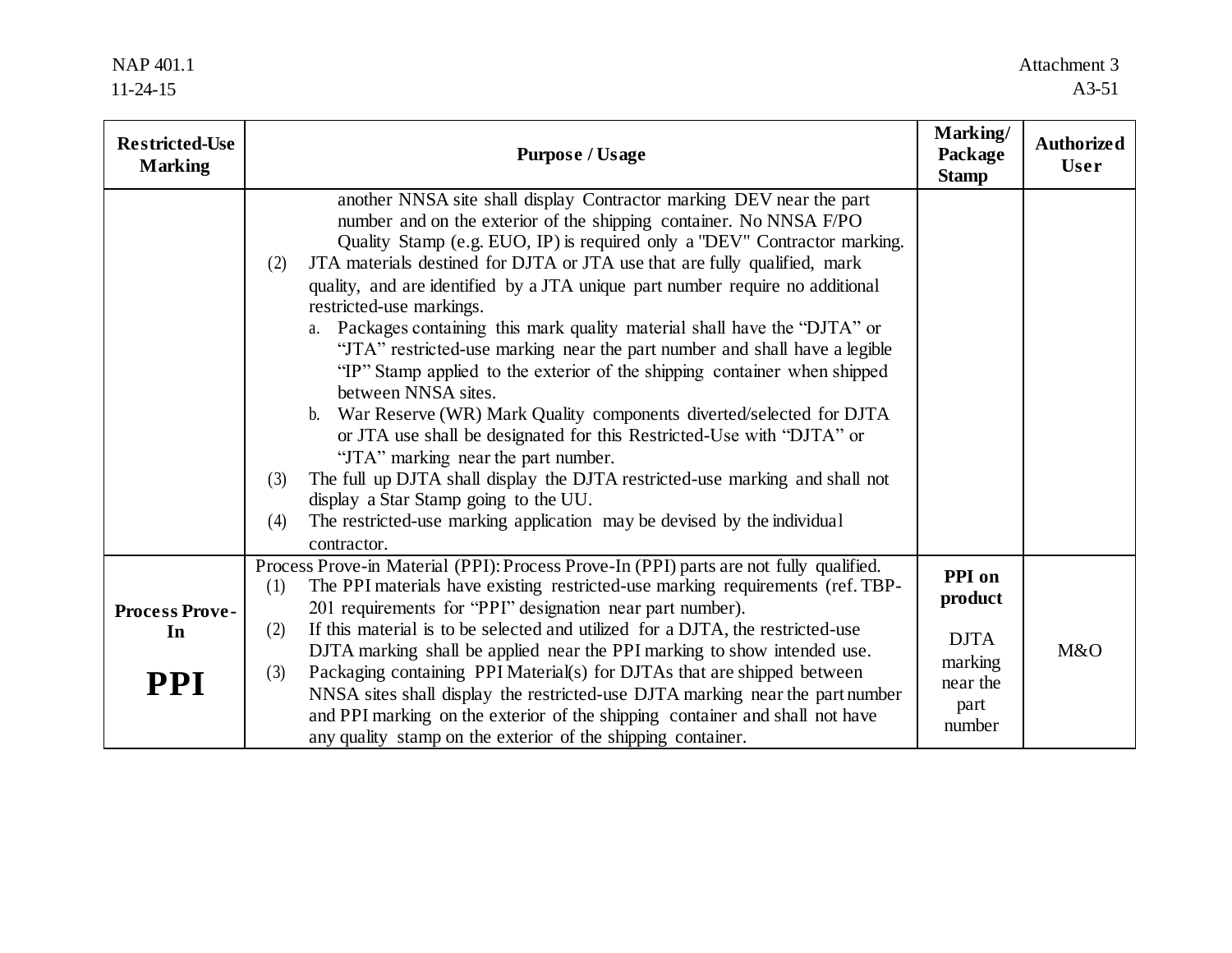| <b>Restricted-Use</b><br><b>Marking</b>          | <b>Purpose / Usage</b>                                                                                                                                                                                                                                                                                                                                                                                                                                                                                                                                                                                                                                                                                                                                                                                                                                    | Marking/<br>Package<br><b>Stamp</b>                                                                                                | <b>Authorized</b><br><b>User</b> |
|--------------------------------------------------|-----------------------------------------------------------------------------------------------------------------------------------------------------------------------------------------------------------------------------------------------------------------------------------------------------------------------------------------------------------------------------------------------------------------------------------------------------------------------------------------------------------------------------------------------------------------------------------------------------------------------------------------------------------------------------------------------------------------------------------------------------------------------------------------------------------------------------------------------------------|------------------------------------------------------------------------------------------------------------------------------------|----------------------------------|
| <b>Test Bed</b><br><b>Material</b><br><b>TBO</b> | Test Bed Material: Test Bed Material is Mark Quality WR material diverted/selected<br>for Test Bed evaluations.<br>Test Bed Material shall have Test Bed Only (or TBO where space is limited)<br>(1)<br>marked on the product(s) near the part number.<br>Packages containing this material shall display the "Test Bed Only" (or "TBO")<br>(2)<br>restricted-use designation near the part number and shall have a legible "IP"<br>Stamp applied to the exterior of the shipping container.                                                                                                                                                                                                                                                                                                                                                              | <b>Test Bed</b><br>Only<br><b>Or</b><br><b>TBO</b><br>"IP" Stamp<br>applied to<br>the exterior<br>of the<br>shipping<br>container. | M&O                              |
| <b>Training</b><br><b>Material</b><br>TUO        | Training Material: Mark Quality WR material diverted for training purposes.<br>Training Material shall have Training Use Only (or TUO where space is<br>(1)<br>limited) marked on the product(s) near the part number and the part number<br>suffix lined through.<br>Packages containing this material that are shipped to another NNSA site shall<br>(2)<br>display the restricted-use designation Training Use Only near the part number<br>and shall have a legible "IP" Stamp applied to the exterior of the shipping<br>container.<br>A Trainer with a unique part number (not a WR part number) needs no further<br>(3)<br>restricted-use designation and product definition specifies the necessary<br>marking designations.<br>A trainer component or full up trainer shipped to the UU/DoD shall display a<br>(4)<br>Star stamp on the package. | T<br><b>Stamp</b><br>applied to<br>the exterior<br>of the<br>shipping<br>container.                                                | M&O                              |
| <b>Evaluation Use</b><br>Only<br>EUO             | Evaluation Use Only (EUO): Material that is Mark Quality WR weapon and weapon-<br>related material that is selected or diverted for engineering evaluation purposes such as<br>surveillance cycles, shelf life study, or future LEP surveillance activities.<br>Evaluation Use Only (or EUO where space is limited) shall be marked on the<br>(1)<br>$product(s)$ near the part number.<br>Packages containing this material that are shipped to another NNSA site shall<br>(2)<br>display the restricted-use designation Evaluation Use Only (EUO) near the part                                                                                                                                                                                                                                                                                         | T<br>Stamp<br>applied to<br>the exterior<br>of the<br>shipping<br>container.                                                       | M&O                              |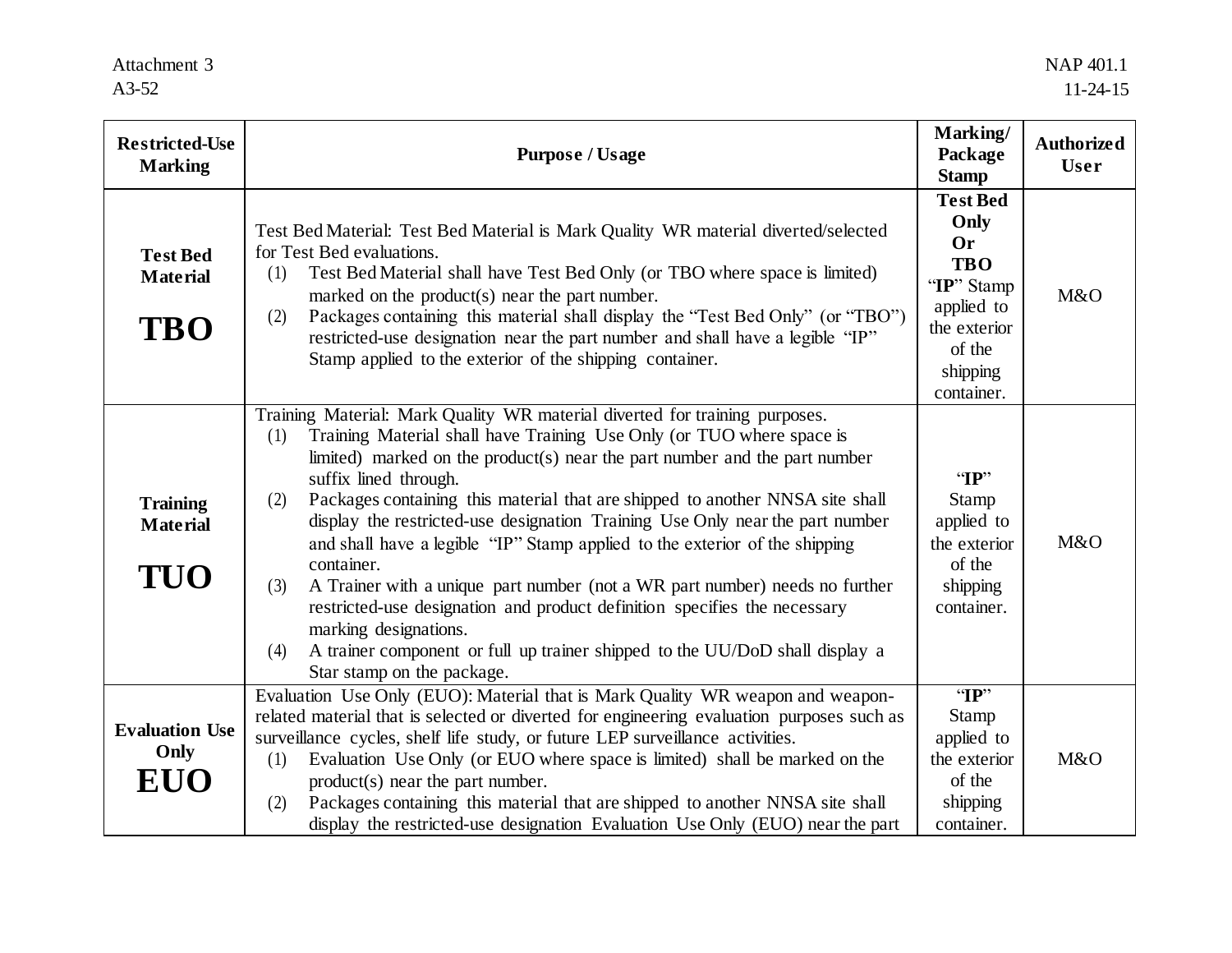NAP 401.1 11-24-15

| <b>Restricted-Use</b><br><b>Marking</b> | <b>Purpose / Usage</b>                                                                                                                                                                                                                                                                                                                                                                                                                                                                                                                                                       | Marking/<br>Package<br><b>Stamp</b> | <b>Authorized</b><br><b>User</b> |
|-----------------------------------------|------------------------------------------------------------------------------------------------------------------------------------------------------------------------------------------------------------------------------------------------------------------------------------------------------------------------------------------------------------------------------------------------------------------------------------------------------------------------------------------------------------------------------------------------------------------------------|-------------------------------------|----------------------------------|
|                                         | number                                                                                                                                                                                                                                                                                                                                                                                                                                                                                                                                                                       |                                     |                                  |
| Development<br><b>DEV</b>               | Development Material: Follow the requirements of new products for development part<br>numbering as outlined in the RMI T039, Product Definition Numbering and Control<br>System. However for Mark Quality materials diverted for development activities for<br>life extension programs or other development activities shall have DEV marking<br>applied as an extension of the existing part number with the suffix lined through.<br>Development materials shipped to another NNSA site shall also have DEV marked<br>near the part number on the exterior of the package. | <b>DEV</b>                          | M&O                              |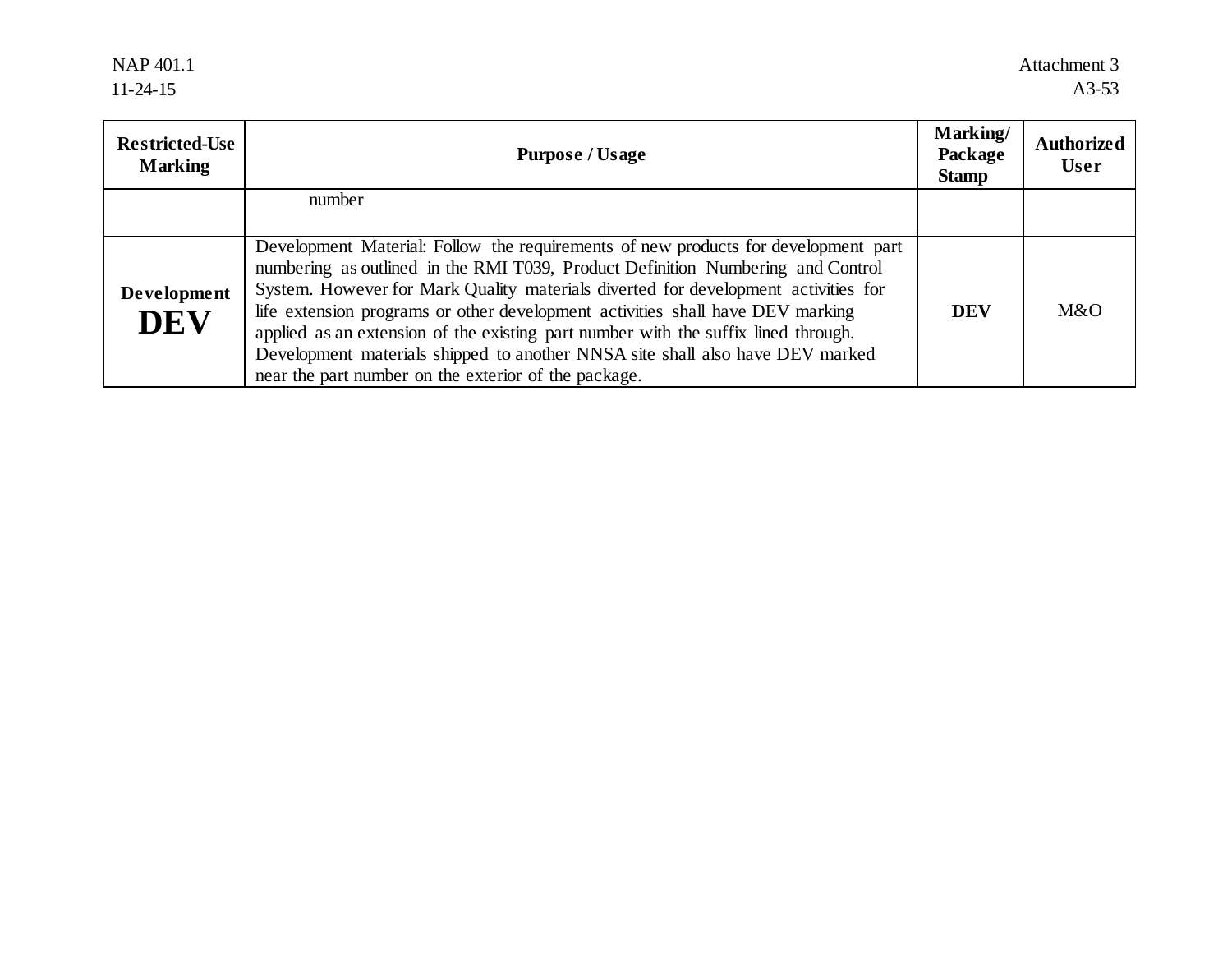## **3.3.5 Records**

- 3.3.5.a List of personnel authorized to use stamps
- 3.3.5.b UK Certification Form
- 3.3.5.c Stamping Assignment Inventory
- 3.3.5.d Program Management Diversion Authorizations

#### **3.3.6 References**

- *3.3.6.a* Supplemental Directive NA SD M 452.3-1, *Defense Programs Business Requirements and Process Manual*
- 3.3.6.b General Specifications 9919100, 9919103
- *3.3.6.c* QP-100, *Research, Design & Development (R,D&D)*

## **3.4 DELEGATION OF AUTHORITY**

## **3.4.1 Purpose**

This section provides the approved method for delegation of NNSA authority to contractors for NNSA stamping and inspections.

#### **3.4.2 Policy**

- 3.4.2.a NNSA Contracting Officers are responsible for accepting weapons and weapon-related material on behalf of the Government. The CO may delegate this responsibility to an NNSA official through a formal Letter of Delegation. The CO shall ensure that the official has the appropriate training and experience to perform the delegated activities. This responsibility for accepting weapon and weapon-related material cannot be delegated to contractors.
- 3.4.2.b While final acceptance authority cannot be delegated to contractors, the CO or delegated NNSA official may delegate to the contractor activities (stamping and verification inspections) that support product acceptance. Contractors shall provide assurance that delegated activities are carried out correctly and according to all applicable requirements. This assurance is verified through NNSA verifications and assessments of Contractor products and processes. The delegation of NNSA authority is accomplished through a Letter of Delegation from the CO or delegated NNSA official to the contactor with concurrence from NNSA HQ WQD.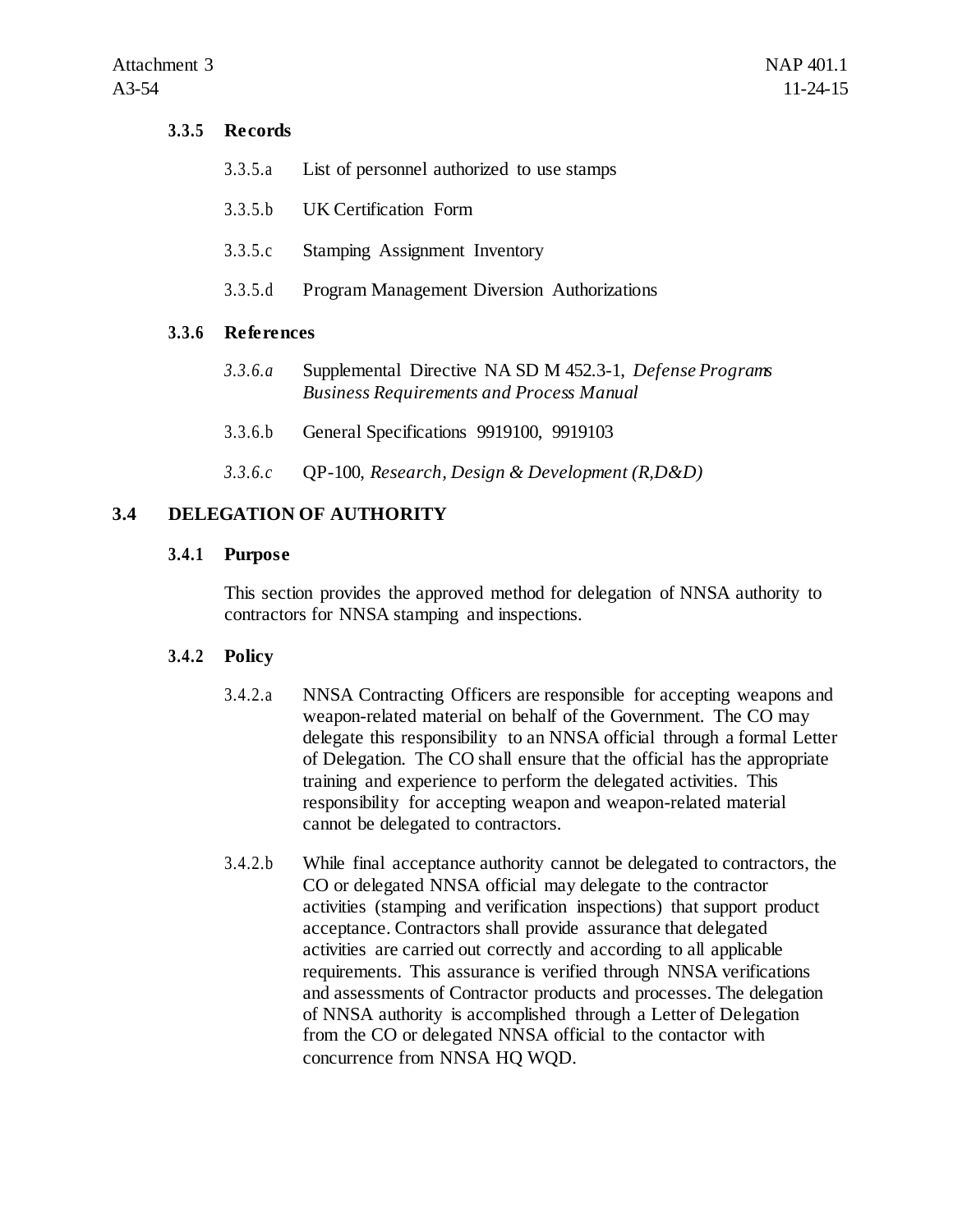3.4.2.c Letters of Delegation shall specify what authority is being delegated, what products are being delegated, to whom the delegation applies, listing of processes to be used by the Contractor, and the time frame the delegation shall be in effect. Letters of Delegation may be rescinded by the issuer at any time.

## **3.4.3 Responsibilities**

- 3.4.3.a NNSA Contracting Officer or delegated NNSA Official shall
	- i. accept weapons and weapon-related material on behalf of the NNSA; and
	- ii. approve Letters of Delegation.
- 3.4.3.b HQ WQD shall
	- i. oversee F/POs implementation of this process;
	- ii. comment and concur on F/POs recommendation to CO or delegated NNSA official on delegation of NNSA authority to contractors for NNSA stamping and/or inspections; and
	- iii. participate on assessments of contractor processes for delegated activities leading to product acceptance.

## 3.4.3.c F/PO shall

- i. determine verification inspection and stamping activities to be delegated and request that a contractor Delegation Plan is developed and submitted for those activities;
- ii. review and approve contractor Delegation Plan for interim delegation;
- iii. prepare or update the NNSA Delegation Verification Plan;
- iv. execute this Plan to determine that the contractor's performance is meeting delegation activities during interim period;
- v. recommend approval to the CO or delegated NNSA official for delegation of NNSA authority, only if concurred with by HQ WQD; and
- vi. determine with HQ WQD input what QAS scope should be needed to make the final decision to re-authorize, suspend, or revoke delegation authority for previously delegated authority by the F/PO. For re-authorizations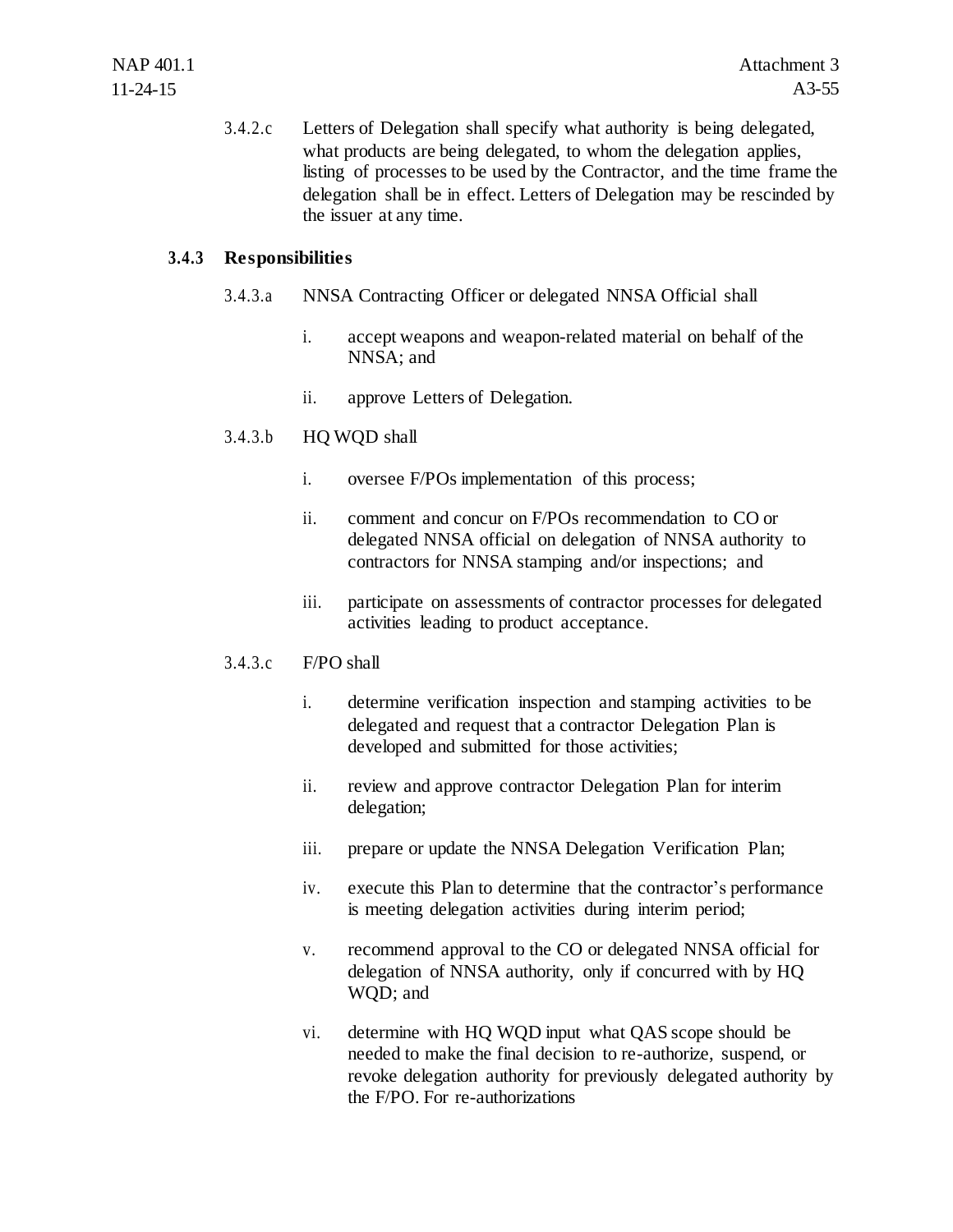- 1) conduct assessment, if needed; and
- 2) if re-authorization is concurred with by F/PO and HQ WQD, recommend approval to the CO or delegated NNSA official for delegation of NNSA authority.

NOTE: NA-121.3 concurrence happens when the QAS 2 Diamond and Star Stamping Delegation (SD) survey report of the contractor is complete and approved and any issues from the NA-121.3 team member are resolved. The final QAS 2 SD report identifies the NA-121.3 survey team member and provides a statement of his/her concurrence. For re-authorization where a QAS 2 SD is not applicable, HQ WQD concurrence is sent to F/PO through a memo.

#### 3.4.3.d NNSA Contractors shall

- i. prepare a contractor Delegation Plan and this implement Plan once approved by the F/PO;
- ii. support periodic assessments of the delegated tasks and respond promptly to requests for information or corrective action; and
- iii. maintain Delegation Plan with updated contractor procedures.

#### **3.4.4 Delegation Process Requirements**

- 3.4.4.a Contractor Delegation Plan includes:
	- i. The scope of authority, responsibilities, and activities delegated;
	- ii. The person (or position) with authority to ensure the activities shall be performed appropriately;
	- iii. Identification of organizations participating in the inspection and stamping processes who are independent of manufacturing;
	- iv. The contractor procedures necessary to ensure the delegated activities shall be performed in accordance with all applicable requirements in this attachment;
	- v. The schedule for implementation of these contractor procedures;
	- vi. Qualification of personnel performing delegated activities; and
	- vii. The records that result from the tasks.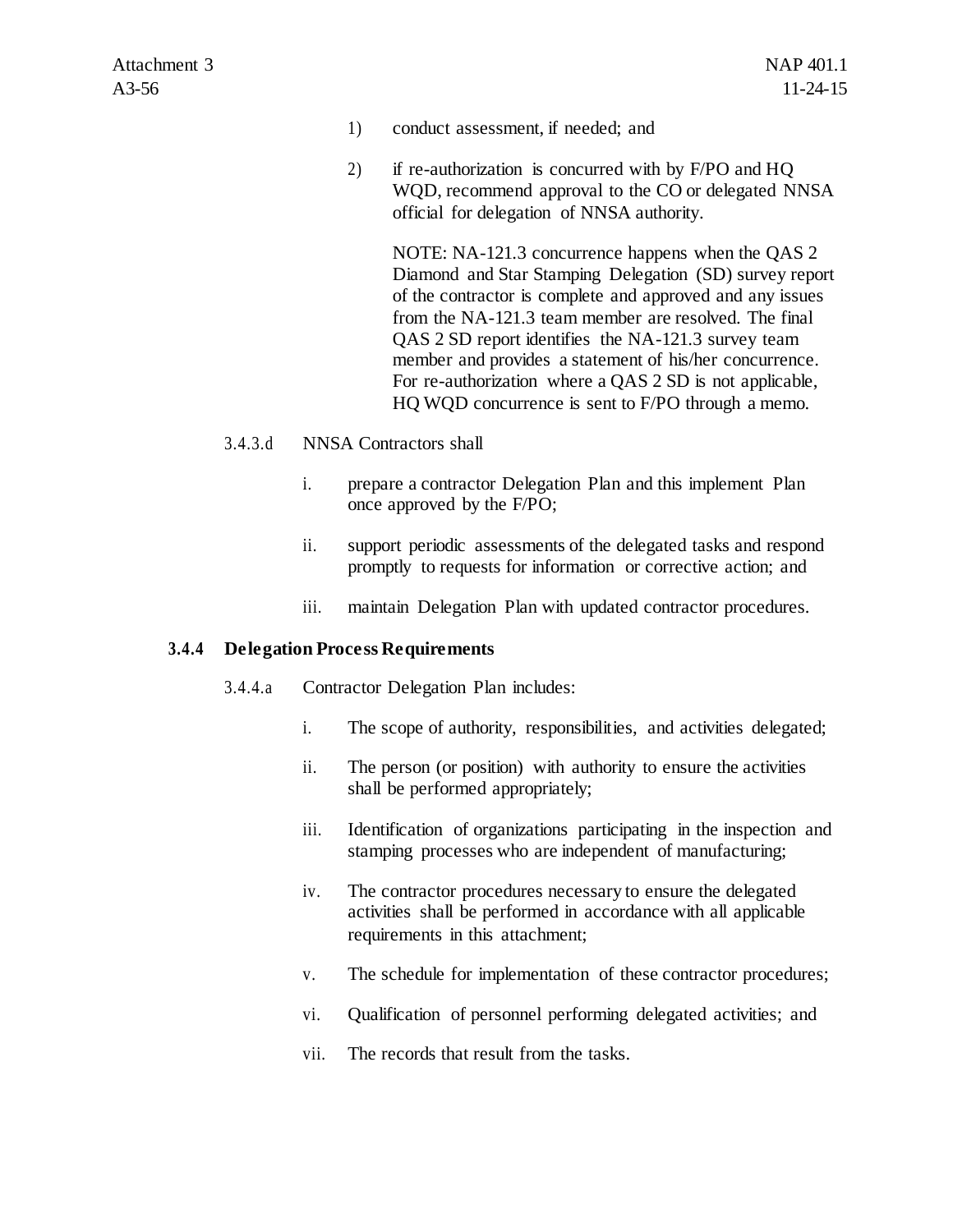## 3.4.4.b NNSA Delegation Verification Plan includes:

- i. A review of the contractor implementing procedures;
- ii. Performance of contractor during implementation of the delegated responsibility for the interim delegation period (interim period can be waived if reauthorized); and
- iii. A QAS 2 SD of the NNSA contractor delegated processes. HQ WQD shall be invited to participate.

#### 3.4.4.c Interim Delegation

- i. The responsible contractor notifies the F/PO when they are prepared to begin the delegated tasks.
- ii. The CO or delegated NNSA official issues a letter to the contractor that provides interim authority to begin performing the delegated tasks according to the contractor Delegation Plan.
- iii. The F/PO and, as applicable, HQ WQD perform the verification activities identified in the NNSA Delegation Verification Plan.
- iv. Significant findings or deficiencies identified during the verification and/or assessment shall be closed out before final contractor delegation is authorized.

### 3.4.4.d Delegation

- i. Upon successful completion of the NNSA Delegation Verification Plan and at the recommendation of the F/PO and concurrence from HQ WQD, the CO or delegated NNSA official issues a Letter of Delegation to the responsible contractor.
- ii. The letter specifically defines the scope and duration (up to two years) of the delegation.
- iii. When re-authorization is required:
	- 1) Contractor updates the delegation plan;
	- 2) NNSA conduct assessments, as necessary (the F/PO shall determine with HQ WQD input what QAS scope should be needed to make final decision to re-authorize, suspend, or revoke delegation authority); and
	- 3) F/PO, with concurrence from HQ WQD, provides the reauthorization recommendation to the CO or delegated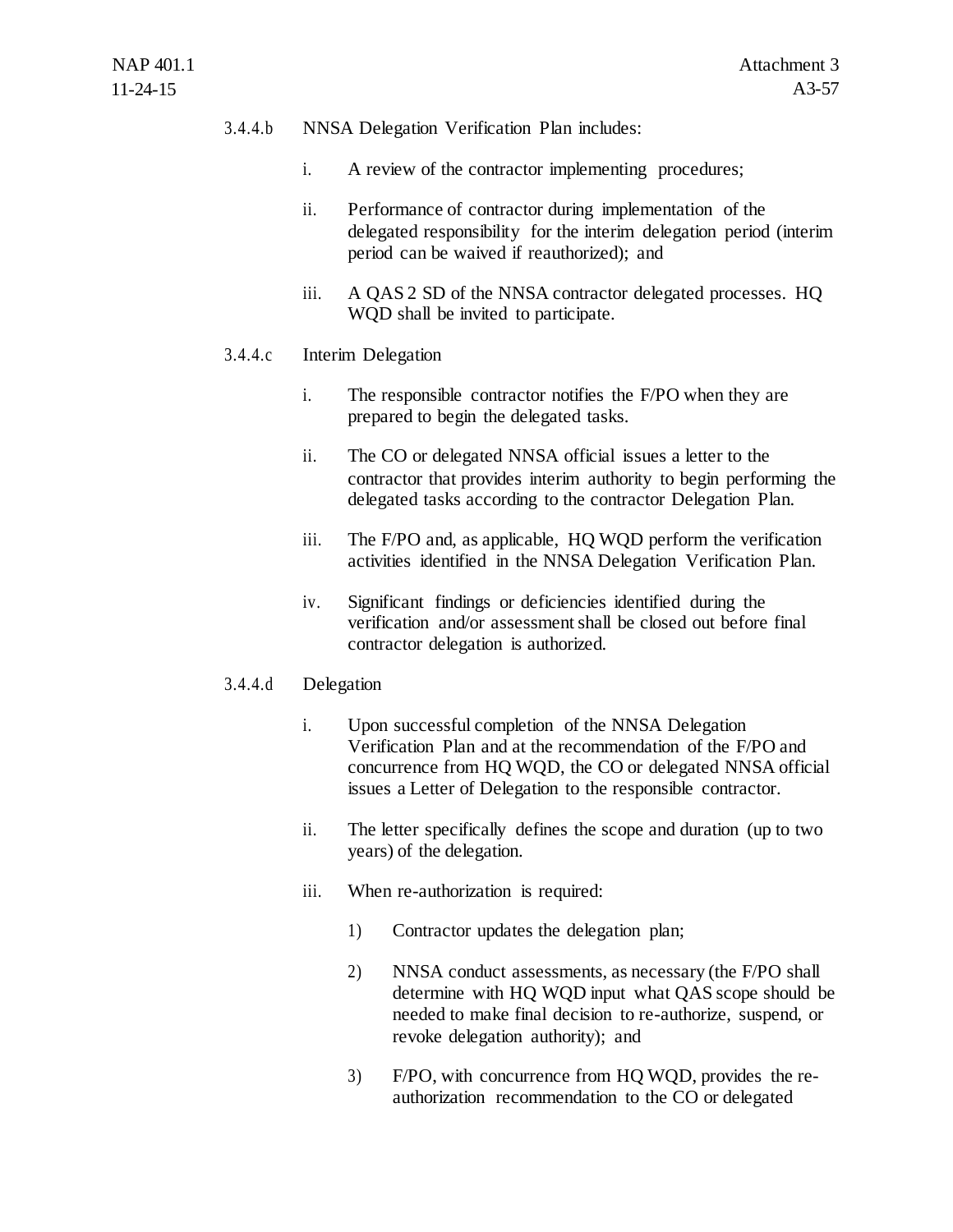#### NNSA official.

- 3.4.4.e F/PO Delegation Oversight (post authorization to delegation)
	- i. F/PO Verifies the effectiveness of the responsible contractor delegated activities by performing periodic verification inspections and assessments.
	- ii. F/PO validates the compliance of the delegated stamping authority through assessments, either annually or every other year, depending on risk, quality history, results from previous validation inspections and assessments, and any other factors that the F/PO deems relevant.
	- iii. F/PO may recommend to the CO or delegated NNSA official to suspend or revoke delegation of NNSA authority at any other time if there is evidence the contractor is not fulfilling the agreed to responsibilities.

#### **3.4.5 Records**

3.4.5.a F/PO

- i. Delegation Verification Plan
- ii. Letters of Delegation
- iii. Letters of re-authorization, suspension, or revocation
- 3.4.5.b Contractors: Delegation Plan

#### **3.5 WEAPON QUALITY ASSURANCE SURVEYS**

#### **3.5.1 Purpose**

This section establishes the NNSA Weapon Quality Assurance Survey (QAS) and Management Assessments processes and reporting requirements.

#### **3.5.2 Policy**

QASs and Management Assessments provide assurance of compliance, effectiveness, adequacy, and improvement of the HQ, F/POs and NNSA Contractor weapon quality assurance programs and lifecycle processes. The objectives of surveys and assessments are to: (1) assess HQ, F/POs, NNSA Contractors and subcontractors of quality assurance program performance throughout the product lifecycle; (2) effect improvements where needed; and (3) obtain quality evidence upon which to base government acceptance of weapons and weapon-related material and processes.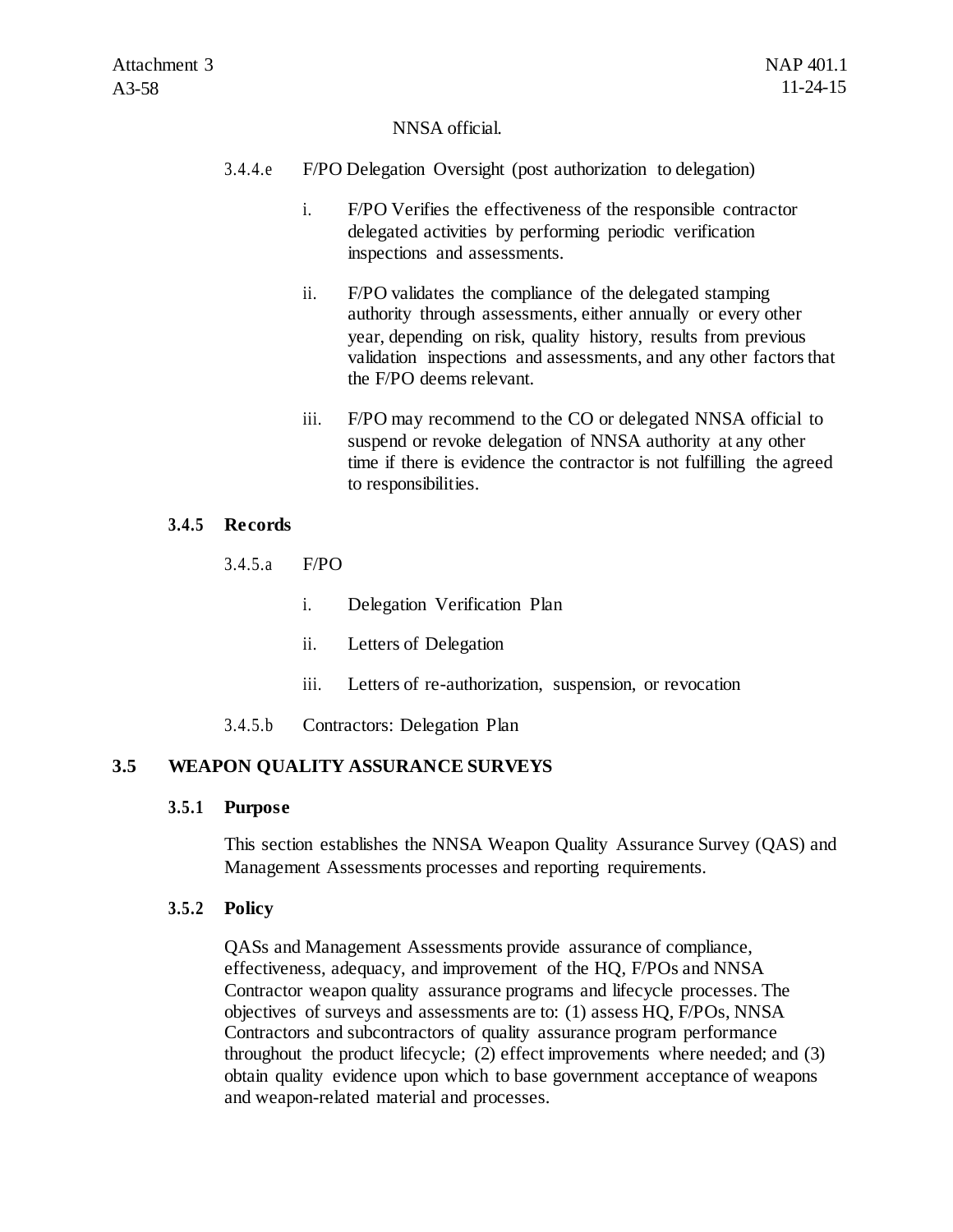NOTE: Supplemental Directive NA SD M 452.3-1, *Defense Programs Business Requirements and Processes Manual*, Chapter 13.2, describes assessments performed by the Primary Standards Laboratory (PSL) on behalf of the NNSA to ensure the adequacy of NNSA Contractor standards and calibration programs.

## **3.5.3 Responsibilities**

## 3.5.3.a HQ WQD shall

- i. Maintain the policy and provide direction for QAS and Management Assessment processes.
- ii. Coordinate survey plans and resources, as needed.
- iii. Direct the planning for and lead (unless delegated by HQ WQD) QAS 1s and some QAS 2s.
- iv. Participate or support in F/PO QASs and NNSA Contractor Supplier Surveys, as needed.
- v. Analyze survey and Management Assessment results to identify NSE cross-cutting issues for process improvement, corrective action and/or additional oversight.
- vi. Identify specific issues and priorities for future survey focus and document these in the HQ WQD QAAP.
- vii. Conduct an annual Weapon Quality Management System (WQMS) Management Assessment.

## 3.5.3.b F/PO shall

- i. Plan, perform and lead
	- 1) QAS 2, 3, and 4s of NNSA Contractors;
	- 2) Supplier Surveys; and
	- 3) Management Assessments.
- ii. As agreed to with HQ WQD, provide a qualified auditor to participate on each HQ WQD led QAS 1 conducted at another F/PO.
- iii. Support QAS 2s led by HQ WQD, as agreed to with HQ WQD.
- iv. Support QAS 2 and 3s led by other F/POs, as agreed to with HQ WQD.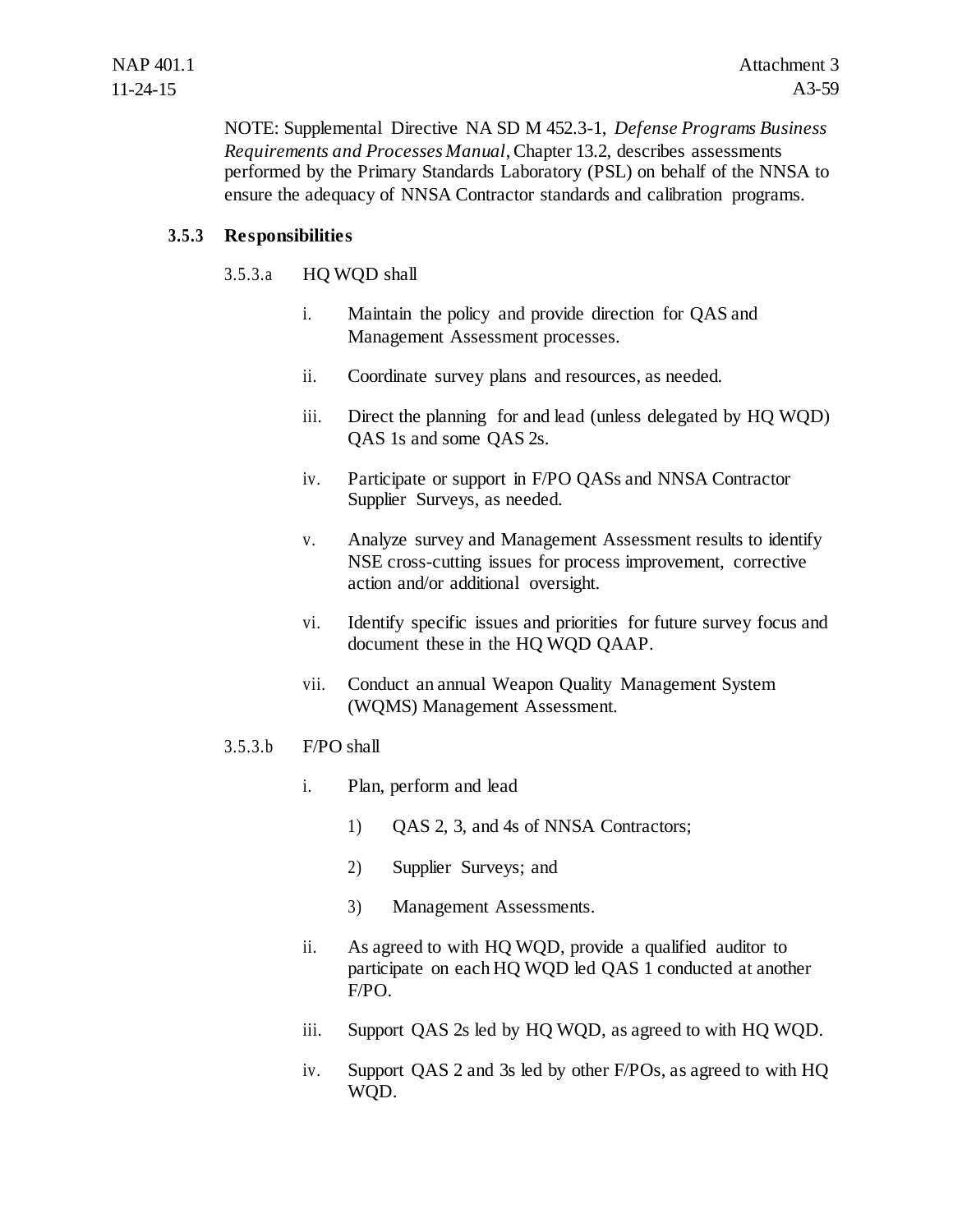- v. Track and trend site-specific survey and Management Assessment results and corrective action responses.
- vi. Coordinate and cooperate with HQ WQD led surveys of their F/PO.
- vii. Identify specific issues and priorities for future survey focus and document these in the QAAP.
- viii. Conduct an annual WQMS Management Assessment.

#### 3.5.3.c NNSA Contractors shall

- i. Participate on QAS 1s as agreed to with HQ WQD and F/PO.
- ii. Cooperate with all QASs.
- iii. Provide documents, data, corrective action responses and evidence of corrective action completion in response to HQ WQD and F/PO requests.
- iv. Analyze survey and Management Assessment results to identify issues for process improvement, corrective action and/or additional oversight.
- v. Identify specific issues and priorities for future NNSA Contractor assessment focus and document these in planning documents.
- vi. Plan and perform Management Assessments.
- vii. Conduct an annual WQMS Management Assessment.

#### **3.5.4 Weapon Quality Assurance Survey Process Requirements**

- 3.5.4.a Determine the survey schedule per NAP-24, Attachment 3, Section 2.2, Quality Assurance Activities Plan.
- 3.5.4.b Survey planning process requirements include
	- i. Scope (see NAP 401.1, Attachment 3, Appendix 3.5-A)
		- 1) QASs assess compliance and performance of the WQMS.
			- a) QASs cover relevant contractual weapon quality requirements and implementing policies, programs, procedures, and/or processes, as well as product quality.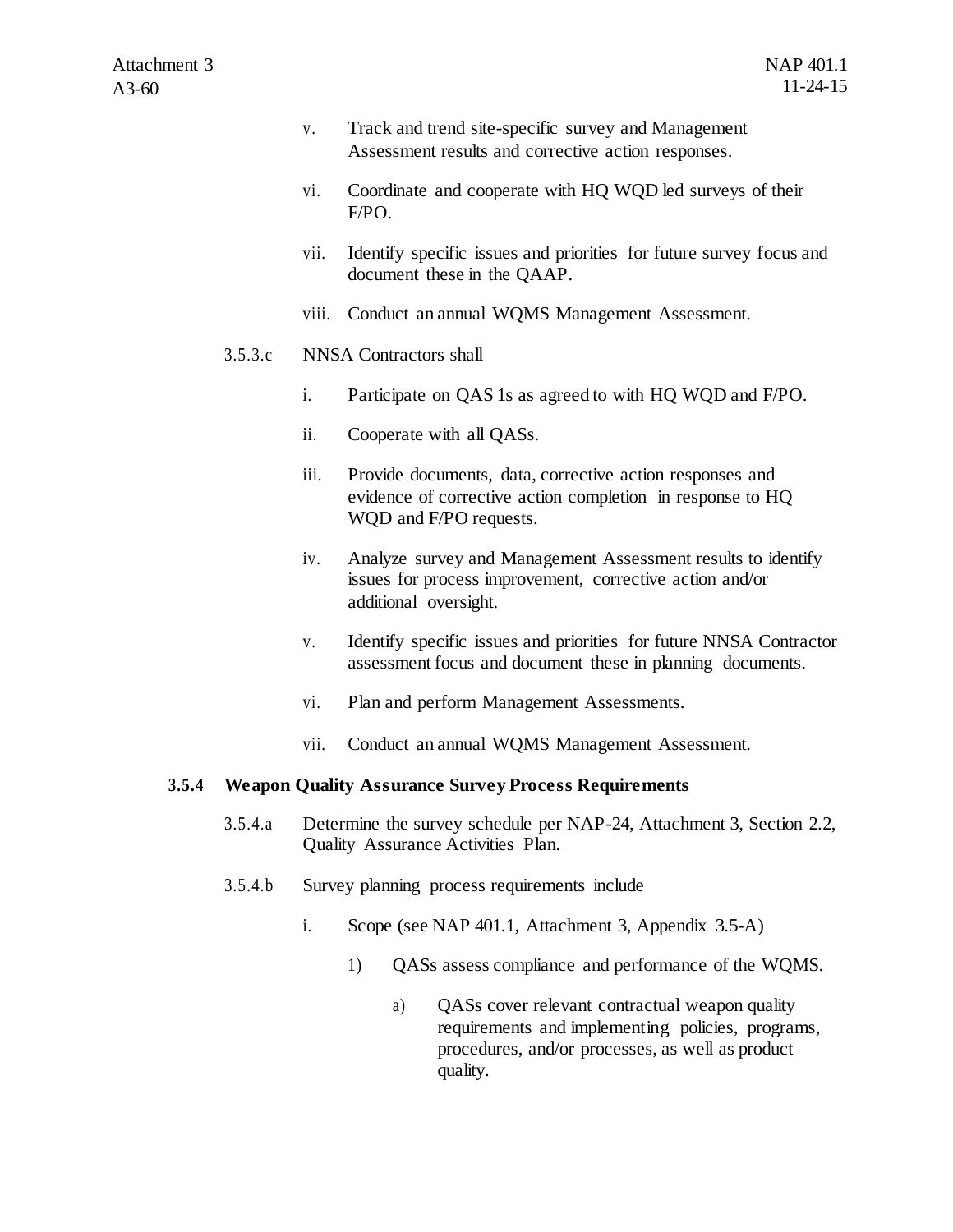- b) The scope may be defined as programs, systems, process, or product, or any combination, depending on the purpose and type of survey.
- 2) Scope shall include the effectiveness of relevant corrective actions from similar scoped past weapon quality surveys.

## ii. Team

- 1) The team leader determines the size and composition of the team based on the scope of the survey.
- 2) Team members shall have the appropriate education, experience, authority, and clearance levels and shall not be directly responsible for the work being evaluated.
- 3) The team leader shall be qualified according to DOE-STD-1025, *Weapon Quality Assurance Area Qualification Standard*.

NOTE: Team members should be qualified according to DOE-STD-1025 or equivalent.

- iii. The team leader is responsible for team member assignments, including:
	- 1) The specific areas of survey focus, based on skills and experience;
	- 2) Defining the report development process and assigning team member responsibilities for the report.
- iv. Survey Plan for QAS 1 and 2s
	- 1) Plans shall describe
		- a) the scope and purpose of the survey;
		- b) the criteria to be evaluated;
		- c) a description of the methods to be used;
		- d) the names of the team members; and
		- e) the survey dates.
	- 2) Specific dates should be negotiated in advance to ensure there are operations to be observed.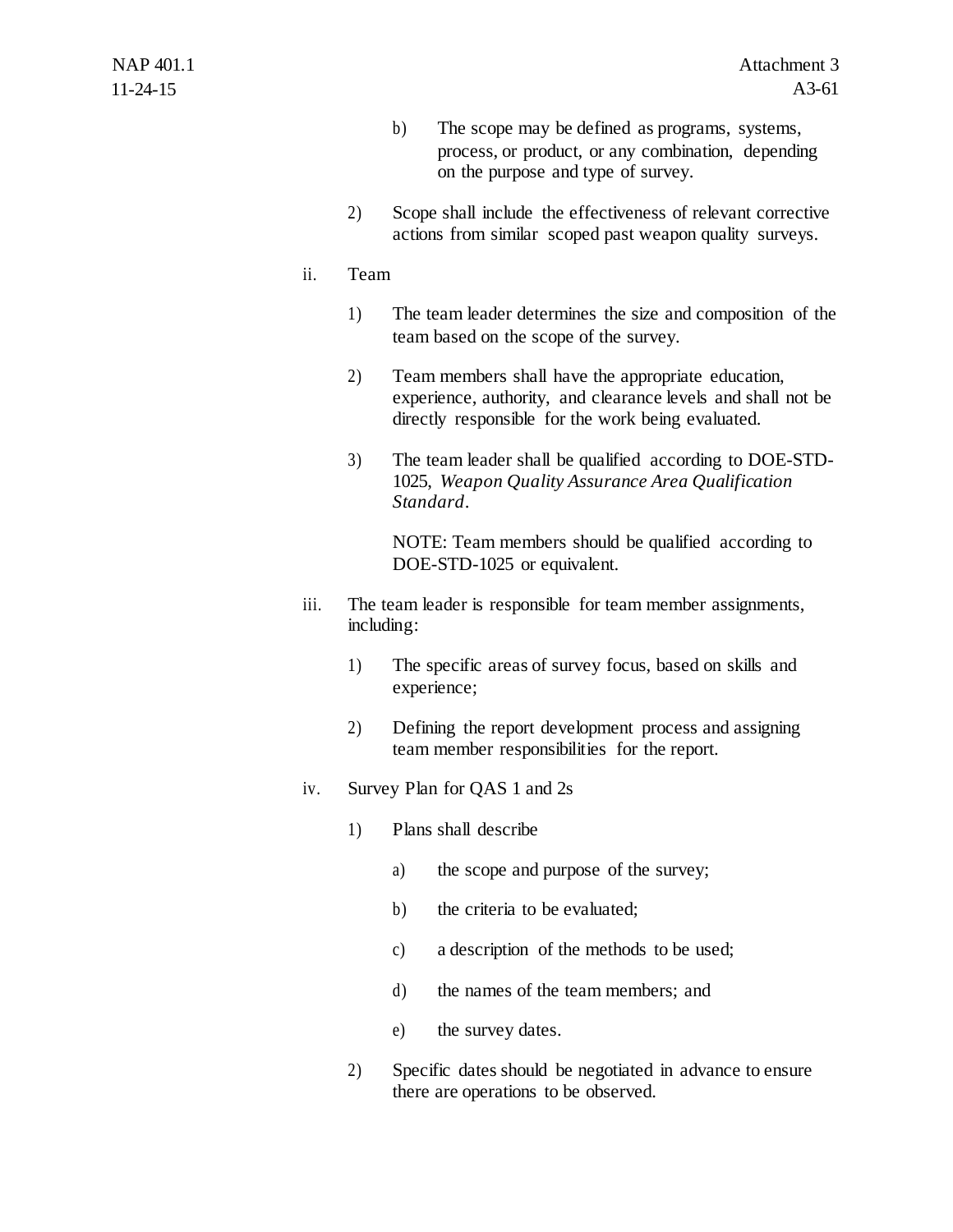3) HQ WQD shall be invited to participate on all Diamond and Star stamping delegation surveys.

NOTE: It is NA-121.3s intent to participate on Diamond and Star stamping delegation surveys. The NA-121.3 Director assigns a staff member who is DOE STD-1025 qualified, to participate as a team member on the Field Office led Diamond and Star stamping delegation surveys, however, if travel funding is not available to participate in person, then NA-121.3 shall participate from our office as a desktop reviewer.

- v. Notification
	- 1) The team leader drafts the survey notifications.
	- 2) The notifications should request relevant documents and briefings, logistical and administrative support, and site access, etc. as determined by the team lead.
	- 3) Notification approval and transmittal requirements are as follows:
		- a) QAS 1 notifications are approved and transmitted by HQ WQD, or designee, 30 days in advance to NA-12, the F/PO Manager (FOM), survey team members and to the NNSA Contractor via the FOM.
		- b) QAS 2 notification of F/PO led QAS 2s of the NNSA Contractor shall be transmitted in accordance with F/PO processes.
		- c) QAS 2 notification of HQ WQD led QAS 2s, shall be sent to the NNSA Contractor via the FOM not less than 30 days in advance.
		- d) QAS 3s, the team leader has the discretion to provide sufficient notification to ensure the availability of key NNSA Contractor staff, as necessary.
		- e) QAS 3s may also be performed unannounced.
		- f) QAS 4s are often unannounced and the scheduling shall be flexible since these surveys often coincide with production operations or inspection.
		- g) For Supplier Surveys performed by NNSA, notifications are coordinated by F/POs through their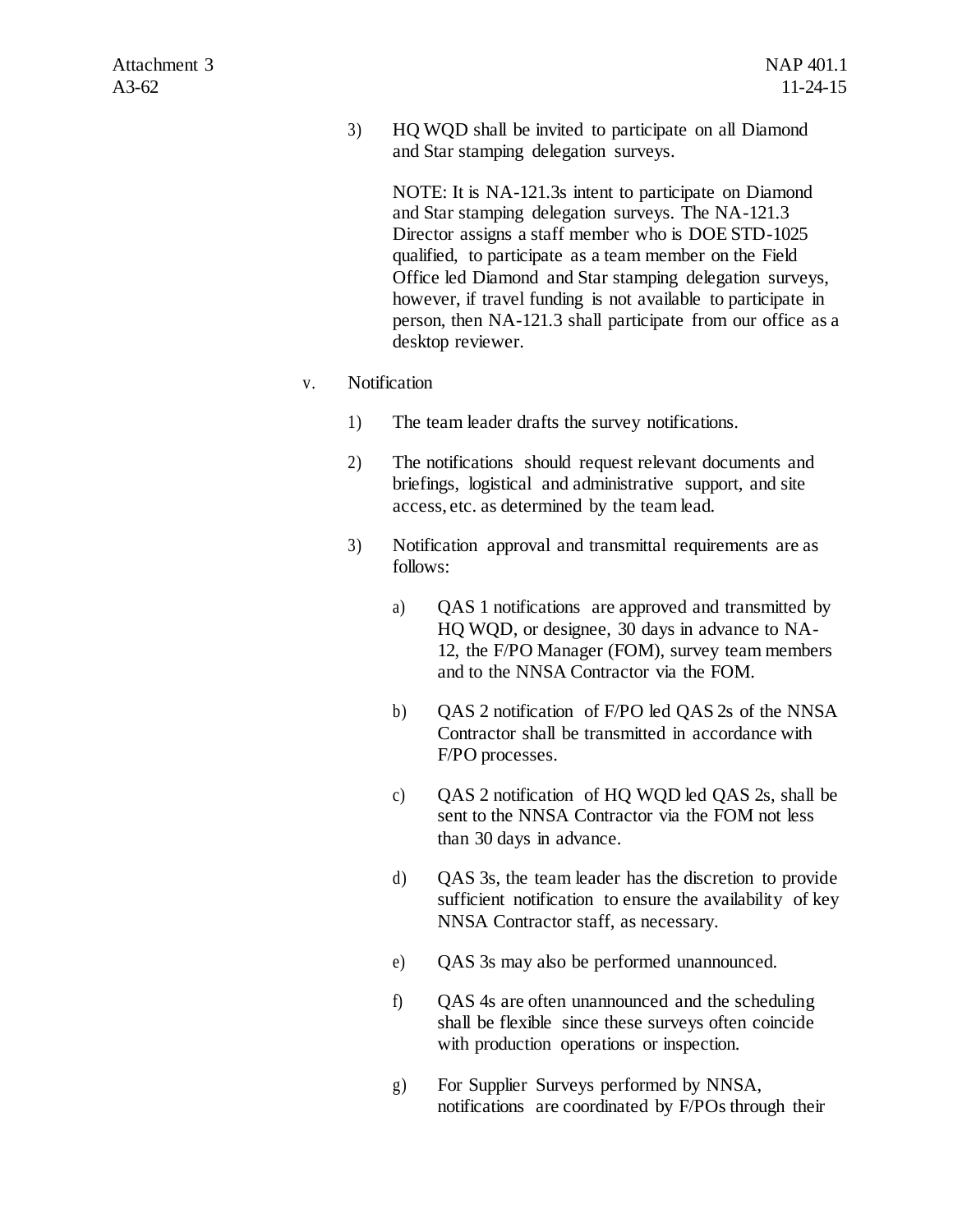NNSA Contractors and shall include notifying HQ WQD.

vi. Logistics

For HQ WQD led surveys, the F/PO is responsible for coordinating the logistics necessary to meet team needs, such as arranging for site access, and providing appropriate workspace and computer support, as well as access to a Derivative Classifier, if necessary.

vii. Read-ahead Materials

The surveyed organization shall respond in a timely manner to reasonable requests for read-ahead materials.

#### 3.5.4.c Performing the survey

- i. Opening Meeting
	- 1) A graded approach shall be taken for holding the opening meeting. An opening meeting may range from a formal presentation down to an informal conversation with individuals being assessed.

NOTE: Supervisors should generally be made aware of assessments in areas under their authority.

- 2) The team shall provide time for introductions and for clarifying survey objectives.
- ii. Collecting Evidence

The team shall schedule times, as needed, to conduct interviews, observe work, and request additional documentation and data to review.

- 1) If the team cannot cover the scope during the time allotted, the final report should indicate which areas of the survey plan were not observed.
- 2) A follow-up visit may need to be scheduled to address critical scope that was not reviewed.
- iii. Classified Material

Use of classified material is sometimes essential to the survey and team members shall understand and follow all local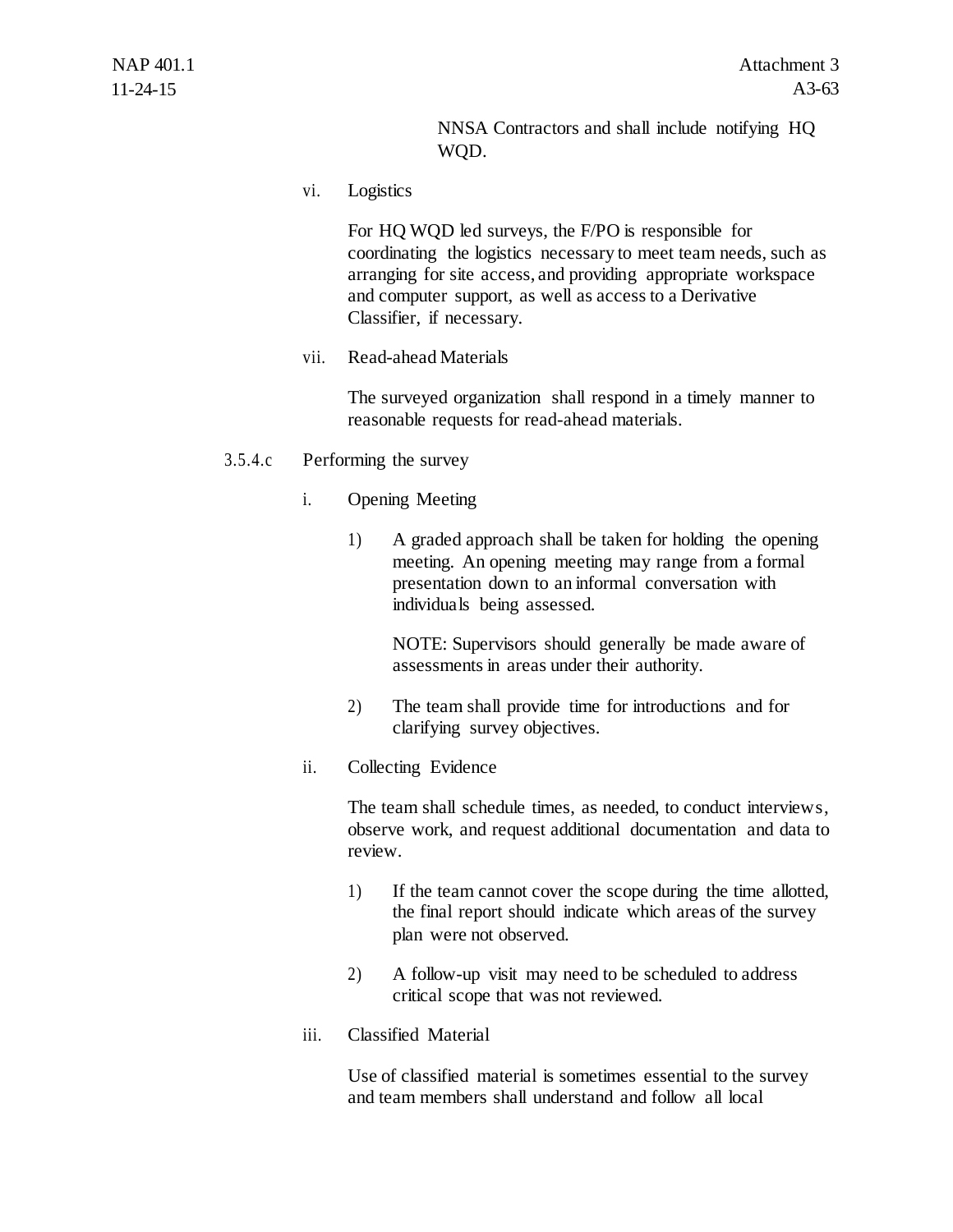processes and requirements.

iv. Team Coordination

The team should collaborate during the survey to review progress, identify cross-cutting concerns, and plan the integrated activities.

v. Briefings

The team, or team leader, should brief appropriate representatives of the surveyed organization on the progress and status of the survey.

- 1) This is the time to identify additional data needs, and review survey progress, issues and factual accuracy validation.
- 2) These also provide the surveyed organization an opportunity to identify additional interviewees or other evidence that may address open issues.
- vi. Issues Outside of Scope

During a survey, the team may identify issues that are outside the authority of the surveyed organization to resolve. These may be potential findings against other organizations, issues that impact the performance of the surveyed organization, or issues more appropriately resolved at a higher level (e.g., potentially conflicting NNSA requirements). In these cases, the team leader shall:

- 1) Ensure the issue is documented as a remark; and
- 2) Notify HQ WQD and, if necessary, the appropriate  $F/PO(s)$ .
- 3.5.4.d Survey close-out and reports
	- i. Close-out Meeting
		- 1) On the last day of the survey, the team reviews the survey results and conclusions with appropriate representatives of the surveyed organization.

NOTE: Team members should strive for consensus on survey conclusions; however, the team leader has final decision-making authority.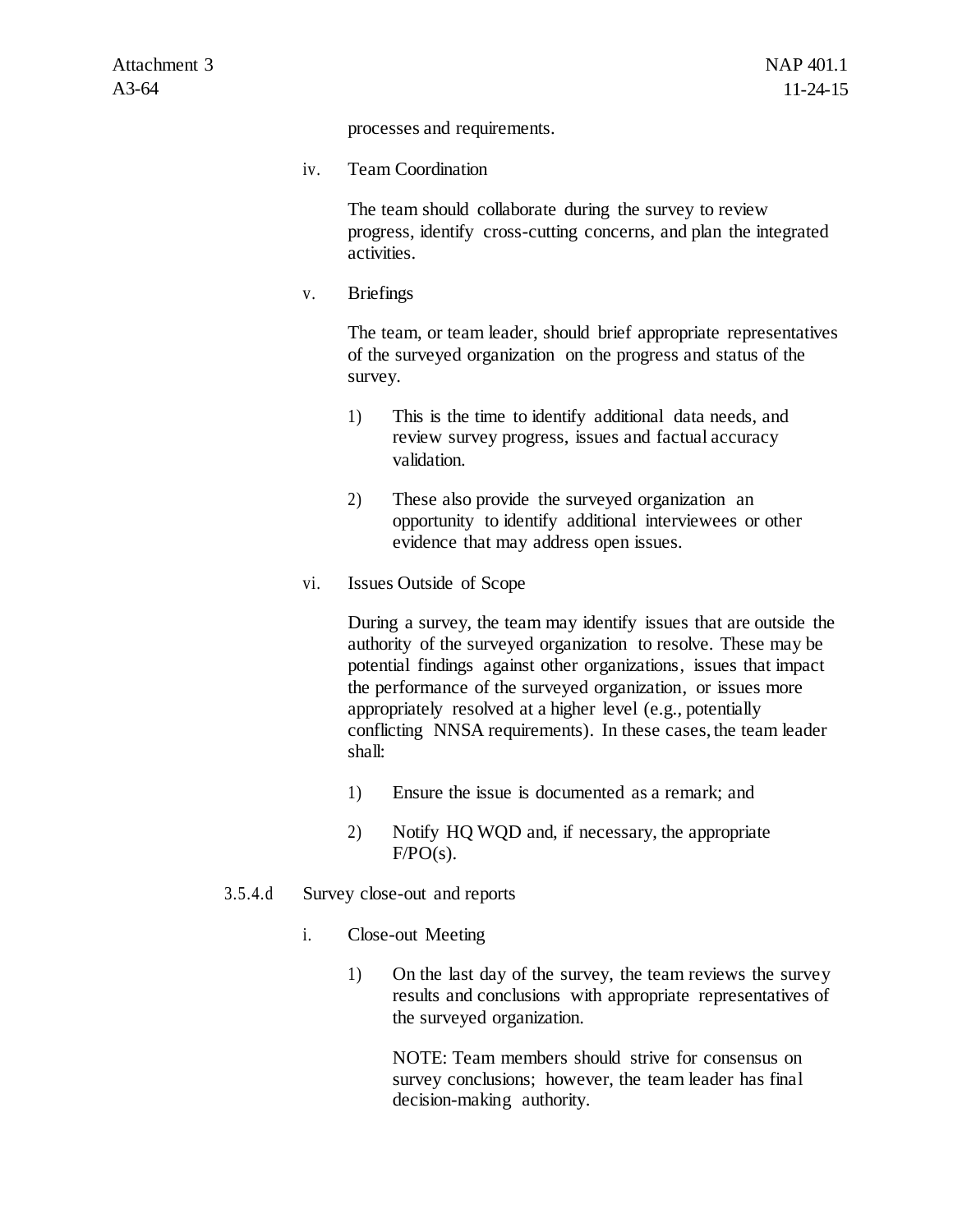2) Barring last-minute identification of key information, the results presented should represent the final conclusions of the team.

NOTE: Regular communication throughout the survey should preclude any surprises at this point.

- 3) The team provides enough detail to enable the surveyed organization to begin corrective actions as soon as possible.
- 4) A copy of the close-out presentation, as applicable, shall be left with the surveyed organization so that identified issues can begin being addressed.
- 5) The team leader determines if a factual accuracy review is needed, and if so, it should not exceed two weeks.
- ii. Survey Report Content (see NAP 401.1, Attachment 3, Appendix 3.5-C)
	- 1) The team leader is responsible for the content and preparation of the final reports.
	- 2) The team leader coordinates team inputs, team reviews, and factual accuracy validation.
	- 3) The team leader delivers the final report to the surveyed organization within 30 calendar days of the close-out meeting.
- iii. Survey Report Distribution
	- 1) At a minimum, all final NNSA survey reports (and their associated transmittal letters) are sent t[o](mailto:WQA@NNSA.DOE.GOV) [WQA@NNSA.DOE.GOV,](mailto:WQA@NNSA.DOE.GOV) to the appropriate FOM (or delegate) and all survey team members.
	- 2) The FOM (or delegate) is responsible for formally transmitting the final survey report to the NNSA Contractor, including any corrective action response due dates.
- 3.5.4.e Survey Response

i. When NAP 401.1 non-compliances are identified during the survey, the surveyed organization shall initiate corrective action as early as practical (see Appendix 3.5-B).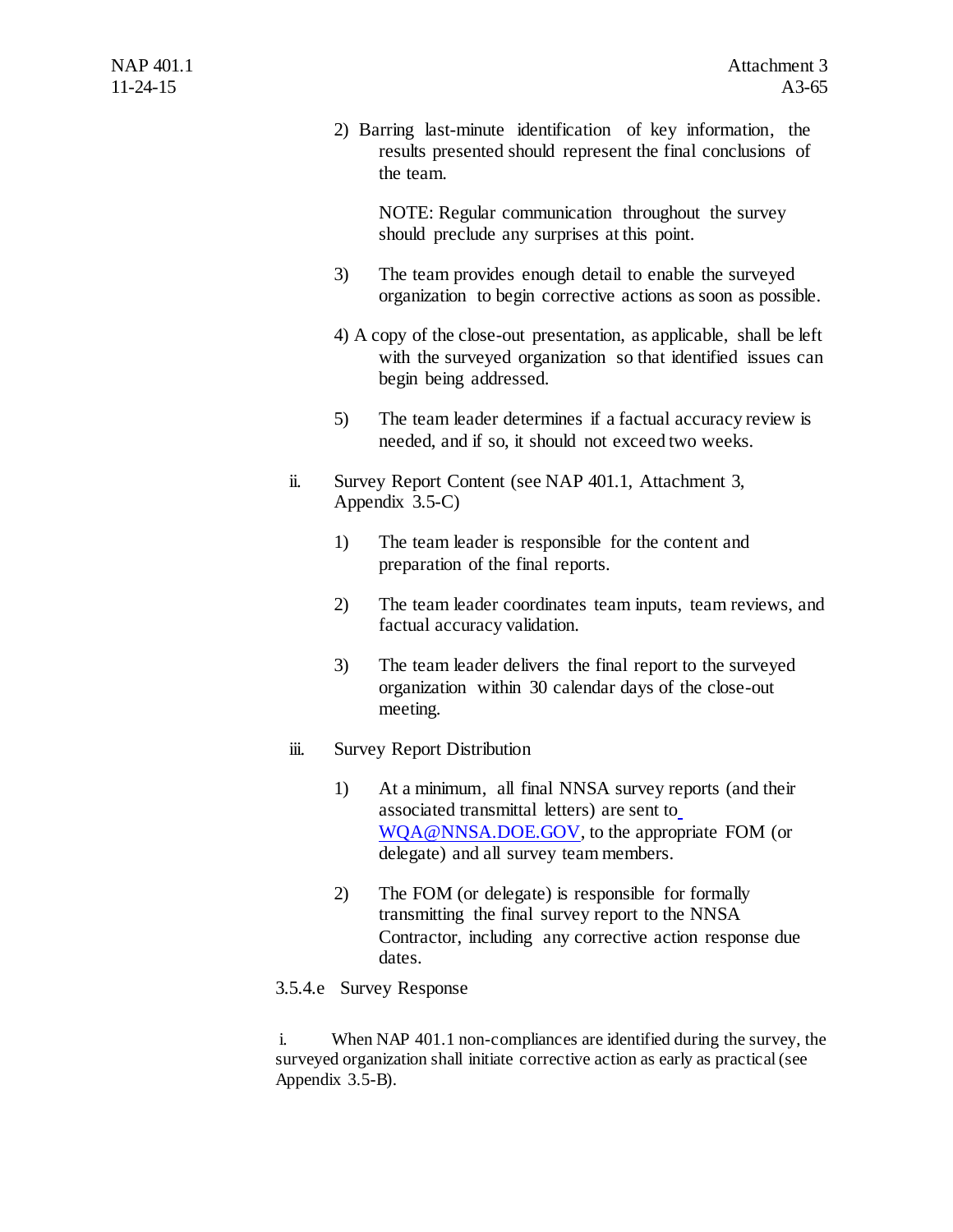- ii. The surveyed organization has up to 30 calendar days to respond to findings in the final report.
- iii. The response shall include the results of initial applicable causal analyses and resulting corrective actions for approval by F/PO or HQ WQD as applicable.

NOTE: A causal analysis is required, however a root cause analysis is more time consuming and extensive and is not expected to be part of the 30 day response.

iv. A causal analysis is required for Level 1 and 2 findings (see Appendix 3.5-B).

NOTE: The F/PO or HQ WQD may require a causal analysis for Level 3 findings, at their discretion.

- v. For Level 1 findings, compensatory measures shall be applied to mitigate the condition adverse to quality and shall be in place prior to continuing work.
- vi. For Level 2 and 3 findings, compensatory measures shall be applied to mitigate the condition adverse to quality based on a risk-based approach.
- vii. Corrective Action Response (CAR)
	- 1) For Level 1 and 2 findings, the CAR shall provide assurance that the surveyed organization has determined the extent and severity of the problem if it exists elsewhere.
	- 2) For Level 1 and 2 findings, the CAR shall list both corrective and preventive actions that shall be performed, including the identification of who is responsible for the actions and the date(s) the actions shall be completed.
- viii. CAR Review and Approval
	- 1) For HQ WQD led QAS 1 and QAS 2s, HQ WQD shall determine the adequacy of corrective actions and approve the CAR.
	- 2) For F/PO led surveys, the F/PO determines the adequacy of corrective actions and approves the CAR.
	- 3) If the CARs are not adequate or timely, one or more of the following actions shall be taken by NNSA: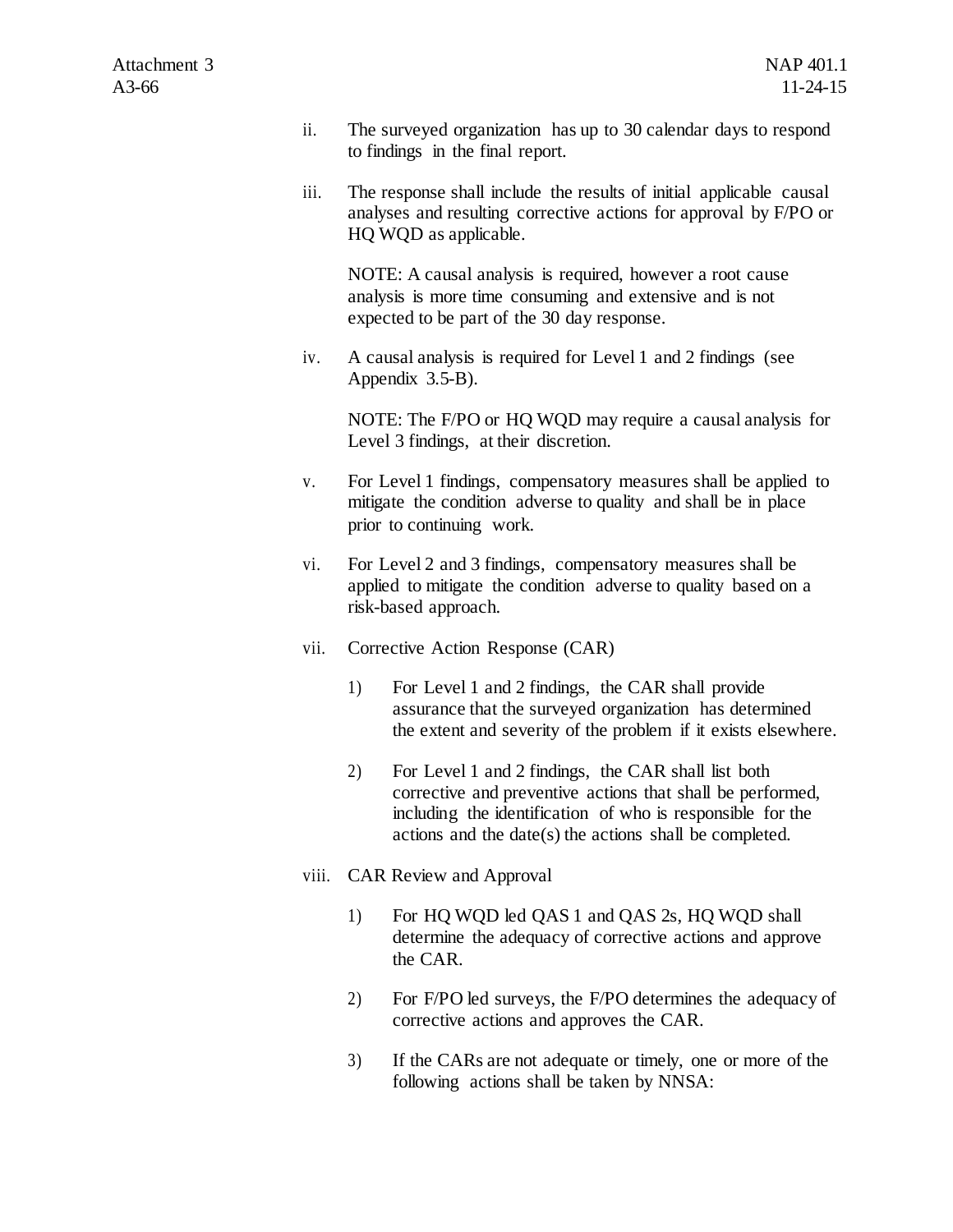- a) Direct the surveyed organizations to re-evaluate the corrective action and/or provide additional information,
- b) Grant an extension of time,
- c) Place affected products on Product Hold, and/or
- d) Suspend production and acceptance of the affected material until satisfactory corrective action has been accomplished.

## 3.5.4.f Closure

- i. The team leader is responsible for closing the survey.
- ii. The team leader shall issue the report within 30 days of the closeout meeting.
- iii. Surveyed organization notifies the team leader of completed corrective actions, with referenced evidence.
- iv. The team leader shall close the assessment when all completed actions are verified by the team leader or designated representative.

## **3.5.5 Weapon Quality Management Assessment Process Requirements**

- 3.5.5.a Determine Management Assessment schedules based on a risk-based approach. NNSA personnel shall follow the planning process described in NAP 401.1, Attachment 3, Section 2.2, *Quality Assurance Activities Plan*.
- 3.5.5.b Management Assessment Planning Process Requirements
	- i. Scope
		- 1) Management Assessments shall be conducted independently on an annual basis by the HQ WQD Division Manager, F/PO Managers, and Contractor Managers to assess compliance, performance, and effectiveness of the WQMS that's applicable to their management scope and authority.
			- a) Management Assessments cover relevant federal and contractual quality requirements and implementing policies, programs, systems, procedures, and/or processes as well as product quality.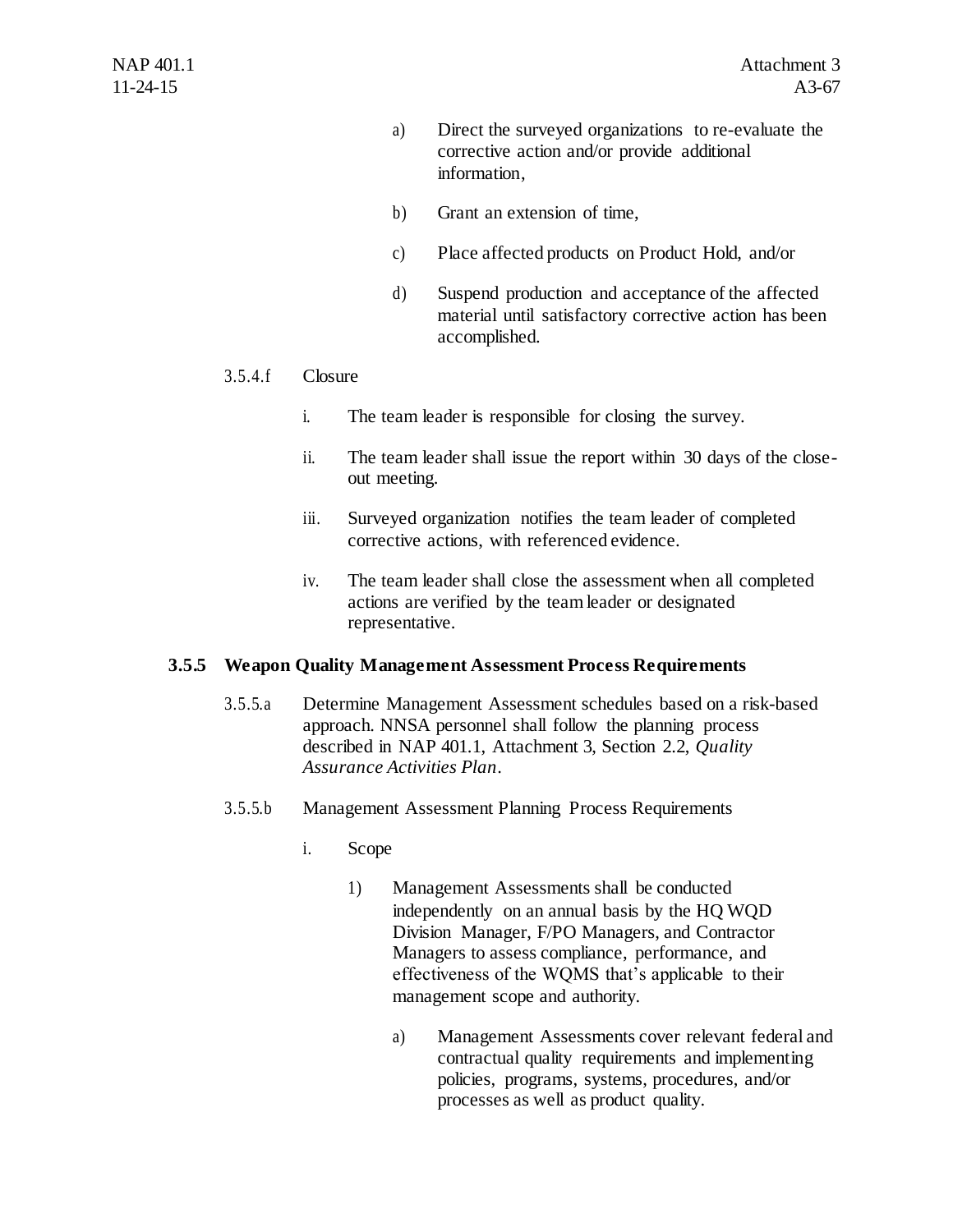- b) The scope should be defined by management.
- 2) NNSA Contractors shall perform Management Assessments per the requirements of this section or an equivalent process.
- 3) Scope shall address the effectiveness of relevant corrective actions from past quality surveys and assessments.

#### ii. Team

- 1) Management determines the Team Lead, size and composition of the team based on the scope of the assessment. The Team shall consist of one or more individuals.
- 2) Team members shall have the appropriate education, experience and clearance level to carry out their assessment responsibilities.
- iii. Team Assignments

The team leader is responsible for team member assignments, including:

- 1) The specific areas of assessment focus, based on skills and experience;
- 2) Defining the report development process and assigning team member responsibilities for the report.

#### iv. Assessment Plan

- 1) Plans shall describe the scope and purpose of the Management Assessment, the criteria that shall be evaluated, a description of the methods that shall be used, the names of the team members, and the assessment dates.
- 2) A graded approach should be taken on the level of detail in the plan.

#### 3.5.5.c Performing the Management Assessment

i. Opening Meeting

The team shall provide time for introductions and for clarifying assessment objectives.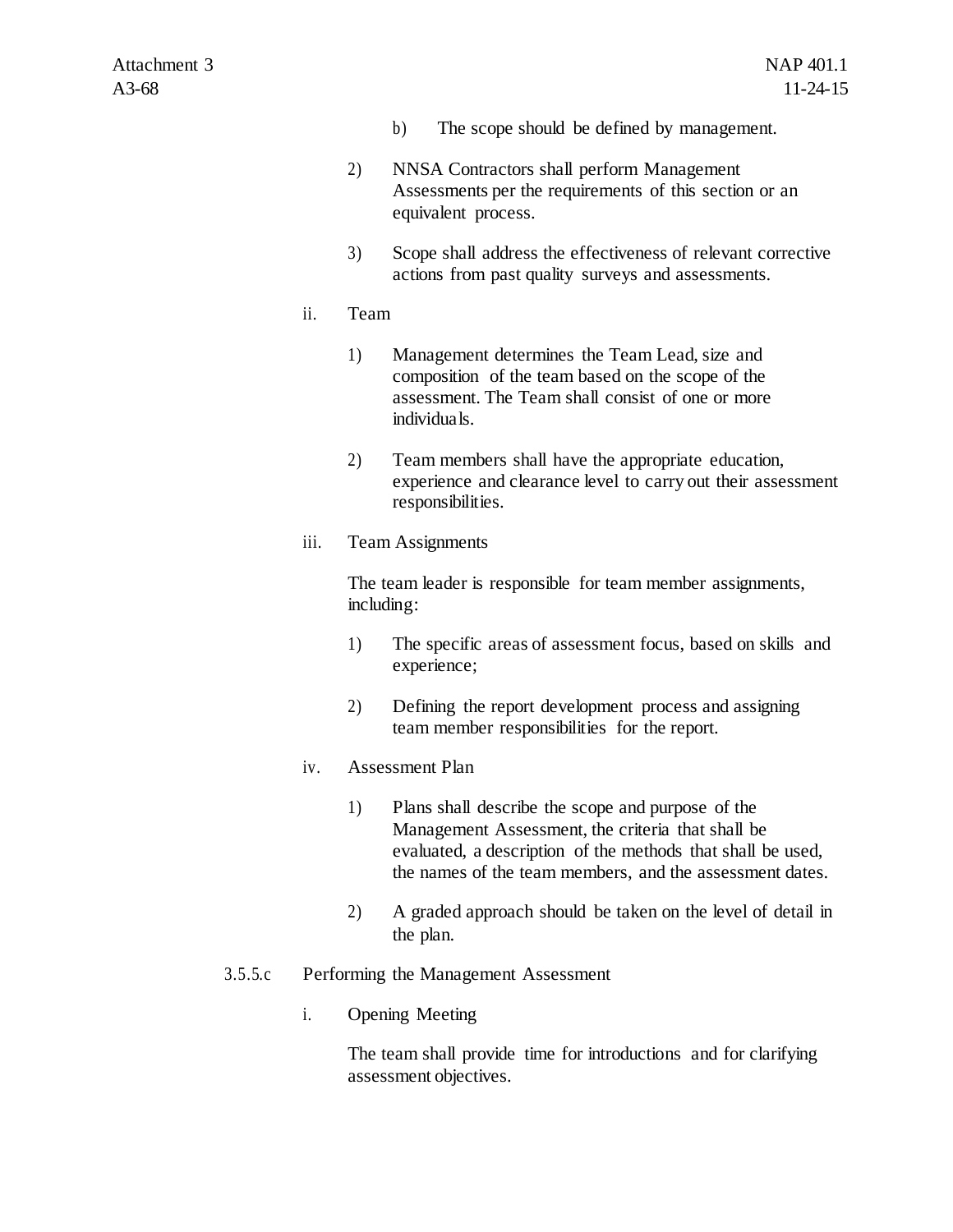### ii. Collecting Evidence

- 1) The team shall schedule times to conduct interviews, observe work, and request additional documentation and data to review.
- 2) If the team cannot cover the scope during the time allotted, the final report should indicate which areas of the assessment plan were not observed.
- iii. Classified Material

Use of classified material is sometimes essential to the assessment. Team members shall understand and follow all local processes and requirements.

iv. Team Coordination

The team should collaborate during the assessment to review progress, identify cross-cutting concerns, and plan the integrated activities.

v. Briefings

The team should brief appropriate management on the progress and status of the assessment. Regular communication throughout the assessment should preclude any surprises.

vi. Issues Outside of Scope

Occasionally, during an assessment, the team may identify issues that are outside the scope of the assessment. These issues should be presented to the appropriate management for evaluation and disposition.

- 3.5.5.d Assessment Close-out and Reports
	- i. Close-out Meeting
		- 1) On the last day of the assessment, the team reviews the assessment results and conclusions with appropriate management.

NOTE: Team members should strive for consensus on assessment conclusions; however, the team leader has final decision-making authority.

2) The team provides enough detail to enable the assessed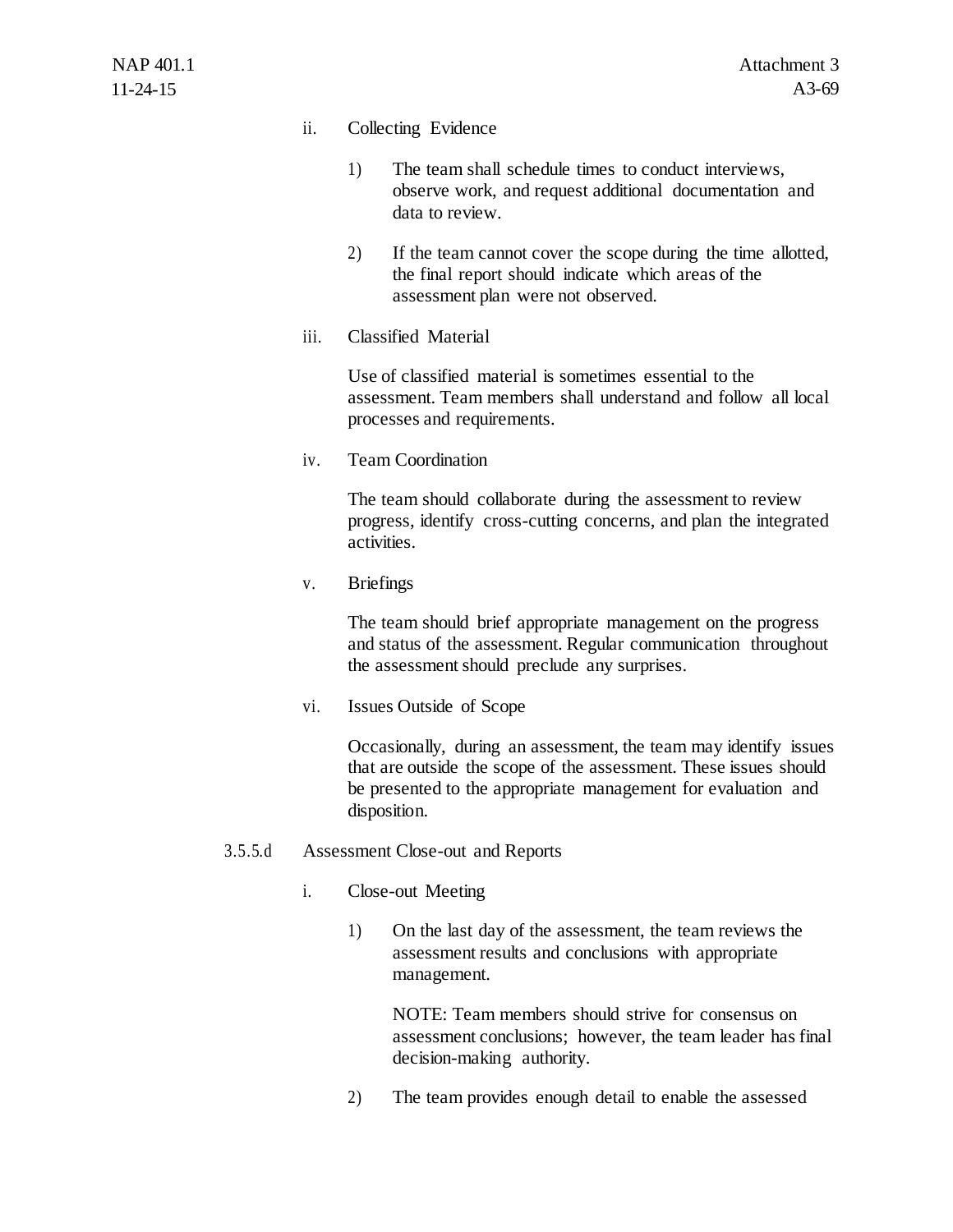organization to begin corrective actions and improvement as soon as possible.

- ii. Assessment Report Content (see NAP 401.1, Attachment 3, Appendix 3.5-C)
	- 1) The team leader is responsible for the content and preparation of the final reports.
	- 2) The team leader coordinates team inputs, team reviews and factual accuracy reviews.
	- 3) Team leader delivers the final report to management within 30 calendar days of the close-out meeting.
- 3.5.5.e Management Assessment Report Distribution
	- i. At a minimum, all final NNSA Management Assessment reports are sent to [WQA@NNSA.DOE.GOV,](mailto:WQA@NNSA.DOE.GOV) the senior manager of the assessed organization, the FOM (or delegate) and all Management Assessment team members.
	- ii. F/POs shall notify HQ WQD if no weapon or weapon-related work occurred during an FY and that a Management Assessment is not required for that FY.
- 3.5.5.f Management Assessment Response
	- i. When NAP 401.1non-compliances are identified during the assessment, the management organization shall initiate formal corrective action determination with the NAP 401.1 noncompliances as early as practical.
	- ii. The assessed organization has 30 calendar days to respond to the findings in the final report.
	- iii. The response shall include the results of initial applicable causal analyses and resulting corrective actions.

NOTE: A causal analysis is required, however a root cause analysis is more time consuming and extensive and is not expected to be part of the 30 day response.

- iv. A causal analysis is required for Level 1 and 2 findings. Management may require a causal analysis for Level 3 Findings, at their discretion.
- v. For Level 1 findings, compensatory measures shall be applied to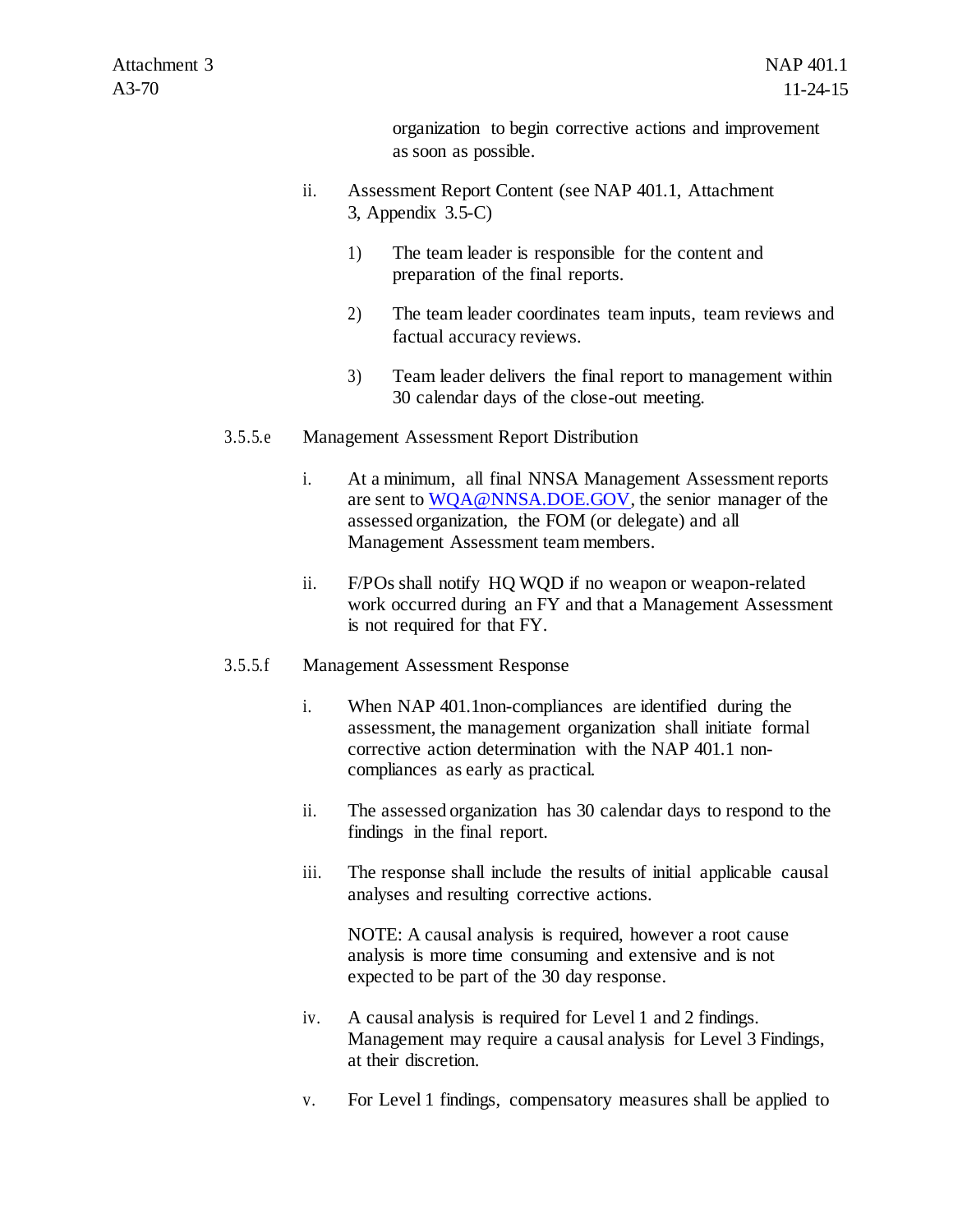mitigate the condition adverse to quality and shall be in place prior to continuing work.

- vi. For Level 2 and 3 findings, compensatory measures shall be applied to mitigate the condition adverse to quality based on a risk-based approach.
- vii. Corrective Action Responses:
	- 1) For Level 1 and 2 findings, the CAR shall provide assurance that the assessed organization has determined the extent and severity of the problem if it exists elsewhere.
	- 2) For Level 1 and 2 findings, the CAR shall list the actions (both corrective and preventive) that shall be performed, including the identification of who is responsible for the actions and the date(s) the actions shall be completed.
- viii. CAR Review and Approval

Management shall determine the adequacy of corrective actions.

- 3.5.5.g Closure
	- i. The team leader is responsible for closing the Management Assessment.
	- ii. Management notifies the team leader of completed corrective actions, with referenced evidence.
	- iii. The team leader shall close the assessment when all completed actions are verified by the team leader or designated representative.

## **3.5.6 Records**

- 3.5.6.a Assessment Plans, Reports, Correspondence
- 3.5.6.b Corrective Action Response
- 3.5.6.c Evidence of assessment closure.

## **3.5.7 References**

- 3.5.7.a NAP 401.1, *Weapon Quality Policy*, Attachment 2, Section 2.2.2
- *3.5.7.b* DOE-STD-1025, *Weapon Quality Assurance Area Qualification Standard*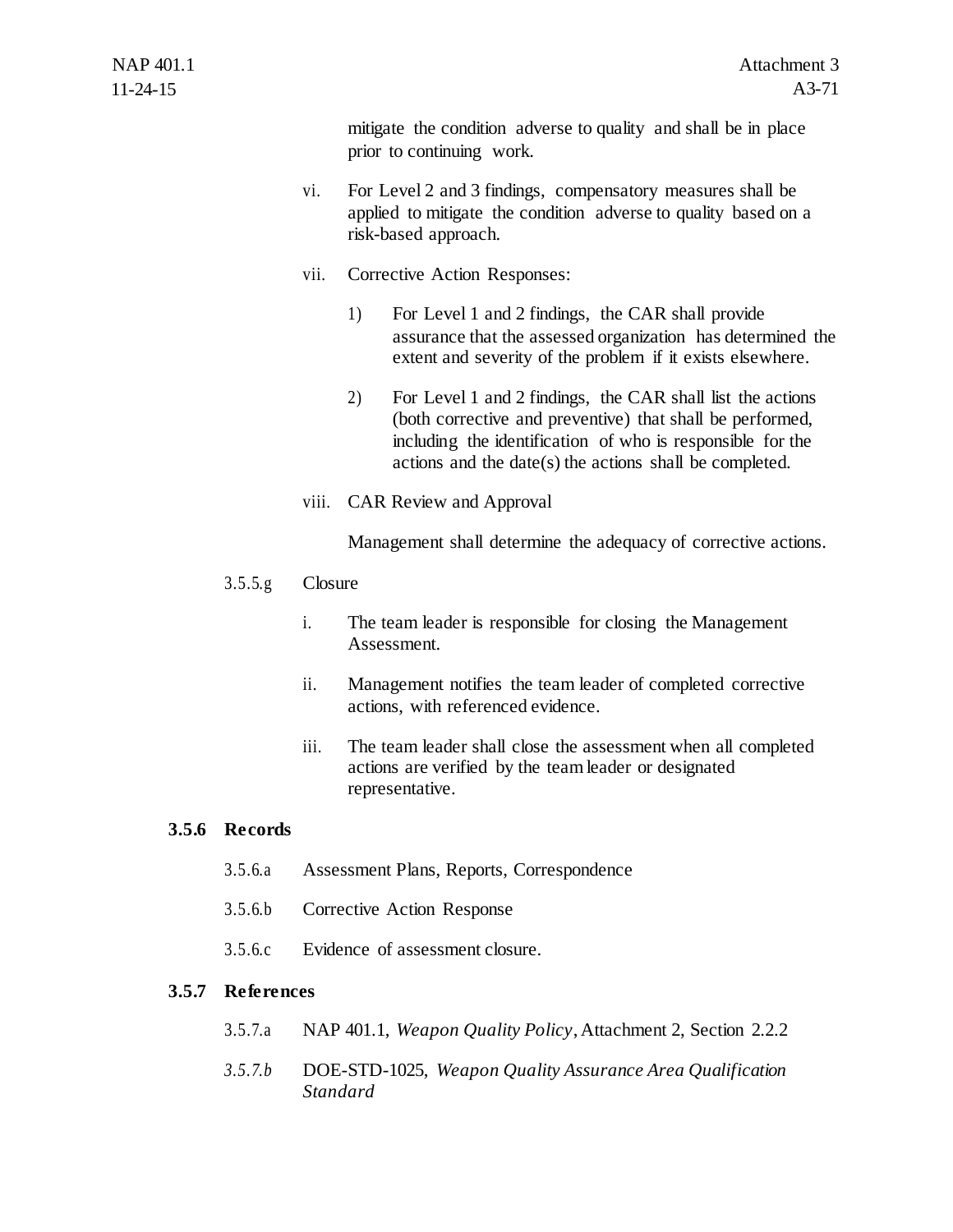# **3.5.8 Appendices**

| 3.5.8.a | Appendix 3.5-A, Description of Survey Types |  |
|---------|---------------------------------------------|--|
|---------|---------------------------------------------|--|

- *3.5.8.b* Appendix 3.5-B, *Definitions of Conclusions*
- *3.5.8.c* Appendix 3.5-C, *Format and Content for Quality Assurance Survey and Management Assessment Reports*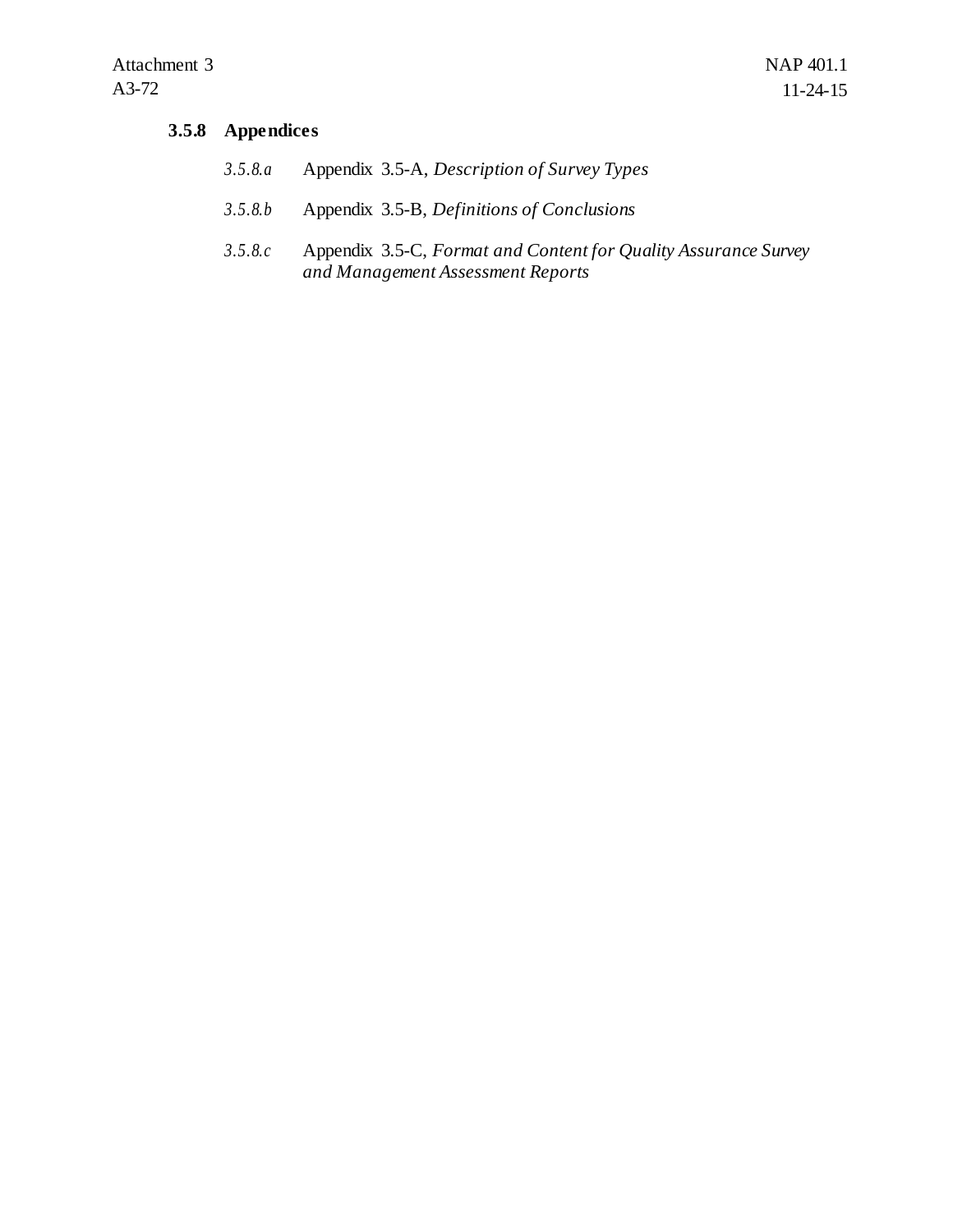# **APPENDIX 3.5-A**

### **DESCRIPTION OF SURVEY TYPES**

There are several types of surveys/assessments for evaluating the adequacy and effectiveness of weapon quality assurance implementation.

- **QAS 1** (Quality Management System)**:** HQ WQD (or delegate) examines how effectively the F/PO and/or NNSA Contractor implements, monitors, and improves the WQMS and its implementing policies, processes, and procedures, as well as the level of compliance with NNSA Weapon Quality requirements. These are performed on a risk based frequency as described in NAP 401.1, Attachment 3.0, Section 2.2, *QAAP*.
- **QAS 2** (Weapon Program): Where as a QAS 1 assesses the overall WQMS, a QAS 2 is generally focused on a specific system, weapon program or major assembly (and various subassemblies). QAS 2s generally include multiple team members.

F/POs should schedule QAS 2s on programs or products that are of high consequence or at greater risk. HQ WQD may plan and coordinate a multi-site QAS 2 on a weapon program.

- **QAS 3** (Process): A QAS 3 scope is generally focused on an assembly or component, department, process or product and is not as broad as a QAS 2. The size of the team depends on the scope of the survey and may include one or more auditors.
- **QAS 4** (Operations): A QAS 4 scope is generally focused on a specific part, production or inspection operation or a procedure.

QAS 4s may include hands-on inspections, examinations, or tests that determine the conformance of material to applicable drawings and specifications. They are usually unannounced, unless prior notification is necessary for personnel scheduling; and are often conducted when a product reaches acceptance rather than on a prescribed date.

If the focus is to monitor delegated NNSA Contractor product inspection, stamping, or marking activities, the survey should include examination of records and/or inspections of specified products.

- **Supplier Surveys:** NNSA shall evaluate weapon program suppliers. These surveys are performed similarly to QASs described above and are coordinated with NNSA Contractors to survey their sub-contracted weapon program suppliers.
- **Management Assessments:** NNSA HQ, F/PO, and NNSA Contractors shall perform routine and annual self-assessments to assess their effectiveness in implementing, monitoring and improving the WQMS and its implementing policies, processes, and procedures, as well as the level of compliance with NNSA Weapon Quality requirements.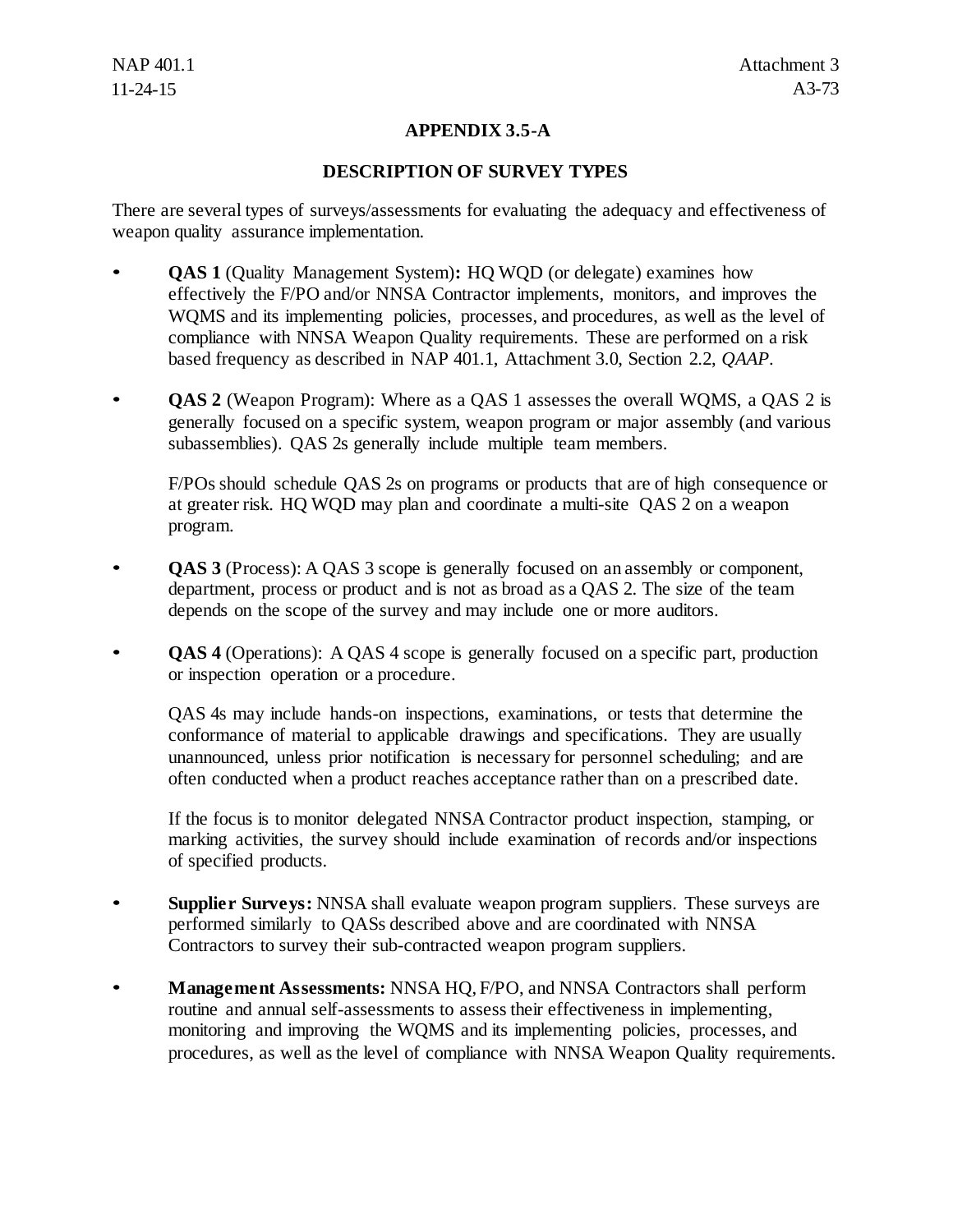### **APPENDIX 3.5-B**

#### **DEFINITIONS OF CONCLUSIONS**

Survey conclusions are positive, negative or neutral. The survey team leader should strive for team concurrence on conclusions, but if not, the team leader has the authority to make the final determination.

F/POs are required to use graded findings. The following list provides definitions of the different types of conclusions:

- 1. Findings are statements of fact (supported by objective evidence) where the surveyed organization is not meeting requirements of NAP 401.1. A graded approach shall be used in the identification of Findings. The three grades of Findings are:
	- a. Level 1: Instance of noncompliance with NAP 401.1 requirements that shall directly impact performance, cost, or schedule if left uncorrected, and/or is indicative of serious, systemic deficiency in the assessed organization's weapon quality systems.
	- b. Level 2: Instance of noncompliance with NAP 401.1 requirements and potentially indicative of either a systemic issue or of potential impact to performance or production. A number of related or repeat Level 3 Findings may "roll up" to become a Level 2 Finding.
	- c. Level 3: Isolated instance of noncompliance with NAP 401.1 requirements that are easily corrected and shall not immediately impact performance or production. If corrected before the end of the survey, a Level 3 Finding shall still be noted in the close-out and in the report with a note that no further corrective action is required.
- 2. Noteworthy Practices are used to recognize either effective processes or programs that should be considered best practices, or areas where the surveyed organization has made significant progress.
- 3. Remarks are used in the following two ways:
	- a. to document effectiveness issues and non-compliances that are outside the scope of NAP 401.1. These remarks are shared with the process owners for disposition independent of the Weapon Quality Survey process. The weapon quality survey report should be closed regardless of the resolution status of the remark.
	- b. to document issues that do not violate NAP 401.1 requirements, but are identified as areas for weapon quality improvement.

NOTE: Several sites may use corrective action tracking systems (e.g., Pegasus) that use different terminology than what is described here. In these cases, the site should describe the equivalencies. For example: Deficiency = Level 2 Finding, Weakness = Remark, Strength = Noteworthy Practice.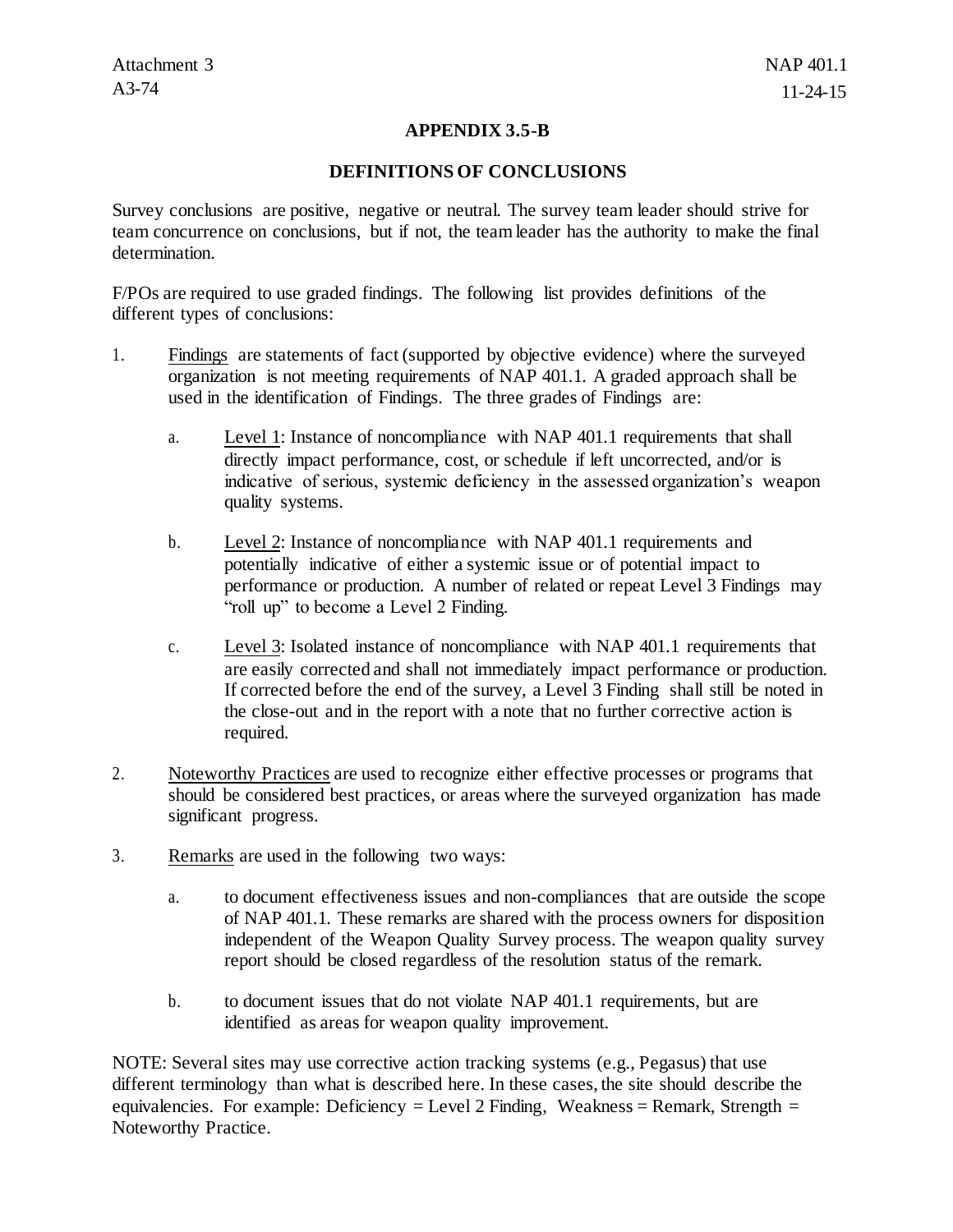# **APPENDIX 3.5-C**

# **FORMAT AND CONTENT FOR QUALITY ASSURANCE SURVEY AND MANAGEMENT ASSESSMENT REPORTS**

UNIQUE NUMBER: A unique number shall be assigned to each survey or assessment report.

#### **An Introduction which includes:**

- 1. The Survey or Assessment Title and Unique Number for the survey.
- 2. Survey or Assessment locations.
- 3. The Survey or Assessment dates.
- 4. The names of the Survey or Assessment Team members, identifying the team leader.
- 5. The date of the report.
- 6. Report Approvals.

**SUMMARY:** Describes the scope and purpose of the survey or assessment. Also identifies and discusses the strengths, findings, weaknesses and the supporting evidence observed by the team. It also includes the names of the team members, a brief summary of recent quality history and trends, and a timeframe that a corrective action response is due.

This section should also include a discussion of issues that were identified that may be outside the authority of the assessed organization to correct. Examples include configuration control issues at another site, or perhaps noting that HQ requirements are ambiguous or contradictory. These shall be brought to the attention of HQ WQD to determine appropriate action.

**RESULTS:** Group results using the elements of NAP 401.1. If the assessment also addresses other contractual weapon quality requirements, this should be listed under separate headings.

Results should be written for every element addressed during the survey. Results shall always include a factual description of what was looked at, reviewed, observed, or learned through interviews. The results should support an overall conclusion.

Findings shall quote the specific requirement in that section. Findings should be concise but shall provide sufficient detail to ensure the surveyed organization can analyze the finding and take appropriate corrective and preventive actions. The report shall identify areas where a response is necessary. When adequate corrective action is taken during the survey, the report still includes the finding, with a note that the issue is satisfactorily resolved and that no further response is required. Teams should identify areas that represent opportunities for improvement, but should avoid explicit recommendations. Survey teams shall remain in a position to objectively evaluate the adequacy of actions taken.

**APPROVAL**: Survey and Assessment reports shall be approved by the team leader.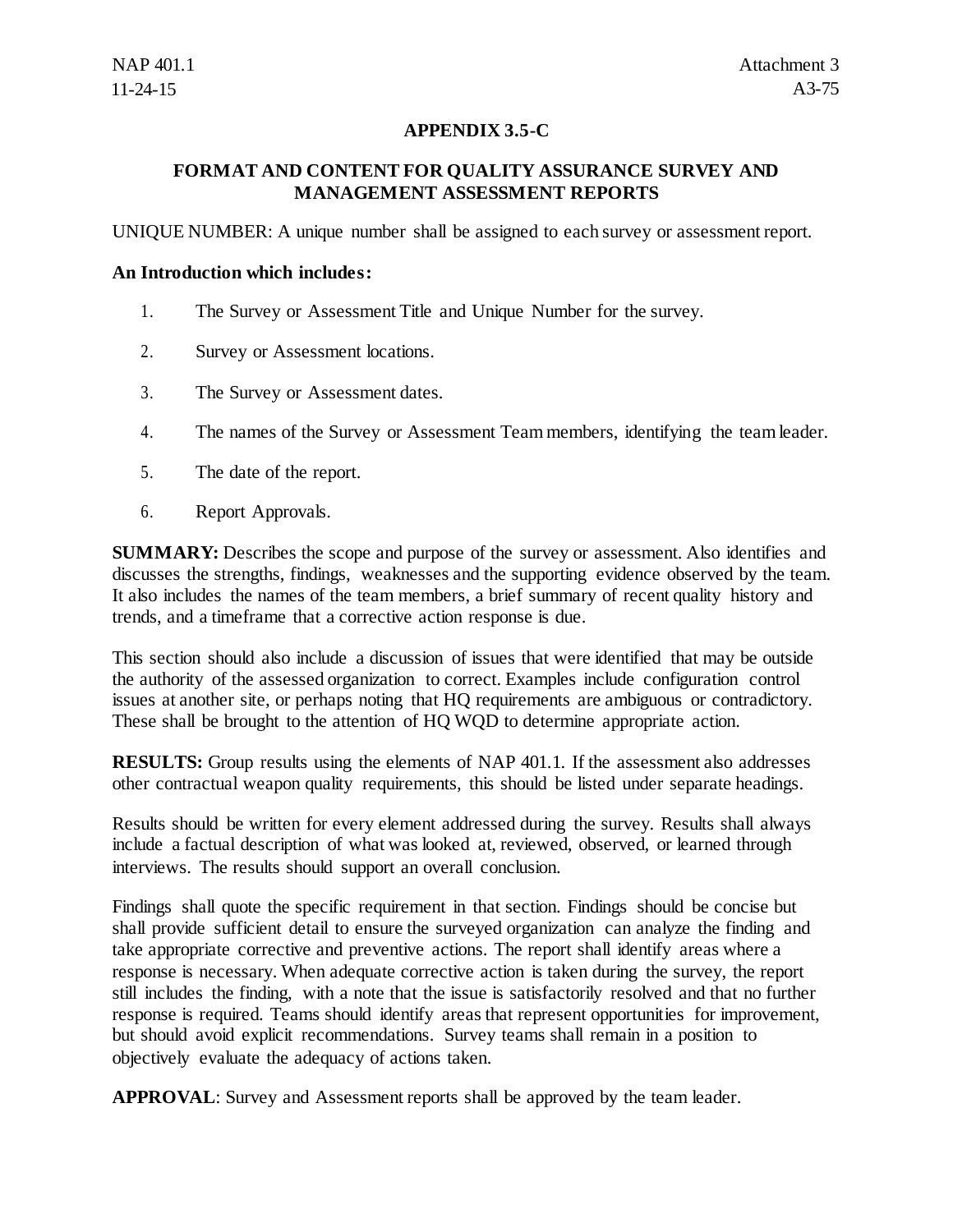#### **4.0 NONCONFORMING MATERIAL**

#### **4.1 NONCONFORMANCE MATERIAL REPORT**

#### **4.1.1 Purpose**

The Nonconforming Material Report (NMR) documents the identification, notification, and disposition of suspect or nonconforming material that is shipped between NNSA sites.

#### **4.1.2 Policy**

Suspect or nonconforming material shipped between NNSA sites, or material incorrectly shipped, shall be reported and investigated to applicable requirements. Disposition of affected material shall be documented. The process should be completed expeditiously to support mission requirements.

### **4.1.3 Responsibilities**

#### 4.1.3.a HQ WQD shall

- i. oversee implementation of the NMR process;
- ii. resolve issues presented by the F/PO;
- iii. analyze nonconforming report information from all sites to identify systemic issues and programmatic impact; and
- iv. communicate NMR-related trends and issues to F/PO and NNSA Federal Program Managers.
- 4.1.3.b F/POs shall
	- i. communicate suspect or nonconforming conditions to the affected F/PO(s) and provide input and updates, as necessary, to HQ WQD;
	- ii. issue NMRs to the affected  $F/PO(s)$  and provide a copy to  $HQ$ WQD;
	- iii. assist NNSA Contractor investigation into extent of condition and disposition of material;
	- iv. coordinate with the responsible Federal Program Manager (FPM) and HQ WQD regarding any recommended product hold or production stop;
	- v. issue product holds or production stops to the NNSA Contractor,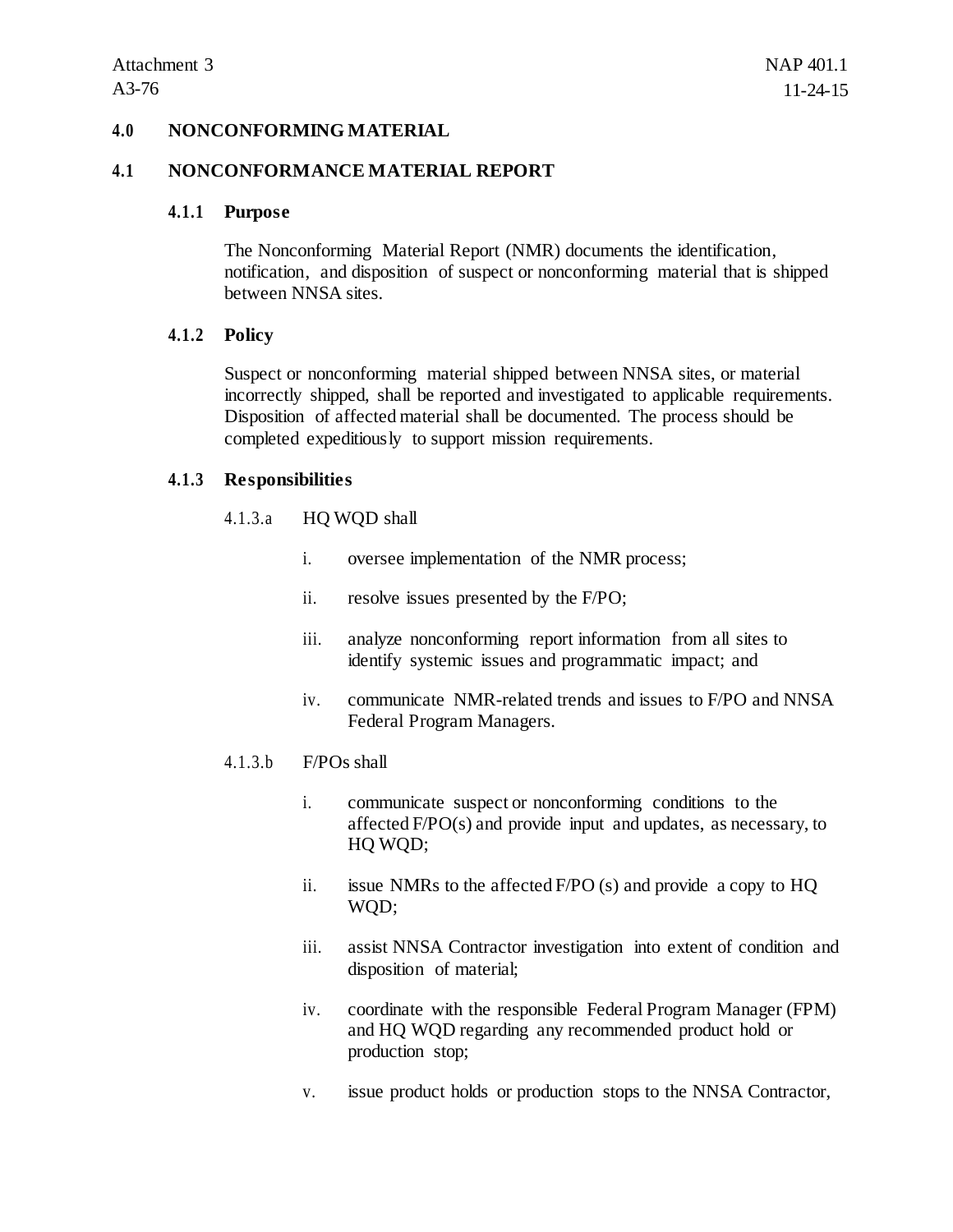upon written notification from FPM;

- vi. ensure NNSA Contractors respond to the conditions and follow applicable quality requirements;
- vii. consider directing the NNSA Contractor to provide corrective action responses (CARs); and
- viii. review and approve the corrective action response submitted by the appropriate NNSA Contractor.

### 4.1.3.c NNSA Contractors shall

- i. report to the F/PO when it is discovered that suspect or nonconforming material was shipped or received between geographic located NNSA sites;
- ii. through responsible Design Agency and Production Agency coordination and based on associated risks of nonconformance, provide recommendation to F/PO, responsible FPM and HQ WQD regarding product hold or production stop;
- iii. control nonconforming (suspect) material through traceability, segregation, identification, product hold or production stop;
- iv. perform the following in a timely manner:
	- 1) As necessary, provide additional information;
	- 2) Investigate the extent of condition;
	- 3) Evaluate and determine disposition of nonconforming material;
	- 4) Perform causal analysis and develop CARs. Provide corrective action responses as directed by F/PO; and
	- 5) Perform appropriate disposition.
- v. maintain and report metrics to the F/PO (including Grade 3 nonconformances that are not reported as part of the NMR process).

# **4.1.4 Nonconforming Material Report Process (See October 2021 WQA Nonconforming Material Report (NMR) Process Improvements)**

4.1.4.a See Appendix 4.1-A for NMR numbering scheme and category descriptions, Appendix 4.1-B for NMR grading criteria, and Appendix 4.1-C for an example NMR form.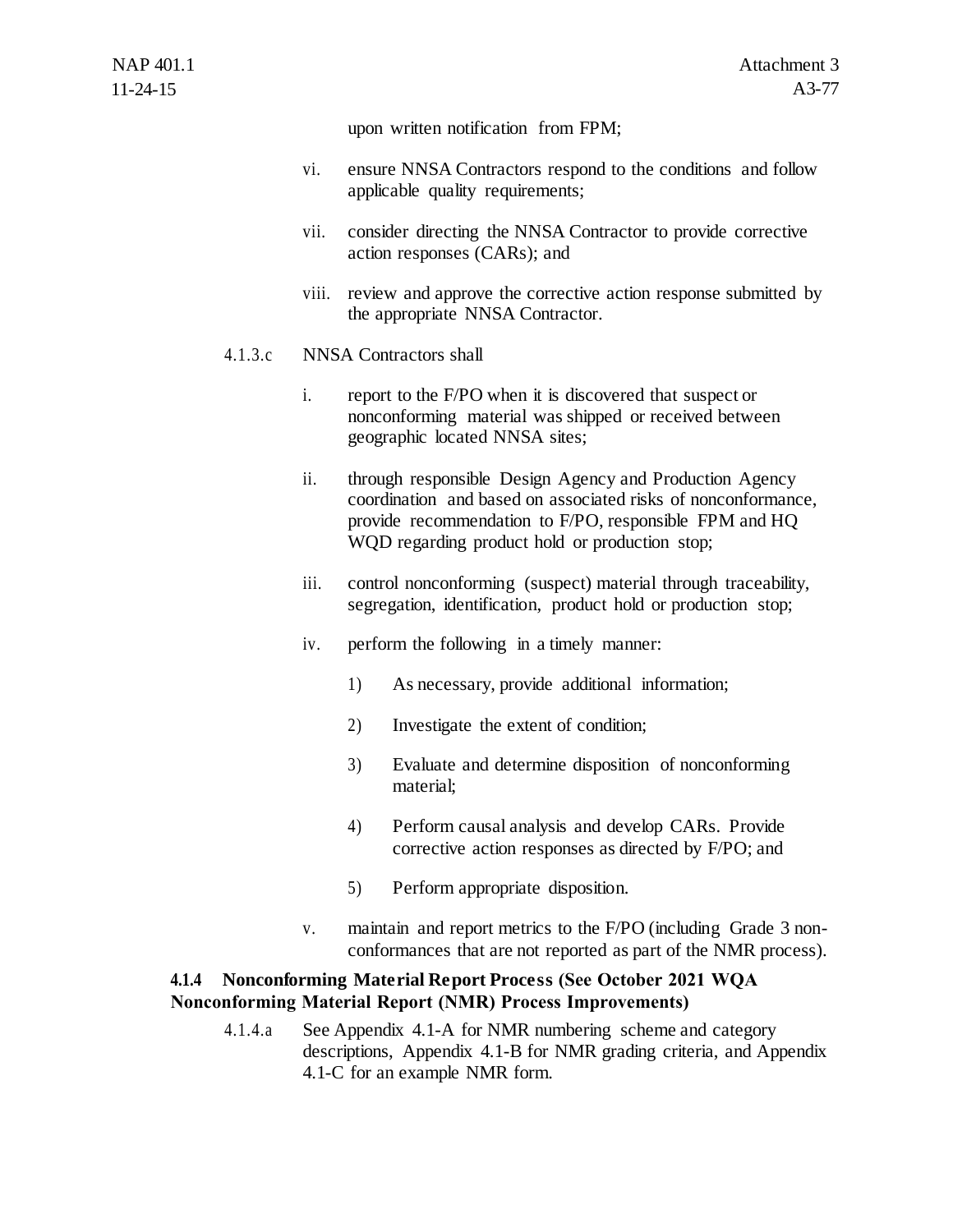### 4.1.4.b Initial notification

- i. The discovering NNSA Contractor promptly notifies their F/PO when suspect or nonconforming material has been shipped or received and provides identification information (e.g., nomenclature, part number (P/N), manufacturer's code, serial number (S/N), date code, lot number, shipper number, nonconformance description).
- ii. The notified F/PO communicates the material condition to the affected F/POs.
- iii. Exclude any data that would cause the report to be classified.
- 4.1.4.c Material in Hold Status
	- i. A hold status is used to temporarily restrict use of NNSAaccepted product that has been shipped to another contractor when the quality is questionable, but there is no specific reason to withdraw acceptance (see Section 4.0 of this Attachment, *Nonconforming Material*).
	- ii. Stamping is altered as applicable based on product disposition determination.
- 4.1.4.d Investigation and NMR Issuance
	- i. Until disposition is determined, affected sites control nonconforming (suspect) material through traceability, segregation, identification, product hold or production stop as applicable.
	- ii. F/POs coordinate with NNSA Contractors to investigate conditions and determine initial disposition. Information is documented on an NMR (see Appendix 4.1-C).
		- 1) An Incoming Material Report (IMR) is generated when the receiving NNSA Contractor discovers the suspect or nonconformance.
		- 2) A Shipped Material Report (SMR) is generated when the shipping NNSA Contractor discovers the suspect or nonconformance.

NOTE: SMRs should include brief description of how the issue was identified in the "Pertinent Circumstances of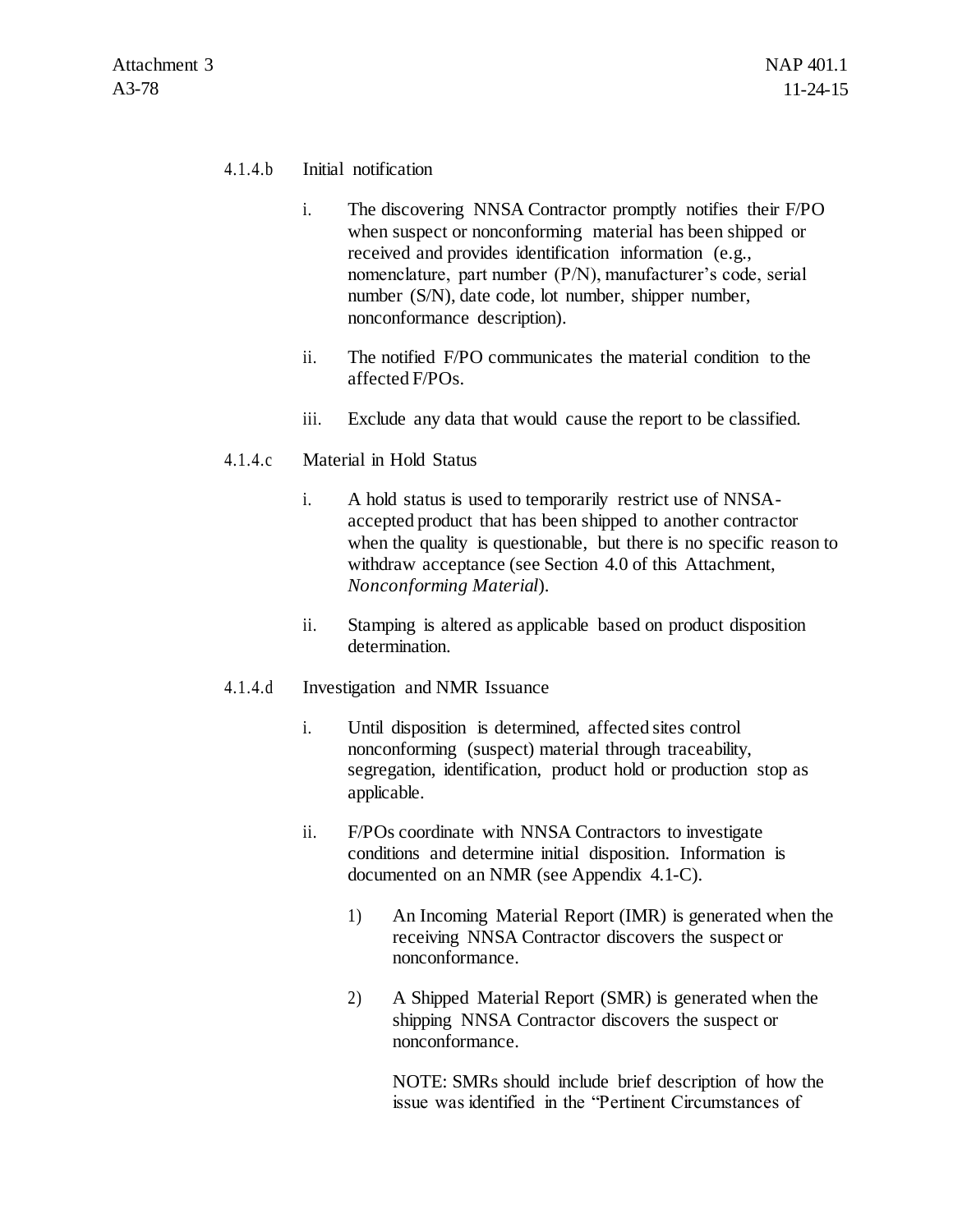# Discovery" field.

- iii. If the nonconformance is Grade 3 (see Appendix 4.1-B for definition), the F/POs may agree to allow the respective NNSA Contractors to resolve the issues between themselves and not issue an NMR.
- iv. Action(s) shall be taken to ensure systemic issues are addressed.
- v. The notified  $F/PO$  issues the NMR to the affected  $F/PO(s)$  and provides a copy to HQ WQD.
- vi. Through responsible Design Agency and Production Agency coordination and based on associated risks of nonconformance, affected sites provide recommendation to F/PO, responsible FPM and HQ WQD regarding product hold or production stop as applicable.
- vii. Upon written notification from FPM, issue product hold or production stop.

# 4.1.4.e Disposition

- i. F/POs ensure NNSA Contractors coordinate to perform disposition (e.g., correcting shipment paperwork, changing the quality acceptance status, stamp modification, product return or scrap) following applicable quality process requirements.
- ii. Material that needs to be returned to the originating NNSA Contractor for investigation shall be shipped in a timely manner.

### 4.1.4.f Corrective Action

- i. The responsible NNSA Contractors identify corrective actions.
- ii. If during the investigation or causal analysis phase it is determined that issues extend beyond the shipping and receiving sites (for example PA identifies issues with design), communicate the concerns with HQ WQD and the respective  $F/PO(s)$ .
- iii. NOTE: This means that a DA may be required to jointly or individually respond to an NMR for situations where the design is a contributing cause of the suspect or nonconforming condition.
- iv. CARs for Grade 2 and 3 NMRs are at the discretion of the responsible F/PO.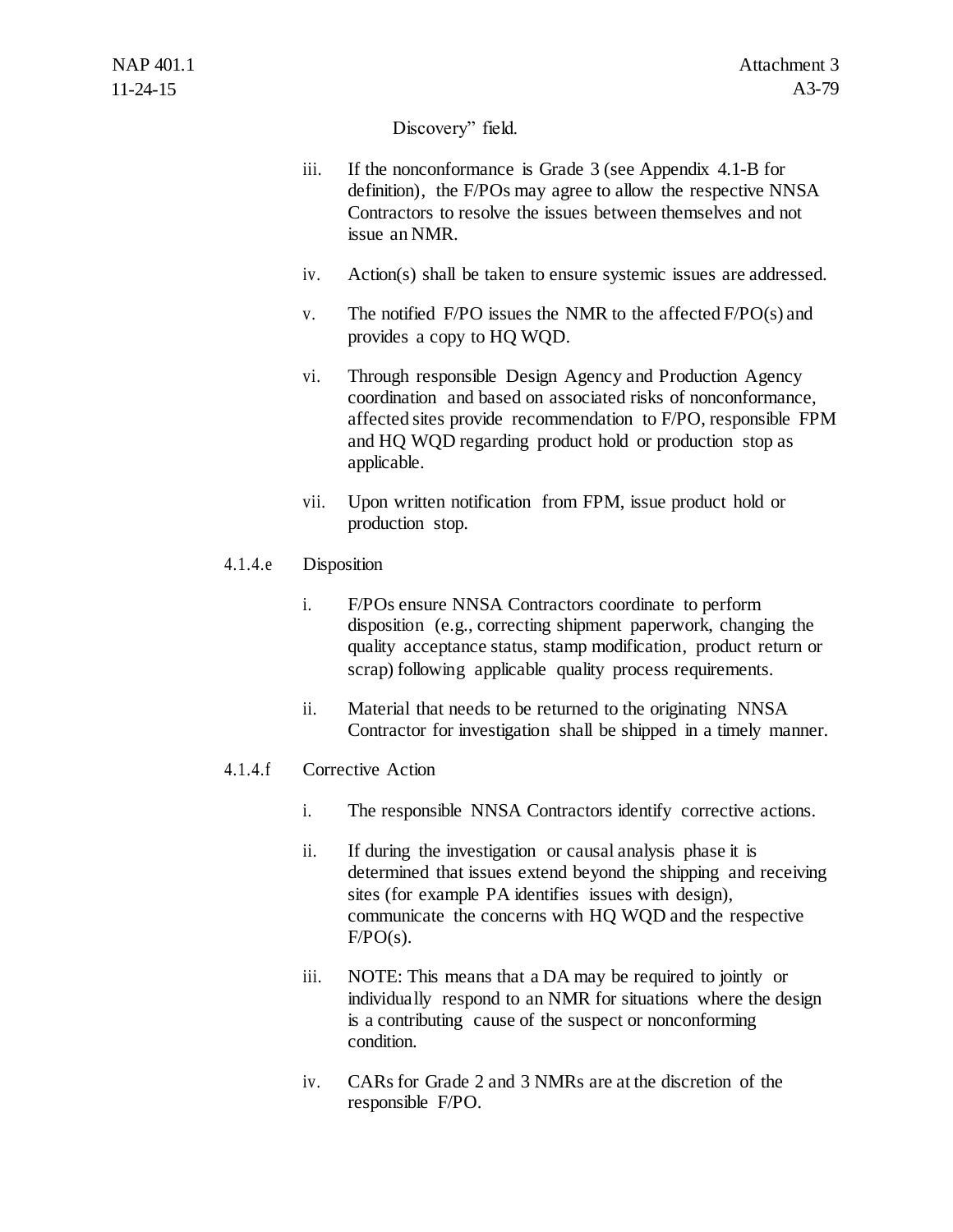### 4.1.4.g Updates and Close Out:

- i. If necessary, NMRs can be revised.
- ii. If an NMR is issued before the material disposition is known (SXR, scrap, return, etc), the NMR shall be revised to reflect the final disposition details.
- iii. Revised NMRs are distributed following the original NMR issuance circulation.
- iv. Responsible F/POs track and close NMR following local requirements.
- v. Applicable NMR-related metrics and status information are reported in the F/PO Quality Reports.
- **4.1.5 Records.** Nonconforming Material Report (IMR or SMR)
- **4.1.6 References.** NAP 401.1, Weapon Quality Policy, Section 3.12, *NONCONFORMANCE*

### **4.1.7 Appendices**

- 4.1.7.a Appendix 4.1-A: Nonconforming Material Reports
- 4.1.7.b Appendix 4.1-B: Nonconforming Material Reports-Grade Levels
- 4.1.7.c Appendix 4.1-C: Nonconforming Material Report Form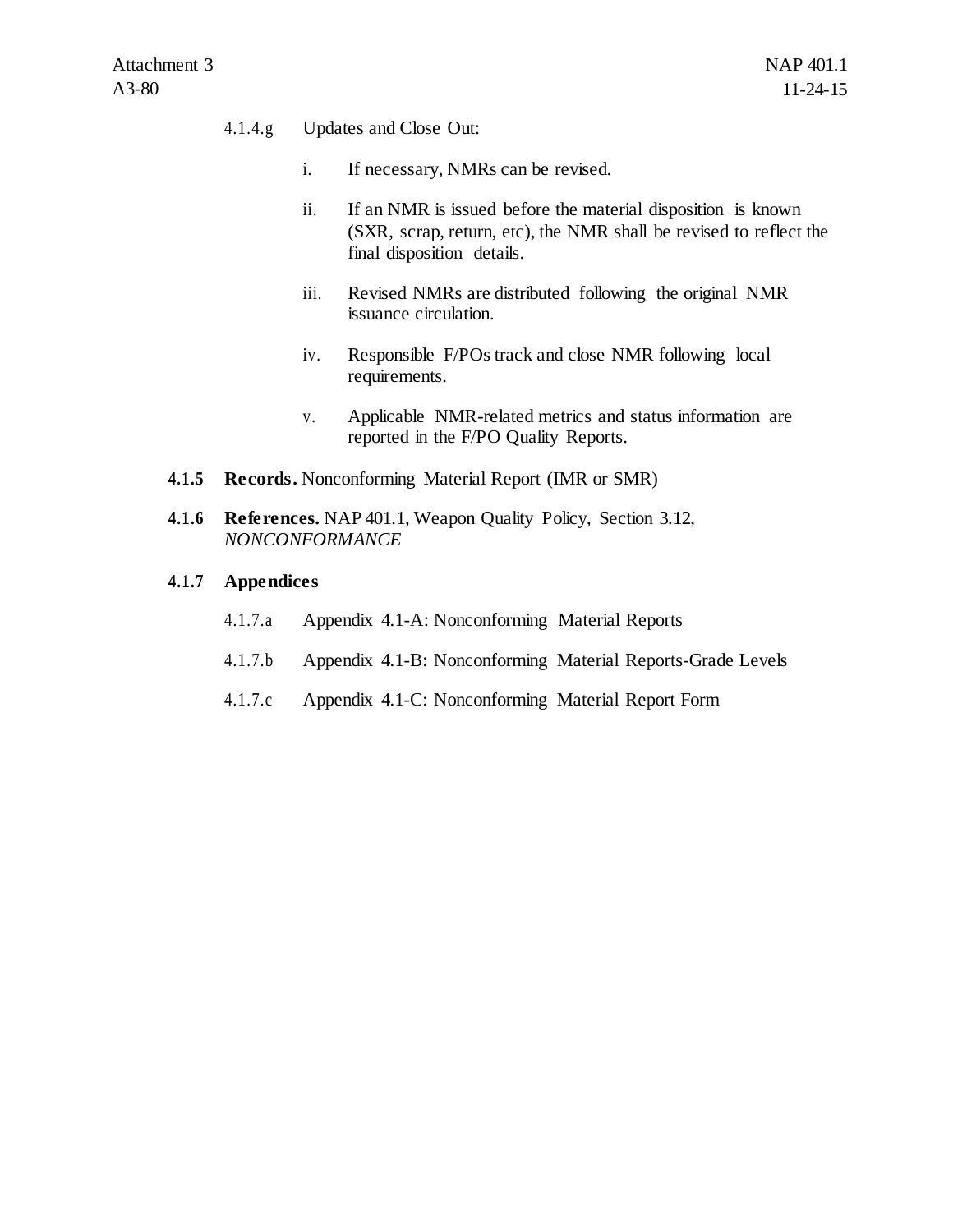# **APPENDIX 4.1-A**

## **NONCONFORMING MATERIAL REPORTS**

NMR Number: The NMR number is comprised of the following elements in sequence

- Whether the report is an IMR or SMR
- The plant (See Appendix 3.1-G) for which the F/PO is issuing the report
- The fiscal year (4-digit) in which the suspect or nonconformance was discovered
- The plant (See Appendix 3.1-G) for which the F/PO is receiving the report
- The next IMR/SMR number in the issuing F/POs sequence

For example, IMR LA-2014-SS-01 means this is the first nonconforming item reported by NA-LA to SFO for products received from Sandia in FY14 or SMR KC-2014-PX-01 which means this is the first suspect or nonconforming item identified by KCP and reported by KCFO to NPO/PX for material shipped by KCP in FY14.

### NMR Categories:

- 1. Records: Any accompanying quality records with missing or incorrect entries (e.g., incorrect Record of Assembly (ROA), wrong part number or serial/lot number, or incorrect testing data).
- 2. Marking: Manufacturing identification does not comply with specification requirements or incorrect or missing Quality Stamp (e.g., wrong suffix on part/package, missing IP stamp).
- 3. Surface condition and foreign material: Physical damage or contamination not allowed per specification requirements (e.g., dents/scratches in critical sealing surfaces, coatings outside of allowed boundaries, surface discoloration).
- 4. Assembly: Part does not assemble, has incorrect components installed, incorrect material or process used, missing components or mis-packaged for shipment (e.g., missing washer, wrong suffix of component, missing packaging material, packaged upside down).
- 5. Functional: The part/assembly fails to mechanically operate as intended or incorrect mechanical test performed (e.g., rotating part does not rotate, leak test not performed).
- 6. Dimensional: Part does not meet dimensional drawing requirements (e.g., radius too small, stem height wrong).
- 7. Electrical: Failure to meet electrical tests (e.g., resistance test failed).
- 8. Other: Describe the nonconformance that does not fit the other categories.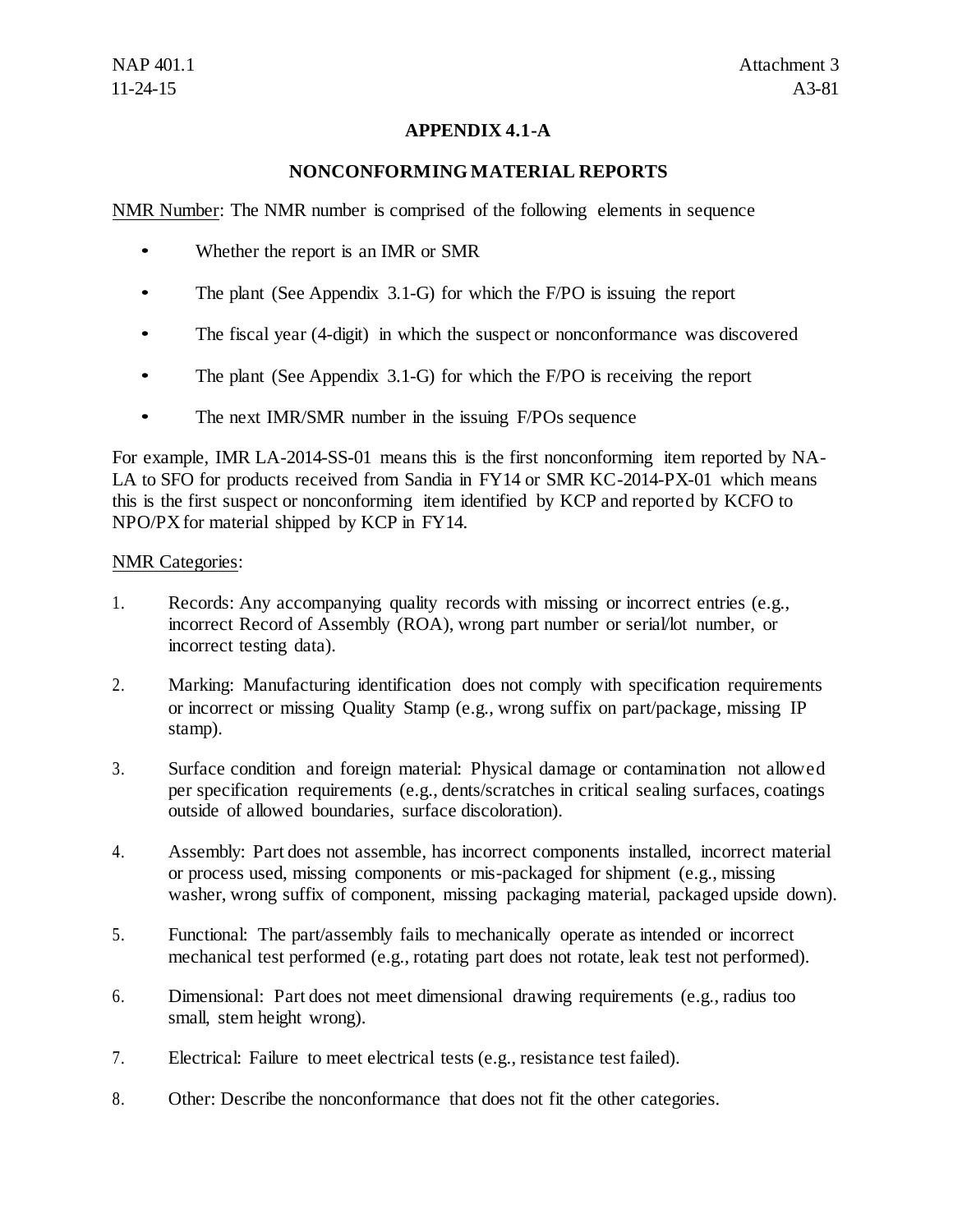### **APPENDIX 4.1-B**

#### **NONCONFORMING MATERIAL REPORTS – GRADE LEVELS**

#### NMR grade levels:

- 1. Grade 1 Failure to meet design definition requirement(s). Material does not meet form, fit or function. A corrective action is required. Categories typically include: 3 (Surface condition and foreign material); 4 (Assembly); 5 (Functional); 6 (Dimensional); or 7 (Electrical).
- 2. Grade 2 Failure to meet design definition requirement(s) but material meets (or is likely to meet) form, fit and function, may require further investigation and corrective action. Corrective action requirements are at the discretion of the responsible F/PO. Categories typically include: 1 (Records examination); 2 (Marking); or 3 (Surface condition and foreign material).
- 3. Grade 3 Design definition requirements are met but there are issues with other quality requirements (for example shipping documents are incorrect). Responsible F/POs determine if Grade 3 NMRs may be handled between Contracting sites and if corrective actions are required.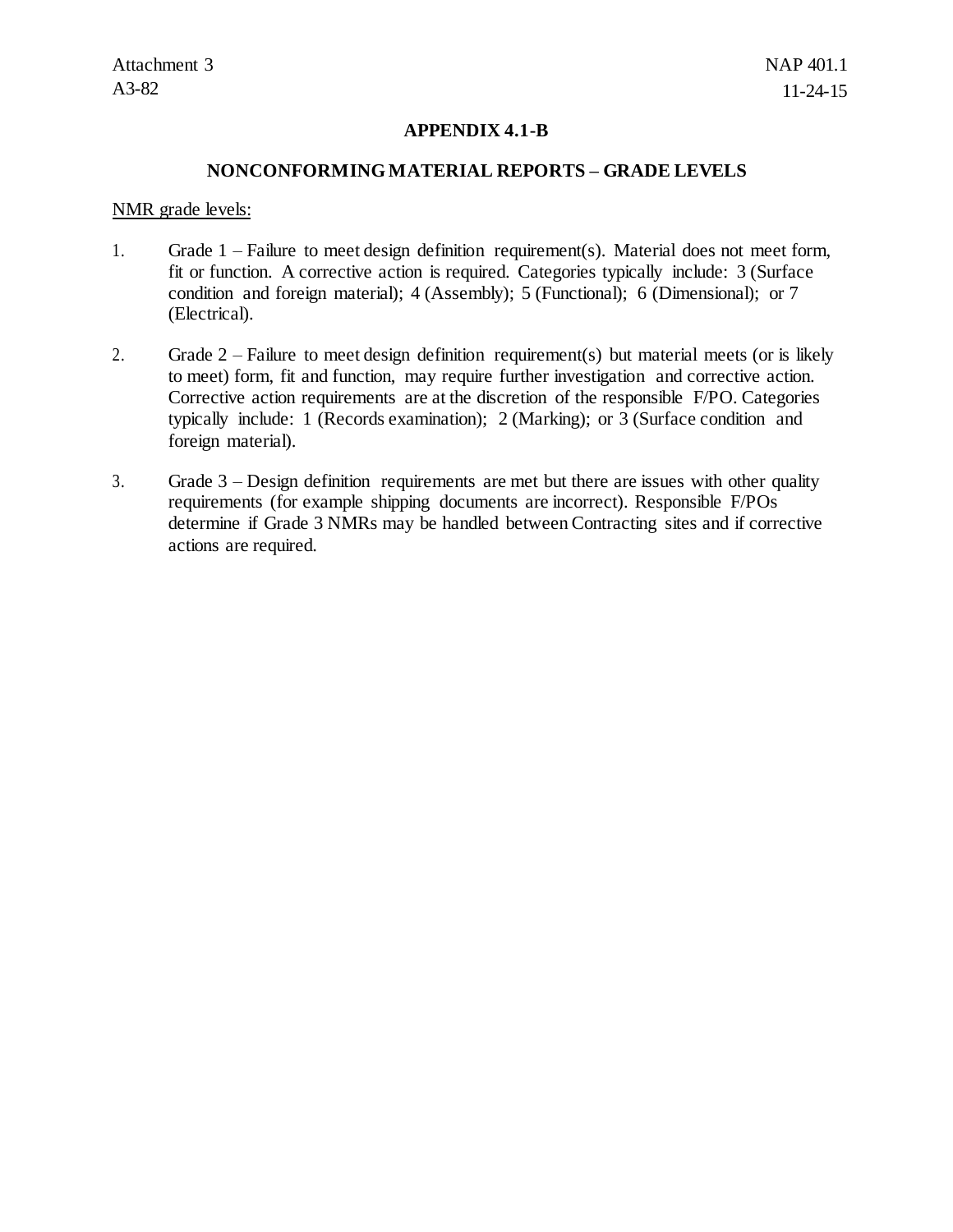### **APPENDIX 4.1-C**

### **NONCONFORMING MATERIAL REPORT FORM**

To:

CC: HQ WQ[D \(wqa@nnsa.doe.gov\)](mailto:wqa@nnsa.doe.gov)

From (Print and Sign):

Date:

Check one of the following and include a number and date of discovery:

| $\overline{\phantom{0}}$<br>. Material Report<br>-------<br>ıno<br>າcom | IMF       | Rev  | Date<br>. |
|-------------------------------------------------------------------------|-----------|------|-----------|
| .<br>Material Report<br>Shipped<br>.07<br>ווסוו סוועוני                 | <b>SM</b> | Rev. | Date<br>. |

Fill in as much of the following information as possible (fields will expand as necessary):

Part identification information: o Part Number and Suffix:

- o Nomenclature:
- o Manufacturer Code, Serial Number, Date Code, LotNumber:
- o Quantity:
- o Other:

Specifications or criteria used to determine the discrepant condition:

Description of the discrepant conditions:

Pertinent circumstances of discovery:

Material disposition:

Discrepant category: Check all that apply:

- □ 1. Records: Any accompanying quality records with missing or incorrect entries (e.g., incorrect Record of Assembly (ROA), wrong part number or serial/lot number, or incorrect testing data)
- $\Box$  2. Marking: Manufacturing identification does not comply with specification requirements or incorrect or missing Quality Stamp (e.g., wrong suffix on part/package, missing IP stamp)
- 3. Surface condition and foreign material: Physical damage or contamination not allowed per specification requirements(e.g., dents/scratches in critical sealing surfaces, coatings outside of allowed boundaries, surface discoloration)
- $\Box$  4. Assembly: Part does not assemble, has incorrect components installed, incorrect material or process used, missing components or mispackaged for shipment (e.g., missing washer, wrong suffix of component, missing packaging material, packaged upside down)
- 5. Functional: The part/assembly fails to mechanically operate as intended or incorrect mechanical test performed (e.g., rotating part does not rotate, leak test not performed)
- 6. Dimensional: Part does not meet dimensional drawing requirements (e.g., radius too small, stem heightwrong)

7. Electrical: Failure to meet electrical tests (e.g., resistance testfailed)

8. Other. Describe the nonconformance that does not fit the other categories:

| Check the highest grade that applies:                                                                                                                                       |
|-----------------------------------------------------------------------------------------------------------------------------------------------------------------------------|
| ∟l Grade 1 – Failure to meet design definition requirement(s). Material does not meet form, fit or function. A corrective action response is required. Categories typically |
| include: 3 (Surface condition and foreign material); 4 (Assembly); 5 (Functional); 6 (Dimensional); or 7 (Electrical).                                                      |

| □ Grade 2 – Failure to meet design definition requirement(s), but material meets (or is likely to meet) form, fit or function. Issues with shipment other than form, fit and |
|------------------------------------------------------------------------------------------------------------------------------------------------------------------------------|
| function that may require further investigation and corrective action. Corrective action requirements are at the discretion of the responsible F/PO.                         |
| Categories typically include: 1 (Records examination); 2 (Marking); 3 (Surface condition and foreign material); 8 Verification Inspection; or 9 (Other).                     |

| □ Grade 3 – Design definition requirements are met but there are issues with other quality requirements (for example shipping documents are incorrect). Responsible |
|---------------------------------------------------------------------------------------------------------------------------------------------------------------------|
| F/POs determine if Grade 3 NMRs may be handled between Contracting sites and if corrective actions are required.                                                    |

Remarks:

8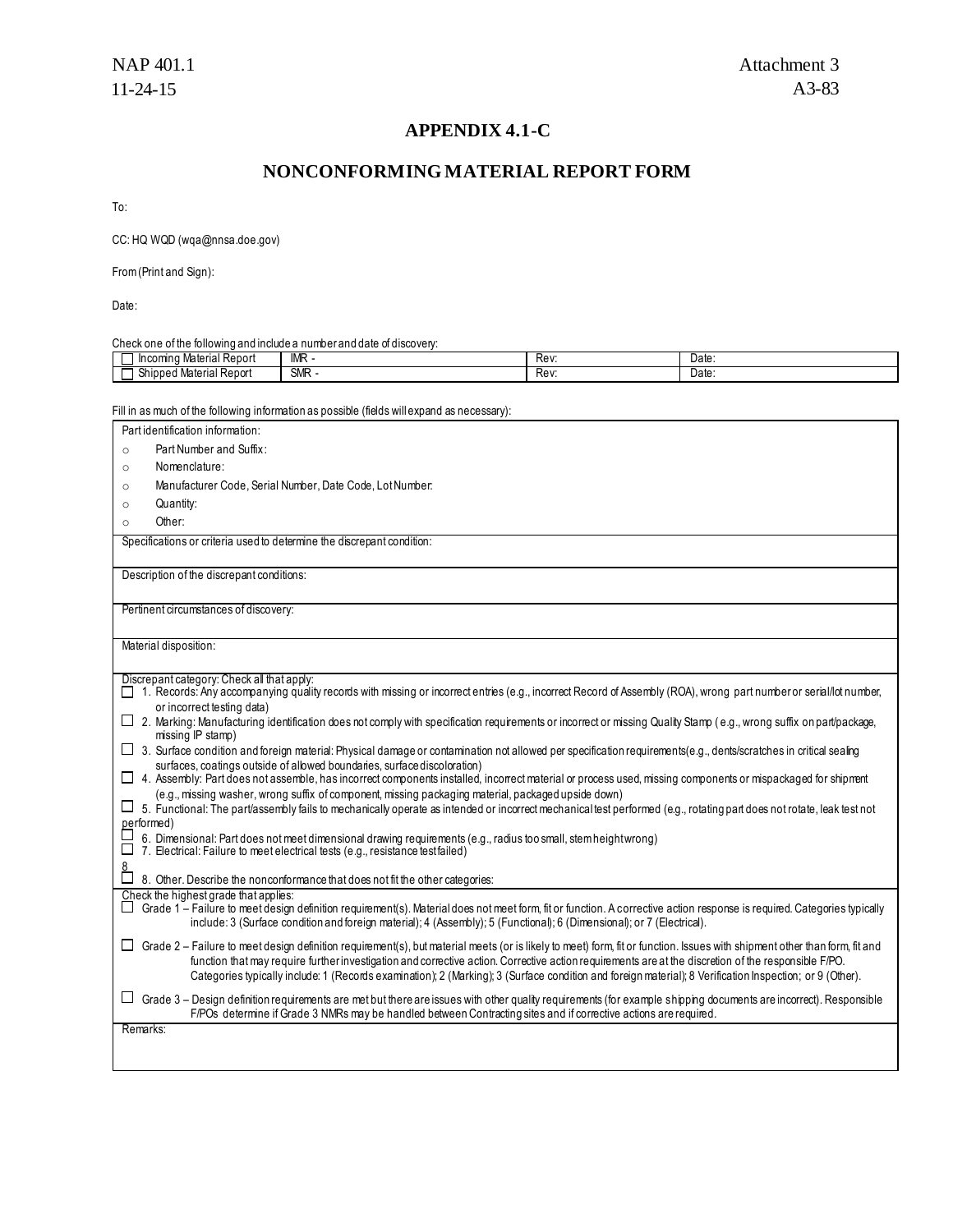# **4.2 DOCUMENTING SPECIFICATION EXCEPTION RELEASE CORRECTIVE ACTIONS**

## **4.2.1 Purpose**

Identify the minimum corrective action documentation requirements for a Specification Exception Release (SXR) in order to ensure traceability and tracking of associated corrective actions.

# **4.2.2 Policy**

- 4.2.2.a Corrective action referenced herein is the NAP 401.1, Attachment 2, Section 3.13 corrective action process incorporated in the Contractor's Weapon Quality Assurance Program.
- 4.2.2.b A corrective action determination shall be made for each SXR issued and documentation of the determination along with minimum corrective action information (identified below) shall be included in the SXR.

# **4.2.3 Responsibilities**

- 4.2.3.a HQ WQD shall
	- i. oversee implementation of these requirements; and
	- ii. coordinate resolution of issues presented by the F/PO.

### 4.2.3.b F/POs shall

- i. oversee effective Contractor implementation; and
- ii. assist in resolution of issues related to these requirements.

## 4.2.3.c NNSA Contractors shall

- i. determine if corrective action is warranted to preclude recurrence of the nonconformance(s) being deviated by the SXR;
- ii. document in the corrective action section of the SXR when corrective action is not warranted as follows:
	- 1) state "NONE"; and
	- 2) document the justification for NO corrective action required.
- iii. document in the corrective action section of the SXR when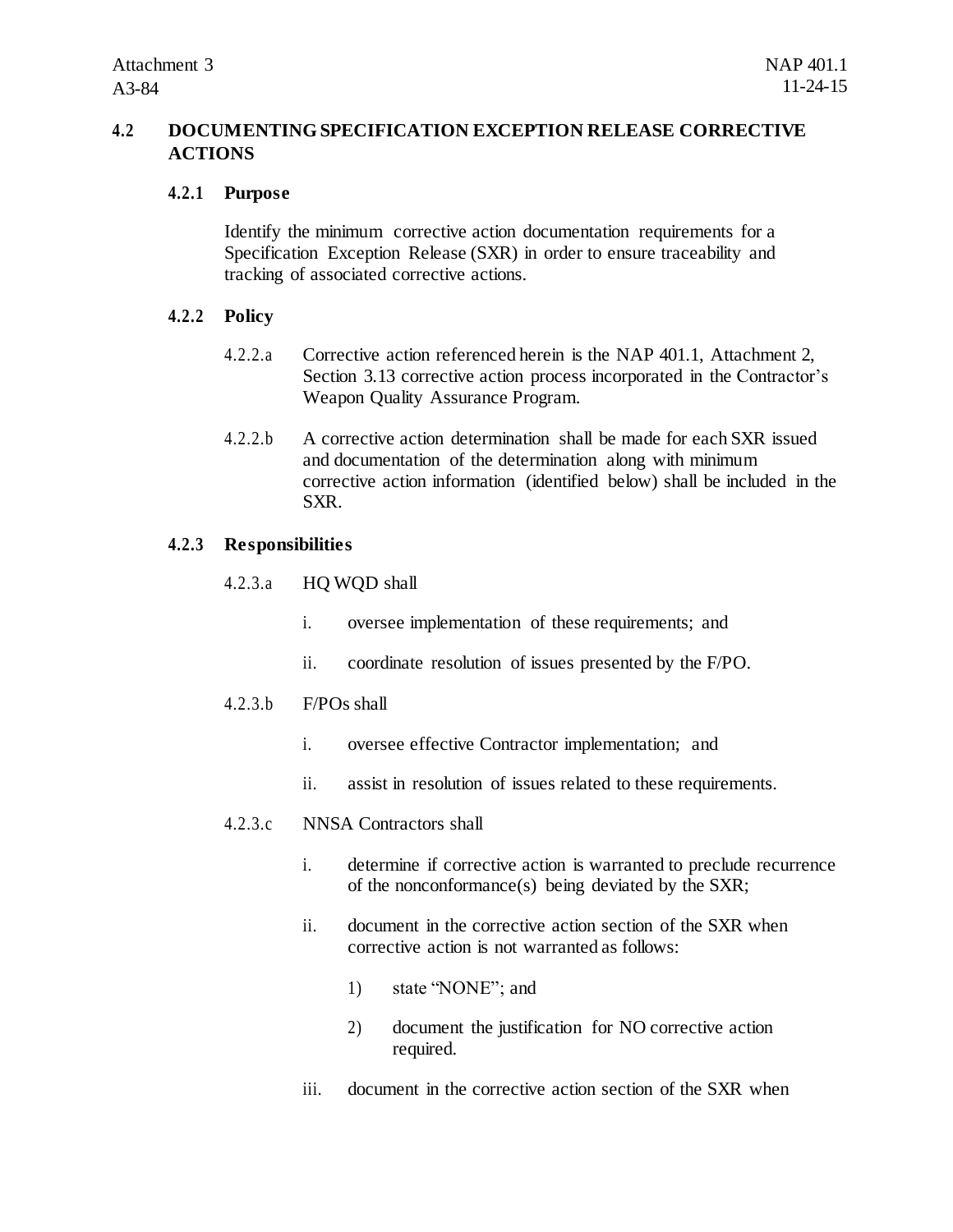corrective action is warranted as follows:

- 1) state the Contractor who is responsible for the corrective actions; and
- 2) document the Contractor corrective action system "identifier" for the corrective action response (CAR) to enable traceability and tracking within the contractor's corrective action process.

### **4.2.4 Records**

- 4.2.4.a SXR
- 4.2.4.b Corrective action process documentation

# **4.2.5 References**

- 4.2.5.a NAP 401.1, Attachment 2, Sections 3.12, *Nonconformance* and 3.13, *Corrective Action*
- 4.2.5.b TBP 404 AND 702

# **4.3 QUALITY ALERT REPORTING**

### **4.3.1 Purpose**

Suspect items that may need to be reported through a Quality Alert that ensures that Production Agencies (PA), Design Agencies (DA) and Office of Inspector General (OIG) as appropriate are notified and appropriate action is taken for unique problems related to purchased components, material, and services that affect quality, reliability, or product safety.

# **4.3.2 Policy**

- 4.3.2.a. Information about unique problems related to purchased components, material, and services shall be shared and investigated throughout Nuclear Security Enterprise (NSE). Examples of unique problems include but not limited to deficiencies in supplier product processing, falsified certifications, suspect items, counterfeit parts, and the use of incorrect materials. This also includes malicious hardware and software getting into the NSE supply chain.
- 4.3.2.b. The process for identification and notification of unique problems may overlap with existing processes for Suspect/Counterfeit Items (S/CI). S/CI notifications should be reviewed to determine any potential impact to weapons and weapon-related material and shall be shared with other F/POs, DA's, PA's, OIG and HQ WQD. Conversely, any unique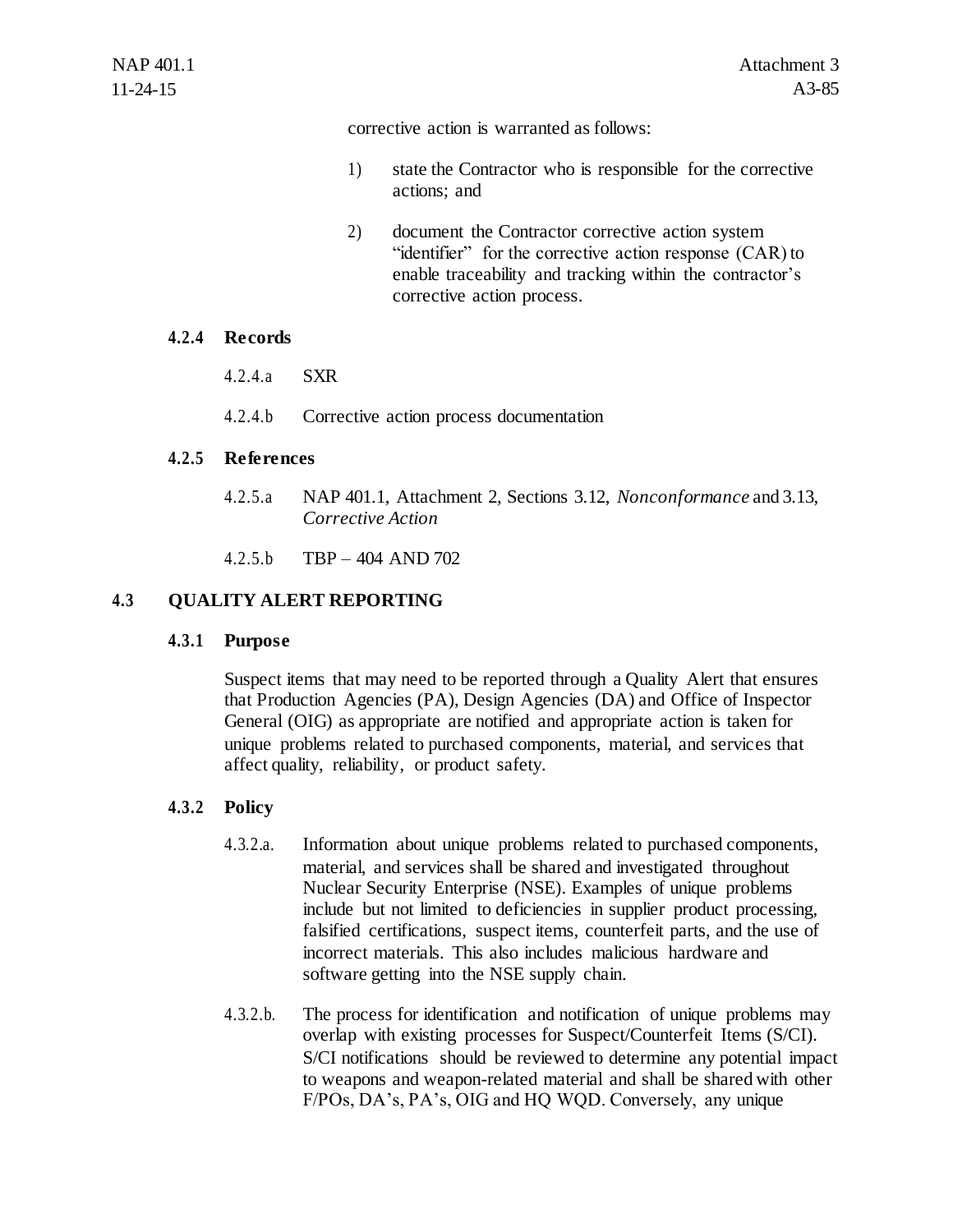problems that are identified should be evaluated to ensure that the S/CI process requirements, as defined in DOE O 414.1, *Suspect/Counterfeit Items Prevention*, are followed.

### **4.3.3 Responsibilities**

## 4.3.3.a. HQ WQD shall

- i. review Quality Alerts from the F/POs;
- ii. review actions taken by sites in response to Quality Alerts; and
- iii. close out Quality Alerts.

# 4.3.3.b. F/POs shall

- i. notify all F/PO Quality Assurance Organizations and HQ WQD when unique problems are identified;
- ii. investigate and distribute Quality Alerts to F/POs, the applicable Design Agency, HQ Weapons Program Office, HQ WQD and Office of the Inspector General;
- iii. review Quality Alerts that are identified at other sites for applicability;
- iv. direct the contractor to investigate any Quality Alerts and, if applicable, ensure appropriate actions are identified and implemented; and
- v. communicate results and any actions taken to recommend Quality Alert closure to HQ WQD.
- 4.3.3.c. Contractors shall
	- i. maintain processes to identify, investigate, and report unique quality problems, as required by Weapon Quality Policy (NAP 401.1), Section 3.12.1 and DOE O 414.1, *Suspect/Counterfeit Items Prevention*; and
	- ii. respond to F/PO requests for additional information.

# **4.3.4 Quality Alert Process**

- 4.3.4.a. Identification and notification (Contractors)
	- i. Identify unique problems related to purchased components, material, and services that affect quality, reliability, or safety of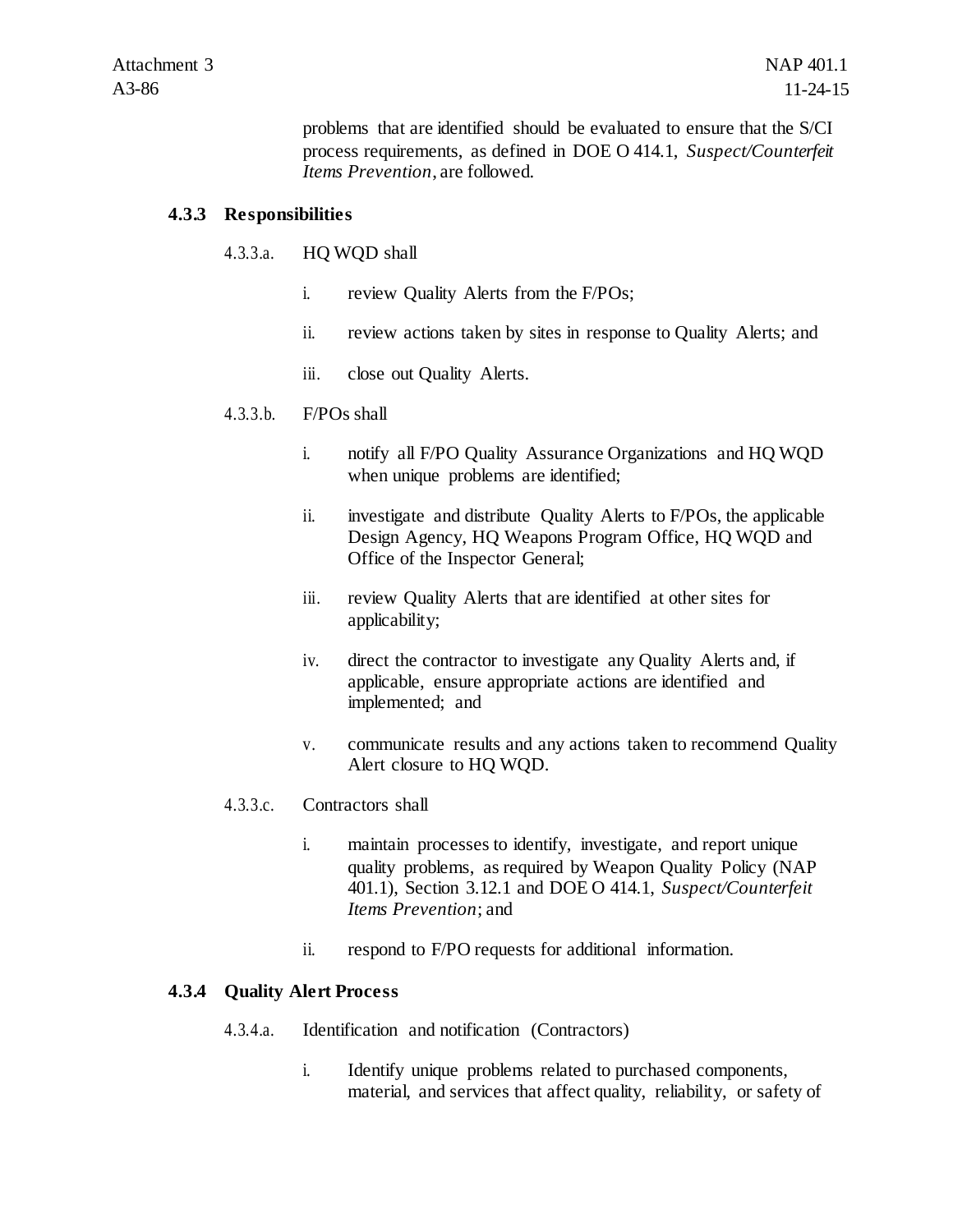weapons or weapon-related material.

- 1) Unique problems may be identified through contractor S/CI processes or by other means.
- 2) All S/CI issues shall be reported to the local Office of the Inspector General and F/PO.
- ii. Immediately notify the F/PO of the unique problems.

### 4.3.4.b. F/PO Reporting

- i. Direct the contractor to further investigate (as needed) and provide documented information and corrective action(s).
- ii. Prepare Quality Alert Report as follows:
	- 1) Number reports XX CC DD
		- a) XX is fiscal year,
		- b) CC is the sequential number for that FY from that F/PO, and
		- c) DD is the facility reporting (see Appendix 3.1-G of this Attachment for F/PO abbreviations).
	- 2) Reports should include as much of the following information as possible and appropriate:
		- a) Facility reporting;
		- b) Manufacturer;
		- c) Part Number and/or item description;
		- d) Problem description and date identification; and
		- e) Actions taken, if any.
	- 3) Quality Alert Reports should include the following disclaimer:

"This report was prepared by an agency of the United States Government. The contents shall not be divulged outside the NNSA without the approval of the HQ WQD Director. Approved external recipients shall not divulge the information to others."